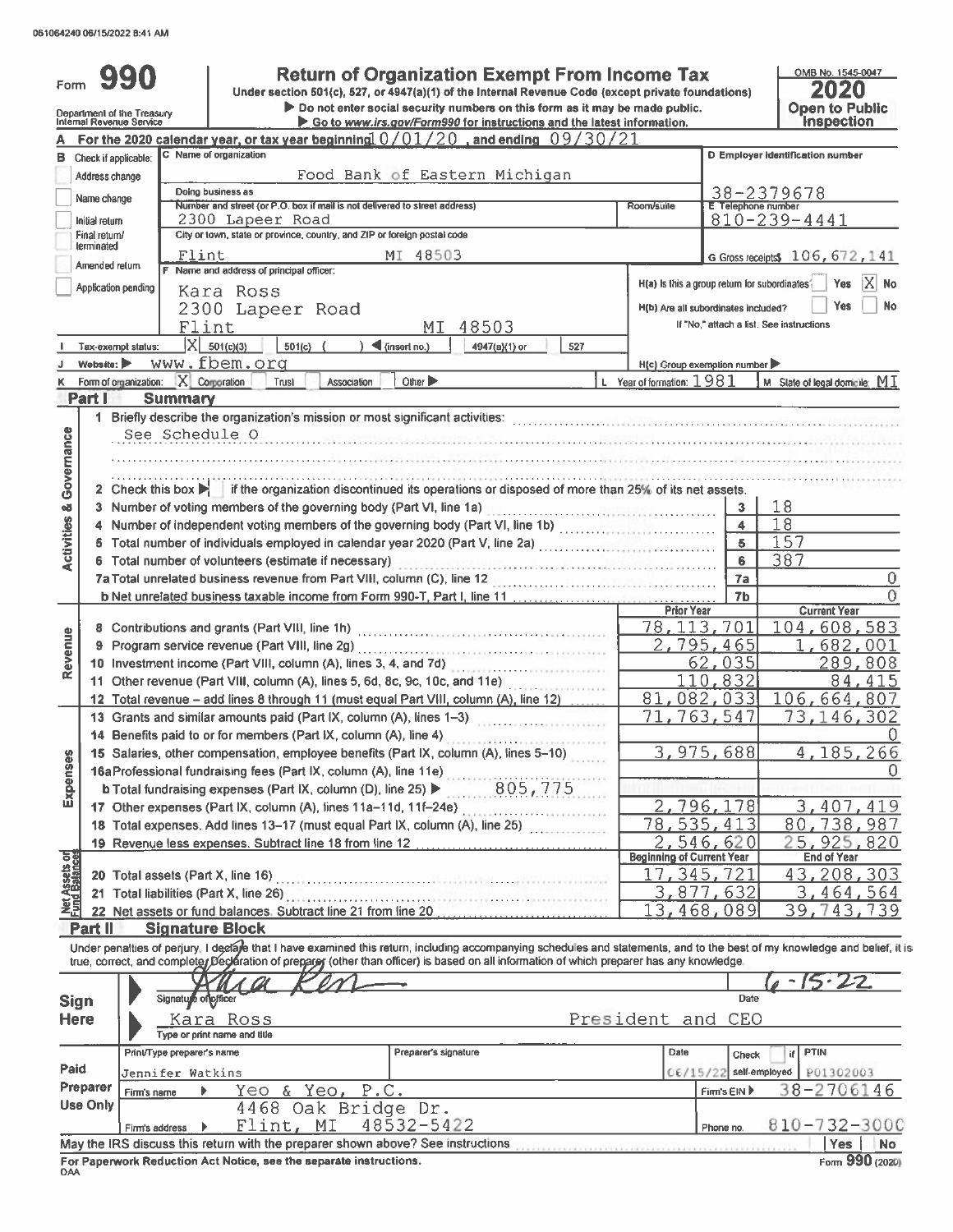|    |              | Form 990 (2020) Food Bank of Eastern Michigan        |                                                                                                    | 38-2379678                                                                                                                                                  | Page 2                |
|----|--------------|------------------------------------------------------|----------------------------------------------------------------------------------------------------|-------------------------------------------------------------------------------------------------------------------------------------------------------------|-----------------------|
|    | Part III     |                                                      | <b>Statement of Program Service Accomplishments</b>                                                |                                                                                                                                                             |                       |
|    |              |                                                      |                                                                                                    |                                                                                                                                                             | $\mathbf{X}$          |
|    |              | 1 Briefly describe the organization's mission:       |                                                                                                    |                                                                                                                                                             |                       |
|    |              | See Schedule O                                       |                                                                                                    |                                                                                                                                                             |                       |
|    |              |                                                      |                                                                                                    |                                                                                                                                                             |                       |
|    |              |                                                      |                                                                                                    |                                                                                                                                                             |                       |
|    |              |                                                      |                                                                                                    |                                                                                                                                                             |                       |
|    |              |                                                      |                                                                                                    | 2 Did the organization undertake any significant program services during the year which were not listed on the                                              |                       |
|    |              | prior Form 990 or 990-EZ?                            |                                                                                                    |                                                                                                                                                             | Yes $\overline{X}$ No |
|    |              | If "Yes," describe these new services on Schedule O. |                                                                                                    |                                                                                                                                                             |                       |
| 3  |              |                                                      | Did the organization cease conducting, or make significant changes in how it conducts, any program |                                                                                                                                                             |                       |
|    | services?    |                                                      |                                                                                                    |                                                                                                                                                             | Yes $\overline{X}$ No |
|    |              | If "Yes," describe these changes on Schedule O.      |                                                                                                    |                                                                                                                                                             |                       |
|    |              |                                                      |                                                                                                    |                                                                                                                                                             |                       |
| 4  |              |                                                      |                                                                                                    | Describe the organization's program service accomplishments for each of its three largest program services, as measured by                                  |                       |
|    |              |                                                      |                                                                                                    | expenses. Section 501(c)(3) and 501(c)(4) organizations are required to report the amount of grants and allocations to others,                              |                       |
|    |              |                                                      | the total expenses, and revenue, if any, for each program service reported.                        |                                                                                                                                                             |                       |
|    |              |                                                      |                                                                                                    |                                                                                                                                                             |                       |
|    | 4a (Code:    |                                                      |                                                                                                    | )(Expenses \$ $\ldots$ $78$ , $804$ , $365$ $\,$ including grants of\$ $\ldots$ $73$ , $146$ , $302$ $\,$ ) (Revenue \$ $\ldots$ $\ldots$ $\ldots$ $\ldots$ |                       |
|    |              | See Schedule O                                       |                                                                                                    |                                                                                                                                                             |                       |
|    |              |                                                      |                                                                                                    |                                                                                                                                                             |                       |
|    |              |                                                      |                                                                                                    |                                                                                                                                                             |                       |
|    |              |                                                      |                                                                                                    |                                                                                                                                                             |                       |
|    |              |                                                      |                                                                                                    |                                                                                                                                                             |                       |
|    |              |                                                      |                                                                                                    |                                                                                                                                                             |                       |
|    |              |                                                      |                                                                                                    |                                                                                                                                                             |                       |
|    |              |                                                      |                                                                                                    |                                                                                                                                                             |                       |
|    |              |                                                      |                                                                                                    |                                                                                                                                                             |                       |
|    |              |                                                      |                                                                                                    |                                                                                                                                                             |                       |
|    |              |                                                      |                                                                                                    |                                                                                                                                                             |                       |
|    |              |                                                      |                                                                                                    |                                                                                                                                                             |                       |
|    |              |                                                      |                                                                                                    |                                                                                                                                                             |                       |
|    |              |                                                      |                                                                                                    |                                                                                                                                                             |                       |
|    | N/A          |                                                      |                                                                                                    |                                                                                                                                                             |                       |
|    |              |                                                      |                                                                                                    |                                                                                                                                                             |                       |
|    |              |                                                      |                                                                                                    |                                                                                                                                                             |                       |
|    |              |                                                      |                                                                                                    |                                                                                                                                                             |                       |
|    |              |                                                      |                                                                                                    |                                                                                                                                                             |                       |
|    |              |                                                      |                                                                                                    |                                                                                                                                                             |                       |
|    |              |                                                      |                                                                                                    |                                                                                                                                                             |                       |
|    |              |                                                      |                                                                                                    |                                                                                                                                                             |                       |
|    |              |                                                      |                                                                                                    |                                                                                                                                                             |                       |
|    |              |                                                      |                                                                                                    |                                                                                                                                                             |                       |
|    |              |                                                      |                                                                                                    |                                                                                                                                                             |                       |
|    |              |                                                      |                                                                                                    |                                                                                                                                                             |                       |
|    | 4c (Code:    |                                                      |                                                                                                    |                                                                                                                                                             |                       |
| N/ |              |                                                      |                                                                                                    |                                                                                                                                                             |                       |
|    |              |                                                      |                                                                                                    |                                                                                                                                                             |                       |
|    |              |                                                      |                                                                                                    |                                                                                                                                                             |                       |
|    |              |                                                      |                                                                                                    |                                                                                                                                                             |                       |
|    |              |                                                      |                                                                                                    |                                                                                                                                                             |                       |
|    |              |                                                      |                                                                                                    |                                                                                                                                                             |                       |
|    |              |                                                      |                                                                                                    |                                                                                                                                                             |                       |
|    |              |                                                      |                                                                                                    |                                                                                                                                                             |                       |
|    |              |                                                      |                                                                                                    |                                                                                                                                                             |                       |
|    |              |                                                      |                                                                                                    |                                                                                                                                                             |                       |
|    |              |                                                      |                                                                                                    |                                                                                                                                                             |                       |
|    |              |                                                      |                                                                                                    |                                                                                                                                                             |                       |
|    |              |                                                      |                                                                                                    |                                                                                                                                                             |                       |
|    |              | 4d Other program services (Describe on Schedule O.)  |                                                                                                    |                                                                                                                                                             |                       |
|    | (Expenses \$ |                                                      | including grants of\$                                                                              | (Revenue \$                                                                                                                                                 |                       |
|    |              | 4e Total program service expenses >                  | 78,804,365                                                                                         |                                                                                                                                                             |                       |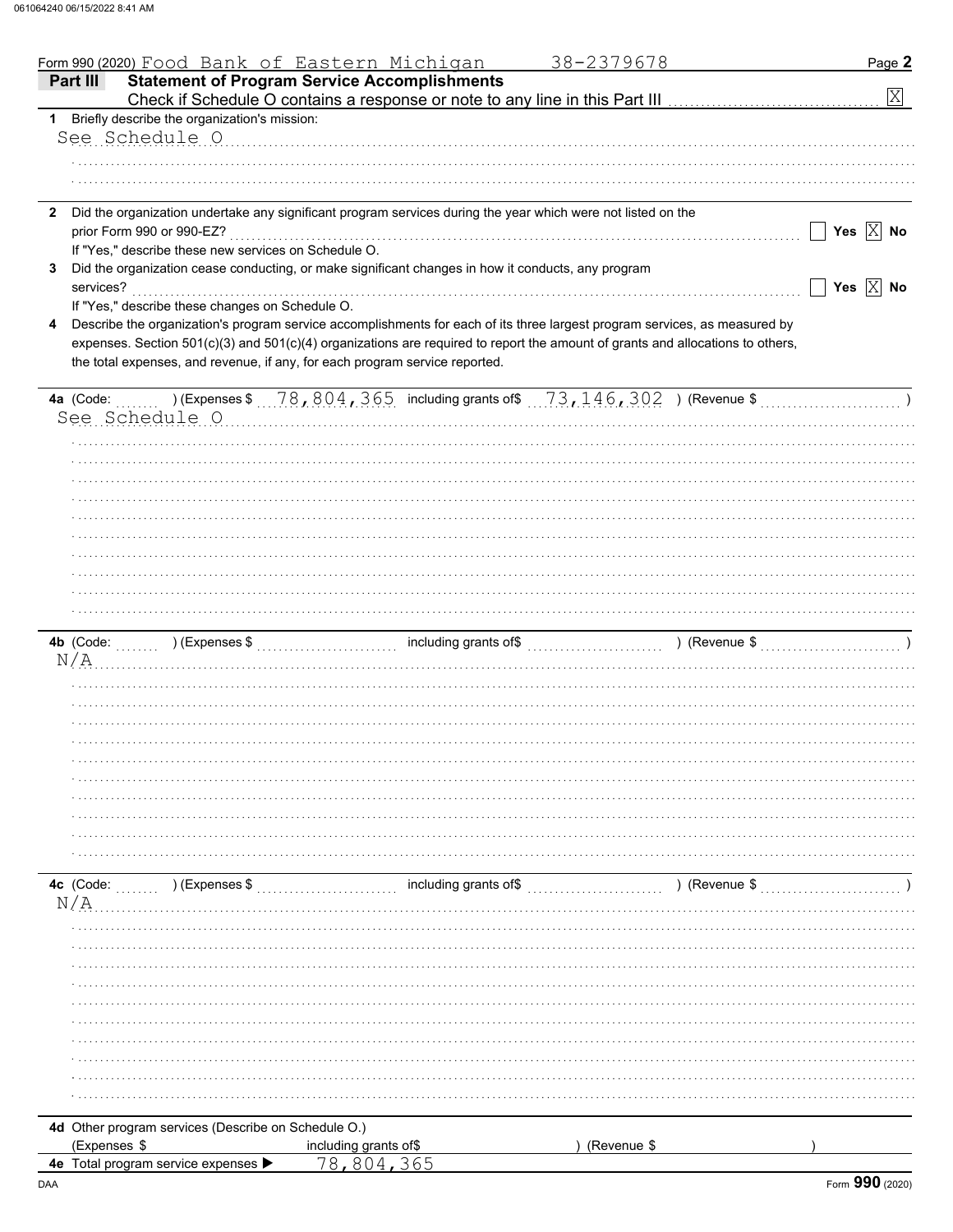### **Part IV Checklist of Required Schedules** Form 990 (2020) Page **3** Food Bank of Eastern Michigan 38-2379678

|     |                                                                                                                                                                                              |                 | Yes | No.    |
|-----|----------------------------------------------------------------------------------------------------------------------------------------------------------------------------------------------|-----------------|-----|--------|
| 1   | Is the organization described in section $501(c)(3)$ or $4947(a)(1)$ (other than a private foundation)? If "Yes,"                                                                            |                 |     |        |
|     | complete Schedule A                                                                                                                                                                          | 1               | Χ   |        |
| 2   | Is the organization required to complete Schedule B, Schedule of Contributors (see instructions)?                                                                                            | $\mathbf{2}$    | X   |        |
| 3   | Did the organization engage in direct or indirect political campaign activities on behalf of or in opposition to                                                                             |                 |     |        |
|     | candidates for public office? If "Yes," complete Schedule C, Part I<br>Section 501(c)(3) organizations. Did the organization engage in lobbying activities, or have a section 501(h)         | 3               |     | Χ      |
| 4   | election in effect during the tax year? If "Yes," complete Schedule C, Part II                                                                                                               | 4               |     | Χ      |
| 5   | Is the organization a section $501(c)(4)$ , $501(c)(5)$ , or $501(c)(6)$ organization that receives membership dues,                                                                         |                 |     |        |
|     | assessments, or similar amounts as defined in Revenue Procedure 98-19? If "Yes," complete Schedule C, Part III                                                                               | 5               |     | Χ      |
| 6   | Did the organization maintain any donor advised funds or any similar funds or accounts for which donors                                                                                      |                 |     |        |
|     | have the right to provide advice on the distribution or investment of amounts in such funds or accounts? If                                                                                  |                 |     |        |
|     | "Yes," complete Schedule D, Part I                                                                                                                                                           | 6               |     | Χ      |
| 7   | Did the organization receive or hold a conservation easement, including easements to preserve open space,                                                                                    |                 |     |        |
|     | the environment, historic land areas, or historic structures? If "Yes," complete Schedule D, Part II                                                                                         | $\overline{7}$  |     | Χ      |
| 8   | Did the organization maintain collections of works of art, historical treasures, or other similar assets? If "Yes,"                                                                          |                 |     |        |
|     | complete Schedule D, Part III                                                                                                                                                                | 8               |     | Χ      |
| 9   | Did the organization report an amount in Part X, line 21, for escrow or custodial account liability, serve as a                                                                              |                 |     |        |
|     | custodian for amounts not listed in Part X; or provide credit counseling, debt management, credit repair, or                                                                                 |                 |     |        |
|     | debt negotiation services? If "Yes," complete Schedule D, Part IV                                                                                                                            | 9               |     | Χ      |
| 10  | Did the organization, directly or through a related organization, hold assets in donor-restricted endowments                                                                                 |                 |     |        |
|     | or in quasi endowments? If "Yes," complete Schedule D, Part V                                                                                                                                | 10              |     | Χ      |
| 11  | If the organization's answer to any of the following questions is "Yes," then complete Schedule D, Parts VI,                                                                                 |                 |     |        |
|     | VII, VIII, IX, or X as applicable.                                                                                                                                                           |                 |     |        |
| а   | Did the organization report an amount for land, buildings, and equipment in Part X, line 10? If "Yes,"                                                                                       |                 |     |        |
|     | complete Schedule D, Part VI                                                                                                                                                                 | 11a             | Χ   |        |
| b   | Did the organization report an amount for investments—other securities in Part X, line 12, that is 5% or more                                                                                |                 |     |        |
|     | of its total assets reported in Part X, line 16? If "Yes," complete Schedule D, Part VII                                                                                                     | 11b             |     | Χ      |
|     | Did the organization report an amount for investments—program related in Part X, line 13, that is 5% or more                                                                                 |                 |     |        |
|     | of its total assets reported in Part X, line 16? If "Yes," complete Schedule D, Part VIII                                                                                                    | 11c             |     | Χ      |
| d   | Did the organization report an amount for other assets in Part X, line 15, that is 5% or more of its total assets                                                                            | 11d             |     |        |
|     | reported in Part X, line 16? If "Yes," complete Schedule D, Part IX<br>Did the organization report an amount for other liabilities in Part X, line 25? If "Yes," complete Schedule D, Part X | 11e             |     | Χ<br>X |
| f   | Did the organization's separate or consolidated financial statements for the tax year include a footnote that addresses                                                                      |                 |     |        |
|     | the organization's liability for uncertain tax positions under FIN 48 (ASC 740)? If "Yes," complete Schedule D, Part X                                                                       | 11f             |     | Χ      |
|     | 12a Did the organization obtain separate, independent audited financial statements for the tax year? If "Yes," complete                                                                      |                 |     |        |
|     | Schedule D, Parts XI and XII                                                                                                                                                                 | 12a             | Χ   |        |
|     | <b>b</b> Was the organization included in consolidated, independent audited financial statements for the tax year? If                                                                        |                 |     |        |
|     | "Yes," and if the organization answered "No" to line 12a, then completing Schedule D, Parts XI and XII is optional                                                                           | 12 <sub>b</sub> |     | Χ      |
| 13  | Is the organization a school described in section 170(b)(1)(A)(ii)? If "Yes," complete Schedule $E$                                                                                          | 13              |     | Χ      |
| 14a | Did the organization maintain an office, employees, or agents outside of the United States?                                                                                                  | 14a             |     | Χ      |
| b   | Did the organization have aggregate revenues or expenses of more than \$10,000 from grantmaking,                                                                                             |                 |     |        |
|     | fundraising, business, investment, and program service activities outside the United States, or aggregate                                                                                    |                 |     |        |
|     | foreign investments valued at \$100,000 or more? If "Yes," complete Schedule F, Parts I and IV [[[[[[[[[[[[[[[[                                                                              | 14 <sub>b</sub> |     | X      |
| 15  | Did the organization report on Part IX, column (A), line 3, more than \$5,000 of grants or other assistance to or                                                                            |                 |     |        |
|     | for any foreign organization? If "Yes," complete Schedule F, Parts II and IV                                                                                                                 | 15              |     | Χ      |
| 16  | Did the organization report on Part IX, column (A), line 3, more than \$5,000 of aggregate grants or other                                                                                   |                 |     |        |
|     | assistance to or for foreign individuals? If "Yes," complete Schedule F, Parts III and IV                                                                                                    | 16              |     | Χ      |
| 17  | Did the organization report a total of more than \$15,000 of expenses for professional fundraising services on                                                                               |                 |     |        |
|     |                                                                                                                                                                                              | 17              |     | X      |
| 18  | Did the organization report more than \$15,000 total of fundraising event gross income and contributions on                                                                                  |                 |     |        |
|     | Part VIII, lines 1c and 8a? If "Yes," complete Schedule G, Part II                                                                                                                           | 18              | Χ   |        |
| 19  | Did the organization report more than \$15,000 of gross income from gaming activities on Part VIII, line 9a?                                                                                 |                 |     |        |
|     |                                                                                                                                                                                              | 19              |     | Χ      |
| 20a | Did the organization operate one or more hospital facilities? If "Yes," complete Schedule H                                                                                                  | <b>20a</b>      |     | Χ      |
| b   |                                                                                                                                                                                              | 20b             |     |        |
| 21  | Did the organization report more than \$5,000 of grants or other assistance to any domestic organization or                                                                                  | 21              | Χ   |        |
|     |                                                                                                                                                                                              |                 |     |        |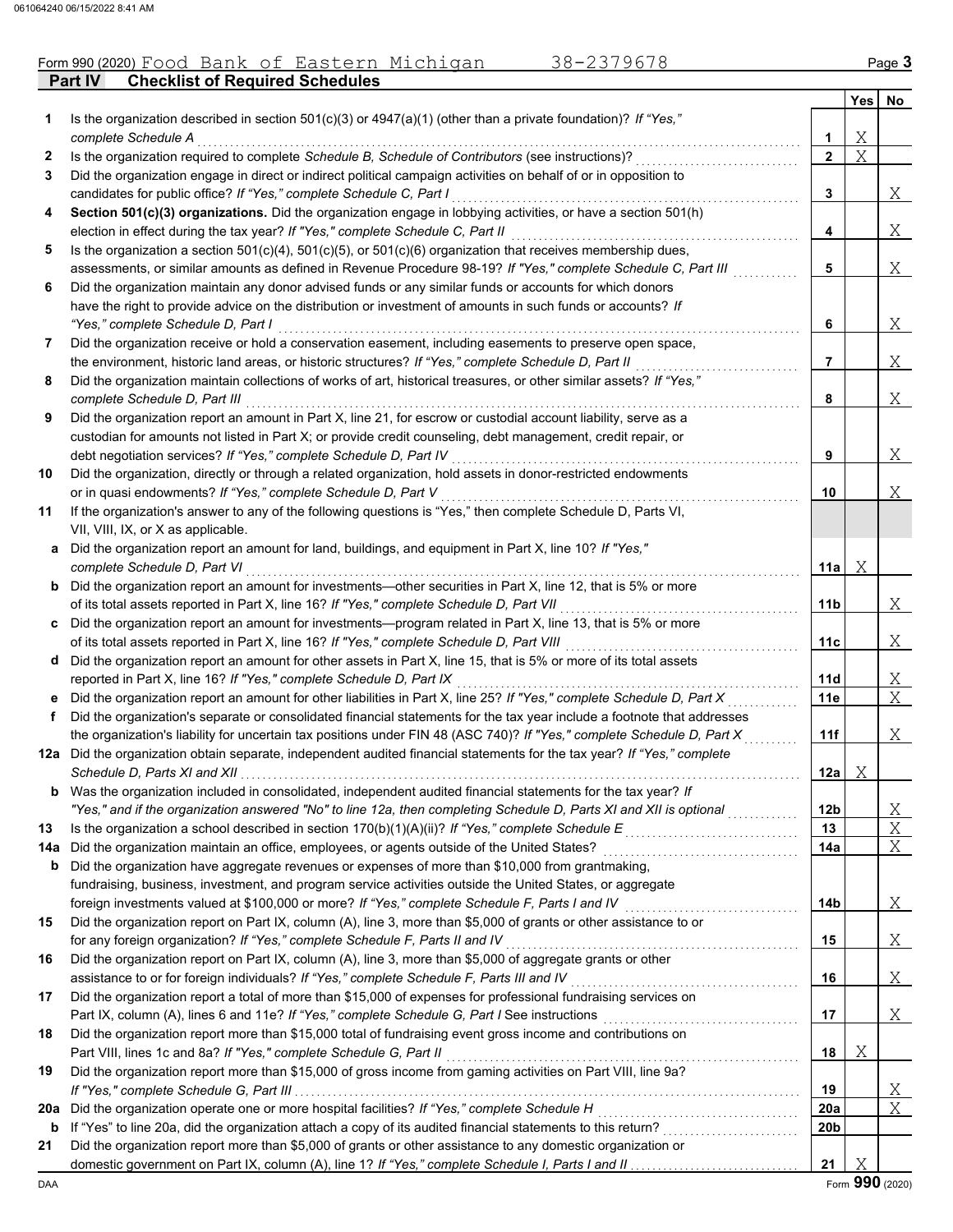|     | 38-2379678<br>Form 990 (2020) Food Bank of Eastern Michigan                                                                                                                        |                |                |           |            | Page 4                  |
|-----|------------------------------------------------------------------------------------------------------------------------------------------------------------------------------------|----------------|----------------|-----------|------------|-------------------------|
|     | <b>Checklist of Required Schedules (continued)</b><br><b>Part IV</b>                                                                                                               |                |                |           |            |                         |
|     |                                                                                                                                                                                    |                |                |           | Yes l      | No                      |
| 22  | Did the organization report more than \$5,000 of grants or other assistance to or for domestic individuals on                                                                      |                |                |           |            | Χ                       |
| 23  | Part IX, column (A), line 2? If "Yes," complete Schedule I, Parts I and III<br>Did the organization answer "Yes" to Part VII, Section A, line 3, 4, or 5 about compensation of the |                |                | 22        |            |                         |
|     | organization's current and former officers, directors, trustees, key employees, and highest compensated                                                                            |                |                |           |            |                         |
|     | employees? If "Yes," complete Schedule J                                                                                                                                           |                |                | 23        | Χ          |                         |
|     | 24a Did the organization have a tax-exempt bond issue with an outstanding principal amount of more than                                                                            |                |                |           |            |                         |
|     | \$100,000 as of the last day of the year, that was issued after December 31, 2002? If "Yes," answer lines 24b                                                                      |                |                |           |            |                         |
|     | through 24d and complete Schedule K. If "No," go to line 25a                                                                                                                       |                |                | 24a       |            | Χ                       |
|     | <b>b</b> Did the organization invest any proceeds of tax-exempt bonds beyond a temporary period exception?                                                                         |                |                | 24b       |            |                         |
|     | c Did the organization maintain an escrow account other than a refunding escrow at any time during the year                                                                        |                |                |           |            |                         |
|     | to defease any tax-exempt bonds?                                                                                                                                                   |                |                | 24c       |            |                         |
|     | d Did the organization act as an "on behalf of" issuer for bonds outstanding at any time during the year?                                                                          |                |                | 24d       |            |                         |
|     | 25a Section 501(c)(3), 501(c)(4), and 501(c)(29) organizations. Did the organization engage in an excess benefit                                                                   |                |                |           |            |                         |
|     | transaction with a disqualified person during the year? If "Yes," complete Schedule L, Part I                                                                                      |                |                | 25a       |            | Χ                       |
| b   | Is the organization aware that it engaged in an excess benefit transaction with a disqualified person in a prior                                                                   |                |                |           |            |                         |
|     | year, and that the transaction has not been reported on any of the organization's prior Forms 990 or 990-EZ?                                                                       |                |                |           |            | Χ                       |
| 26  | If "Yes," complete Schedule L, Part I<br>Did the organization report any amount on Part X, line 5 or 22, for receivables from or payables to any current                           |                |                | 25b       |            |                         |
|     | or former officer, director, trustee, key employee, creator or founder, substantial contributor, or 35%                                                                            |                |                |           |            |                         |
|     | controlled entity or family member of any of these persons? If "Yes," complete Schedule L, Part II                                                                                 |                |                | 26        |            | Χ                       |
| 27  | Did the organization provide a grant or other assistance to any current or former officer, director, trustee, key                                                                  |                |                |           |            |                         |
|     | employee, creator or founder, substantial contributor or employee thereof, a grant selection committee                                                                             |                |                |           |            |                         |
|     | member, or to a 35% controlled entity (including an employee thereof) or family member of any of these                                                                             |                |                |           |            |                         |
|     | persons? If "Yes," complete Schedule L, Part III                                                                                                                                   |                |                | 27        |            | Χ                       |
| 28  | Was the organization a party to a business transaction with one of the following parties (see Schedule L, Part                                                                     |                |                |           |            |                         |
|     | IV instructions, for applicable filing thresholds, conditions, and exceptions):                                                                                                    |                |                |           |            |                         |
| a   | A current or former officer, director, trustee, key employee, creator or founder, or substantial contributor? If                                                                   |                |                |           |            |                         |
|     | "Yes," complete Schedule L, Part IV                                                                                                                                                |                |                | 28a       |            | X                       |
| b   | A family member of any individual described in line 28a? If "Yes," complete Schedule L, Part IV                                                                                    |                |                | 28b       |            | $\overline{X}$          |
| c   | A 35% controlled entity of one or more individuals and/or organizations described in lines 28a or 28b? If                                                                          |                |                |           |            |                         |
| 29  | "Yes," complete Schedule L, Part IV<br>Did the organization receive more than \$25,000 in non-cash contributions? If "Yes," complete Schedule M                                    |                |                | 28c<br>29 | X          | Χ                       |
| 30  | Did the organization receive contributions of art, historical treasures, or other similar assets, or qualified                                                                     |                |                |           |            |                         |
|     | conservation contributions? If "Yes," complete Schedule M                                                                                                                          |                |                | 30        |            | Χ                       |
| 31  | Did the organization liquidate, terminate, or dissolve and cease operations? If "Yes," complete Schedule N, Part I                                                                 |                |                | 31        |            | $\overline{\mathrm{X}}$ |
| 32  | Did the organization sell, exchange, dispose of, or transfer more than 25% of its net assets? If "Yes,"                                                                            |                |                |           |            |                         |
|     | complete Schedule N, Part II                                                                                                                                                       |                |                | 32        |            | Χ                       |
| 33  | Did the organization own 100% of an entity disregarded as separate from the organization under Regulations                                                                         |                |                |           |            |                         |
|     | sections 301.7701-2 and 301.7701-3? If "Yes," complete Schedule R, Part I                                                                                                          |                |                | 33        |            | Χ                       |
| 34  | Was the organization related to any tax-exempt or taxable entity? If "Yes," complete Schedule R, Part II, III,                                                                     |                |                |           |            |                         |
|     | or IV, and Part V, line 1                                                                                                                                                          |                |                | 34        |            | <u>X</u>                |
|     | 35a Did the organization have a controlled entity within the meaning of section 512(b)(13)?                                                                                        |                |                | 35a       |            | $\overline{X}$          |
| b   | If "Yes" to line 35a, did the organization receive any payment from or engage in any transaction with a                                                                            |                |                |           |            |                         |
|     | controlled entity within the meaning of section 512(b)(13)? If "Yes," complete Schedule R, Part V, line 2                                                                          |                |                | 35b       |            |                         |
| 36  | Section 501(c)(3) organizations. Did the organization make any transfers to an exempt non-charitable<br>related organization? If "Yes," complete Schedule R, Part V, line 2        |                |                | 36        |            | Χ                       |
| 37  | Did the organization conduct more than 5% of its activities through an entity that is not a related organization                                                                   |                |                |           |            |                         |
|     | and that is treated as a partnership for federal income tax purposes? If "Yes," complete Schedule R, Part VI                                                                       |                |                | 37        |            | Χ                       |
| 38  | Did the organization complete Schedule O and provide explanations in Schedule O for Part VI, lines 11b and                                                                         |                |                |           |            |                         |
|     | 19? Note: All Form 990 filers are required to complete Schedule O.                                                                                                                 |                |                | 38        | Χ          |                         |
|     | <b>Statements Regarding Other IRS Filings and Tax Compliance</b><br>Part V                                                                                                         |                |                |           |            |                         |
|     | Check if Schedule O contains a response or note to any line in this Part V                                                                                                         |                |                |           |            |                         |
|     |                                                                                                                                                                                    |                |                |           | <b>Yes</b> | No.                     |
| 1a  | Enter the number reported in Box 3 of Form 1096. Enter -0- if not applicable                                                                                                       | 1a             |                |           |            |                         |
| b   | Enter the number of Forms W-2G included in line 1a. Enter -0- if not applicable                                                                                                    | 1 <sub>b</sub> | $\overline{0}$ |           |            |                         |
| c   | Did the organization comply with backup withholding rules for reportable payments to vendors and                                                                                   |                |                |           |            |                         |
|     |                                                                                                                                                                                    |                |                | 1c        | Χ          |                         |
| DAA |                                                                                                                                                                                    |                |                |           |            | Form 990 (2020)         |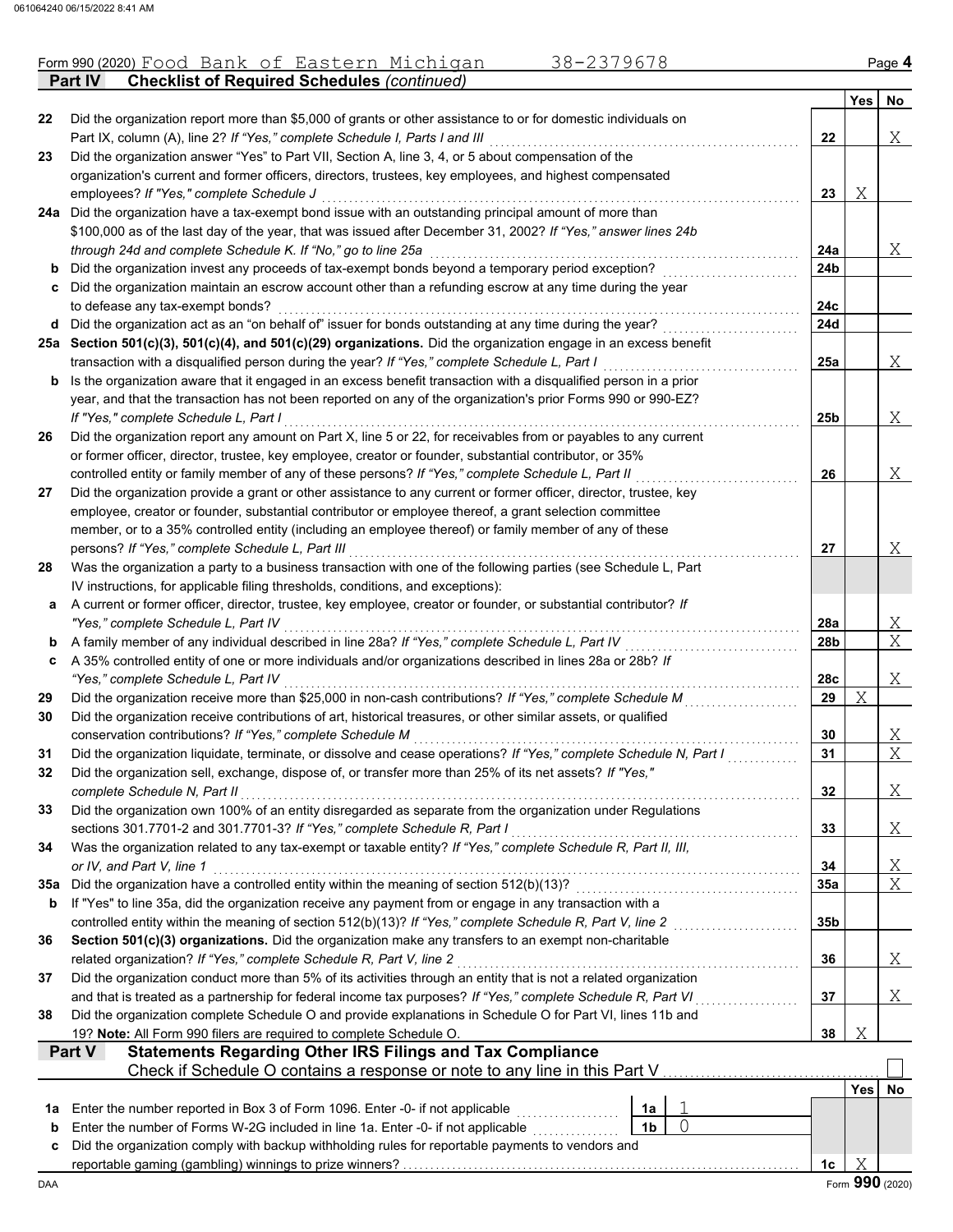|     | 38-2379678<br>Form 990 (2020) Food Bank of Eastern Michigan                                                                        |                |     | Page 5 |
|-----|------------------------------------------------------------------------------------------------------------------------------------|----------------|-----|--------|
|     | Statements Regarding Other IRS Filings and Tax Compliance (continued)<br><b>Part V</b>                                             |                |     |        |
|     |                                                                                                                                    |                | Yes | No     |
|     | 2a Enter the number of employees reported on Form W-3, Transmittal of Wage and Tax                                                 |                |     |        |
|     | 157<br>Statements, filed for the calendar year ending with or within the year covered by this return<br>2a                         |                |     |        |
| b   | If at least one is reported on line 2a, did the organization file all required federal employment tax returns?                     | 2b             | Χ   |        |
|     | Note: If the sum of lines 1a and 2a is greater than 250, you may be required to e-file (see instructions)                          |                |     |        |
| за  | Did the organization have unrelated business gross income of \$1,000 or more during the year?                                      | За             |     | Χ      |
| b   | If "Yes," has it filed a Form 990-T for this year? If "No" to line 3b, provide an explanation on Schedule O                        | 3 <sub>b</sub> |     |        |
|     | 4a At any time during the calendar year, did the organization have an interest in, or a signature or other authority over,         |                |     |        |
|     | a financial account in a foreign country (such as a bank account, securities account, or other financial account)?                 | 4a             |     | Χ      |
| b   | If "Yes," enter the name of the foreign country ▶                                                                                  |                |     |        |
|     | See instructions for filing requirements for FinCEN Form 114, Report of Foreign Bank and Financial Accounts (FBAR).                |                |     |        |
| 5a  | Was the organization a party to a prohibited tax shelter transaction at any time during the tax year?                              | 5a             |     | Χ      |
| b   | Did any taxable party notify the organization that it was or is a party to a prohibited tax shelter transaction?                   | 5 <sub>b</sub> |     | X      |
| c   | If "Yes" to line 5a or 5b, did the organization file Form 8886-T?                                                                  | 5c             |     |        |
| 6а  | Does the organization have annual gross receipts that are normally greater than \$100,000, and did the                             |                |     |        |
|     | organization solicit any contributions that were not tax deductible as charitable contributions?                                   | 6a             |     | Χ      |
| b   | If "Yes," did the organization include with every solicitation an express statement that such contributions or                     |                |     |        |
|     | gifts were not tax deductible?                                                                                                     | 6b             |     |        |
| 7   | Organizations that may receive deductible contributions under section 170(c).                                                      |                |     |        |
| a   | Did the organization receive a payment in excess of \$75 made partly as a contribution and partly for goods                        |                |     |        |
|     | and services provided to the payor?                                                                                                | 7a             |     | Χ      |
| b   | If "Yes," did the organization notify the donor of the value of the goods or services provided?                                    | 7b             |     |        |
| С   | Did the organization sell, exchange, or otherwise dispose of tangible personal property for which it was                           |                |     |        |
|     | required to file Form 8282?                                                                                                        | 7c             |     | Χ      |
| d   | <b>7d</b>                                                                                                                          |                |     |        |
| е   | Did the organization receive any funds, directly or indirectly, to pay premiums on a personal benefit contract?                    | 7e             |     | Χ      |
| f.  | Did the organization, during the year, pay premiums, directly or indirectly, on a personal benefit contract?                       | 7f             |     | X      |
| g   | If the organization received a contribution of qualified intellectual property, did the organization file Form 8899 as required?   | 7g             |     | Χ      |
| h   | If the organization received a contribution of cars, boats, airplanes, or other vehicles, did the organization file a Form 1098-C? | 7h             |     | Χ      |
| 8   | Sponsoring organizations maintaining donor advised funds. Did a donor advised fund maintained by the                               |                |     |        |
|     | sponsoring organization have excess business holdings at any time during the year?                                                 | 8              |     |        |
| 9   | Sponsoring organizations maintaining donor advised funds.                                                                          |                |     |        |
| a   | Did the sponsoring organization make any taxable distributions under section 4966?                                                 | 9а             |     |        |
| b   | Did the sponsoring organization make a distribution to a donor, donor advisor, or related person?                                  | 9b             |     |        |
| 10  | Section 501(c)(7) organizations. Enter:                                                                                            |                |     |        |
|     | 10a<br>Initiation fees and capital contributions included on Part VIII, line 12 [11] [11] [12] [11] [11] [12] [11] [1              |                |     |        |
| b   | Gross receipts, included on Form 990, Part VIII, line 12, for public use of club facilities<br>10b                                 |                |     |        |
| 11  | Section 501(c)(12) organizations. Enter:                                                                                           |                |     |        |
| a   | 11a<br>Gross income from members or shareholders                                                                                   |                |     |        |
| b   | Gross income from other sources (Do not net amounts due or paid to other sources                                                   |                |     |        |
|     | against amounts due or received from them.)<br>11 <sub>b</sub>                                                                     |                |     |        |
| 12a | Section 4947(a)(1) non-exempt charitable trusts. Is the organization filing Form 990 in lieu of Form 1041?                         | 12a            |     |        |
| b   | If "Yes," enter the amount of tax-exempt interest received or accrued during the year<br>12b                                       |                |     |        |
| 13  | Section 501(c)(29) qualified nonprofit health insurance issuers.                                                                   |                |     |        |
| a   | Is the organization licensed to issue qualified health plans in more than one state?                                               | 13a            |     |        |
|     | Note: See the instructions for additional information the organization must report on Schedule O.                                  |                |     |        |
| b   | Enter the amount of reserves the organization is required to maintain by the states in which                                       |                |     |        |
|     | 13b                                                                                                                                |                |     |        |
| c   | Enter the amount of reserves on hand<br>13 <sub>c</sub>                                                                            |                |     |        |
| 14a | Did the organization receive any payments for indoor tanning services during the tax year?                                         | 14a            |     | Χ      |
| b   | If "Yes," has it filed a Form 720 to report these payments? If "No," provide an explanation on Schedule O                          | 14b            |     |        |
| 15  | Is the organization subject to the section 4960 tax on payment(s) of more than \$1,000,000 in remuneration or                      |                |     |        |
|     | excess parachute payment(s) during the year?                                                                                       | 15             |     | Χ      |
|     | If "Yes," see instructions and file Form 4720, Schedule N.                                                                         |                |     |        |
| 16  | Is the organization an educational institution subject to the section 4968 excise tax on net investment income?                    | 16             |     | Χ      |
|     | If "Yes," complete Form 4720, Schedule O.                                                                                          |                |     |        |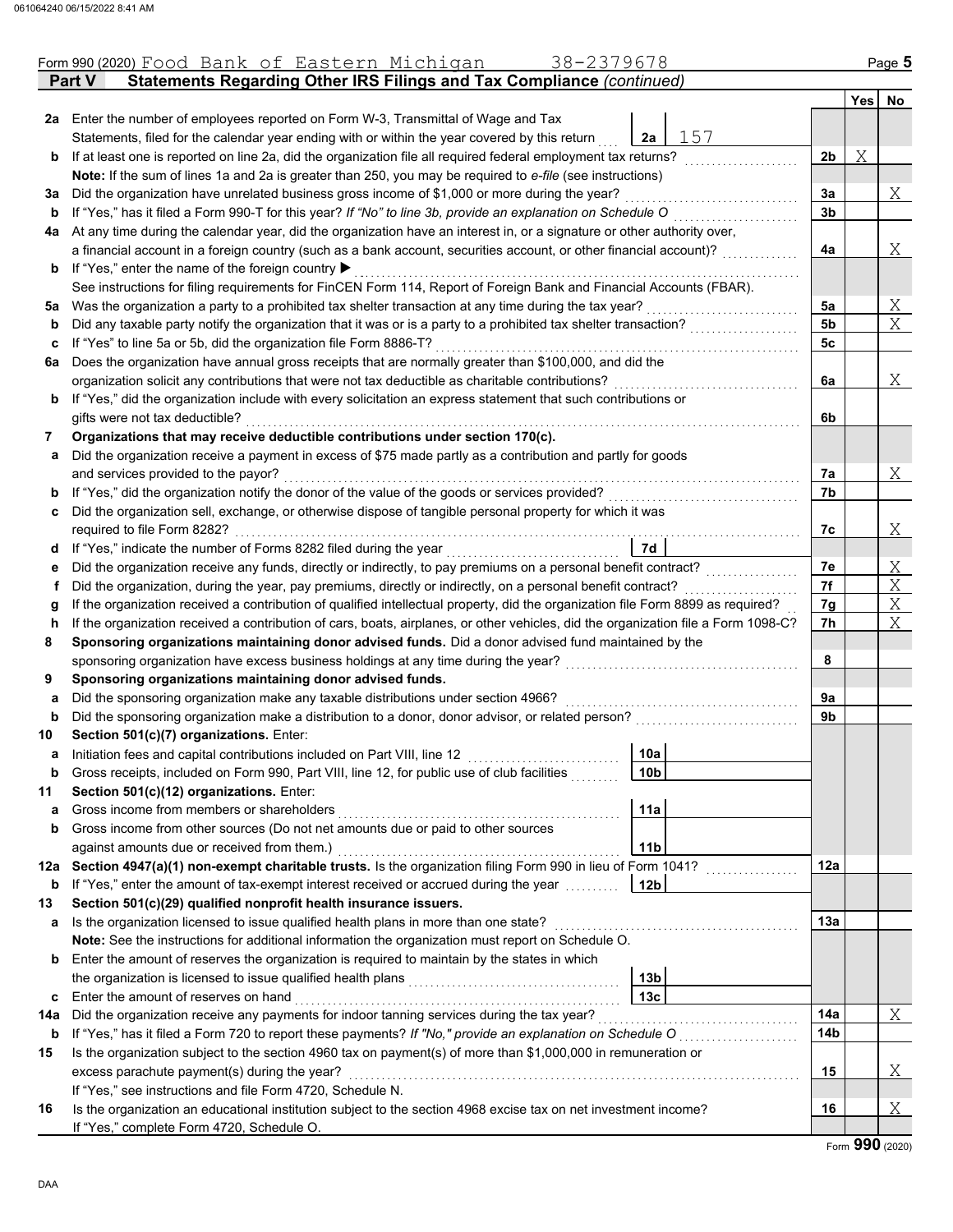|     | 38-2379678<br>Form 990 (2020) Food Bank of Eastern Michigan                                                                         |                         |      | Page 6         |
|-----|-------------------------------------------------------------------------------------------------------------------------------------|-------------------------|------|----------------|
|     | Governance, Management, and Disclosure For each "Yes" response to lines 2 through 7b below, and for a "No"<br>Part VI               |                         |      |                |
|     | response to line 8a, 8b, or 10b below, describe the circumstances, processes, or changes on Schedule O. See instructions.           |                         |      |                |
|     | Check if Schedule O contains a response or note to any line in this Part VI.                                                        |                         |      | ΙXΙ            |
|     | <b>Section A. Governing Body and Management</b>                                                                                     |                         |      |                |
|     |                                                                                                                                     |                         | Yes  | No             |
|     | 18<br>1a Enter the number of voting members of the governing body at the end of the tax year<br>1a                                  |                         |      |                |
|     | If there are material differences in voting rights among members of the governing body, or                                          |                         |      |                |
|     | if the governing body delegated broad authority to an executive committee or similar                                                |                         |      |                |
|     | committee, explain on Schedule O.                                                                                                   |                         |      |                |
| b   | 18<br>1 <sub>b</sub><br>Enter the number of voting members included on line 1a, above, who are independent                          |                         |      |                |
| 2   | Did any officer, director, trustee, or key employee have a family relationship or a business relationship with                      |                         |      |                |
|     | any other officer, director, trustee, or key employee?                                                                              | $\mathbf{2}$            |      | Χ              |
| 3   | Did the organization delegate control over management duties customarily performed by or under the direct                           |                         |      |                |
|     | supervision of officers, directors, trustees, or key employees to a management company or other person?                             | 3                       |      |                |
| 4   | Did the organization make any significant changes to its governing documents since the prior Form 990 was filed?                    | $\overline{\mathbf{4}}$ |      | $\frac{X}{X}$  |
| 5   | Did the organization become aware during the year of a significant diversion of the organization's assets?                          | 5                       |      | $\overline{X}$ |
| 6   | Did the organization have members or stockholders?                                                                                  | 6                       |      | X              |
| 7a  | Did the organization have members, stockholders, or other persons who had the power to elect or appoint                             |                         |      |                |
|     | one or more members of the governing body?                                                                                          | 7а                      |      | Χ              |
|     |                                                                                                                                     |                         |      |                |
| b   | Are any governance decisions of the organization reserved to (or subject to approval by) members,                                   |                         |      |                |
|     | stockholders, or persons other than the governing body?                                                                             | 7b                      |      | Χ              |
| 8   | Did the organization contemporaneously document the meetings held or written actions undertaken during the year by the following:   |                         |      |                |
| а   | The governing body?                                                                                                                 | 8а                      | Χ    |                |
| b   | Each committee with authority to act on behalf of the governing body?                                                               | 8b                      | X    |                |
| 9   | Is there any officer, director, trustee, or key employee listed in Part VII, Section A, who cannot be reached at                    |                         |      |                |
|     | the organization's mailing address? If "Yes," provide the names and addresses on Schedule O                                         | 9                       |      | Χ              |
|     | Section B. Policies (This Section B requests information about policies not required by the Internal Revenue Code.)                 |                         |      |                |
|     |                                                                                                                                     |                         | Yesl | No             |
|     | 10a Did the organization have local chapters, branches, or affiliates?                                                              | 10a                     |      | X              |
|     | <b>b</b> If "Yes," did the organization have written policies and procedures governing the activities of such chapters,             |                         |      |                |
|     | affiliates, and branches to ensure their operations are consistent with the organization's exempt purposes?                         | 10 <sub>b</sub>         |      |                |
|     | 11a Has the organization provided a complete copy of this Form 990 to all members of its governing body before filing the form?     | 11a                     | X    |                |
| b   | Describe in Schedule O the process, if any, used by the organization to review this Form 990.                                       |                         |      |                |
| 12a | Did the organization have a written conflict of interest policy? If "No," go to line 13                                             | 12a                     | Χ    |                |
| b   | Were officers, directors, or trustees, and key employees required to disclose annually interests that could give rise to conflicts? | 12 <sub>b</sub>         | X    |                |
| C   | Did the organization regularly and consistently monitor and enforce compliance with the policy? If "Yes,"                           |                         |      |                |
|     | describe in Schedule O how this was done                                                                                            | 12c                     | Χ    |                |
| 13  | Did the organization have a written whistleblower policy?                                                                           | 13                      | Χ    |                |
| 14  | Did the organization have a written document retention and destruction policy?                                                      | 14                      | Χ    |                |
| 15  | Did the process for determining compensation of the following persons include a review and approval by                              |                         |      |                |
|     | independent persons, comparability data, and contemporaneous substantiation of the deliberation and decision?                       |                         |      |                |
|     | The organization's CEO, Executive Director, or top management official                                                              | 15a                     | Χ    |                |
| а   |                                                                                                                                     |                         | Χ    |                |
| b   | Other officers or key employees of the organization                                                                                 | 15b                     |      |                |
|     | If "Yes" to line 15a or 15b, describe the process in Schedule O (see instructions).                                                 |                         |      |                |
|     | 16a Did the organization invest in, contribute assets to, or participate in a joint venture or similar arrangement                  |                         |      |                |
|     | with a taxable entity during the year?                                                                                              | 16a                     |      | Χ              |
| b   | If "Yes," did the organization follow a written policy or procedure requiring the organization to evaluate its                      |                         |      |                |
|     | participation in joint venture arrangements under applicable federal tax law, and take steps to safeguard the                       |                         |      |                |
|     |                                                                                                                                     | 16b                     |      |                |
|     | <b>Section C. Disclosure</b>                                                                                                        |                         |      |                |
| 17  | List the states with which a copy of this Form 990 is required to be filed $\blacktriangleright$ MI                                 |                         |      |                |
| 18  | Section 6104 requires an organization to make its Forms 1023 (1024 or 1024-A, if applicable), 990, and 990-T (Section 501(c)        |                         |      |                |
|     | (3)s only) available for public inspection. Indicate how you made these available. Check all that apply.                            |                         |      |                |
|     | Own website $ \overline{X} $ Another's website $ \overline{X} $ Upon request<br>ΙXΙ<br>Other (explain on Schedule O)                |                         |      |                |
| 19  | Describe on Schedule O whether (and if so, how) the organization made its governing documents, conflict of interest policy, and     |                         |      |                |
|     |                                                                                                                                     |                         |      |                |

financial statements available to the public during the tax year.

**20** State the name, address, and telephone number of the person who possesses the organization's books and records ▶

Tiffanie Paielli 2300 Lapeer Rd.<br>Flint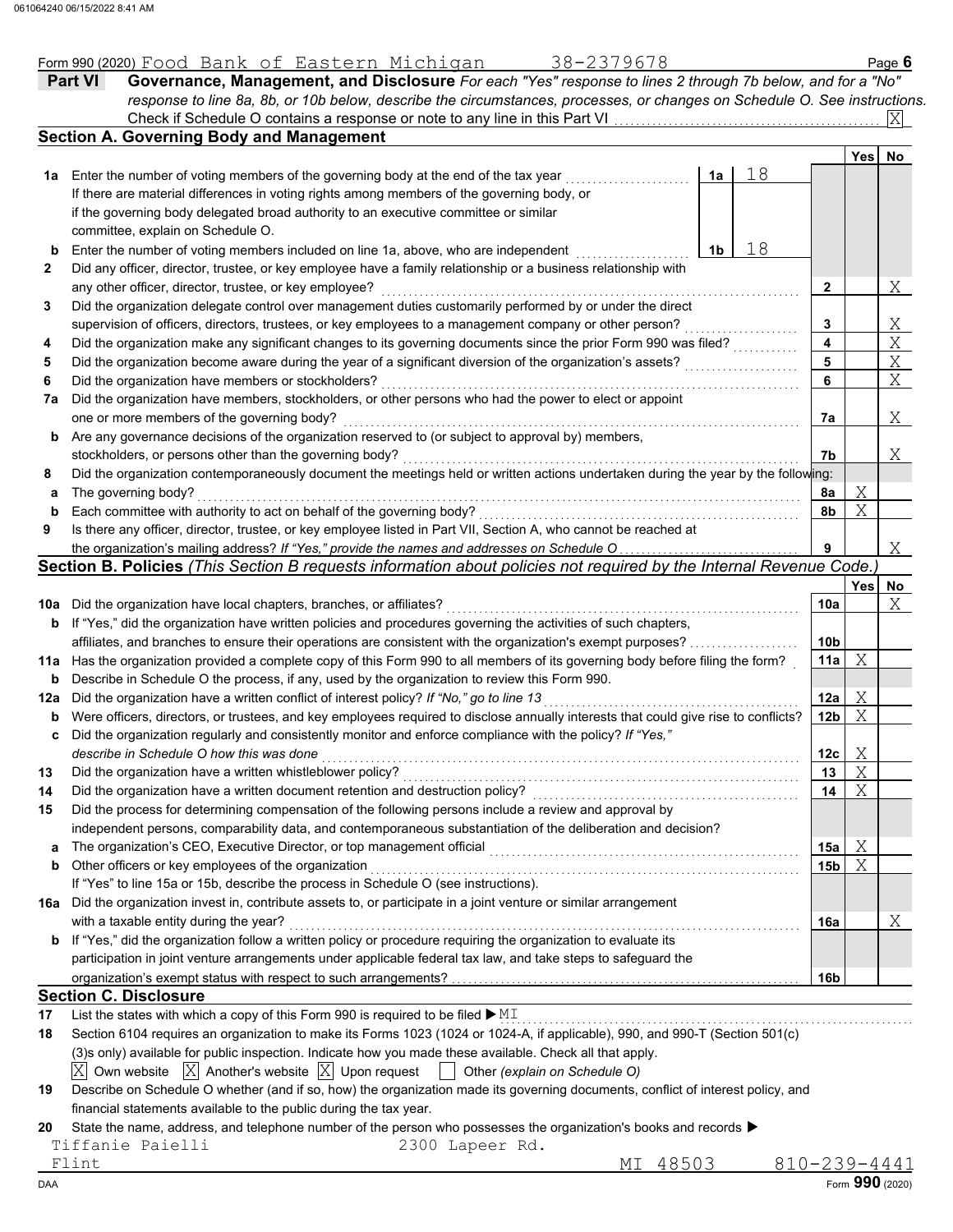|            | Form 990 (2020) Food Bank of Eastern Michigan                                                             | 38-2379678 | Page 7 |
|------------|-----------------------------------------------------------------------------------------------------------|------------|--------|
|            | Part VII Compensation of Officers, Directors, Trustees, Key Employees, Highest Compensated Employees, and |            |        |
|            | <b>Independent Contractors</b>                                                                            |            |        |
|            | Check if Schedule O contains a response or note to any line in this Part VII                              |            |        |
| Section A. | Officers, Directors, Trustees, Key Employees, and Highest Compensated Employees                           |            |        |

**1a** Complete this table for all persons required to be listed. Report compensation for the calendar year ending with or within the organization's tax year.

■ List all of the organization's **current** officers, directors, trustees (whether individuals or organizations), regardless of amount of compensation. Enter -0- in columns (D), (E), and (F) if no compensation was paid.

List all of the organization's **current** key employees, if any. See instructions for definition of "key employee."

■ List all of the organization's **current** key employees, if any. See instructions for definition of "key employee."<br>■ List the organization's five **current** highest compensated employees (other than an officer, director,

who received reportable compensation (Box 5 of Form W-2 and/or Box 7 of Form 1099-MISC) of more than \$100,000 from the organization and any related organizations.

• List all of the organization's **former** officers, key employees, and highest compensated employees who received more than<br>00,000 of reportable compensation from the organization and any related erganizations. \$100,000 of reportable compensation from the organization and any related organizations.

• List all of the organization's **former directors or trustees** that received, in the capacity as a former director or trustee of the anization more than \$10,000 of reportable compensation from the organization and any rel organization, more than \$10,000 of reportable compensation from the organization and any related organizations. See instructions for the order in which to list the persons above.

Check this box if neither the organization nor any related organization compensated any current officer, director, or trustee.

| (A)<br>Name and title           | (B)<br>Average<br>hours<br>per week<br>(list any               |                                   |                      |                | (C)<br>Position | (do not check more than one<br>box, unless person is both an<br>officer and a director/trustee) |        | (D)<br>Reportable<br>compensation<br>from the<br>organization<br>(W-2/1099-MISC) | (E)<br>Reportable<br>compensation<br>from related<br>organizations<br>(W-2/1099-MISC) | (F)<br>Estimated amount<br>of other<br>compensation<br>from the<br>organization and |
|---------------------------------|----------------------------------------------------------------|-----------------------------------|----------------------|----------------|-----------------|-------------------------------------------------------------------------------------------------|--------|----------------------------------------------------------------------------------|---------------------------------------------------------------------------------------|-------------------------------------------------------------------------------------|
|                                 | hours for<br>related<br>organizations<br>below<br>dotted line) | Individual trustee<br>or director | nstitutional trustee | <b>Officer</b> | Key employee    | Highest compensated<br>employee                                                                 | Former |                                                                                  |                                                                                       | related organizations                                                               |
| (1) Kara Ross                   |                                                                |                                   |                      |                |                 |                                                                                                 |        |                                                                                  |                                                                                       |                                                                                     |
| President and CEO               | 40.00<br>0.00                                                  |                                   |                      | Χ              |                 |                                                                                                 |        | 187,689                                                                          | $\overline{0}$                                                                        | 40,169                                                                              |
| (2) Laurel Gonyaw               |                                                                |                                   |                      |                |                 |                                                                                                 |        |                                                                                  |                                                                                       |                                                                                     |
| Prior Dir. of Fin.              | 40.00<br>0.00                                                  |                                   |                      | X              |                 |                                                                                                 |        | 67,851                                                                           | 0                                                                                     | 10,070                                                                              |
| (3) Dr Nasir Ali                |                                                                |                                   |                      |                |                 |                                                                                                 |        |                                                                                  |                                                                                       |                                                                                     |
| Board Member                    | 0.50<br>0.00                                                   | $\mathbf X$                       |                      |                |                 |                                                                                                 |        | 0                                                                                | 0                                                                                     | 0                                                                                   |
| (4) Hon. F. Kay Behm            |                                                                |                                   |                      |                |                 |                                                                                                 |        |                                                                                  |                                                                                       |                                                                                     |
| Board Member                    | 0.50<br>0.00                                                   | X                                 |                      |                |                 |                                                                                                 |        | 0                                                                                | $\overline{0}$                                                                        | $\overline{0}$                                                                      |
| (5) Antoine Burks               | 0.50                                                           |                                   |                      |                |                 |                                                                                                 |        |                                                                                  |                                                                                       |                                                                                     |
| Secretary                       | 0.00                                                           | X                                 |                      | X              |                 |                                                                                                 |        | 0                                                                                | $\overline{0}$                                                                        | 0                                                                                   |
| (6) Steve Dawes<br>Board Member | 0.50<br>0.00                                                   | Χ                                 |                      |                |                 |                                                                                                 |        | 0                                                                                | 0                                                                                     | 0                                                                                   |
| (7) Gary Drago                  |                                                                |                                   |                      |                |                 |                                                                                                 |        |                                                                                  |                                                                                       |                                                                                     |
| Board Member                    | 0.50<br>0.00                                                   | $\mathbf X$                       |                      |                |                 |                                                                                                 |        | 0                                                                                | $\overline{0}$                                                                        | $\Omega$                                                                            |
| (8) Melany Gavulic              | 0.50                                                           |                                   |                      |                |                 |                                                                                                 |        |                                                                                  |                                                                                       |                                                                                     |
| Board Member                    | 0.00                                                           | X                                 |                      |                |                 |                                                                                                 |        | 0                                                                                | $\overline{0}$                                                                        | $\overline{0}$                                                                      |
| (9) Claude High                 | 0.50                                                           |                                   |                      |                |                 |                                                                                                 |        |                                                                                  |                                                                                       |                                                                                     |
| Past Chair                      | 0.00                                                           | X                                 |                      | X              |                 |                                                                                                 |        | 0                                                                                | 0                                                                                     | 0                                                                                   |
| (10) Peggy Haw Jury             |                                                                |                                   |                      |                |                 |                                                                                                 |        |                                                                                  |                                                                                       |                                                                                     |
| Vice Chair                      | 0.50<br>0.00                                                   | Χ                                 |                      | Χ              |                 |                                                                                                 |        | 0                                                                                | $\overline{O}$                                                                        | $\bigcap$                                                                           |
| (11) Steve Landaal              |                                                                |                                   |                      |                |                 |                                                                                                 |        |                                                                                  |                                                                                       |                                                                                     |
| Treasurer                       | 0.50<br>0.00                                                   | X                                 |                      | X              |                 |                                                                                                 |        | 0                                                                                | $\overline{O}$                                                                        | $\circ$                                                                             |

Form **990** (2020)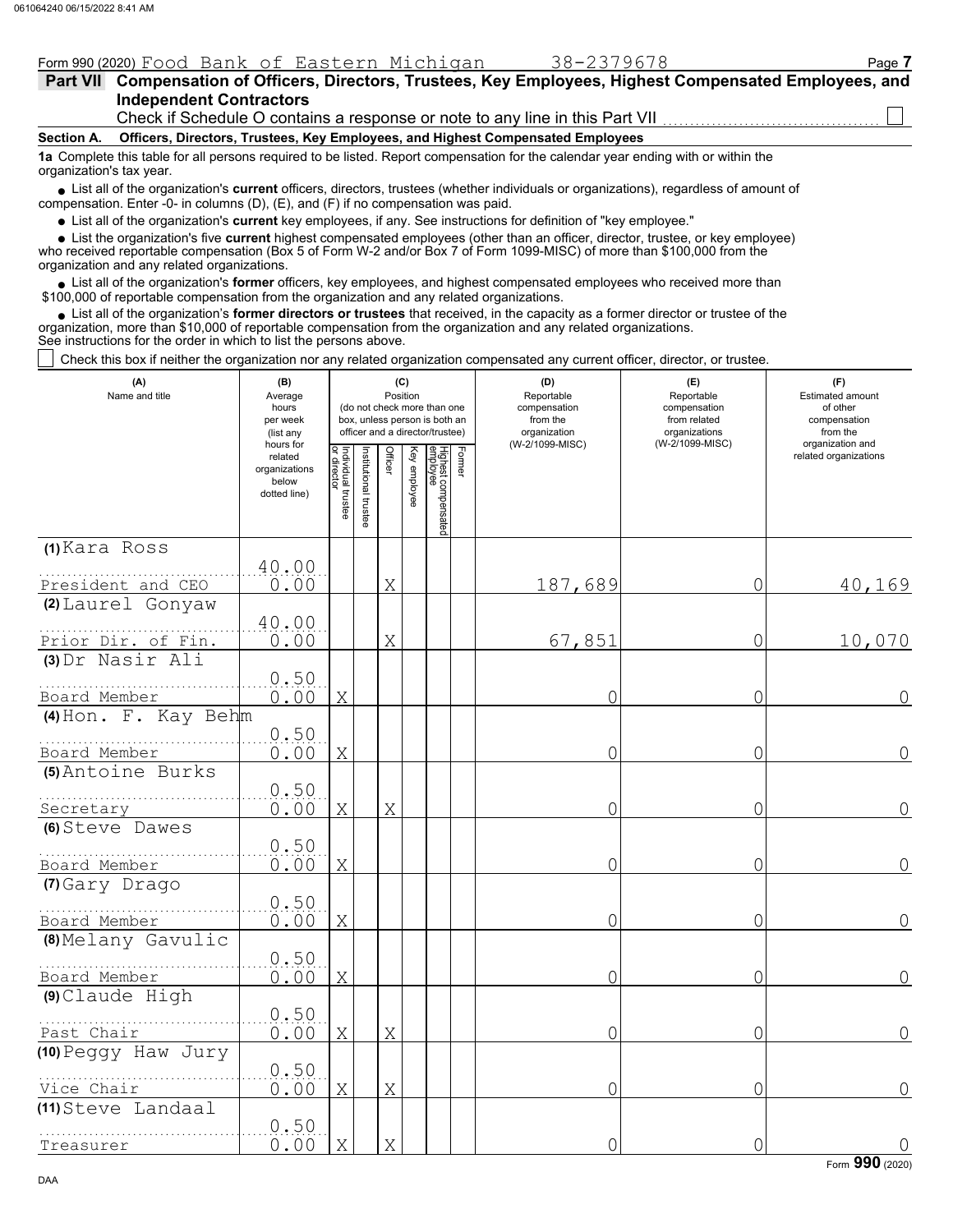| Form 990 (2020) Food Bank of Eastern Michigan                                                                                                                                                                                                                                                                                                                                                                                                                                               |                                                                |                                   |                      |         |                 |                                                                                                 |        | 38-2379678                                                                                             |                                                                    | Page 8                                                          |
|---------------------------------------------------------------------------------------------------------------------------------------------------------------------------------------------------------------------------------------------------------------------------------------------------------------------------------------------------------------------------------------------------------------------------------------------------------------------------------------------|----------------------------------------------------------------|-----------------------------------|----------------------|---------|-----------------|-------------------------------------------------------------------------------------------------|--------|--------------------------------------------------------------------------------------------------------|--------------------------------------------------------------------|-----------------------------------------------------------------|
| Part VII                                                                                                                                                                                                                                                                                                                                                                                                                                                                                    |                                                                |                                   |                      |         |                 |                                                                                                 |        | Section A. Officers, Directors, Trustees, Key Employees, and Highest Compensated Employees (continued) |                                                                    |                                                                 |
| (A)<br>Name and title                                                                                                                                                                                                                                                                                                                                                                                                                                                                       | (B)<br>Average<br>hours<br>per week<br>(list any               |                                   |                      |         | (C)<br>Position | (do not check more than one<br>box, unless person is both an<br>officer and a director/trustee) |        | (D)<br>Reportable<br>compensation<br>from the<br>organization                                          | (E)<br>Reportable<br>compensation<br>from related<br>organizations | (F)<br>Estimated amount<br>of other<br>compensation<br>from the |
|                                                                                                                                                                                                                                                                                                                                                                                                                                                                                             | hours for<br>related<br>organizations<br>below<br>dotted line) | Individual trustee<br>or director | nstitutional trustee | Officer | Key employee    | Highest compensate<br>employee                                                                  | Former | (W-2/1099-MISC)                                                                                        | (W-2/1099-MISC)                                                    | organization and<br>related organizations                       |
| (12)<br>Elizabeth Latchana                                                                                                                                                                                                                                                                                                                                                                                                                                                                  |                                                                |                                   |                      |         |                 |                                                                                                 |        |                                                                                                        |                                                                    |                                                                 |
|                                                                                                                                                                                                                                                                                                                                                                                                                                                                                             | 0.50                                                           |                                   |                      |         |                 |                                                                                                 |        |                                                                                                        |                                                                    |                                                                 |
| Board Member<br>(13)<br>Alex Murray                                                                                                                                                                                                                                                                                                                                                                                                                                                         | 0.00                                                           | X                                 |                      |         |                 |                                                                                                 |        | 0                                                                                                      | 0                                                                  | 0                                                               |
|                                                                                                                                                                                                                                                                                                                                                                                                                                                                                             | 0.50                                                           |                                   |                      |         |                 |                                                                                                 |        |                                                                                                        |                                                                    |                                                                 |
| Chair Elect                                                                                                                                                                                                                                                                                                                                                                                                                                                                                 | 0.00                                                           | X                                 |                      | Χ       |                 |                                                                                                 |        | 0                                                                                                      | 0                                                                  | $\Omega$                                                        |
| Leanne Panduren<br>(14)                                                                                                                                                                                                                                                                                                                                                                                                                                                                     | 0.50                                                           |                                   |                      |         |                 |                                                                                                 |        |                                                                                                        |                                                                    |                                                                 |
| Board Member                                                                                                                                                                                                                                                                                                                                                                                                                                                                                | 0.00                                                           | X                                 |                      |         |                 |                                                                                                 |        | 0                                                                                                      | 0                                                                  | $\Omega$                                                        |
| Julianne Princinsky<br>(15)                                                                                                                                                                                                                                                                                                                                                                                                                                                                 |                                                                |                                   |                      |         |                 |                                                                                                 |        |                                                                                                        |                                                                    |                                                                 |
|                                                                                                                                                                                                                                                                                                                                                                                                                                                                                             | 0.50                                                           |                                   |                      |         |                 |                                                                                                 |        |                                                                                                        |                                                                    |                                                                 |
| Board Chair<br>Dr. Rajagopal<br>(16)                                                                                                                                                                                                                                                                                                                                                                                                                                                        | 0.00<br>Shantaram                                              | Χ                                 |                      | Χ       |                 |                                                                                                 |        | 0                                                                                                      | 0                                                                  | $\overline{0}$                                                  |
|                                                                                                                                                                                                                                                                                                                                                                                                                                                                                             | 0.50                                                           |                                   |                      |         |                 |                                                                                                 |        |                                                                                                        |                                                                    |                                                                 |
| Board Member                                                                                                                                                                                                                                                                                                                                                                                                                                                                                | 0.00                                                           | X                                 |                      |         |                 |                                                                                                 |        | 0                                                                                                      | 0                                                                  | 0                                                               |
| Dick Skaff<br>(17)                                                                                                                                                                                                                                                                                                                                                                                                                                                                          |                                                                |                                   |                      |         |                 |                                                                                                 |        |                                                                                                        |                                                                    |                                                                 |
| Board Member                                                                                                                                                                                                                                                                                                                                                                                                                                                                                | 0.50<br>0.00                                                   | X                                 |                      |         |                 |                                                                                                 |        | 0                                                                                                      | 0                                                                  | $\Omega$                                                        |
| Emilee Thornton<br>(18)                                                                                                                                                                                                                                                                                                                                                                                                                                                                     |                                                                |                                   |                      |         |                 |                                                                                                 |        |                                                                                                        |                                                                    |                                                                 |
|                                                                                                                                                                                                                                                                                                                                                                                                                                                                                             | 0.50                                                           |                                   |                      |         |                 |                                                                                                 |        |                                                                                                        |                                                                    |                                                                 |
| Board Member<br>Greg Viener<br>(19)                                                                                                                                                                                                                                                                                                                                                                                                                                                         | 0.00                                                           | X                                 |                      |         |                 |                                                                                                 |        | O                                                                                                      | 0                                                                  | 0                                                               |
|                                                                                                                                                                                                                                                                                                                                                                                                                                                                                             | 0.50                                                           |                                   |                      |         |                 |                                                                                                 |        |                                                                                                        |                                                                    |                                                                 |
| Board Member                                                                                                                                                                                                                                                                                                                                                                                                                                                                                | 0.00                                                           | X                                 |                      |         |                 |                                                                                                 |        |                                                                                                        | 0                                                                  |                                                                 |
| 1b Subtotal                                                                                                                                                                                                                                                                                                                                                                                                                                                                                 |                                                                |                                   |                      |         |                 |                                                                                                 |        | 255,540                                                                                                |                                                                    | 50 <sub>l</sub><br>239                                          |
| c Total from continuation sheets to Part VII, Section A                                                                                                                                                                                                                                                                                                                                                                                                                                     |                                                                |                                   |                      |         |                 |                                                                                                 |        | 255,540                                                                                                |                                                                    | 50,239                                                          |
| Total number of individuals (including but not limited to those listed above) who received more than \$100,000 of<br>$\mathbf{2}$                                                                                                                                                                                                                                                                                                                                                           |                                                                |                                   |                      |         |                 |                                                                                                 |        |                                                                                                        |                                                                    |                                                                 |
| reportable compensation from the organization $\blacktriangleright$ 1                                                                                                                                                                                                                                                                                                                                                                                                                       |                                                                |                                   |                      |         |                 |                                                                                                 |        |                                                                                                        |                                                                    | Yes<br>No                                                       |
| Did the organization list any former officer, director, trustee, key employee, or highest compensated<br>3<br>employee on line 1a? If "Yes," complete Schedule J for such individual<br>employee on line 1a? If "Yes," complete Schedule J for such individual<br>For any individual listed on line 1a, is the sum of reportable compensation and other compensation from the<br>4<br>organization and related organizations greater than \$150,000? If "Yes," complete Schedule J for such |                                                                |                                   |                      |         |                 |                                                                                                 |        |                                                                                                        |                                                                    | Χ<br>3<br>Χ<br>4                                                |
| individual<br>Did any person listed on line 1a receive or accrue compensation from any unrelated organization or individual<br>5                                                                                                                                                                                                                                                                                                                                                            |                                                                |                                   |                      |         |                 |                                                                                                 |        |                                                                                                        |                                                                    |                                                                 |
|                                                                                                                                                                                                                                                                                                                                                                                                                                                                                             |                                                                |                                   |                      |         |                 |                                                                                                 |        |                                                                                                        |                                                                    | Χ<br>5                                                          |
| <b>Section B. Independent Contractors</b><br>Complete this table for your five highest compensated independent contractors that received more than \$100,000 of<br>1                                                                                                                                                                                                                                                                                                                        |                                                                |                                   |                      |         |                 |                                                                                                 |        |                                                                                                        |                                                                    |                                                                 |
| compensation from the organization. Report compensation for the calendar year ending with or within the organization's tax year.                                                                                                                                                                                                                                                                                                                                                            |                                                                |                                   |                      |         |                 |                                                                                                 |        |                                                                                                        |                                                                    |                                                                 |
|                                                                                                                                                                                                                                                                                                                                                                                                                                                                                             | (A)<br>Name and business address                               |                                   |                      |         |                 |                                                                                                 |        |                                                                                                        | (B)<br>Description of services                                     | (C)<br>Compensation                                             |
|                                                                                                                                                                                                                                                                                                                                                                                                                                                                                             |                                                                |                                   |                      |         |                 |                                                                                                 |        |                                                                                                        |                                                                    |                                                                 |
|                                                                                                                                                                                                                                                                                                                                                                                                                                                                                             |                                                                |                                   |                      |         |                 |                                                                                                 |        |                                                                                                        |                                                                    |                                                                 |
|                                                                                                                                                                                                                                                                                                                                                                                                                                                                                             |                                                                |                                   |                      |         |                 |                                                                                                 |        |                                                                                                        |                                                                    |                                                                 |
|                                                                                                                                                                                                                                                                                                                                                                                                                                                                                             |                                                                |                                   |                      |         |                 |                                                                                                 |        |                                                                                                        |                                                                    |                                                                 |
|                                                                                                                                                                                                                                                                                                                                                                                                                                                                                             |                                                                |                                   |                      |         |                 |                                                                                                 |        |                                                                                                        |                                                                    |                                                                 |
|                                                                                                                                                                                                                                                                                                                                                                                                                                                                                             |                                                                |                                   |                      |         |                 |                                                                                                 |        |                                                                                                        |                                                                    |                                                                 |
|                                                                                                                                                                                                                                                                                                                                                                                                                                                                                             |                                                                |                                   |                      |         |                 |                                                                                                 |        |                                                                                                        |                                                                    |                                                                 |
| Total number of independent contractors (including but not limited to those listed above) who<br>2                                                                                                                                                                                                                                                                                                                                                                                          |                                                                |                                   |                      |         |                 |                                                                                                 |        |                                                                                                        |                                                                    |                                                                 |
| received more than \$100,000 of compensation from the organization ▶                                                                                                                                                                                                                                                                                                                                                                                                                        |                                                                |                                   |                      |         |                 |                                                                                                 |        |                                                                                                        | $\circ$                                                            |                                                                 |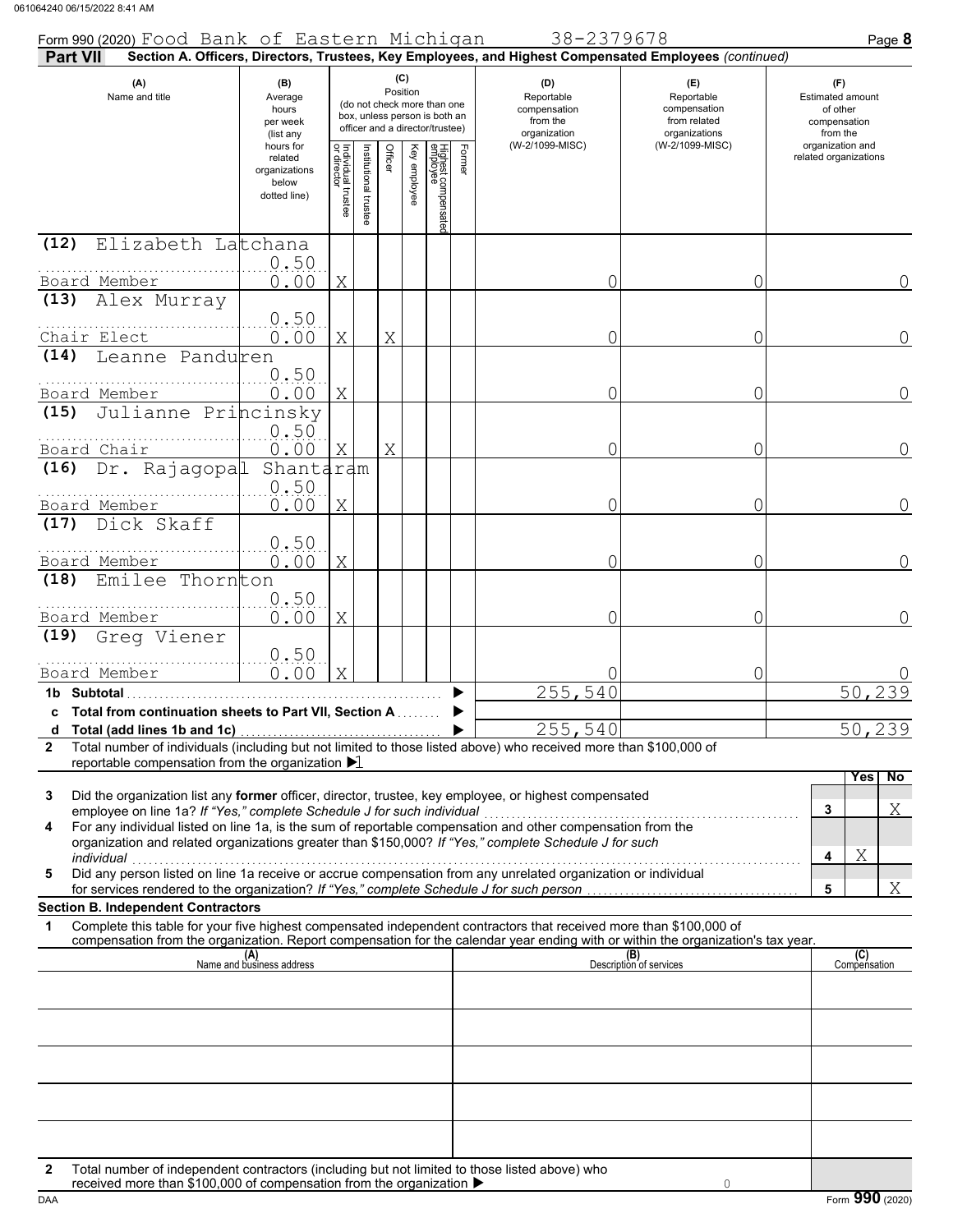| Form 990 (2020) Food Bank of Eastern Michigan<br><b>Part VII</b>                                                                                                                                                                                                                                                                                                                                                                       |                                                                |                                   |                                                                                                 |         |                 |                                 |        | 38-2379678<br>Section A. Officers, Directors, Trustees, Key Employees, and Highest Compensated Employees (continued) |                                                                    | Page 8                                                          |
|----------------------------------------------------------------------------------------------------------------------------------------------------------------------------------------------------------------------------------------------------------------------------------------------------------------------------------------------------------------------------------------------------------------------------------------|----------------------------------------------------------------|-----------------------------------|-------------------------------------------------------------------------------------------------|---------|-----------------|---------------------------------|--------|----------------------------------------------------------------------------------------------------------------------|--------------------------------------------------------------------|-----------------------------------------------------------------|
| (A)<br>Name and title                                                                                                                                                                                                                                                                                                                                                                                                                  | (B)<br>Average<br>hours<br>per week<br>(list any               |                                   | (do not check more than one<br>box, unless person is both an<br>officer and a director/trustee) |         | (C)<br>Position |                                 |        | (D)<br>Reportable<br>compensation<br>from the<br>organization                                                        | (E)<br>Reportable<br>compensation<br>from related<br>organizations | (F)<br>Estimated amount<br>of other<br>compensation<br>from the |
|                                                                                                                                                                                                                                                                                                                                                                                                                                        | hours for<br>related<br>organizations<br>below<br>dotted line) | Individual trustee<br>or director | Institutional trustee                                                                           | Officer | Key employee    | Highest compensated<br>employee | Former | (W-2/1099-MISC)                                                                                                      | (W-2/1099-MISC)                                                    | organization and<br>related organizations                       |
| Jane Worthing<br>(20)                                                                                                                                                                                                                                                                                                                                                                                                                  | 0.50                                                           |                                   |                                                                                                 |         |                 |                                 |        |                                                                                                                      |                                                                    |                                                                 |
| Board Member<br>Tiffanie Paielli<br>(21)                                                                                                                                                                                                                                                                                                                                                                                               | 0.00                                                           | X                                 |                                                                                                 |         |                 |                                 |        | 0                                                                                                                    | 0                                                                  | $\Omega$                                                        |
| Dir. of Fin.                                                                                                                                                                                                                                                                                                                                                                                                                           | 40.00<br>0.00                                                  |                                   |                                                                                                 | Χ       |                 |                                 |        | 0                                                                                                                    | 0                                                                  | $\overline{0}$                                                  |
|                                                                                                                                                                                                                                                                                                                                                                                                                                        |                                                                |                                   |                                                                                                 |         |                 |                                 |        |                                                                                                                      |                                                                    |                                                                 |
|                                                                                                                                                                                                                                                                                                                                                                                                                                        |                                                                |                                   |                                                                                                 |         |                 |                                 |        |                                                                                                                      |                                                                    |                                                                 |
|                                                                                                                                                                                                                                                                                                                                                                                                                                        |                                                                |                                   |                                                                                                 |         |                 |                                 |        |                                                                                                                      |                                                                    |                                                                 |
|                                                                                                                                                                                                                                                                                                                                                                                                                                        |                                                                |                                   |                                                                                                 |         |                 |                                 |        |                                                                                                                      |                                                                    |                                                                 |
|                                                                                                                                                                                                                                                                                                                                                                                                                                        |                                                                |                                   |                                                                                                 |         |                 |                                 |        |                                                                                                                      |                                                                    |                                                                 |
|                                                                                                                                                                                                                                                                                                                                                                                                                                        |                                                                |                                   |                                                                                                 |         |                 |                                 |        |                                                                                                                      |                                                                    |                                                                 |
|                                                                                                                                                                                                                                                                                                                                                                                                                                        |                                                                |                                   |                                                                                                 |         |                 |                                 |        |                                                                                                                      |                                                                    |                                                                 |
| <b>Subtotal</b><br>1b.<br>c Total from continuation sheets to Part VII, Section A                                                                                                                                                                                                                                                                                                                                                      |                                                                |                                   |                                                                                                 |         |                 |                                 |        |                                                                                                                      |                                                                    |                                                                 |
| Total (add lines 1b and 1c)<br>d                                                                                                                                                                                                                                                                                                                                                                                                       |                                                                |                                   |                                                                                                 |         |                 |                                 |        |                                                                                                                      |                                                                    |                                                                 |
| Total number of individuals (including but not limited to those listed above) who received more than \$100,000 of<br>$\mathbf{2}$<br>reportable compensation from the organization ▶                                                                                                                                                                                                                                                   |                                                                |                                   |                                                                                                 |         |                 |                                 |        |                                                                                                                      |                                                                    | Yes<br>No.                                                      |
| Did the organization list any <b>former</b> officer, director, trustee, key employee, or highest compensated<br>3<br>employee on line 1a? If "Yes," complete Schedule J for such individual<br>For any individual listed on line 1a, is the sum of reportable compensation and other compensation from the<br>4<br>organization and related organizations greater than \$150,000? If "Yes," complete Schedule J for such<br>individual |                                                                |                                   |                                                                                                 |         |                 |                                 |        |                                                                                                                      |                                                                    | 3<br>4                                                          |
| 5                                                                                                                                                                                                                                                                                                                                                                                                                                      |                                                                |                                   |                                                                                                 |         |                 |                                 |        |                                                                                                                      |                                                                    | 5                                                               |
| <b>Section B. Independent Contractors</b><br>Complete this table for your five highest compensated independent contractors that received more than \$100,000 of<br>1                                                                                                                                                                                                                                                                   |                                                                |                                   |                                                                                                 |         |                 |                                 |        |                                                                                                                      |                                                                    |                                                                 |
| compensation from the organization. Report compensation for the calendar year ending with or within the organization's tax year.                                                                                                                                                                                                                                                                                                       | (A)<br>Name and business address                               |                                   |                                                                                                 |         |                 |                                 |        |                                                                                                                      | (B)<br>Description of services                                     | (C)<br>Compensation                                             |
|                                                                                                                                                                                                                                                                                                                                                                                                                                        |                                                                |                                   |                                                                                                 |         |                 |                                 |        |                                                                                                                      |                                                                    |                                                                 |
|                                                                                                                                                                                                                                                                                                                                                                                                                                        |                                                                |                                   |                                                                                                 |         |                 |                                 |        |                                                                                                                      |                                                                    |                                                                 |
|                                                                                                                                                                                                                                                                                                                                                                                                                                        |                                                                |                                   |                                                                                                 |         |                 |                                 |        |                                                                                                                      |                                                                    |                                                                 |
|                                                                                                                                                                                                                                                                                                                                                                                                                                        |                                                                |                                   |                                                                                                 |         |                 |                                 |        |                                                                                                                      |                                                                    |                                                                 |
| Total number of independent contractors (including but not limited to those listed above) who<br>$\mathbf{2}$                                                                                                                                                                                                                                                                                                                          |                                                                |                                   |                                                                                                 |         |                 |                                 |        |                                                                                                                      |                                                                    |                                                                 |
| received more than \$100,000 of compensation from the organization ▶                                                                                                                                                                                                                                                                                                                                                                   |                                                                |                                   |                                                                                                 |         |                 |                                 |        |                                                                                                                      |                                                                    |                                                                 |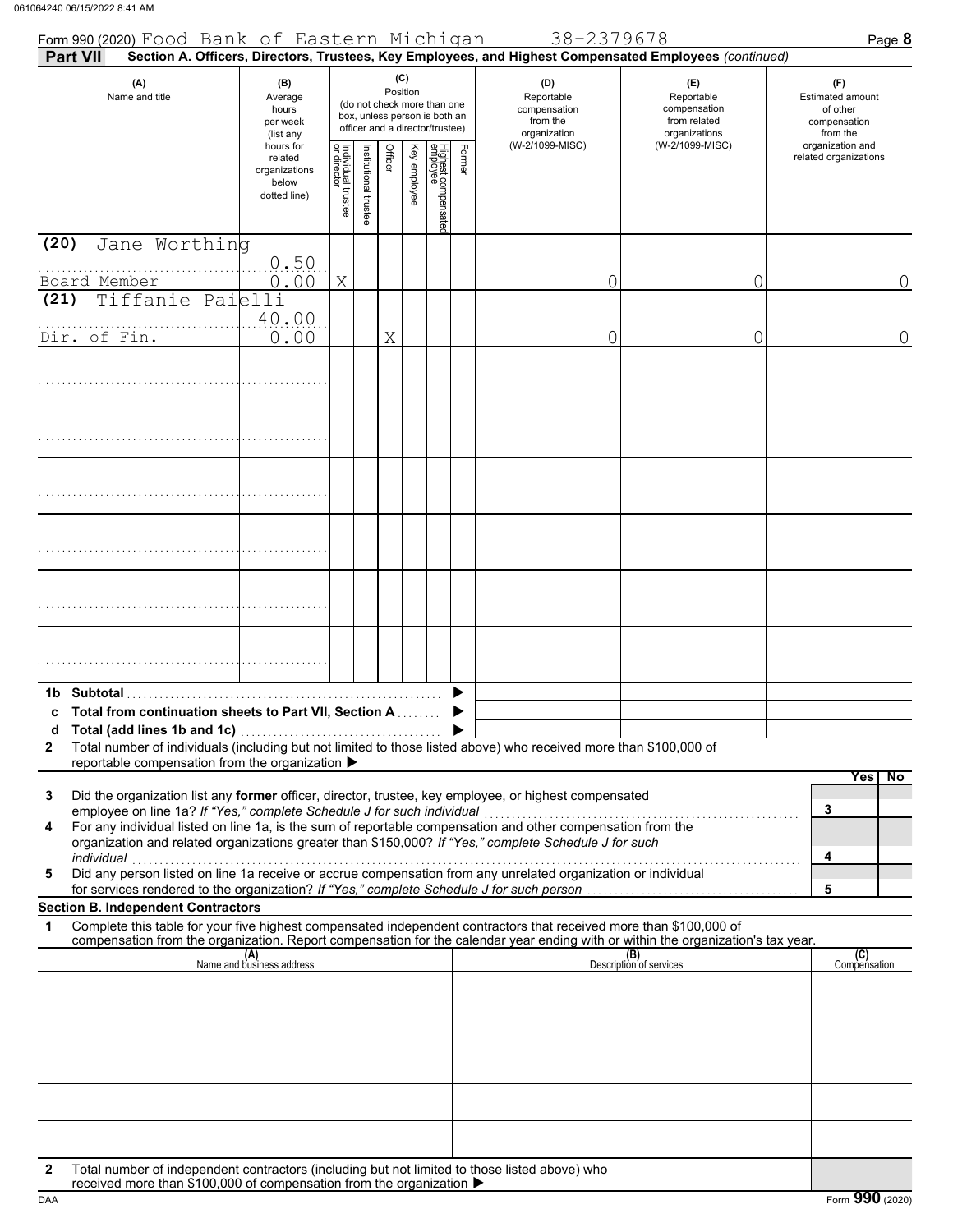#### **Part VIII Statement of Revenue** Check if Schedule O contains a response or note to any line in this Part VIII. (A) (B) (C) (C) (D)<br>Total revenue Related or exempt Unrelated Revenue e: Total revenue Related or exempt Unrelated Revenue excluded function revenue business revenue from tax under sections 512-514 **Contributions, Gifts, Grants and Other Similar Amounts** Grant **1a 1a** Federated campaigns . . . . . . . . . . . , Gifts, Gra<br>illar Amou **1b b** Membership dues  $\ldots$  . . . . . . . . . . . . **1c** 22,180 **c** Fundraising events . . . . . . . . . . . . . . . . **1d d** Related organizations <sub>.</sub> . . . . . . . . . . **Contributions,<br>and Other Sim 1e** 24,900,167 **e** Government grants (contributions) . . . . . . . . . . **f** All other contributions, gifts, grants, and similar amounts not included above  $\dots$ . **1f** 79,686,236 **1g** \$ 67,797,563 **g** Noncash contributions included in lines 1a-1f . . 104,608,583 ▶ **h Total.** Add lines 1a–1f . . . . . . . . . . . . . . . . . . . . . . . . . . . . . . . . . . . . . Business Cod Program Service<br>Revenue . . . . . . . . . . . . . . . . . . . . . . . . . . . . . . . . . . . . . . . . . . . . . . . . . . . . . Shared Maintenance 624210 1,682,001 1,682,001 **Program Service 2a b** . . . . . . . . . . . . . . . . . . . . . . . . . . . . . . . . . . . . . . . . . . . . . . . . . . . . . **c** . . . . . . . . . . . . . . . . . . . . . . . . . . . . . . . . . . . . . . . . . . . . . . . . . . . . . **d** . . . . . . . . . . . . . . . . . . . . . . . . . . . . . . . . . . . . . . . . . . . . . . . . . . . . . **e** . . . . . . . . . . . . . . . . . . . . . . . . . . . . . . . . . . . . . . . . . . . . . . . . . . . . . **f** All other program service revenue . . . . . . . . . . . . . . . . . 1,682,001 **g Total.** Add lines 2a–2f . . . . . . . . . . . . . . . . . . . . . . . . . . . . . . . . . . . . . **3** Investment income (including dividends, interest, and other similar amounts) ............ 289,808 289,808 ь Income from investment of tax-exempt bond proceeds **4**  $\blacktriangleright$ **5** Royalties .... ▶ (i) Real (ii) Personal **6a** Gross rents **6a 6b b** Less: rental expenses **c** Rental inc. or (loss) **6c** ь **d** Net rental income or (loss) . . . . . . . . . . . . . . . . . . . . . . . . . . . . . . . . . **7a** Gross amount from (i) Securities (ii) Other sales of assets **7a** other than inventory **Other Revenue Other Revenue b** Less: cost or other basis and sales exps. **7b c** Gain or (loss) **7c d** Net gain or (loss) . . . . . . . . . . . . . . . . . . . . . . . . . . . . . . . . . . . . . . . . . . . **8a** Gross income from fundraising events (not including \$ . . . . . . . . . . . . . . . . . . . . 22,180 of contributions reported on line 1c). See Part IV, line 18 . . . . . . . . . . . . . . . . . . **8a** 84,304 **8b** 7,334 **b** Less: direct expenses <sub>.</sub> . . . . . . . . . . 76,970 **c** Net income or (loss) from fundraising events . . . . . . . . . . . . . . ▶ **9a** Gross income from gaming activities. See Part IV, line 19 . . . . . . . . . . . . . . . . . . **9a 9b b** Less: direct expenses  $\ldots$ ▶ Net income or (loss) from gaming activities . . . . . . . . . . . . . . . **c** 10a Gross sales of inventory, less returns and allowances **10a 10b b** Less:  $\cosh$  of goods  $\sinh$  $\blacktriangleright$ Net income or (loss) from sales of inventory . . . . . . . . . . . . . . . **c** scellaneous<br>Revenue Business Code **Miscellaneous** . . . . . . . . . . . . . . . . . . . . . . . . . . . . . . . . . . . . . . . . . . . . . . . . . . . . . Miscellaneous 624210 7,445 7,445 **11a Revenue b** . . . . . . . . . . . . . . . . . . . . . . . . . . . . . . . . . . . . . . . . . . . . . . . . . . . . . **c** . . . . . . . . . . . . . . . . . . . . . . . . . . . . . . . . . . . . . . . . . . . . . . . . . . . . . ă<br>Nă **d** All other revenue . . . . . . . . . . . . . . . . . . . . . . . . . . . . . . . . . . . **Total.** Add lines 11a-11d  $\blacktriangleright$ 7,445 **e**  $|106,664,807|$  1,979,254 0 0 **Total revenue.** See instructions  $\blacktriangleright$ **12**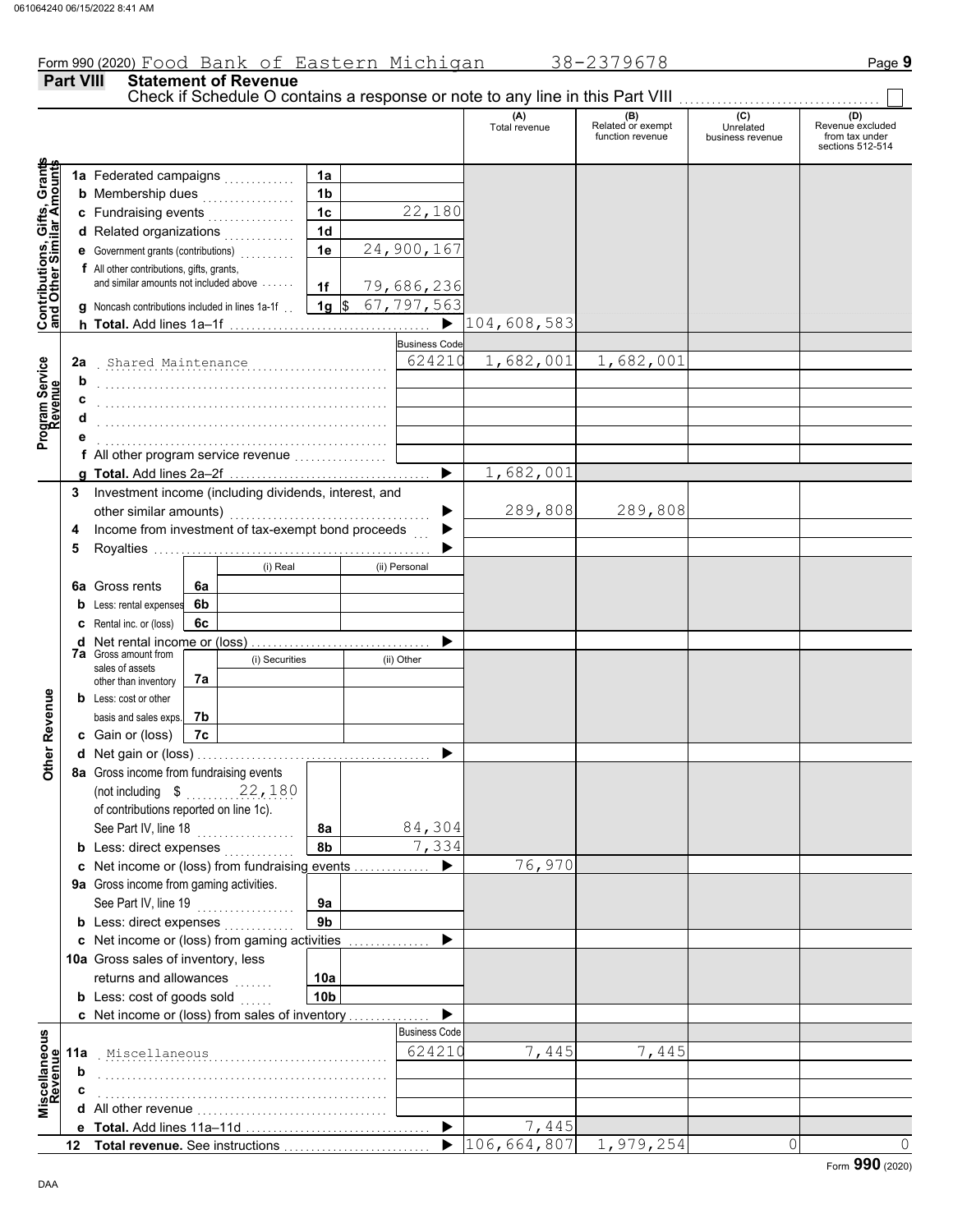**Part IX Statement of Functional Expenses** Form 990 (2020) Page **10** Food Bank of Eastern Michigan 38-2379678 *Section 501(c)(3) and 501(c)(4) organizations must complete all columns. All other organizations must complete column (A). Do not include amounts reported on lines 6b, 7b, 8b, 9b, and 10b of Part VIII.* **1 2 3 4 5 6 7 8 9 10 11 a** Management .............................. **b** Legal **c** Accounting . . . . . . . . . . . . . . . . . . . . . . . . . . . . . . . . **d** Lobbying . . . . . . . . . . . . . . . . . . . . . . . . . . . . . . . . . . . **e f g** Other. (If line 11g amount exceeds 10% of line 25, column **12** Advertising and promotion **. . . . . . . . . . . .** . . **13 14 15 16 17 18 19 20 21 22** Grants and other assistance to domestic organizations and domestic governments. See Part IV, line 21 Grants and other assistance to domestic individuals. See Part IV, line 22 Grants and other assistance to foreign organizations, foreign governments, and foreign individuals. See Part IV, lines 15 and 16 Benefits paid to or for members . . . . . . . . . . Compensation of current officers, directors, trustees, and key employees ......... Compensation not included above to disqualified persons (as defined under section 4958(f)(1)) and persons described in section 4958(c)(3)(B) Other salaries and wages .................... Pension plan accruals and contributions (include section 401(k) and 403(b) employer contributions) Other employee benefits . . . . . . . . . . . . . . . . . . Payroll taxes . . . . . . . . . . . . . . . . . . . . . . . . . . . . . . Fees for services (nonemployees): Legal . . . . . . . . . . . . . . . . . . . . . . . . . . . . . . . . . . . . . . Professional fundraising services. See Part IV, line 17 Investment management fees ............. Office expenses ............................ Information technology . . . . . . . . . . . . . . . . . . . . Royalties . . . . . . . . . . . . . . . . . . . . . . . . . . . . . . . . . . Occupancy . . . . . . . . . . . . . . . . . . . . . . . . . . . . . . . . Travel . . . . . . . . . . . . . . . . . . . . . . . . . . . . . . . . . . . . . . Payments of travel or entertainment expenses for any federal, state, or local public officials Conferences, conventions, and meetings . Interest . . . . . . . . . . . . . . . . . . . . . . . . . . . . . . . . . . . . Payments to affiliates ....................... Depreciation, depletion, and amortization . **(A) (B)** (B) (B) (C) (C) (A) (D)<br>Total expenses Program service Management and Fundrai expenses and general expenses (D)<br>Fundraising expenses Check if Schedule O contains a response or note to any line in this Part IX (A) amount, list line 11g expenses on Schedule O.) . . . . . . . 73,146,302 73,146,302 319,359 36,120 223,039 60,200 3,068,991 2,261,018 395,585 412,388 2<mark>40,458 179,262</mark> 31,215 29,981<br>293,510 219,523 36,895 37,092 203,510 219,523 36,895 37,092<br>262,948 182,436 45,812 34,700 262,948 378,435 188,540 155,850 34,045 410,998 297,573 59,692 53,733 451,496 326,894 65,574 59,028 888,782 <u>838,255 754,430 50,295 33,530</u><br>163,663 118,496 23,770 21,397

**23 24 a** . . . . . . . . . . . . . . . . . . . . . . . . . . . . . . . . . . . . . . . . . . . . . Miscellaneous 133,429 101,916 20,444 11,069 **b c d e** All other expenses . . . . . . . . . . . . . . . . . . . . . . . . **25 Total functional expenses.** Add lines 1 through 24e . . . **26** Insurance . . . . . . . . . . . . . . . . . . . . . . . . . . . . . . . . . . Other expenses. Itemize expenses not covered above (List miscellaneous expenses on line 24e. If line 24e amount exceeds 10% of line 25, column (A) amount, list line 24e expenses on Schedule O.) . . . . . . . . . . . . . . . . . . . . . . . . . . . . . . . . . . . . . . . . . . . . . Employee Expenses 100,984 73,115 14,667 13,202 . . . . . . . . . . . . . . . . . . . . . . . . . . . . . . . . . . . . . . . . . . . . . Bad Debt Expense 37,395 27,075 5,431 4,889 . . . . . . . . . . . . . . . . . . . . . . . . . . . . . . . . . . . . . . . . . . . . . Dues 3,982 2,883 578 521 **Joint costs.** Complete this line only if the 80,738,987 78,804,365 1,128,847 805,775

fundraising solicitation. Check here  $\blacktriangleright$  | if organization reported in column (B) joint costs from a combined educational campaign and following SOP 98-2 (ASC 958-720)

163,663 118,496 23,770 21,397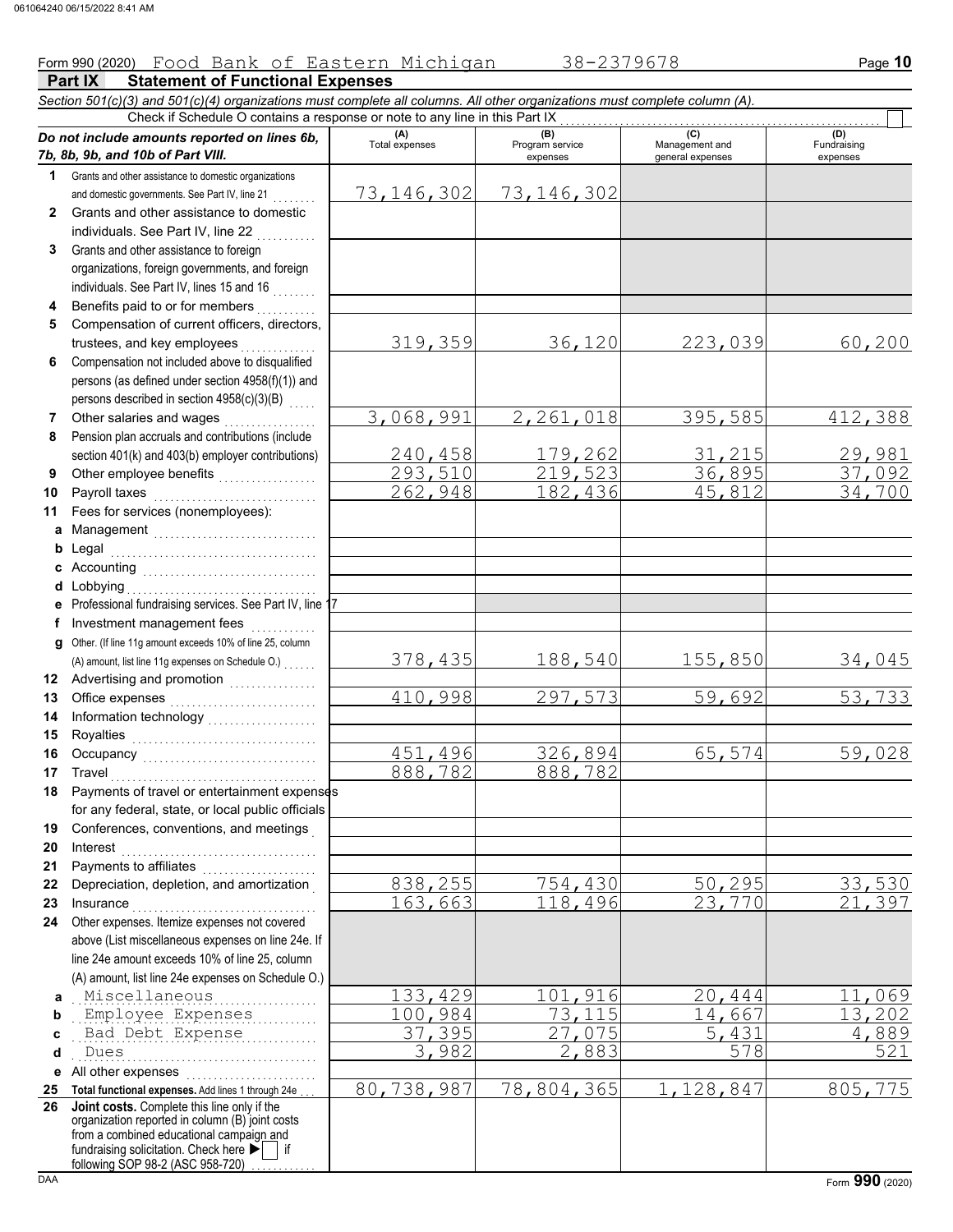### Form 990 (2020) Page **11** Food Bank of Eastern Michigan 38-2379678

| Check if Schedule O contains a response or note to any line in this Part X<br>(A)<br>(B)<br>End of year<br>Beginning of year<br>2,936,098<br>2,462,445<br>$\blacktriangleleft$<br>Cash-non-interest-bearing<br>1<br>$\mathbf{2}$<br>2<br>797,216<br>972,897<br>3<br>3<br>221,606<br>111,341<br>Accounts receivable, net<br>4<br>4<br>Loans and other receivables from any current or former officer, director,<br>5<br>trustee, key employee, creator or founder, substantial contributor, or 35%<br>controlled entity or family member of any of these persons<br>5<br>Loans and other receivables from other disqualified persons (as defined<br>6<br>under section 4958(f)(1)), and persons described in section 4958(c)(3)(B)<br>6<br>Assets<br>$\overline{7}$<br>7<br>3,068,387<br>3,583,069<br>Inventories for sale or use<br>8<br>8<br>4,000<br>Prepaid expenses and deferred charges<br>9<br>9<br>10a Land, buildings, and equipment: cost or other<br><u>14,922,869</u><br>basis. Complete Part VI of Schedule D<br>10a<br>6,981,001<br>7,941,868<br>7,787,227<br>10 <sub>b</sub><br>Less: accumulated depreciation<br>10 <sub>c</sub><br>b<br>.<br>2,535,187<br>$\overline{28,132,683}$<br>Investments-publicly traded securities<br>11<br>11<br>12<br>12<br>13<br>13<br>Intangible assets<br>14<br>14<br>Other assets. See Part IV, line 11<br>15<br>15<br>17,345,721<br>43,208,303<br>16<br>16<br>403,253<br>690,019<br>17<br>17<br>Accounts payable and accrued expenses [[11] [11] Accounts payable and accrued expenses [[11] [11] Accounts are not accredit a contract a metal of the set of the set of the set of the set of the set of the set of the set of<br>18<br>Grants payable<br>18<br>3, 187, 613<br>3,061,311<br>Deferred revenue<br>19<br>19<br>20<br>20<br>Tax-exempt bond liabilities<br>21<br>Escrow or custodial account liability. Complete Part IV of Schedule D<br>21<br>22<br>Loans and other payables to any current or former officer, director,<br>Liabilities<br>trustee, key employee, creator or founder, substantial contributor, or 35%<br>controlled entity or family member of any of these persons<br>22<br>23<br>23<br>Unsecured notes and loans payable to unrelated third parties<br>24<br>24<br>Other liabilities (including federal income tax, payables to related third<br>25<br>parties, and other liabilities not included on lines 17-24). Complete Part X<br>25<br>of Schedule D<br>$\overline{3,877,632}$<br>$\overline{3,464,564}$<br>26<br>26<br>Organizations that follow FASB ASC 958, check here $\boxed{\times}$<br>Net Assets or Fund Balances<br>and complete lines 27, 28, 32, and 33.<br>12,643,268<br>39, 244, 415<br>Net assets without donor restrictions<br>27<br>27<br>499,324<br>824,821<br>28<br>Net assets with donor restrictions<br>28<br>Organizations that do not follow FASB ASC 958, check here<br>and complete lines 29 through 33.<br>Capital stock or trust principal, or current funds<br>29<br>29<br>Paid-in or capital surplus, or land, building, or equipment fund<br>30<br>30<br>Retained earnings, endowment, accumulated income, or other funds<br>31<br>31<br>and a complete state of the state of the state of the state of the state of the state of the state of the state of the state of the state of the state of the state of the state of the state of the state of the state of the<br>$\overline{13}$ , 468, 089<br>39,743,739<br>Total net assets or fund balances<br>32<br>32<br>17, 345, 721<br>33<br>33 | Part X | <b>Balance Sheet</b> |  |  |  |              |
|----------------------------------------------------------------------------------------------------------------------------------------------------------------------------------------------------------------------------------------------------------------------------------------------------------------------------------------------------------------------------------------------------------------------------------------------------------------------------------------------------------------------------------------------------------------------------------------------------------------------------------------------------------------------------------------------------------------------------------------------------------------------------------------------------------------------------------------------------------------------------------------------------------------------------------------------------------------------------------------------------------------------------------------------------------------------------------------------------------------------------------------------------------------------------------------------------------------------------------------------------------------------------------------------------------------------------------------------------------------------------------------------------------------------------------------------------------------------------------------------------------------------------------------------------------------------------------------------------------------------------------------------------------------------------------------------------------------------------------------------------------------------------------------------------------------------------------------------------------------------------------------------------------------------------------------------------------------------------------------------------------------------------------------------------------------------------------------------------------------------------------------------------------------------------------------------------------------------------------------------------------------------------------------------------------------------------------------------------------------------------------------------------------------------------------------------------------------------------------------------------------------------------------------------------------------------------------------------------------------------------------------------------------------------------------------------------------------------------------------------------------------------------------------------------------------------------------------------------------------------------------------------------------------------------------------------------------------------------------------------------------------------------------------------------------------------------------------------------------------------------------------------------------------------------------------------------------------------------------------------------------------------------------------------------------------------------------------------------------------------------------------------------------------------------------------------------------------------------------------------------------------------|--------|----------------------|--|--|--|--------------|
|                                                                                                                                                                                                                                                                                                                                                                                                                                                                                                                                                                                                                                                                                                                                                                                                                                                                                                                                                                                                                                                                                                                                                                                                                                                                                                                                                                                                                                                                                                                                                                                                                                                                                                                                                                                                                                                                                                                                                                                                                                                                                                                                                                                                                                                                                                                                                                                                                                                                                                                                                                                                                                                                                                                                                                                                                                                                                                                                                                                                                                                                                                                                                                                                                                                                                                                                                                                                                                                                                                                      |        |                      |  |  |  |              |
|                                                                                                                                                                                                                                                                                                                                                                                                                                                                                                                                                                                                                                                                                                                                                                                                                                                                                                                                                                                                                                                                                                                                                                                                                                                                                                                                                                                                                                                                                                                                                                                                                                                                                                                                                                                                                                                                                                                                                                                                                                                                                                                                                                                                                                                                                                                                                                                                                                                                                                                                                                                                                                                                                                                                                                                                                                                                                                                                                                                                                                                                                                                                                                                                                                                                                                                                                                                                                                                                                                                      |        |                      |  |  |  |              |
|                                                                                                                                                                                                                                                                                                                                                                                                                                                                                                                                                                                                                                                                                                                                                                                                                                                                                                                                                                                                                                                                                                                                                                                                                                                                                                                                                                                                                                                                                                                                                                                                                                                                                                                                                                                                                                                                                                                                                                                                                                                                                                                                                                                                                                                                                                                                                                                                                                                                                                                                                                                                                                                                                                                                                                                                                                                                                                                                                                                                                                                                                                                                                                                                                                                                                                                                                                                                                                                                                                                      |        |                      |  |  |  |              |
|                                                                                                                                                                                                                                                                                                                                                                                                                                                                                                                                                                                                                                                                                                                                                                                                                                                                                                                                                                                                                                                                                                                                                                                                                                                                                                                                                                                                                                                                                                                                                                                                                                                                                                                                                                                                                                                                                                                                                                                                                                                                                                                                                                                                                                                                                                                                                                                                                                                                                                                                                                                                                                                                                                                                                                                                                                                                                                                                                                                                                                                                                                                                                                                                                                                                                                                                                                                                                                                                                                                      |        |                      |  |  |  |              |
|                                                                                                                                                                                                                                                                                                                                                                                                                                                                                                                                                                                                                                                                                                                                                                                                                                                                                                                                                                                                                                                                                                                                                                                                                                                                                                                                                                                                                                                                                                                                                                                                                                                                                                                                                                                                                                                                                                                                                                                                                                                                                                                                                                                                                                                                                                                                                                                                                                                                                                                                                                                                                                                                                                                                                                                                                                                                                                                                                                                                                                                                                                                                                                                                                                                                                                                                                                                                                                                                                                                      |        |                      |  |  |  |              |
|                                                                                                                                                                                                                                                                                                                                                                                                                                                                                                                                                                                                                                                                                                                                                                                                                                                                                                                                                                                                                                                                                                                                                                                                                                                                                                                                                                                                                                                                                                                                                                                                                                                                                                                                                                                                                                                                                                                                                                                                                                                                                                                                                                                                                                                                                                                                                                                                                                                                                                                                                                                                                                                                                                                                                                                                                                                                                                                                                                                                                                                                                                                                                                                                                                                                                                                                                                                                                                                                                                                      |        |                      |  |  |  |              |
|                                                                                                                                                                                                                                                                                                                                                                                                                                                                                                                                                                                                                                                                                                                                                                                                                                                                                                                                                                                                                                                                                                                                                                                                                                                                                                                                                                                                                                                                                                                                                                                                                                                                                                                                                                                                                                                                                                                                                                                                                                                                                                                                                                                                                                                                                                                                                                                                                                                                                                                                                                                                                                                                                                                                                                                                                                                                                                                                                                                                                                                                                                                                                                                                                                                                                                                                                                                                                                                                                                                      |        |                      |  |  |  |              |
|                                                                                                                                                                                                                                                                                                                                                                                                                                                                                                                                                                                                                                                                                                                                                                                                                                                                                                                                                                                                                                                                                                                                                                                                                                                                                                                                                                                                                                                                                                                                                                                                                                                                                                                                                                                                                                                                                                                                                                                                                                                                                                                                                                                                                                                                                                                                                                                                                                                                                                                                                                                                                                                                                                                                                                                                                                                                                                                                                                                                                                                                                                                                                                                                                                                                                                                                                                                                                                                                                                                      |        |                      |  |  |  |              |
|                                                                                                                                                                                                                                                                                                                                                                                                                                                                                                                                                                                                                                                                                                                                                                                                                                                                                                                                                                                                                                                                                                                                                                                                                                                                                                                                                                                                                                                                                                                                                                                                                                                                                                                                                                                                                                                                                                                                                                                                                                                                                                                                                                                                                                                                                                                                                                                                                                                                                                                                                                                                                                                                                                                                                                                                                                                                                                                                                                                                                                                                                                                                                                                                                                                                                                                                                                                                                                                                                                                      |        |                      |  |  |  |              |
|                                                                                                                                                                                                                                                                                                                                                                                                                                                                                                                                                                                                                                                                                                                                                                                                                                                                                                                                                                                                                                                                                                                                                                                                                                                                                                                                                                                                                                                                                                                                                                                                                                                                                                                                                                                                                                                                                                                                                                                                                                                                                                                                                                                                                                                                                                                                                                                                                                                                                                                                                                                                                                                                                                                                                                                                                                                                                                                                                                                                                                                                                                                                                                                                                                                                                                                                                                                                                                                                                                                      |        |                      |  |  |  |              |
|                                                                                                                                                                                                                                                                                                                                                                                                                                                                                                                                                                                                                                                                                                                                                                                                                                                                                                                                                                                                                                                                                                                                                                                                                                                                                                                                                                                                                                                                                                                                                                                                                                                                                                                                                                                                                                                                                                                                                                                                                                                                                                                                                                                                                                                                                                                                                                                                                                                                                                                                                                                                                                                                                                                                                                                                                                                                                                                                                                                                                                                                                                                                                                                                                                                                                                                                                                                                                                                                                                                      |        |                      |  |  |  |              |
|                                                                                                                                                                                                                                                                                                                                                                                                                                                                                                                                                                                                                                                                                                                                                                                                                                                                                                                                                                                                                                                                                                                                                                                                                                                                                                                                                                                                                                                                                                                                                                                                                                                                                                                                                                                                                                                                                                                                                                                                                                                                                                                                                                                                                                                                                                                                                                                                                                                                                                                                                                                                                                                                                                                                                                                                                                                                                                                                                                                                                                                                                                                                                                                                                                                                                                                                                                                                                                                                                                                      |        |                      |  |  |  |              |
|                                                                                                                                                                                                                                                                                                                                                                                                                                                                                                                                                                                                                                                                                                                                                                                                                                                                                                                                                                                                                                                                                                                                                                                                                                                                                                                                                                                                                                                                                                                                                                                                                                                                                                                                                                                                                                                                                                                                                                                                                                                                                                                                                                                                                                                                                                                                                                                                                                                                                                                                                                                                                                                                                                                                                                                                                                                                                                                                                                                                                                                                                                                                                                                                                                                                                                                                                                                                                                                                                                                      |        |                      |  |  |  |              |
|                                                                                                                                                                                                                                                                                                                                                                                                                                                                                                                                                                                                                                                                                                                                                                                                                                                                                                                                                                                                                                                                                                                                                                                                                                                                                                                                                                                                                                                                                                                                                                                                                                                                                                                                                                                                                                                                                                                                                                                                                                                                                                                                                                                                                                                                                                                                                                                                                                                                                                                                                                                                                                                                                                                                                                                                                                                                                                                                                                                                                                                                                                                                                                                                                                                                                                                                                                                                                                                                                                                      |        |                      |  |  |  |              |
|                                                                                                                                                                                                                                                                                                                                                                                                                                                                                                                                                                                                                                                                                                                                                                                                                                                                                                                                                                                                                                                                                                                                                                                                                                                                                                                                                                                                                                                                                                                                                                                                                                                                                                                                                                                                                                                                                                                                                                                                                                                                                                                                                                                                                                                                                                                                                                                                                                                                                                                                                                                                                                                                                                                                                                                                                                                                                                                                                                                                                                                                                                                                                                                                                                                                                                                                                                                                                                                                                                                      |        |                      |  |  |  |              |
|                                                                                                                                                                                                                                                                                                                                                                                                                                                                                                                                                                                                                                                                                                                                                                                                                                                                                                                                                                                                                                                                                                                                                                                                                                                                                                                                                                                                                                                                                                                                                                                                                                                                                                                                                                                                                                                                                                                                                                                                                                                                                                                                                                                                                                                                                                                                                                                                                                                                                                                                                                                                                                                                                                                                                                                                                                                                                                                                                                                                                                                                                                                                                                                                                                                                                                                                                                                                                                                                                                                      |        |                      |  |  |  |              |
|                                                                                                                                                                                                                                                                                                                                                                                                                                                                                                                                                                                                                                                                                                                                                                                                                                                                                                                                                                                                                                                                                                                                                                                                                                                                                                                                                                                                                                                                                                                                                                                                                                                                                                                                                                                                                                                                                                                                                                                                                                                                                                                                                                                                                                                                                                                                                                                                                                                                                                                                                                                                                                                                                                                                                                                                                                                                                                                                                                                                                                                                                                                                                                                                                                                                                                                                                                                                                                                                                                                      |        |                      |  |  |  |              |
|                                                                                                                                                                                                                                                                                                                                                                                                                                                                                                                                                                                                                                                                                                                                                                                                                                                                                                                                                                                                                                                                                                                                                                                                                                                                                                                                                                                                                                                                                                                                                                                                                                                                                                                                                                                                                                                                                                                                                                                                                                                                                                                                                                                                                                                                                                                                                                                                                                                                                                                                                                                                                                                                                                                                                                                                                                                                                                                                                                                                                                                                                                                                                                                                                                                                                                                                                                                                                                                                                                                      |        |                      |  |  |  |              |
|                                                                                                                                                                                                                                                                                                                                                                                                                                                                                                                                                                                                                                                                                                                                                                                                                                                                                                                                                                                                                                                                                                                                                                                                                                                                                                                                                                                                                                                                                                                                                                                                                                                                                                                                                                                                                                                                                                                                                                                                                                                                                                                                                                                                                                                                                                                                                                                                                                                                                                                                                                                                                                                                                                                                                                                                                                                                                                                                                                                                                                                                                                                                                                                                                                                                                                                                                                                                                                                                                                                      |        |                      |  |  |  |              |
|                                                                                                                                                                                                                                                                                                                                                                                                                                                                                                                                                                                                                                                                                                                                                                                                                                                                                                                                                                                                                                                                                                                                                                                                                                                                                                                                                                                                                                                                                                                                                                                                                                                                                                                                                                                                                                                                                                                                                                                                                                                                                                                                                                                                                                                                                                                                                                                                                                                                                                                                                                                                                                                                                                                                                                                                                                                                                                                                                                                                                                                                                                                                                                                                                                                                                                                                                                                                                                                                                                                      |        |                      |  |  |  |              |
|                                                                                                                                                                                                                                                                                                                                                                                                                                                                                                                                                                                                                                                                                                                                                                                                                                                                                                                                                                                                                                                                                                                                                                                                                                                                                                                                                                                                                                                                                                                                                                                                                                                                                                                                                                                                                                                                                                                                                                                                                                                                                                                                                                                                                                                                                                                                                                                                                                                                                                                                                                                                                                                                                                                                                                                                                                                                                                                                                                                                                                                                                                                                                                                                                                                                                                                                                                                                                                                                                                                      |        |                      |  |  |  |              |
|                                                                                                                                                                                                                                                                                                                                                                                                                                                                                                                                                                                                                                                                                                                                                                                                                                                                                                                                                                                                                                                                                                                                                                                                                                                                                                                                                                                                                                                                                                                                                                                                                                                                                                                                                                                                                                                                                                                                                                                                                                                                                                                                                                                                                                                                                                                                                                                                                                                                                                                                                                                                                                                                                                                                                                                                                                                                                                                                                                                                                                                                                                                                                                                                                                                                                                                                                                                                                                                                                                                      |        |                      |  |  |  |              |
|                                                                                                                                                                                                                                                                                                                                                                                                                                                                                                                                                                                                                                                                                                                                                                                                                                                                                                                                                                                                                                                                                                                                                                                                                                                                                                                                                                                                                                                                                                                                                                                                                                                                                                                                                                                                                                                                                                                                                                                                                                                                                                                                                                                                                                                                                                                                                                                                                                                                                                                                                                                                                                                                                                                                                                                                                                                                                                                                                                                                                                                                                                                                                                                                                                                                                                                                                                                                                                                                                                                      |        |                      |  |  |  |              |
|                                                                                                                                                                                                                                                                                                                                                                                                                                                                                                                                                                                                                                                                                                                                                                                                                                                                                                                                                                                                                                                                                                                                                                                                                                                                                                                                                                                                                                                                                                                                                                                                                                                                                                                                                                                                                                                                                                                                                                                                                                                                                                                                                                                                                                                                                                                                                                                                                                                                                                                                                                                                                                                                                                                                                                                                                                                                                                                                                                                                                                                                                                                                                                                                                                                                                                                                                                                                                                                                                                                      |        |                      |  |  |  |              |
|                                                                                                                                                                                                                                                                                                                                                                                                                                                                                                                                                                                                                                                                                                                                                                                                                                                                                                                                                                                                                                                                                                                                                                                                                                                                                                                                                                                                                                                                                                                                                                                                                                                                                                                                                                                                                                                                                                                                                                                                                                                                                                                                                                                                                                                                                                                                                                                                                                                                                                                                                                                                                                                                                                                                                                                                                                                                                                                                                                                                                                                                                                                                                                                                                                                                                                                                                                                                                                                                                                                      |        |                      |  |  |  |              |
|                                                                                                                                                                                                                                                                                                                                                                                                                                                                                                                                                                                                                                                                                                                                                                                                                                                                                                                                                                                                                                                                                                                                                                                                                                                                                                                                                                                                                                                                                                                                                                                                                                                                                                                                                                                                                                                                                                                                                                                                                                                                                                                                                                                                                                                                                                                                                                                                                                                                                                                                                                                                                                                                                                                                                                                                                                                                                                                                                                                                                                                                                                                                                                                                                                                                                                                                                                                                                                                                                                                      |        |                      |  |  |  |              |
|                                                                                                                                                                                                                                                                                                                                                                                                                                                                                                                                                                                                                                                                                                                                                                                                                                                                                                                                                                                                                                                                                                                                                                                                                                                                                                                                                                                                                                                                                                                                                                                                                                                                                                                                                                                                                                                                                                                                                                                                                                                                                                                                                                                                                                                                                                                                                                                                                                                                                                                                                                                                                                                                                                                                                                                                                                                                                                                                                                                                                                                                                                                                                                                                                                                                                                                                                                                                                                                                                                                      |        |                      |  |  |  |              |
|                                                                                                                                                                                                                                                                                                                                                                                                                                                                                                                                                                                                                                                                                                                                                                                                                                                                                                                                                                                                                                                                                                                                                                                                                                                                                                                                                                                                                                                                                                                                                                                                                                                                                                                                                                                                                                                                                                                                                                                                                                                                                                                                                                                                                                                                                                                                                                                                                                                                                                                                                                                                                                                                                                                                                                                                                                                                                                                                                                                                                                                                                                                                                                                                                                                                                                                                                                                                                                                                                                                      |        |                      |  |  |  |              |
|                                                                                                                                                                                                                                                                                                                                                                                                                                                                                                                                                                                                                                                                                                                                                                                                                                                                                                                                                                                                                                                                                                                                                                                                                                                                                                                                                                                                                                                                                                                                                                                                                                                                                                                                                                                                                                                                                                                                                                                                                                                                                                                                                                                                                                                                                                                                                                                                                                                                                                                                                                                                                                                                                                                                                                                                                                                                                                                                                                                                                                                                                                                                                                                                                                                                                                                                                                                                                                                                                                                      |        |                      |  |  |  |              |
|                                                                                                                                                                                                                                                                                                                                                                                                                                                                                                                                                                                                                                                                                                                                                                                                                                                                                                                                                                                                                                                                                                                                                                                                                                                                                                                                                                                                                                                                                                                                                                                                                                                                                                                                                                                                                                                                                                                                                                                                                                                                                                                                                                                                                                                                                                                                                                                                                                                                                                                                                                                                                                                                                                                                                                                                                                                                                                                                                                                                                                                                                                                                                                                                                                                                                                                                                                                                                                                                                                                      |        |                      |  |  |  |              |
|                                                                                                                                                                                                                                                                                                                                                                                                                                                                                                                                                                                                                                                                                                                                                                                                                                                                                                                                                                                                                                                                                                                                                                                                                                                                                                                                                                                                                                                                                                                                                                                                                                                                                                                                                                                                                                                                                                                                                                                                                                                                                                                                                                                                                                                                                                                                                                                                                                                                                                                                                                                                                                                                                                                                                                                                                                                                                                                                                                                                                                                                                                                                                                                                                                                                                                                                                                                                                                                                                                                      |        |                      |  |  |  |              |
|                                                                                                                                                                                                                                                                                                                                                                                                                                                                                                                                                                                                                                                                                                                                                                                                                                                                                                                                                                                                                                                                                                                                                                                                                                                                                                                                                                                                                                                                                                                                                                                                                                                                                                                                                                                                                                                                                                                                                                                                                                                                                                                                                                                                                                                                                                                                                                                                                                                                                                                                                                                                                                                                                                                                                                                                                                                                                                                                                                                                                                                                                                                                                                                                                                                                                                                                                                                                                                                                                                                      |        |                      |  |  |  |              |
|                                                                                                                                                                                                                                                                                                                                                                                                                                                                                                                                                                                                                                                                                                                                                                                                                                                                                                                                                                                                                                                                                                                                                                                                                                                                                                                                                                                                                                                                                                                                                                                                                                                                                                                                                                                                                                                                                                                                                                                                                                                                                                                                                                                                                                                                                                                                                                                                                                                                                                                                                                                                                                                                                                                                                                                                                                                                                                                                                                                                                                                                                                                                                                                                                                                                                                                                                                                                                                                                                                                      |        |                      |  |  |  |              |
|                                                                                                                                                                                                                                                                                                                                                                                                                                                                                                                                                                                                                                                                                                                                                                                                                                                                                                                                                                                                                                                                                                                                                                                                                                                                                                                                                                                                                                                                                                                                                                                                                                                                                                                                                                                                                                                                                                                                                                                                                                                                                                                                                                                                                                                                                                                                                                                                                                                                                                                                                                                                                                                                                                                                                                                                                                                                                                                                                                                                                                                                                                                                                                                                                                                                                                                                                                                                                                                                                                                      |        |                      |  |  |  |              |
|                                                                                                                                                                                                                                                                                                                                                                                                                                                                                                                                                                                                                                                                                                                                                                                                                                                                                                                                                                                                                                                                                                                                                                                                                                                                                                                                                                                                                                                                                                                                                                                                                                                                                                                                                                                                                                                                                                                                                                                                                                                                                                                                                                                                                                                                                                                                                                                                                                                                                                                                                                                                                                                                                                                                                                                                                                                                                                                                                                                                                                                                                                                                                                                                                                                                                                                                                                                                                                                                                                                      |        |                      |  |  |  |              |
|                                                                                                                                                                                                                                                                                                                                                                                                                                                                                                                                                                                                                                                                                                                                                                                                                                                                                                                                                                                                                                                                                                                                                                                                                                                                                                                                                                                                                                                                                                                                                                                                                                                                                                                                                                                                                                                                                                                                                                                                                                                                                                                                                                                                                                                                                                                                                                                                                                                                                                                                                                                                                                                                                                                                                                                                                                                                                                                                                                                                                                                                                                                                                                                                                                                                                                                                                                                                                                                                                                                      |        |                      |  |  |  |              |
|                                                                                                                                                                                                                                                                                                                                                                                                                                                                                                                                                                                                                                                                                                                                                                                                                                                                                                                                                                                                                                                                                                                                                                                                                                                                                                                                                                                                                                                                                                                                                                                                                                                                                                                                                                                                                                                                                                                                                                                                                                                                                                                                                                                                                                                                                                                                                                                                                                                                                                                                                                                                                                                                                                                                                                                                                                                                                                                                                                                                                                                                                                                                                                                                                                                                                                                                                                                                                                                                                                                      |        |                      |  |  |  |              |
|                                                                                                                                                                                                                                                                                                                                                                                                                                                                                                                                                                                                                                                                                                                                                                                                                                                                                                                                                                                                                                                                                                                                                                                                                                                                                                                                                                                                                                                                                                                                                                                                                                                                                                                                                                                                                                                                                                                                                                                                                                                                                                                                                                                                                                                                                                                                                                                                                                                                                                                                                                                                                                                                                                                                                                                                                                                                                                                                                                                                                                                                                                                                                                                                                                                                                                                                                                                                                                                                                                                      |        |                      |  |  |  |              |
|                                                                                                                                                                                                                                                                                                                                                                                                                                                                                                                                                                                                                                                                                                                                                                                                                                                                                                                                                                                                                                                                                                                                                                                                                                                                                                                                                                                                                                                                                                                                                                                                                                                                                                                                                                                                                                                                                                                                                                                                                                                                                                                                                                                                                                                                                                                                                                                                                                                                                                                                                                                                                                                                                                                                                                                                                                                                                                                                                                                                                                                                                                                                                                                                                                                                                                                                                                                                                                                                                                                      |        |                      |  |  |  |              |
|                                                                                                                                                                                                                                                                                                                                                                                                                                                                                                                                                                                                                                                                                                                                                                                                                                                                                                                                                                                                                                                                                                                                                                                                                                                                                                                                                                                                                                                                                                                                                                                                                                                                                                                                                                                                                                                                                                                                                                                                                                                                                                                                                                                                                                                                                                                                                                                                                                                                                                                                                                                                                                                                                                                                                                                                                                                                                                                                                                                                                                                                                                                                                                                                                                                                                                                                                                                                                                                                                                                      |        |                      |  |  |  |              |
|                                                                                                                                                                                                                                                                                                                                                                                                                                                                                                                                                                                                                                                                                                                                                                                                                                                                                                                                                                                                                                                                                                                                                                                                                                                                                                                                                                                                                                                                                                                                                                                                                                                                                                                                                                                                                                                                                                                                                                                                                                                                                                                                                                                                                                                                                                                                                                                                                                                                                                                                                                                                                                                                                                                                                                                                                                                                                                                                                                                                                                                                                                                                                                                                                                                                                                                                                                                                                                                                                                                      |        |                      |  |  |  |              |
|                                                                                                                                                                                                                                                                                                                                                                                                                                                                                                                                                                                                                                                                                                                                                                                                                                                                                                                                                                                                                                                                                                                                                                                                                                                                                                                                                                                                                                                                                                                                                                                                                                                                                                                                                                                                                                                                                                                                                                                                                                                                                                                                                                                                                                                                                                                                                                                                                                                                                                                                                                                                                                                                                                                                                                                                                                                                                                                                                                                                                                                                                                                                                                                                                                                                                                                                                                                                                                                                                                                      |        |                      |  |  |  |              |
|                                                                                                                                                                                                                                                                                                                                                                                                                                                                                                                                                                                                                                                                                                                                                                                                                                                                                                                                                                                                                                                                                                                                                                                                                                                                                                                                                                                                                                                                                                                                                                                                                                                                                                                                                                                                                                                                                                                                                                                                                                                                                                                                                                                                                                                                                                                                                                                                                                                                                                                                                                                                                                                                                                                                                                                                                                                                                                                                                                                                                                                                                                                                                                                                                                                                                                                                                                                                                                                                                                                      |        |                      |  |  |  |              |
|                                                                                                                                                                                                                                                                                                                                                                                                                                                                                                                                                                                                                                                                                                                                                                                                                                                                                                                                                                                                                                                                                                                                                                                                                                                                                                                                                                                                                                                                                                                                                                                                                                                                                                                                                                                                                                                                                                                                                                                                                                                                                                                                                                                                                                                                                                                                                                                                                                                                                                                                                                                                                                                                                                                                                                                                                                                                                                                                                                                                                                                                                                                                                                                                                                                                                                                                                                                                                                                                                                                      |        |                      |  |  |  |              |
|                                                                                                                                                                                                                                                                                                                                                                                                                                                                                                                                                                                                                                                                                                                                                                                                                                                                                                                                                                                                                                                                                                                                                                                                                                                                                                                                                                                                                                                                                                                                                                                                                                                                                                                                                                                                                                                                                                                                                                                                                                                                                                                                                                                                                                                                                                                                                                                                                                                                                                                                                                                                                                                                                                                                                                                                                                                                                                                                                                                                                                                                                                                                                                                                                                                                                                                                                                                                                                                                                                                      |        |                      |  |  |  |              |
|                                                                                                                                                                                                                                                                                                                                                                                                                                                                                                                                                                                                                                                                                                                                                                                                                                                                                                                                                                                                                                                                                                                                                                                                                                                                                                                                                                                                                                                                                                                                                                                                                                                                                                                                                                                                                                                                                                                                                                                                                                                                                                                                                                                                                                                                                                                                                                                                                                                                                                                                                                                                                                                                                                                                                                                                                                                                                                                                                                                                                                                                                                                                                                                                                                                                                                                                                                                                                                                                                                                      |        |                      |  |  |  |              |
|                                                                                                                                                                                                                                                                                                                                                                                                                                                                                                                                                                                                                                                                                                                                                                                                                                                                                                                                                                                                                                                                                                                                                                                                                                                                                                                                                                                                                                                                                                                                                                                                                                                                                                                                                                                                                                                                                                                                                                                                                                                                                                                                                                                                                                                                                                                                                                                                                                                                                                                                                                                                                                                                                                                                                                                                                                                                                                                                                                                                                                                                                                                                                                                                                                                                                                                                                                                                                                                                                                                      |        |                      |  |  |  |              |
|                                                                                                                                                                                                                                                                                                                                                                                                                                                                                                                                                                                                                                                                                                                                                                                                                                                                                                                                                                                                                                                                                                                                                                                                                                                                                                                                                                                                                                                                                                                                                                                                                                                                                                                                                                                                                                                                                                                                                                                                                                                                                                                                                                                                                                                                                                                                                                                                                                                                                                                                                                                                                                                                                                                                                                                                                                                                                                                                                                                                                                                                                                                                                                                                                                                                                                                                                                                                                                                                                                                      |        |                      |  |  |  | 43, 208, 303 |

Form **990** (2020)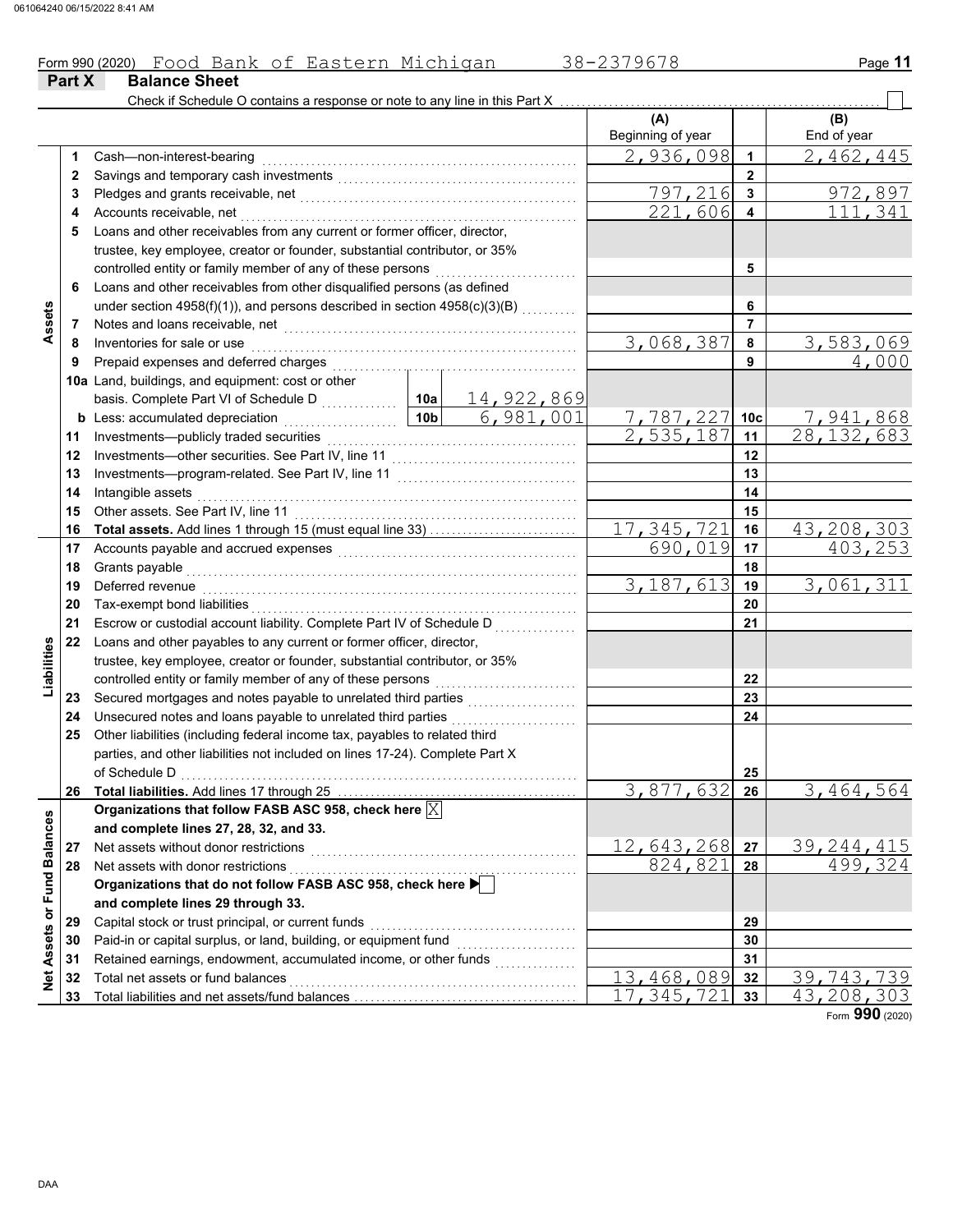|    | 38-2379678<br>Form 990 (2020) Food Bank of Eastern Michigan                                                                                                                                                                         |                |             |                |     | Page 12         |  |  |
|----|-------------------------------------------------------------------------------------------------------------------------------------------------------------------------------------------------------------------------------------|----------------|-------------|----------------|-----|-----------------|--|--|
|    | <b>Part XI</b><br><b>Reconciliation of Net Assets</b>                                                                                                                                                                               |                |             |                |     |                 |  |  |
|    | Check if Schedule O contains a response or note to any line in this Part XI                                                                                                                                                         |                |             |                |     |                 |  |  |
| 1  |                                                                                                                                                                                                                                     | $\mathbf{1}$   | 106,664,807 |                |     |                 |  |  |
| 2  |                                                                                                                                                                                                                                     | $\overline{2}$ |             |                |     | 80,738,987      |  |  |
| 3  | Revenue less expenses. Subtract line 2 from line 1                                                                                                                                                                                  | $\overline{3}$ |             |                |     | 25, 925, 820    |  |  |
| 4  | Net assets or fund balances at beginning of year (must equal Part X, line 32, column (A)) [[[[[[[[[[[[[[[[[[[                                                                                                                       | 4              |             | 13,468,089     |     |                 |  |  |
| 5  | Net unrealized gains (losses) on investments [11] with the content of the content of the content of the content of the content of the content of the content of the content of the content of the content of the content of th      | 5              |             | 392,868        |     |                 |  |  |
| 6  | Donated services and use of facilities <b>constructs</b> and the construction of the service of the construction of the construction of the construction of the construction of the construction of the construction of the constru | 6              |             |                |     |                 |  |  |
| 7  | Investment expenses                                                                                                                                                                                                                 | $\overline{7}$ |             |                |     | $-43,038$       |  |  |
| 8  | Prior period adjustments                                                                                                                                                                                                            | 8              |             |                |     |                 |  |  |
| 9  | Other changes in net assets or fund balances (explain on Schedule O)                                                                                                                                                                | 9              |             |                |     |                 |  |  |
| 10 | Net assets or fund balances at end of year. Combine lines 3 through 9 (must equal Part X, line                                                                                                                                      |                |             |                |     |                 |  |  |
|    | $32$ , column $(B)$ )                                                                                                                                                                                                               | 10             |             |                |     | 39,743,739      |  |  |
|    | <b>Financial Statements and Reporting</b><br><b>Part XII</b>                                                                                                                                                                        |                |             |                |     |                 |  |  |
|    |                                                                                                                                                                                                                                     |                |             |                |     |                 |  |  |
|    |                                                                                                                                                                                                                                     |                |             |                | Yes | No.             |  |  |
| 1  | Accounting method used to prepare the Form 990:     Cash<br>$ X $ Accrual<br>Other                                                                                                                                                  |                |             |                |     |                 |  |  |
|    | If the organization changed its method of accounting from a prior year or checked "Other," explain in                                                                                                                               |                |             |                |     |                 |  |  |
|    | Schedule O.                                                                                                                                                                                                                         |                |             |                |     |                 |  |  |
|    | 2a Were the organization's financial statements compiled or reviewed by an independent accountant?                                                                                                                                  |                |             | 2a             |     | Χ               |  |  |
|    | If "Yes," check a box below to indicate whether the financial statements for the year were compiled or                                                                                                                              |                |             |                |     |                 |  |  |
|    | reviewed on a separate basis, consolidated basis, or both:                                                                                                                                                                          |                |             |                |     |                 |  |  |
|    | Separate basis<br><b>Consolidated basis</b><br>Both consolidated and separate basis                                                                                                                                                 |                |             |                |     |                 |  |  |
|    | <b>b</b> Were the organization's financial statements audited by an independent accountant?                                                                                                                                         |                |             | 2b             | Χ   |                 |  |  |
|    | If "Yes," check a box below to indicate whether the financial statements for the year were audited on a                                                                                                                             |                |             |                |     |                 |  |  |
|    | separate basis, consolidated basis, or both:                                                                                                                                                                                        |                |             |                |     |                 |  |  |
|    | $ X $ Separate basis<br><b>Consolidated basis</b><br>Both consolidated and separate basis                                                                                                                                           |                |             |                |     |                 |  |  |
|    | c If "Yes" to line 2a or 2b, does the organization have a committee that assumes responsibility for oversight of                                                                                                                    |                |             |                |     |                 |  |  |
|    | the audit, review, or compilation of its financial statements and selection of an independent accountant?                                                                                                                           |                |             | 2 <sub>c</sub> | Χ   |                 |  |  |
|    | If the organization changed either its oversight process or selection process during the tax year, explain on                                                                                                                       |                |             |                |     |                 |  |  |
|    | Schedule O.                                                                                                                                                                                                                         |                |             |                |     |                 |  |  |
|    | 3a As a result of a federal award, was the organization required to undergo an audit or audits as set forth in the                                                                                                                  |                |             |                |     |                 |  |  |
|    | Single Audit Act and OMB Circular A-133?                                                                                                                                                                                            |                |             | За             | Χ   |                 |  |  |
|    | <b>b</b> If "Yes," did the organization undergo the required audit or audits? If the organization did not undergo the                                                                                                               |                |             |                |     |                 |  |  |
|    | required audit or audits, explain why on Schedule O and describe any steps taken to undergo such audits                                                                                                                             |                |             | 3b             | Χ   |                 |  |  |
|    |                                                                                                                                                                                                                                     |                |             |                |     | Form 990 (2020) |  |  |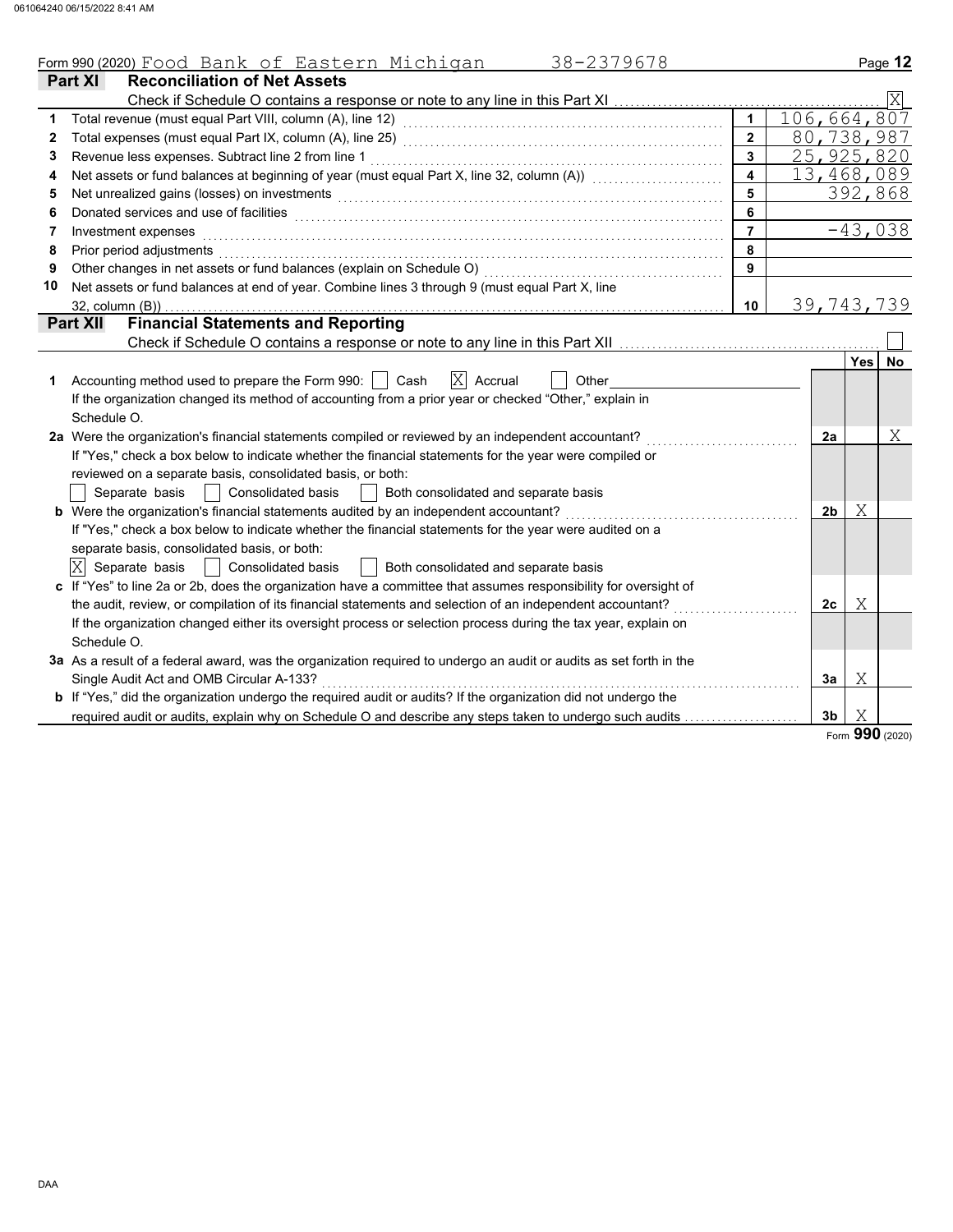**SCHEDULE A** 

| <b>Public Charity Status and Public Support</b> |  |  |
|-------------------------------------------------|--|--|
|-------------------------------------------------|--|--|

**Complete if the organization is a section 501(c)(3) organization or a section 4947(a)(1) nonexempt charitable trust. (Form 990 or 990-EZ)**

|  |  | 88 |
|--|--|----|

OMB No. 1545-0047

|     |                                                                                                                                            |                            |  |                                                            |                                                                                                                                                                                                                                                                                                                                                                                                                                                                                  |     |                          |                        |            |                                       | LVLV                  |
|-----|--------------------------------------------------------------------------------------------------------------------------------------------|----------------------------|--|------------------------------------------------------------|----------------------------------------------------------------------------------------------------------------------------------------------------------------------------------------------------------------------------------------------------------------------------------------------------------------------------------------------------------------------------------------------------------------------------------------------------------------------------------|-----|--------------------------|------------------------|------------|---------------------------------------|-----------------------|
|     |                                                                                                                                            | Department of the Treasury |  |                                                            | Attach to Form 990 or Form 990-EZ.                                                                                                                                                                                                                                                                                                                                                                                                                                               |     |                          |                        |            |                                       | <b>Open to Public</b> |
|     |                                                                                                                                            | Internal Revenue Service   |  |                                                            | Go to www.irs.gov/Form990 for instructions and the latest information.                                                                                                                                                                                                                                                                                                                                                                                                           |     |                          |                        |            |                                       | Inspection            |
|     |                                                                                                                                            | Name of the organization   |  |                                                            |                                                                                                                                                                                                                                                                                                                                                                                                                                                                                  |     |                          |                        |            | <b>Employer identification number</b> |                       |
|     |                                                                                                                                            |                            |  |                                                            | Food Bank of Eastern Michigan                                                                                                                                                                                                                                                                                                                                                                                                                                                    |     |                          |                        | 38-2379678 |                                       |                       |
|     | Part I                                                                                                                                     |                            |  |                                                            | Reason for Public Charity Status. (All organizations must complete this part.) See instructions.                                                                                                                                                                                                                                                                                                                                                                                 |     |                          |                        |            |                                       |                       |
|     |                                                                                                                                            |                            |  |                                                            | The organization is not a private foundation because it is: (For lines 1 through 12, check only one box.)                                                                                                                                                                                                                                                                                                                                                                        |     |                          |                        |            |                                       |                       |
| 1   |                                                                                                                                            |                            |  |                                                            | A church, convention of churches, or association of churches described in section 170(b)(1)(A)(i).                                                                                                                                                                                                                                                                                                                                                                               |     |                          |                        |            |                                       |                       |
| 2   |                                                                                                                                            |                            |  |                                                            | A school described in section 170(b)(1)(A)(ii). (Attach Schedule E (Form 990 or 990-EZ).)                                                                                                                                                                                                                                                                                                                                                                                        |     |                          |                        |            |                                       |                       |
| 3   |                                                                                                                                            |                            |  |                                                            | A hospital or a cooperative hospital service organization described in section 170(b)(1)(A)(iii).                                                                                                                                                                                                                                                                                                                                                                                |     |                          |                        |            |                                       |                       |
| 4   | A medical research organization operated in conjunction with a hospital described in section 170(b)(1)(A)(iii). Enter the hospital's name, |                            |  |                                                            |                                                                                                                                                                                                                                                                                                                                                                                                                                                                                  |     |                          |                        |            |                                       |                       |
|     |                                                                                                                                            | city, and state:           |  |                                                            |                                                                                                                                                                                                                                                                                                                                                                                                                                                                                  |     |                          |                        |            |                                       |                       |
| 5   |                                                                                                                                            |                            |  |                                                            | An organization operated for the benefit of a college or university owned or operated by a governmental unit described in                                                                                                                                                                                                                                                                                                                                                        |     |                          |                        |            |                                       |                       |
|     |                                                                                                                                            |                            |  | section 170(b)(1)(A)(iv). (Complete Part II.)              |                                                                                                                                                                                                                                                                                                                                                                                                                                                                                  |     |                          |                        |            |                                       |                       |
| 6   |                                                                                                                                            |                            |  |                                                            | A federal, state, or local government or governmental unit described in section 170(b)(1)(A)(v).                                                                                                                                                                                                                                                                                                                                                                                 |     |                          |                        |            |                                       |                       |
| 7   | X                                                                                                                                          |                            |  | described in section 170(b)(1)(A)(vi). (Complete Part II.) | An organization that normally receives a substantial part of its support from a governmental unit or from the general public                                                                                                                                                                                                                                                                                                                                                     |     |                          |                        |            |                                       |                       |
| 8   |                                                                                                                                            |                            |  |                                                            | A community trust described in section 170(b)(1)(A)(vi). (Complete Part II.)                                                                                                                                                                                                                                                                                                                                                                                                     |     |                          |                        |            |                                       |                       |
| 9   |                                                                                                                                            | university:                |  |                                                            | An agricultural research organization described in section 170(b)(1)(A)(ix) operated in conjunction with a land-grant college<br>or university or a non-land-grant college of agriculture (see instructions). Enter the name, city, and state of the college or                                                                                                                                                                                                                  |     |                          |                        |            |                                       |                       |
| 10  |                                                                                                                                            |                            |  |                                                            | An organization that normally receives: (1) more than 33 1/3% of its support from contributions, membership fees, and gross<br>receipts from activities related to its exempt functions, subject to certain exceptions; and (2) no more than 331/3% of its<br>support from gross investment income and unrelated business taxable income (less section 511 tax) from businesses<br>acquired by the organization after June 30, 1975. See section 509(a)(2). (Complete Part III.) |     |                          |                        |            |                                       |                       |
| 11  |                                                                                                                                            |                            |  |                                                            | An organization organized and operated exclusively to test for public safety. See section 509(a)(4).                                                                                                                                                                                                                                                                                                                                                                             |     |                          |                        |            |                                       |                       |
| 12  |                                                                                                                                            |                            |  |                                                            | An organization organized and operated exclusively for the benefit of, to perform the functions of, or to carry out the purposes                                                                                                                                                                                                                                                                                                                                                 |     |                          |                        |            |                                       |                       |
|     |                                                                                                                                            |                            |  |                                                            | of one or more publicly supported organizations described in section 509(a)(1) or section 509(a)(2). See section 509(a)(3).<br>Check the box in lines 12a through 12d that describes the type of supporting organization and complete lines 12e, 12f, and 12g.                                                                                                                                                                                                                   |     |                          |                        |            |                                       |                       |
|     | a                                                                                                                                          |                            |  |                                                            | Type I. A supporting organization operated, supervised, or controlled by its supported organization(s), typically by giving<br>the supported organization(s) the power to regularly appoint or elect a majority of the directors or trustees of the                                                                                                                                                                                                                              |     |                          |                        |            |                                       |                       |
|     | b                                                                                                                                          |                            |  |                                                            | supporting organization. You must complete Part IV, Sections A and B.<br>Type II. A supporting organization supervised or controlled in connection with its supported organization(s), by having                                                                                                                                                                                                                                                                                 |     |                          |                        |            |                                       |                       |
|     |                                                                                                                                            |                            |  |                                                            | control or management of the supporting organization vested in the same persons that control or manage the supported<br>organization(s). You must complete Part IV, Sections A and C.                                                                                                                                                                                                                                                                                            |     |                          |                        |            |                                       |                       |
|     | c                                                                                                                                          |                            |  |                                                            | Type III functionally integrated. A supporting organization operated in connection with, and functionally integrated with,<br>its supported organization(s) (see instructions). You must complete Part IV, Sections A, D, and E.                                                                                                                                                                                                                                                 |     |                          |                        |            |                                       |                       |
|     | d                                                                                                                                          |                            |  |                                                            | Type III non-functionally integrated. A supporting organization operated in connection with its supported organization(s)                                                                                                                                                                                                                                                                                                                                                        |     |                          |                        |            |                                       |                       |
|     |                                                                                                                                            |                            |  |                                                            | that is not functionally integrated. The organization generally must satisfy a distribution requirement and an attentiveness<br>requirement (see instructions). You must complete Part IV, Sections A and D, and Part V.                                                                                                                                                                                                                                                         |     |                          |                        |            |                                       |                       |
|     | е                                                                                                                                          |                            |  |                                                            | Check this box if the organization received a written determination from the IRS that it is a Type I, Type II, Type III                                                                                                                                                                                                                                                                                                                                                          |     |                          |                        |            |                                       |                       |
|     | f.                                                                                                                                         |                            |  | Enter the number of supported organizations                | functionally integrated, or Type III non-functionally integrated supporting organization.                                                                                                                                                                                                                                                                                                                                                                                        |     |                          |                        |            |                                       |                       |
|     | g                                                                                                                                          |                            |  |                                                            | Provide the following information about the supported organization(s).                                                                                                                                                                                                                                                                                                                                                                                                           |     |                          |                        |            |                                       |                       |
|     |                                                                                                                                            | (i) Name of supported      |  | (ii) EIN                                                   | (iii) Type of organization                                                                                                                                                                                                                                                                                                                                                                                                                                                       |     | (iv) Is the organization | (v) Amount of monetary |            | (vi) Amount of                        |                       |
|     |                                                                                                                                            | organization               |  |                                                            | (described on lines 1-10                                                                                                                                                                                                                                                                                                                                                                                                                                                         |     | listed in your governing | support (see           |            | other support (see                    |                       |
|     |                                                                                                                                            |                            |  |                                                            | above (see instructions))                                                                                                                                                                                                                                                                                                                                                                                                                                                        |     | document?                | instructions)          |            | instructions)                         |                       |
|     |                                                                                                                                            |                            |  |                                                            |                                                                                                                                                                                                                                                                                                                                                                                                                                                                                  | Yes | No                       |                        |            |                                       |                       |
| (A) |                                                                                                                                            |                            |  |                                                            |                                                                                                                                                                                                                                                                                                                                                                                                                                                                                  |     |                          |                        |            |                                       |                       |
| (B) |                                                                                                                                            |                            |  |                                                            |                                                                                                                                                                                                                                                                                                                                                                                                                                                                                  |     |                          |                        |            |                                       |                       |
|     |                                                                                                                                            |                            |  |                                                            |                                                                                                                                                                                                                                                                                                                                                                                                                                                                                  |     |                          |                        |            |                                       |                       |
| (C) |                                                                                                                                            |                            |  |                                                            |                                                                                                                                                                                                                                                                                                                                                                                                                                                                                  |     |                          |                        |            |                                       |                       |
| (D) |                                                                                                                                            |                            |  |                                                            |                                                                                                                                                                                                                                                                                                                                                                                                                                                                                  |     |                          |                        |            |                                       |                       |
| (E) |                                                                                                                                            |                            |  |                                                            |                                                                                                                                                                                                                                                                                                                                                                                                                                                                                  |     |                          |                        |            |                                       |                       |
|     |                                                                                                                                            |                            |  |                                                            |                                                                                                                                                                                                                                                                                                                                                                                                                                                                                  |     |                          |                        |            |                                       |                       |

**For Paperwork Reduction Act Notice, see the Instructions for Form 990 or 990-EZ.**

**Schedule A (Form 990 or 990-EZ) 2020**

**Total**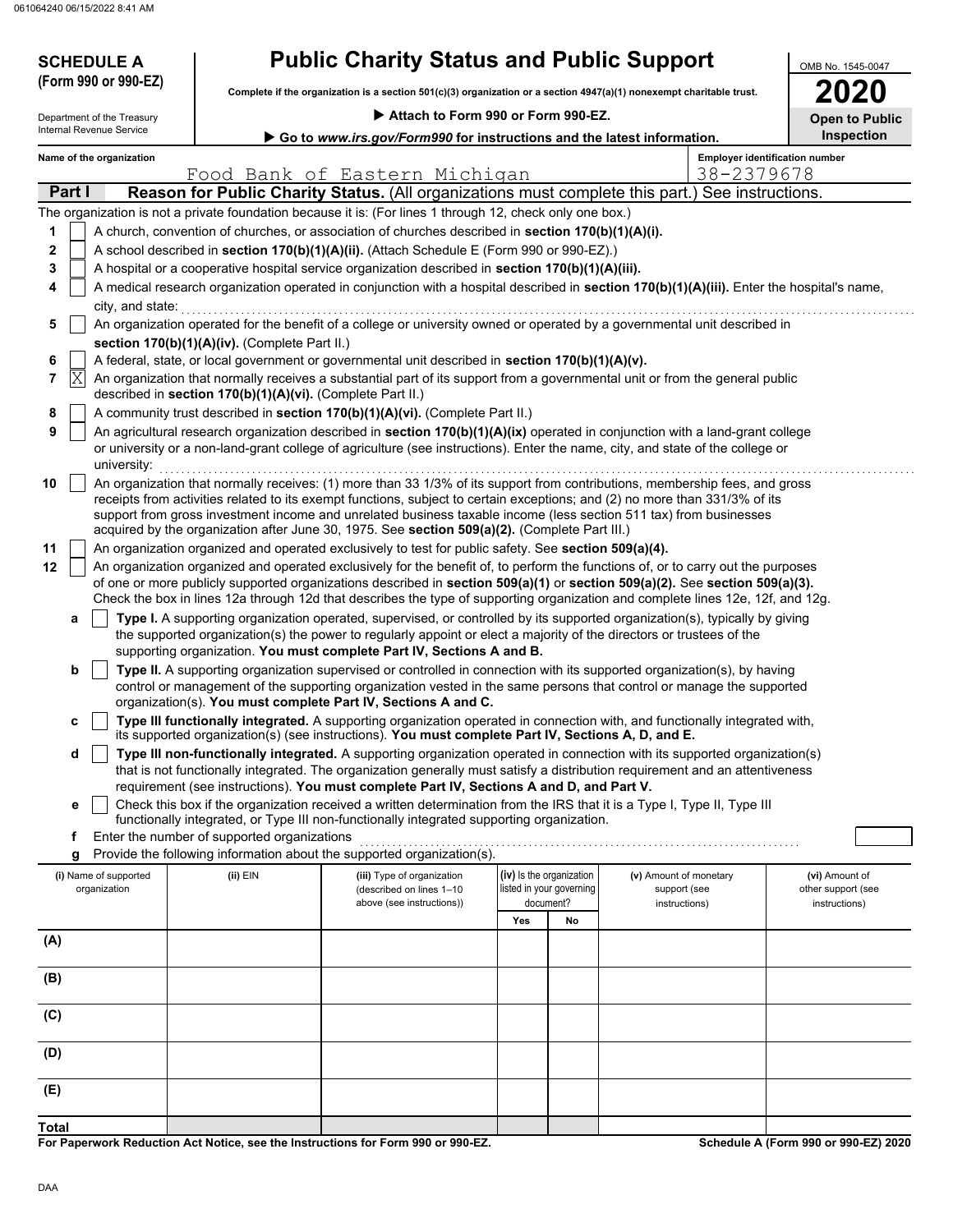|              | Schedule A (Form 990 or 990-EZ) 2020                                                                                                                                                                                                                                                                                                      | Food Bank of Eastern Michigan 38-2379678 |              |              |              |                         | Page 2                                        |
|--------------|-------------------------------------------------------------------------------------------------------------------------------------------------------------------------------------------------------------------------------------------------------------------------------------------------------------------------------------------|------------------------------------------|--------------|--------------|--------------|-------------------------|-----------------------------------------------|
|              | Support Schedule for Organizations Described in Sections 170(b)(1)(A)(iv) and 170(b)(1)(A)(vi)<br>Part II<br>(Complete only if you checked the box on line 5, 7, or 8 of Part I or if the organization failed to qualify under<br>Part III. If the organization fails to qualify under the tests listed below, please complete Part III.) |                                          |              |              |              |                         |                                               |
|              | <b>Section A. Public Support</b>                                                                                                                                                                                                                                                                                                          |                                          |              |              |              |                         |                                               |
|              | Calendar year (or fiscal year beginning in) $\blacktriangleright$                                                                                                                                                                                                                                                                         | (a) 2016                                 | (b) 2017     | $(c)$ 2018   | $(d)$ 2019   | (e) 2020                | (f) Total                                     |
| 1            | Gifts, grants, contributions, and<br>membership fees received. (Do not<br>include any "unusual grants.")                                                                                                                                                                                                                                  | 48,553,028                               | 49, 176, 294 | 50, 531, 805 | 78, 113, 701 | 104,608,583 330,983,411 |                                               |
| $\mathbf{2}$ | Tax revenues levied for the<br>organization's benefit and either paid<br>to or expended on its behalf                                                                                                                                                                                                                                     |                                          |              |              |              |                         |                                               |
| 3            | The value of services or facilities<br>furnished by a governmental unit to the<br>organization without charge<br>.                                                                                                                                                                                                                        |                                          |              |              |              |                         |                                               |
| 4            | Total. Add lines 1 through 3                                                                                                                                                                                                                                                                                                              | 48,553,028                               | 49,176,294   | 50, 531, 805 | 78, 113, 701 | 104,608,583             | 330, 983, 411                                 |
| 5            | The portion of total contributions by<br>each person (other than a<br>governmental unit or publicly<br>supported organization) included on<br>line 1 that exceeds 2% of the amount<br>shown on line 11, column (f)                                                                                                                        |                                          |              |              |              |                         | 34, 551, 523                                  |
|              | Public support. Subtract line 5 from line 4                                                                                                                                                                                                                                                                                               |                                          |              |              |              |                         | 296, 431, 888                                 |
|              | <b>Section B. Total Support</b>                                                                                                                                                                                                                                                                                                           |                                          |              |              |              |                         |                                               |
|              | Calendar year (or fiscal year beginning in) $\blacktriangleright$                                                                                                                                                                                                                                                                         | (a) 2016                                 | (b) 2017     | $(c)$ 2018   | $(d)$ 2019   | (e) 2020                | (f) Total                                     |
| 7            | Amounts from line 4                                                                                                                                                                                                                                                                                                                       | 48,553,028                               | 49, 176, 294 | 50, 531, 805 | 78, 113, 701 | 104,608,583             | 330, 983, 411                                 |
| 8            | Gross income from interest, dividends,<br>payments received on securities loans,<br>rents, royalties, and income from<br>similar sources                                                                                                                                                                                                  | 159,623                                  | 68,175       | 57,359       | 62,035       | 289,808                 | 637,000                                       |
| 9            | Net income from unrelated business<br>activities, whether or not the business<br>is regularly carried on                                                                                                                                                                                                                                  |                                          |              |              |              |                         |                                               |
| 10           | Other income. Do not include gain or<br>loss from the sale of capital assets<br>(Explain in Part VI.)                                                                                                                                                                                                                                     | 62,698                                   | 72,234       | 71,709       | 43,280       | 7,445                   | 257,366                                       |
| 11           | Total support. Add lines 7 through 10                                                                                                                                                                                                                                                                                                     |                                          |              |              |              |                         | 331,877,777                                   |
| 12           |                                                                                                                                                                                                                                                                                                                                           |                                          |              |              |              | 12                      | 12,866,958                                    |
| 13           | First 5 years. If the Form 990 is for the organization's first, second, third, fourth, or fifth tax year as a section 501(c)(3)                                                                                                                                                                                                           |                                          |              |              |              |                         |                                               |
|              | organization, check this box and stop here <b>consequences</b> and consequence of the state of the state of the state of the state of the state of the state of the state of the state of the state of the state of the state of th                                                                                                       |                                          |              |              |              |                         |                                               |
|              | <b>Section C. Computation of Public Support Percentage</b>                                                                                                                                                                                                                                                                                |                                          |              |              |              |                         |                                               |
| 14           | Public support percentage for 2020 (line 6, column (f) divided by line 11, column (f)) [[[[[[[[[[[[[[[[[[[[[[                                                                                                                                                                                                                             |                                          |              |              |              | 14                      | 89.32%                                        |
| 15           | Public support percentage from 2019 Schedule A, Part II, line 14                                                                                                                                                                                                                                                                          |                                          |              |              |              | 15                      | 89.20%                                        |
| 16a          | 33 1/3% support test-2020. If the organization did not check the box on line 13, and line 14 is 33 1/3% or more, check this                                                                                                                                                                                                               |                                          |              |              |              |                         |                                               |
|              | box and stop here. The organization qualifies as a publicly supported organization                                                                                                                                                                                                                                                        |                                          |              |              |              |                         | $\blacktriangleright$ $\overline{\mathrm{X}}$ |
| b            | 33 1/3% support test-2019. If the organization did not check a box on line 13 or 16a, and line 15 is 33 1/3% or more, check                                                                                                                                                                                                               |                                          |              |              |              |                         |                                               |
|              | this box and stop here. The organization qualifies as a publicly supported organization                                                                                                                                                                                                                                                   |                                          |              |              |              |                         |                                               |
|              | 17a 10%-facts-and-circumstances test-2020. If the organization did not check a box on line 13, 16a, or 16b, and line 14 is                                                                                                                                                                                                                |                                          |              |              |              |                         |                                               |
|              | 10% or more, and if the organization meets the "facts-and-circumstances" test, check this box and stop here. Explain in                                                                                                                                                                                                                   |                                          |              |              |              |                         |                                               |
|              | Part VI how the organization meets the "facts-and-circumstances" test. The organization qualifies as a publicly supported                                                                                                                                                                                                                 |                                          |              |              |              |                         |                                               |
|              | organization                                                                                                                                                                                                                                                                                                                              |                                          |              |              |              |                         |                                               |
| b            | 10%-facts-and-circumstances test-2019. If the organization did not check a box on line 13, 16a, 16b, or 17a, and line<br>15 is 10% or more, and if the organization meets the "facts-and-circumstances" test, check this box and stop here. Explain                                                                                       |                                          |              |              |              |                         |                                               |
|              | in Part VI how the organization meets the "facts-and-circumstances" test. The organization qualifies as a publicly supported                                                                                                                                                                                                              |                                          |              |              |              |                         |                                               |

**18 Private foundation.** If the organization did not check a box on line 13, 16a, 16b, 17a, or 17b, check this box and see

organization . . . . . . . . . . . . . . . . . . . . . . . . . . . . . . . . . . . . . . . . . . . . . . . . . . . . . . . . . . . . . . . . . . . . . . . . . . . . . . . . . . . . . . . . . . . . . . . . . . . . . . . . . . . . . . . . . . . . . . . . . . . . . . . . . . . . . .

**Schedule A (Form 990 or 990-EZ) 2020**  $\blacksquare$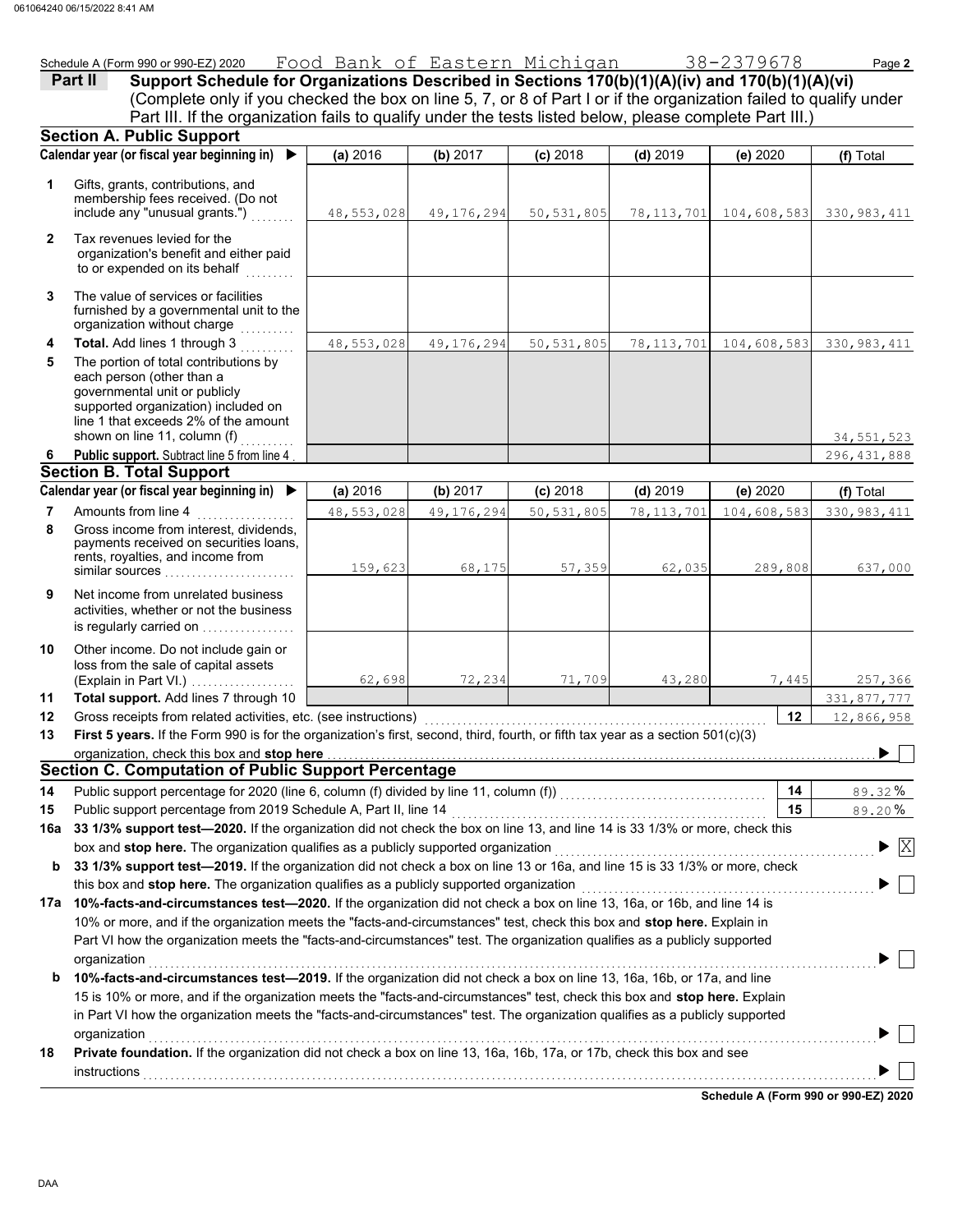|              | Schedule A (Form 990 or 990-EZ) 2020                                                                                                                                                                                                                                 | Food Bank of Eastern Michigan |          |            |            | 38-2379678 | Page 3    |
|--------------|----------------------------------------------------------------------------------------------------------------------------------------------------------------------------------------------------------------------------------------------------------------------|-------------------------------|----------|------------|------------|------------|-----------|
|              | Support Schedule for Organizations Described in Section 509(a)(2)<br>Part III                                                                                                                                                                                        |                               |          |            |            |            |           |
|              | (Complete only if you checked the box on line 10 of Part I or if the organization failed to qualify under Part II.                                                                                                                                                   |                               |          |            |            |            |           |
|              | If the organization fails to qualify under the tests listed below, please complete Part II.)                                                                                                                                                                         |                               |          |            |            |            |           |
|              | <b>Section A. Public Support</b>                                                                                                                                                                                                                                     |                               |          |            |            |            |           |
|              | Calendar year (or fiscal year beginning in)                                                                                                                                                                                                                          | (a) 2016                      | (b) 2017 | $(c)$ 2018 | $(d)$ 2019 | (e) 2020   | (f) Total |
| 1            | Gifts, grants, contributions, and membership fees<br>received. (Do not include any "unusual grants.")                                                                                                                                                                |                               |          |            |            |            |           |
| $\mathbf{2}$ | Gross receipts from admissions, merchandise<br>sold or services performed, or facilities<br>furnished in any activity that is related to the<br>organization's tax-exempt purpose                                                                                    |                               |          |            |            |            |           |
| 3            | Gross receipts from activities that are not an<br>unrelated trade or business under section 513                                                                                                                                                                      |                               |          |            |            |            |           |
| 4            | Tax revenues levied for the<br>organization's benefit and either paid<br>to or expended on its behalf                                                                                                                                                                |                               |          |            |            |            |           |
| 5            | The value of services or facilities<br>furnished by a governmental unit to the<br>organization without charge<br>.                                                                                                                                                   |                               |          |            |            |            |           |
| 6            | Total. Add lines 1 through 5                                                                                                                                                                                                                                         |                               |          |            |            |            |           |
|              | 7a Amounts included on lines 1, 2, and 3<br>received from disqualified persons                                                                                                                                                                                       |                               |          |            |            |            |           |
| b            | Amounts included on lines 2 and 3<br>received from other than disqualified<br>persons that exceed the greater of \$5,000<br>or 1% of the amount on line 13 for the year                                                                                              |                               |          |            |            |            |           |
| C            | Add lines 7a and 7b                                                                                                                                                                                                                                                  |                               |          |            |            |            |           |
| 8            | Public support. (Subtract line 7c from<br>line 6.) $\ldots$                                                                                                                                                                                                          |                               |          |            |            |            |           |
|              | <b>Section B. Total Support</b>                                                                                                                                                                                                                                      |                               |          |            |            |            |           |
|              | Calendar year (or fiscal year beginning in) $\blacktriangleright$                                                                                                                                                                                                    | (a) 2016                      | (b) 2017 | $(c)$ 2018 | $(d)$ 2019 | (e) 2020   | (f) Total |
| 9            | Amounts from line 6                                                                                                                                                                                                                                                  |                               |          |            |            |            |           |
| 10a          | Gross income from interest, dividends,<br>payments received on securities loans, rents,<br>royalties, and income from similar sources                                                                                                                                |                               |          |            |            |            |           |
| b            | Unrelated business taxable income (less<br>section 511 taxes) from businesses<br>acquired after June 30, 1975                                                                                                                                                        |                               |          |            |            |            |           |
|              | Add lines 10a and 10b                                                                                                                                                                                                                                                |                               |          |            |            |            |           |
| 11           | Net income from unrelated business<br>activities not included in line 10b, whether<br>or not the business is regularly carried on                                                                                                                                    |                               |          |            |            |            |           |
| 12           | Other income. Do not include gain or<br>loss from the sale of capital assets<br>(Explain in Part VI.)                                                                                                                                                                |                               |          |            |            |            |           |
| 13           | Total support. (Add lines 9, 10c, 11,<br>and $12.$ )                                                                                                                                                                                                                 |                               |          |            |            |            |           |
| 14           | First 5 years. If the Form 990 is for the organization's first, second, third, fourth, or fifth tax year as a section 501(c)(3)<br>organization, check this box and stop here                                                                                        |                               |          |            |            |            |           |
|              | <b>Section C. Computation of Public Support Percentage</b>                                                                                                                                                                                                           |                               |          |            |            |            |           |
| 15           |                                                                                                                                                                                                                                                                      |                               |          |            |            | 15         | %         |
| 16           |                                                                                                                                                                                                                                                                      |                               |          |            |            | 16         | $\%$      |
|              | Section D. Computation of Investment Income Percentage                                                                                                                                                                                                               |                               |          |            |            |            |           |
| 17           | Investment income percentage for 2020 (line 10c, column (f), divided by line 13, column (f)) [[[[[[[[[[[[[[[[                                                                                                                                                        |                               |          |            |            | 17         | %         |
|              | 18 Investment income percentage from 2019 Schedule A, Part III, line 17                                                                                                                                                                                              |                               |          |            |            | 18         | %         |
|              | 19a 33 1/3% support tests-2020. If the organization did not check the box on line 14, and line 15 is more than 33 1/3%, and line                                                                                                                                     |                               |          |            |            |            |           |
|              | 17 is not more than 33 1/3%, check this box and stop here. The organization qualifies as a publicly supported organization                                                                                                                                           |                               |          |            |            |            |           |
| b            | 33 1/3% support tests-2019. If the organization did not check a box on line 14 or line 19a, and line 16 is more than 33 1/3%, and<br>line 18 is not more than 33 1/3%, check this box and stop here. The organization qualifies as a publicly supported organization |                               |          |            |            |            |           |
| 20           |                                                                                                                                                                                                                                                                      |                               |          |            |            |            |           |

**Schedule A (Form 990 or 990-EZ) 2020**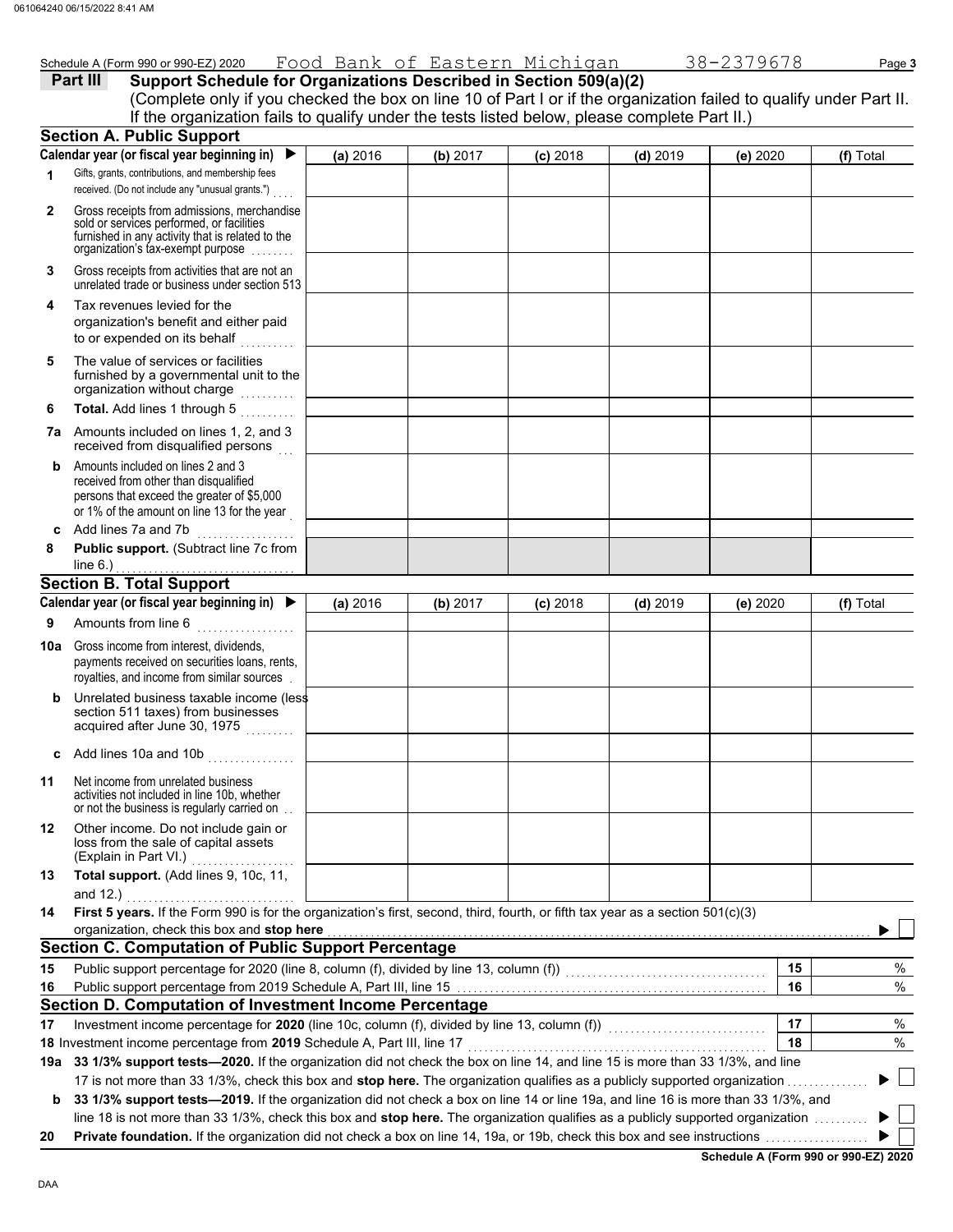### **Part IV Supporting Organizations** Sections A, D, and E. If you checked box 12d, Part I, complete Sections A and D, and complete Part V.) Schedule A (Form 990 or 990-EZ) 2020 Page **4** Food Bank of Eastern Michigan 38-2379678 **Section A. All Supporting Organizations** (Complete only if you checked a box in line 12 on Part I. If you checked box 12a, Part I, complete Sections A and B. If you checked box 12b, Part I, complete Sections A and C. If you checked box 12c, Part I, complete Are all of the organization's supported organizations listed by name in the organization's governing documents? *If "No," describe in Part VI how the supported organizations are designated. If designated by class or purpose, describe the designation. If historic and continuing relationship, explain.* Did the organization have any supported organization that does not have an IRS determination of status under section 509(a)(1) or (2)? *If "Yes," explain in Part VI how the organization determined that the supported organization was described in section 509(a)(1) or (2).* **1 2 3a** Did the organization have a supported organization described in section 501(c)(4), (5), or (6)? *If "Yes," answer* **b c** Did the organization ensure that all support to such organizations was used exclusively for section 170(c)(2)(B) **4a** Was any supported organization not organized in the United States ("foreign supported organization")? *If* **b c** Did the organization support any foreign supported organization that does not have an IRS determination **5a** Did the organization add, substitute, or remove any supported organizations during the tax year? *If "Yes,"* **b c 6 7 8 9a b** Did one or more disqualified persons (as defined in line 9a) hold a controlling interest in any entity in which **c** Did a disqualified person (as defined in line 9a) have an ownership interest in, or derive any personal benefit **10a** *lines 3b and 3c below.* Did the organization confirm that each supported organization qualified under section  $501(c)(4)$ , (5), or (6) and satisfied the public support tests under section 509(a)(2)? *If "Yes," describe in Part VI when and how the organization made the determination.* purposes? *If "Yes," explain in Part VI what controls the organization put in place to ensure such use. "Yes," and if you checked 12a or 12b in Part I, answer (b) and (c) below.* Did the organization have ultimate control and discretion in deciding whether to make grants to the foreign supported organization? *If "Yes," describe in Part VI how the organization had such control and discretion despite being controlled or supervised by or in connection with its supported organizations.* under sections 501(c)(3) and 509(a)(1) or (2)? *If "Yes," explain in Part VI what controls the organization used to ensure that all support to the foreign supported organization was used exclusively for section 170(c)(2)(B) purposes. answer lines 5b and 5c below (if applicable). Also, provide detail in Part VI, including (i) the names and EIN numbers of the supported organizations added, substituted, or removed; (ii) the reasons for each such action; (iii) the authority under the organization's organizing document authorizing such action; and (iv) how the action was accomplished (such as by amendment to the organizing document).* **Type I or Type II only.** Was any added or substituted supported organization part of a class already designated in the organization's organizing document? **Substitutions only.** Was the substitution the result of an event beyond the organization's control? Did the organization provide support (whether in the form of grants or the provision of services or facilities) to anyone other than (i) its supported organizations, (ii) individuals that are part of the charitable class benefited by one or more of its supported organizations, or (iii) other supporting organizations that also support or benefit one or more of the filing organization's supported organizations? *If "Yes," provide detail in Part VI.* Did the organization provide a grant, loan, compensation, or other similar payment to a substantial contributor (as defined in section 4958(c)(3)(C)), a family member of a substantial contributor, or a 35% controlled entity with regard to a substantial contributor? *If "Yes," complete Part I of Schedule L (Form 990 or 990-EZ).* Did the organization make a loan to a disqualified person (as defined in section 4958) not described in line 7? *If "Yes," complete Part I of Schedule L (Form 990 or 990-EZ).* Was the organization controlled directly or indirectly at any time during the tax year by one or more disqualified persons, as defined in section 4946 (other than foundation managers and organizations described in section 509(a)(1) or (2))? *If "Yes," provide detail in Part VI.* the supporting organization had an interest? *If "Yes," provide detail in Part VI.* from, assets in which the supporting organization also had an interest? *If "Yes," provide detail in Part VI.* Was the organization subject to the excess business holdings rules of section 4943 because of section 4943(f) (regarding certain Type II supporting organizations, and all Type III non-functionally integrated supporting organizations)? *If "Yes," answer line 10b below.* **Yes No 1 2 3a 3b 3c 4a 4b 4c 5a 5b 5c 6 7 8 9a 9b 9c 10a**

**b** Did the organization have any excess business holdings in the tax year? *(Use Schedule C, Form 4720, to determine whether the organization had excess business holdings.)*

**Schedule A (Form 990 or 990-EZ) 2020 10b**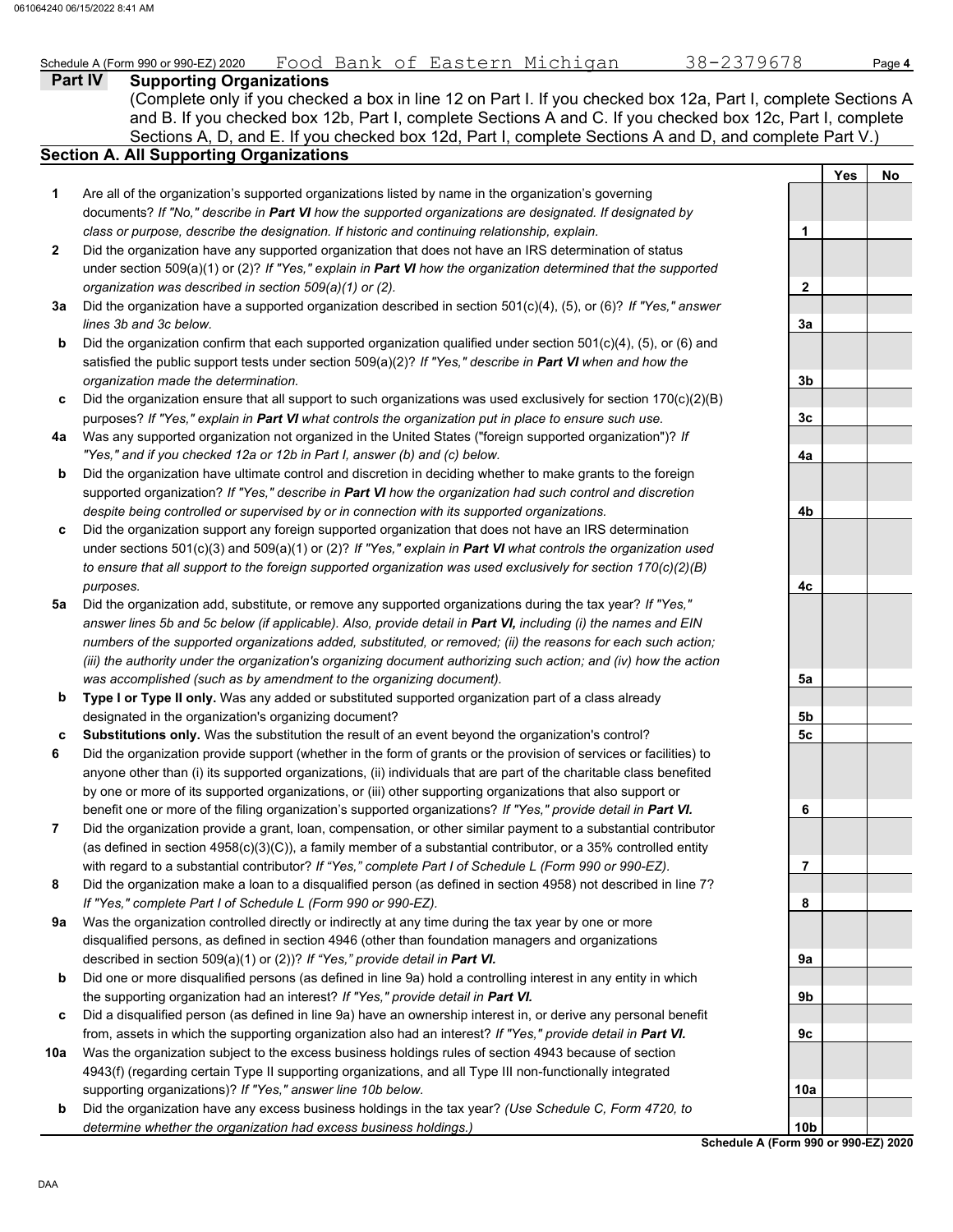|    | Schedule A (Form 990 or 990-EZ) 2020                                                                             | Food Bank of Eastern Michigan               |  |  | 38-2379678 |                 |     | Page 5 |
|----|------------------------------------------------------------------------------------------------------------------|---------------------------------------------|--|--|------------|-----------------|-----|--------|
|    | <b>Part IV</b>                                                                                                   | <b>Supporting Organizations (continued)</b> |  |  |            |                 |     |        |
|    |                                                                                                                  |                                             |  |  |            |                 | Yes | No     |
| 11 | Has the organization accepted a gift or contribution from any of the following persons?                          |                                             |  |  |            |                 |     |        |
|    | a A person who directly or indirectly controls, either alone or together with persons described in lines 11b and |                                             |  |  |            |                 |     |        |
|    | 11c below, the governing body of a supported organization?                                                       |                                             |  |  |            | 11a             |     |        |
|    | <b>b</b> A family member of a person described in line 11a above?                                                |                                             |  |  |            | 11 <sub>b</sub> |     |        |

**c** A 35% controlled entity of a person described in line 11a or 11b above? *If "Yes" to line 11a, 11b, or 11c, provide detail in Part VI.*

## **Section B. Type I Supporting Organizations**

**2 1** *supported organizations and what conditions or restrictions, if any, applied to such powers during the tax year. organization, describe how the powers to appoint and/or remove officers, directors, or trustees were allocated among the effectively operated, supervised, or controlled the organization's activities. If the organization had more than one supported* directors, or trustees at all times during the tax year? *If "No," describe in Part VI how the supported organization(s)* more supported organizations have the power to regularly appoint or elect at least a majority of the organization's officers, Did the governing body, members of the governing body, officers acting in their official capacity, or membership of one or Did the organization operate for the benefit of any supported organization other than the supported organization(s) that operated, supervised, or controlled the supporting organization? *If "Yes," explain in Part*  **1 Yes No**

*VI how providing such benefit carried out the purposes of the supported organization(s) that operated,* 

## *supervised, or controlled the supporting organization.* **Section C. Type II Supporting Organizations**

Were a majority of the organization's directors or trustees during the tax year also a majority of the directors or trustees of each of the organization's supported organization(s)? *If "No," describe in Part VI how control* **1** *or management of the supporting organization was vested in the same persons that controlled or managed the supported organization(s).* **Yes No 1**

### **Section D. All Type III Supporting Organizations**

|                |                                                                                                                        | Yes | No |
|----------------|------------------------------------------------------------------------------------------------------------------------|-----|----|
| 1              | Did the organization provide to each of its supported organizations, by the last day of the fifth month of the         |     |    |
|                | organization's tax year, (i) a written notice describing the type and amount of support provided during the prior tax  |     |    |
|                | year, (ii) a copy of the Form 990 that was most recently filed as of the date of notification, and (iii) copies of the |     |    |
|                | organization's governing documents in effect on the date of notification, to the extent not previously provided?       |     |    |
| $\overline{2}$ | Were any of the organization's officers, directors, or trustees either (i) appointed or elected by the supported       |     |    |
|                | organization(s) or (ii) serving on the governing body of a supported organization? If "No," explain in Part VI how     |     |    |
|                | the organization maintained a close and continuous working relationship with the supported organization(s).            |     |    |
| 3              | By reason of the relationship described in line 2, above, did the organization's supported organizations have          |     |    |
|                | a significant voice in the organization's investment policies and in directing the use of the organization's           |     |    |
|                | income or assets at all times during the tax year? If "Yes," describe in Part VI the role the organization's           |     |    |
|                | supported organizations played in this regard.                                                                         |     |    |

### **Section E. Type III Functionally-Integrated Supporting Organizations**

| Check the box next to the method that the organization used to satisfy the Integral Part Test during the year (see instructions). |  |
|-----------------------------------------------------------------------------------------------------------------------------------|--|
|                                                                                                                                   |  |

- The organization satisfied the Activities Test. *Complete line 2 below.* **a**
- The organization is the parent of each of its supported organizations. *Complete line 3 below.* **b**

|  | c   The organization supported a governmental entity. Describe in Part VI how you supported a governmental entity (see instructions). |  |  |  |
|--|---------------------------------------------------------------------------------------------------------------------------------------|--|--|--|
|  |                                                                                                                                       |  |  |  |

**2** Activities Test. *Answer lines 2a and 2b below.*

- **a** Did substantially all of the organization's activities during the tax year directly further the exempt purposes of the supported organization(s) to which the organization was responsive? *If "Yes," then in Part VI identify those supported organizations and explain how these activities directly furthered their exempt purposes, how the organization was responsive to those supported organizations, and how the organization determined that these activities constituted substantially all of its activities.*
- **b** Did the activities described in line 2a, above, constitute activities that, but for the organization's involvement, one or more of the organization's supported organization(s) would have been engaged in? If "Yes," explain in *Part VI the reasons for the organization's position that its supported organization(s) would have engaged in these activities but for the organization's involvement.*
- **3** Parent of Supported Organizations. *Answer lines 3a and 3b below.*
	- **a** Did the organization have the power to regularly appoint or elect a majority of the officers, directors, or trustees of each of the supported organizations? *If "Yes" or "No," provide details in Part VI.*
	- **b** Did the organization exercise a substantial degree of direction over the policies, programs, and activities of each of its supported organizations? *If "Yes," describe in Part VI the role played by the organization in this regard.*

DAA **Schedule A (Form 990 or 990-EZ) 2020 3b**

**2a**

**2b**

**3a**

**Yes No**

**11c**

**2**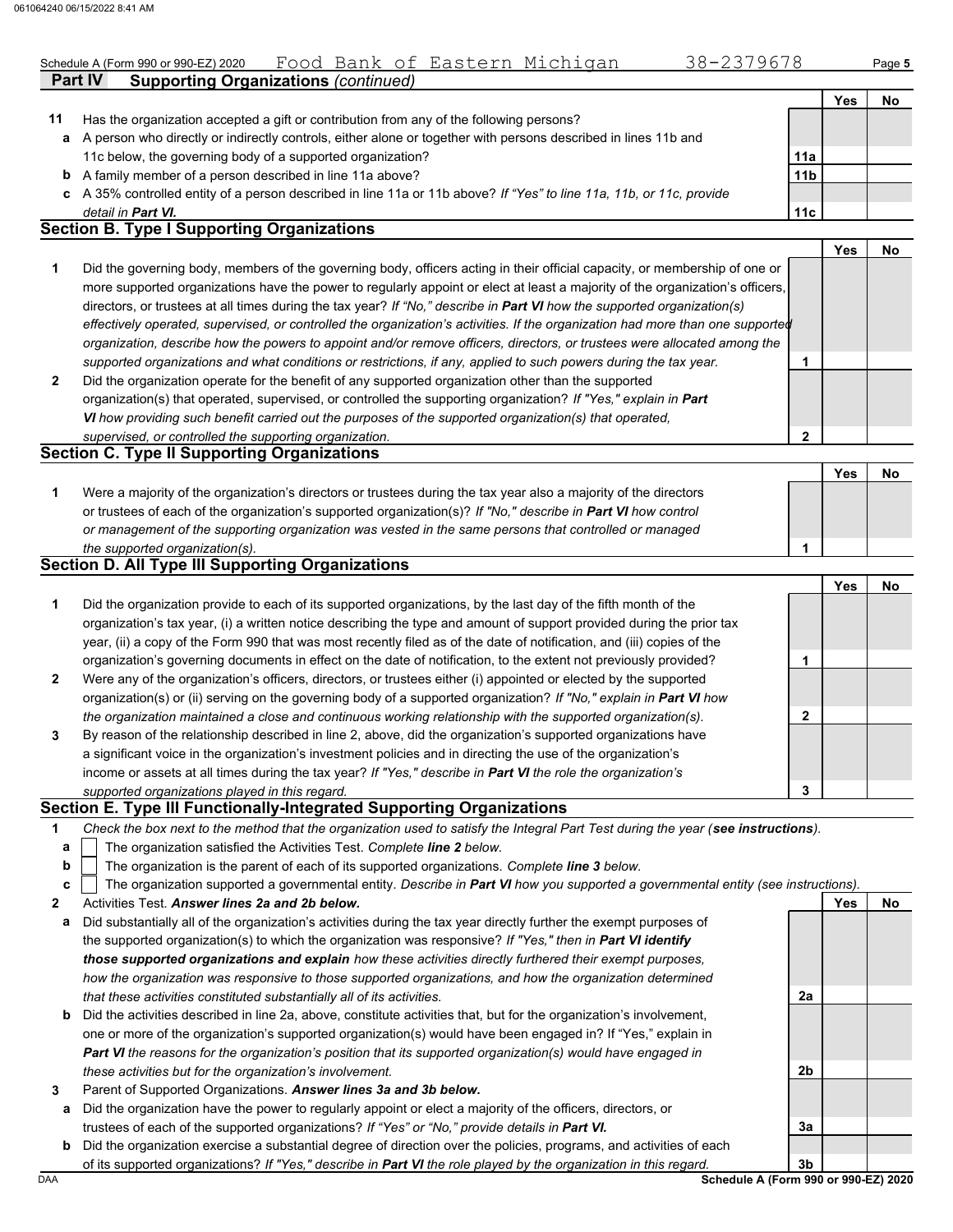| Schedule A (Form 990 or 990-EZ) 2020 Food Bank of Eastern Michigan                                                                    |                | 38-2379678     | Page 6                         |
|---------------------------------------------------------------------------------------------------------------------------------------|----------------|----------------|--------------------------------|
| Type III Non-Functionally Integrated 509(a)(3) Supporting Organizations<br><b>Part V</b>                                              |                |                |                                |
| Check here if the organization satisfied the Integral Part Test as a qualifying trust on Nov. 20, 1970 (explain in Part VI). See<br>1 |                |                |                                |
| instructions. All other Type III non-functionally integrated supporting organizations must complete Sections A through E.             |                |                |                                |
| Section A - Adjusted Net Income                                                                                                       |                | (A) Prior Year | (B) Current Year<br>(optional) |
| 1<br>Net short-term capital gain                                                                                                      | $\mathbf{1}$   |                |                                |
| 2<br>Recoveries of prior-year distributions                                                                                           | $\mathbf{2}$   |                |                                |
| 3<br>Other gross income (see instructions)                                                                                            | 3              |                |                                |
| 4<br>Add lines 1 through 3.                                                                                                           | 4              |                |                                |
| 5<br>Depreciation and depletion                                                                                                       | 5              |                |                                |
| Portion of operating expenses paid or incurred for production or collection of<br>6                                                   |                |                |                                |
| gross income or for management, conservation, or maintenance of property                                                              |                |                |                                |
| held for production of income (see instructions)                                                                                      | 6              |                |                                |
| 7<br>Other expenses (see instructions)                                                                                                | 7              |                |                                |
| Adjusted Net Income (subtract lines 5, 6, and 7 from line 4)<br>8                                                                     | 8              |                |                                |
| <b>Section B - Minimum Asset Amount</b>                                                                                               |                | (A) Prior Year | (B) Current Year<br>(optional) |
| 1 Aggregate fair market value of all non-exempt-use assets (see                                                                       |                |                |                                |
| instructions for short tax year or assets held for part of year):                                                                     |                |                |                                |
| a Average monthly value of securities                                                                                                 | 1a             |                |                                |
| <b>b</b> Average monthly cash balances                                                                                                | 1b             |                |                                |
| c Fair market value of other non-exempt-use assets                                                                                    | 1c             |                |                                |
| <b>d Total</b> (add lines 1a, 1b, and 1c)                                                                                             | 1d             |                |                                |
| e Discount claimed for blockage or other factors                                                                                      |                |                |                                |
| (explain in detail in Part VI):                                                                                                       |                |                |                                |
| 2 Acquisition indebtedness applicable to non-exempt-use assets                                                                        | $\mathbf{2}$   |                |                                |
| 3<br>Subtract line 2 from line 1d.                                                                                                    | 3              |                |                                |
| Cash deemed held for exempt use. Enter 0.015 of line 3 (for greater amount,<br>4                                                      |                |                |                                |
| see instructions).                                                                                                                    | 4              |                |                                |
| 5<br>Net value of non-exempt-use assets (subtract line 4 from line 3)                                                                 | 5              |                |                                |
| 6<br>Multiply line 5 by 0.035.                                                                                                        | 6              |                |                                |
| 7<br>Recoveries of prior-year distributions                                                                                           | $\overline{7}$ |                |                                |
| 8<br>Minimum Asset Amount (add line 7 to line 6)                                                                                      | 8              |                |                                |
| <b>Section C - Distributable Amount</b>                                                                                               |                |                | <b>Current Year</b>            |
| Adjusted net income for prior year (from Section A, line 8, column A)<br>1                                                            | $\mathbf{1}$   |                |                                |
| 2<br>Enter 0.85 of line 1.                                                                                                            | $\mathbf 2$    |                |                                |
| 3<br>Minimum asset amount for prior year (from Section B, line 8, column A)                                                           | 3              |                |                                |
| Enter greater of line 2 or line 3.<br>4                                                                                               | 4              |                |                                |
| 5<br>Income tax imposed in prior year                                                                                                 | 5              |                |                                |
| Distributable Amount. Subtract line 5 from line 4, unless subject to<br>6                                                             |                |                |                                |
| emergency temporary reduction (see instructions)                                                                                      | 6              |                |                                |

**7**  $\Box$  Check here if the current year is the organization's first as a non-functionally integrated Type III supporting organization (see instructions).

**Schedule A (Form 990 or 990-EZ) 2020**

DAA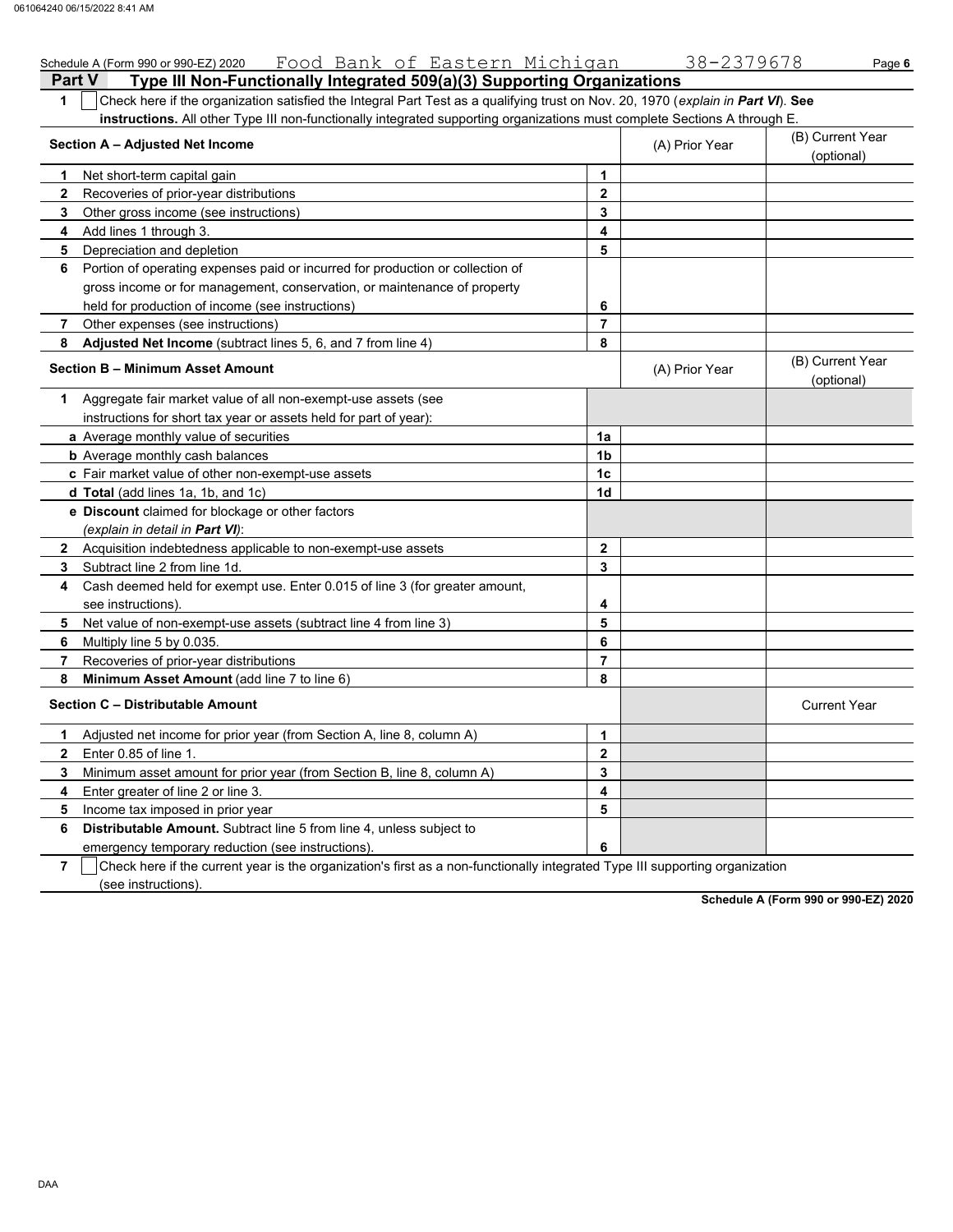|               | Schedule A (Form 990 or 990-EZ) 2020 Food Bank of Eastern Michigan                                                          |                                    | 38-2379678                                    | Page 7                                                  |
|---------------|-----------------------------------------------------------------------------------------------------------------------------|------------------------------------|-----------------------------------------------|---------------------------------------------------------|
| <b>Part V</b> | Type III Non-Functionally Integrated 509(a)(3) Supporting Organizations (continued)                                         |                                    |                                               |                                                         |
|               | <b>Section D - Distributions</b>                                                                                            |                                    |                                               | <b>Current Year</b>                                     |
| 1             | Amounts paid to supported organizations to accomplish exempt purposes                                                       |                                    |                                               |                                                         |
| $\mathbf{2}$  | Amounts paid to perform activity that directly furthers exempt purposes of supported                                        |                                    |                                               |                                                         |
|               | organizations, in excess of income from activity                                                                            |                                    |                                               |                                                         |
| 3             | Administrative expenses paid to accomplish exempt purposes of supported organizations                                       |                                    |                                               |                                                         |
| 4             | Amounts paid to acquire exempt-use assets                                                                                   |                                    |                                               |                                                         |
| 5             | Qualified set-aside amounts (prior IRS approval required-provide details in Part VI)                                        |                                    |                                               |                                                         |
| 6             | Other distributions (describe in Part VI). See instructions.                                                                |                                    |                                               |                                                         |
| 7             | Total annual distributions. Add lines 1 through 6.                                                                          |                                    |                                               |                                                         |
| 8             | Distributions to attentive supported organizations to which the organization is responsive                                  |                                    |                                               |                                                         |
|               | (provide details in Part VI). See instructions.                                                                             |                                    |                                               |                                                         |
| 9             | Distributable amount for 2020 from Section C, line 6                                                                        |                                    |                                               |                                                         |
| 10            | Line 8 amount divided by line 9 amount                                                                                      |                                    |                                               |                                                         |
|               | <b>Section E - Distribution Allocations (see instructions)</b>                                                              | (i)<br><b>Excess Distributions</b> | (ii)<br><b>Underdistributions</b><br>Pre-2020 | (iii)<br><b>Distributable</b><br><b>Amount for 2020</b> |
| 1             | Distributable amount for 2020 from Section C, line 6                                                                        |                                    |                                               |                                                         |
| $\mathbf{2}$  | Underdistributions, if any, for years prior to 2020<br>(reasonable cause required-explain in Part VI). See<br>instructions. |                                    |                                               |                                                         |
| 3.            | Excess distributions carryover, if any, to 2020                                                                             |                                    |                                               |                                                         |
|               | <b>a</b> From 2015                                                                                                          |                                    |                                               |                                                         |
|               | <b>b</b> From $2016$                                                                                                        |                                    |                                               |                                                         |
|               | <b>c</b> From 2017                                                                                                          |                                    |                                               |                                                         |
|               | <b>d</b> From 2018                                                                                                          |                                    |                                               |                                                         |
|               | e From 2019                                                                                                                 |                                    |                                               |                                                         |
|               | f Total of lines 3a through 3e                                                                                              |                                    |                                               |                                                         |
|               | g Applied to underdistributions of prior years                                                                              |                                    |                                               |                                                         |
|               | h Applied to 2020 distributable amount                                                                                      |                                    |                                               |                                                         |
|               | <i>i</i> Carryover from 2015 not applied (see instructions)                                                                 |                                    |                                               |                                                         |
|               | Remainder. Subtract lines 3g, 3h, and 3i from line 3f.                                                                      |                                    |                                               |                                                         |
| 4             | Distributions for 2020 from                                                                                                 |                                    |                                               |                                                         |
|               | \$<br>Section D, line 7:                                                                                                    |                                    |                                               |                                                         |
|               | a Applied to underdistributions of prior years                                                                              |                                    |                                               |                                                         |
|               | <b>b</b> Applied to 2020 distributable amount                                                                               |                                    |                                               |                                                         |
|               | c Remainder. Subtract lines 4a and 4b from line 4.                                                                          |                                    |                                               |                                                         |
| 5             | Remaining underdistributions for years prior to 2020, if                                                                    |                                    |                                               |                                                         |
|               | any. Subtract lines 3g and 4a from line 2. For result                                                                       |                                    |                                               |                                                         |
|               | greater than zero, explain in Part VI. See instructions.                                                                    |                                    |                                               |                                                         |
| 6             | Remaining underdistributions for 2020 Subtract lines 3h                                                                     |                                    |                                               |                                                         |
|               | and 4b from line 1. For result greater than zero, explain in                                                                |                                    |                                               |                                                         |
|               | Part VI. See instructions.                                                                                                  |                                    |                                               |                                                         |
| 7             | Excess distributions carryover to 2021. Add lines 3j                                                                        |                                    |                                               |                                                         |
|               | and 4c.                                                                                                                     |                                    |                                               |                                                         |
| 8             | Breakdown of line 7:                                                                                                        |                                    |                                               |                                                         |
|               | a Excess from 2016                                                                                                          |                                    |                                               |                                                         |
|               |                                                                                                                             |                                    |                                               |                                                         |
|               | c Excess from 2018                                                                                                          |                                    |                                               |                                                         |
|               | d Excess from 2019                                                                                                          |                                    |                                               |                                                         |
|               | e Excess from 2020                                                                                                          |                                    |                                               |                                                         |
|               |                                                                                                                             |                                    |                                               |                                                         |

**Schedule A (Form 990 or 990-EZ) 2020**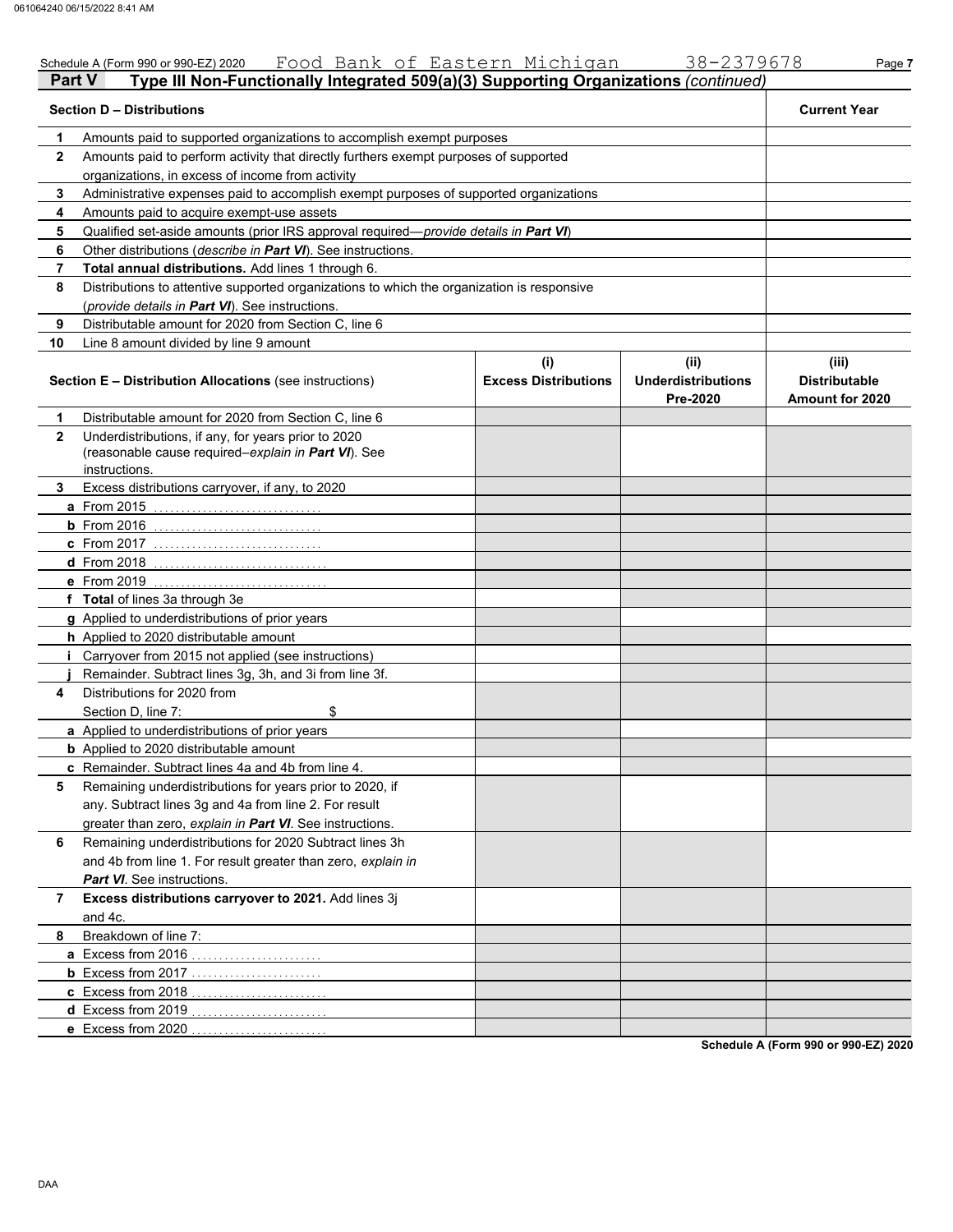|         | Schedule A (Form 990 or 990-EZ) 2020 Food Bank of Eastern Michigan |  |            | 38-2379678                                                                                                                                                                                                                                                                                                                                                        | Page 8 |
|---------|--------------------------------------------------------------------|--|------------|-------------------------------------------------------------------------------------------------------------------------------------------------------------------------------------------------------------------------------------------------------------------------------------------------------------------------------------------------------------------|--------|
| Part VI |                                                                    |  |            | Supplemental Information. Provide the explanations required by Part II, line 10; Part II, line 17a or 17b; Part<br>III, line 12; Part IV, Section A, lines 1, 2, 3b, 3c, 4b, 4c, 5a, 6, 9a, 9b, 9c, 11a, 11b, and 11c; Part IV, Section<br>B, lines 1 and 2; Part IV, Section C, line 1; Part IV, Section D, lines 2 and 3; Part IV, Section E, lines 1c, 2a, 2b, |        |
|         |                                                                    |  |            | 3a, and 3b; Part V, line 1; Part V, Section B, line 1e; Part V, Section D, lines 5, 6, and 8; and Part V, Section E,<br>lines 2, 5, and 6. Also complete this part for any additional information. (See instructions.)                                                                                                                                            |        |
|         |                                                                    |  |            |                                                                                                                                                                                                                                                                                                                                                                   |        |
|         | Part II, Line 10 - Other Income Detail                             |  |            |                                                                                                                                                                                                                                                                                                                                                                   |        |
|         | Miscellaneous                                                      |  | \$ 257,366 |                                                                                                                                                                                                                                                                                                                                                                   |        |
|         |                                                                    |  |            |                                                                                                                                                                                                                                                                                                                                                                   |        |
|         |                                                                    |  |            |                                                                                                                                                                                                                                                                                                                                                                   |        |
|         |                                                                    |  |            |                                                                                                                                                                                                                                                                                                                                                                   |        |
|         |                                                                    |  |            |                                                                                                                                                                                                                                                                                                                                                                   |        |
|         |                                                                    |  |            |                                                                                                                                                                                                                                                                                                                                                                   |        |
|         |                                                                    |  |            |                                                                                                                                                                                                                                                                                                                                                                   |        |
|         |                                                                    |  |            |                                                                                                                                                                                                                                                                                                                                                                   |        |
|         |                                                                    |  |            |                                                                                                                                                                                                                                                                                                                                                                   |        |
|         |                                                                    |  |            |                                                                                                                                                                                                                                                                                                                                                                   |        |
|         |                                                                    |  |            |                                                                                                                                                                                                                                                                                                                                                                   |        |
|         |                                                                    |  |            |                                                                                                                                                                                                                                                                                                                                                                   |        |
|         |                                                                    |  |            |                                                                                                                                                                                                                                                                                                                                                                   |        |
|         |                                                                    |  |            |                                                                                                                                                                                                                                                                                                                                                                   |        |
|         |                                                                    |  |            |                                                                                                                                                                                                                                                                                                                                                                   |        |
|         |                                                                    |  |            |                                                                                                                                                                                                                                                                                                                                                                   |        |
|         |                                                                    |  |            |                                                                                                                                                                                                                                                                                                                                                                   |        |
|         |                                                                    |  |            |                                                                                                                                                                                                                                                                                                                                                                   |        |
|         |                                                                    |  |            |                                                                                                                                                                                                                                                                                                                                                                   |        |
|         |                                                                    |  |            |                                                                                                                                                                                                                                                                                                                                                                   |        |
|         |                                                                    |  |            |                                                                                                                                                                                                                                                                                                                                                                   |        |
|         |                                                                    |  |            |                                                                                                                                                                                                                                                                                                                                                                   |        |
|         |                                                                    |  |            |                                                                                                                                                                                                                                                                                                                                                                   |        |
|         |                                                                    |  |            |                                                                                                                                                                                                                                                                                                                                                                   |        |
|         |                                                                    |  |            |                                                                                                                                                                                                                                                                                                                                                                   |        |
|         |                                                                    |  |            |                                                                                                                                                                                                                                                                                                                                                                   |        |
|         |                                                                    |  |            |                                                                                                                                                                                                                                                                                                                                                                   |        |
|         |                                                                    |  |            |                                                                                                                                                                                                                                                                                                                                                                   |        |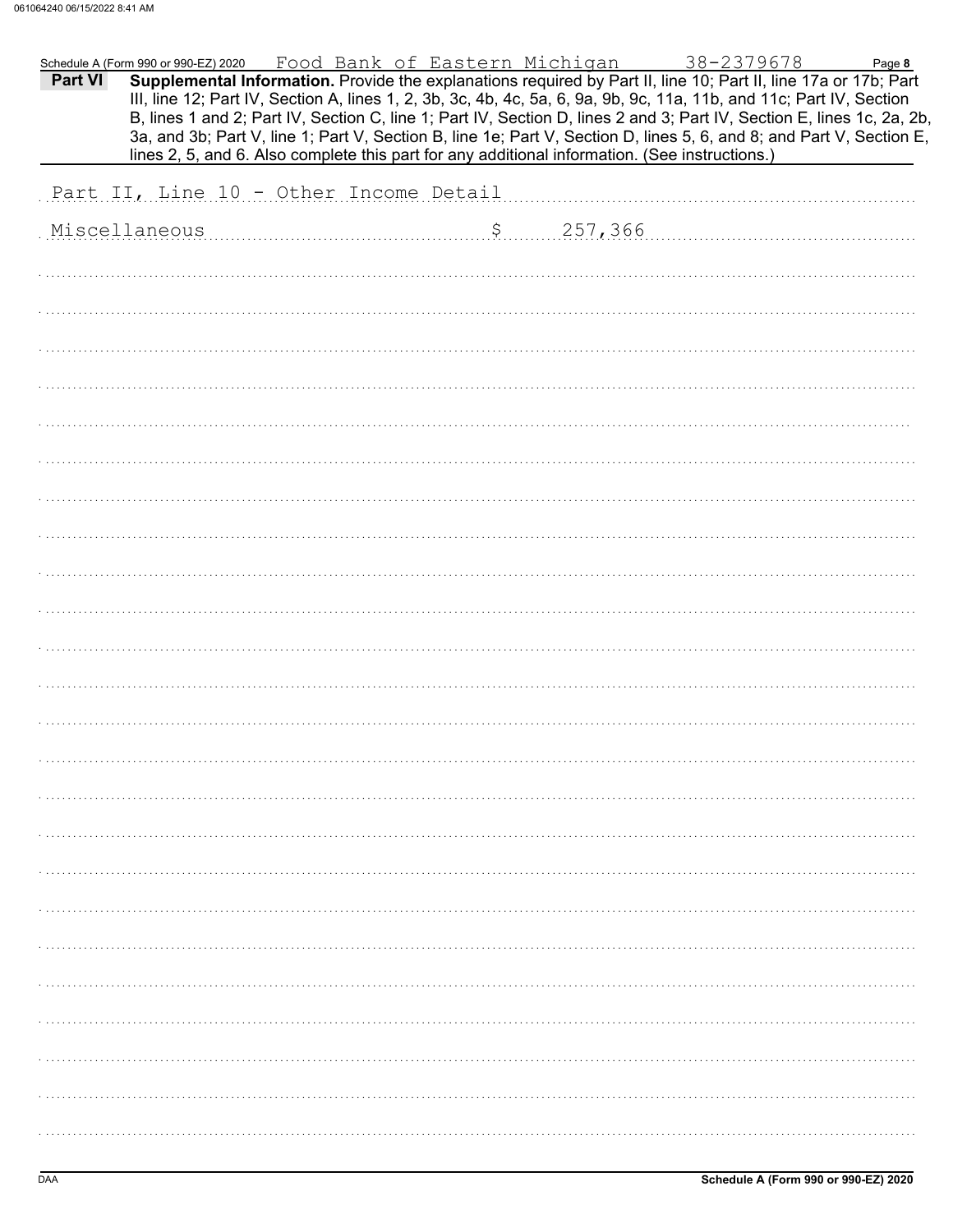### OMB No. 1545-0047 Department of the Treasury Internal Revenue Service Name of the organization **2020 Schedule of Contributors Schedule B (Form 990, 990-EZ, or 990-PF) Attach to Form 990, Form 990-EZ, or Form 990-PF. Employer identification number Organization type** (check one):  **Go to** *www.irs.gov/Form990* **for the latest information.** Food Bank of Eastern Michigan 38-2379678

| Filers of:         | Section:                                                                           |
|--------------------|------------------------------------------------------------------------------------|
| Form 990 or 990-EZ | $ X $ 501(c)(<br>3 ) (enter number) organization                                   |
|                    | $4947(a)(1)$ nonexempt charitable trust <b>not</b> treated as a private foundation |
|                    | 527 political organization                                                         |
| Form 990-PF        | 501(c)(3) exempt private foundation                                                |
|                    | 4947(a)(1) nonexempt charitable trust treated as a private foundation              |
|                    | 501(c)(3) taxable private foundation                                               |
|                    |                                                                                    |

Check if your organization is covered by the **General Rule** or a **Special Rule. Note:** Only a section 501(c)(7), (8), or (10) organization can check boxes for both the General Rule and a Special Rule. See instructions.

### **General Rule**

For an organization filing Form 990, 990-EZ, or 990-PF that received, during the year, contributions totaling \$5,000 or more (in money or property) from any one contributor. Complete Parts I and II. See instructions for determining a contributor's total contributions.

### **Special Rules**

| X  For an organization described in section 501(c)(3) filing Form 990 or 990-EZ that met the 33 <sup>1</sup> /3% support test of the |
|--------------------------------------------------------------------------------------------------------------------------------------|
| regulations under sections 509(a)(1) and 170(b)(1)(A)(vi), that checked Schedule A (Form 990 or 990-EZ), Part II, line               |
| 13, 16a, or 16b, and that received from any one contributor, during the year, total contributions of the greater of (1)              |
| \$5,000; or (2) 2% of the amount on (i) Form 990, Part VIII, line 1h; or (ii) Form 990-EZ, line 1. Complete Parts I and II.          |

literary, or educational purposes, or for the prevention of cruelty to children or animals. Complete Parts I (entering For an organization described in section 501(c)(7), (8), or (10) filing Form 990 or 990-EZ that received from any one contributor, during the year, total contributions of more than \$1,000 *exclusively* for religious, charitable, scientific, "N/A" in column (b) instead of the contributor name and address), II, and III.

For an organization described in section 501(c)(7), (8), or (10) filing Form 990 or 990-EZ that received from any one contributor, during the year, contributions *exclusively* for religious, charitable, etc., purposes, but no such contributions totaled more than \$1,000. If this box is checked, enter here the total contributions that were received during the year for an *exclusively* religious, charitable, etc., purpose. Don't complete any of the parts unless the **General Rule** applies to this organization because it received *nonexclusively* religious, charitable, etc., contributions totaling \$5,000 or more during the year  $\ldots$   $\ldots$   $\ldots$   $\ldots$   $\ldots$   $\ldots$   $\ldots$   $\ldots$   $\ldots$   $\ldots$   $\ldots$   $\ldots$ 

990-EZ, or 990-PF), but it **must** answer "No" on Part IV, line 2, of its Form 990; or check the box on line H of its Form 990-EZ or on its Form 990-PF, Part I, line 2, to certify that it doesn't meet the filing requirements of Schedule B (Form 990, 990-EZ, or 990-PF). **Caution:** An organization that isn't covered by the General Rule and/or the Special Rules doesn't file Schedule B (Form 990,

**For Paperwork Reduction Act Notice, see the instructions for Form 990, 990-EZ, or 990-PF.**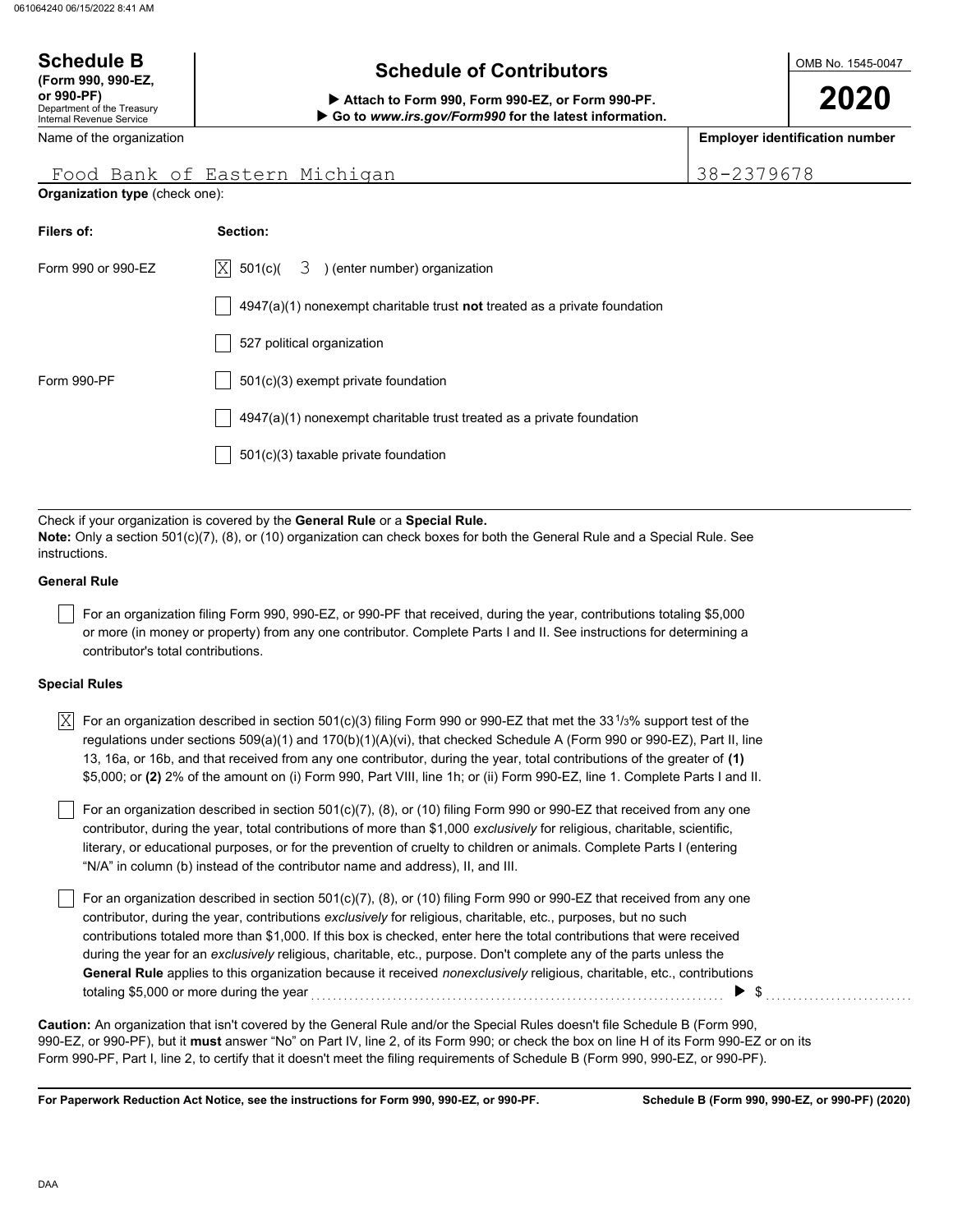|                  | Schedule B (Form 990, 990-EZ, or 990-PF) (2020)                                                |                                   | Page 1 of 2<br>Page 2                                                                                              |
|------------------|------------------------------------------------------------------------------------------------|-----------------------------------|--------------------------------------------------------------------------------------------------------------------|
|                  | Name of organization<br>Food Bank of Eastern Michigan                                          |                                   | <b>Employer identification number</b><br>38-2379678                                                                |
| Part I           | Contributors (see instructions). Use duplicate copies of Part I if additional space is needed. |                                   |                                                                                                                    |
| (a)<br>No.       | (b)<br>Name, address, and ZIP + 4                                                              | (c)<br><b>Total contributions</b> | (d)<br>Type of contribution                                                                                        |
| $1$              | Foodlink Inc.<br>1999 Mt. Read Blvd.<br>Rochester NY 14615                                     | 4,124,642                         | Person<br>Payroll<br> X<br>Noncash<br>(Complete Part II for<br>noncash contributions.)                             |
| (a)<br>No.       | (b)<br>Name, address, and ZIP + 4                                                              | (c)<br><b>Total contributions</b> | (d)<br>Type of contribution                                                                                        |
| $2$              | Walmart<br>702 SW 8th St.<br>Bentonville<br>AR 72716                                           | 2,963,356                         | Person<br>Payroll<br>ΙX<br>Noncash<br>(Complete Part II for<br>noncash contributions.)                             |
| (a)<br>No.       | (b)<br>Name, address, and ZIP + 4                                                              | (c)<br><b>Total contributions</b> | (d)<br>Type of contribution                                                                                        |
| 3                | Central PA Food Bank<br>3908 Corey Rd.<br>Harrisburg<br>PA 17109                               | \$3,446,176                       | Person<br>Payroll<br> X<br>Noncash<br>(Complete Part II for<br>noncash contributions.)                             |
| (a)<br>No.       | (b)<br>Name, address, and ZIP + 4                                                              | (c)<br><b>Total contributions</b> | (d)<br>Type of contribution                                                                                        |
| 4                | Sams Club<br>702 SW 8th st,<br>Bentonville<br>AR 72716                                         | \$ 2,965,097                      | Person<br><b>Payroll</b><br>$\mathbf X$<br>Noncash<br>(Complete Part II for<br>noncash contributions.)             |
| (a)<br>No.       | (b)<br>Name, address, and ZIP + 4                                                              | (c)<br><b>Total contributions</b> | (d)<br>Type of contribution                                                                                        |
| $\overline{5}$ . | CFAP - Van Solkema Produce of<br>Georgia, LLC<br>P.O. Box 76<br>Byron Center<br>MI 49315       | \$5, 376, 075                     | Person<br>Payroll<br>X<br>Noncash<br>(Complete Part II for<br>noncash contributions.)                              |
| (a)<br>No.       | (b)<br>Name, address, and ZIP + 4                                                              | (c)<br><b>Total contributions</b> | (d)<br>Type of contribution                                                                                        |
| .6.              | Food Bank Council of Michigan<br>330 Marshall St<br>Suite 102<br>MI 49315<br>Lansing           | \$21,050,362                      | Person<br>Payroll<br>$\overline{\mathrm{X}}$<br><b>Noncash</b><br>(Complete Part II for<br>noncash contributions.) |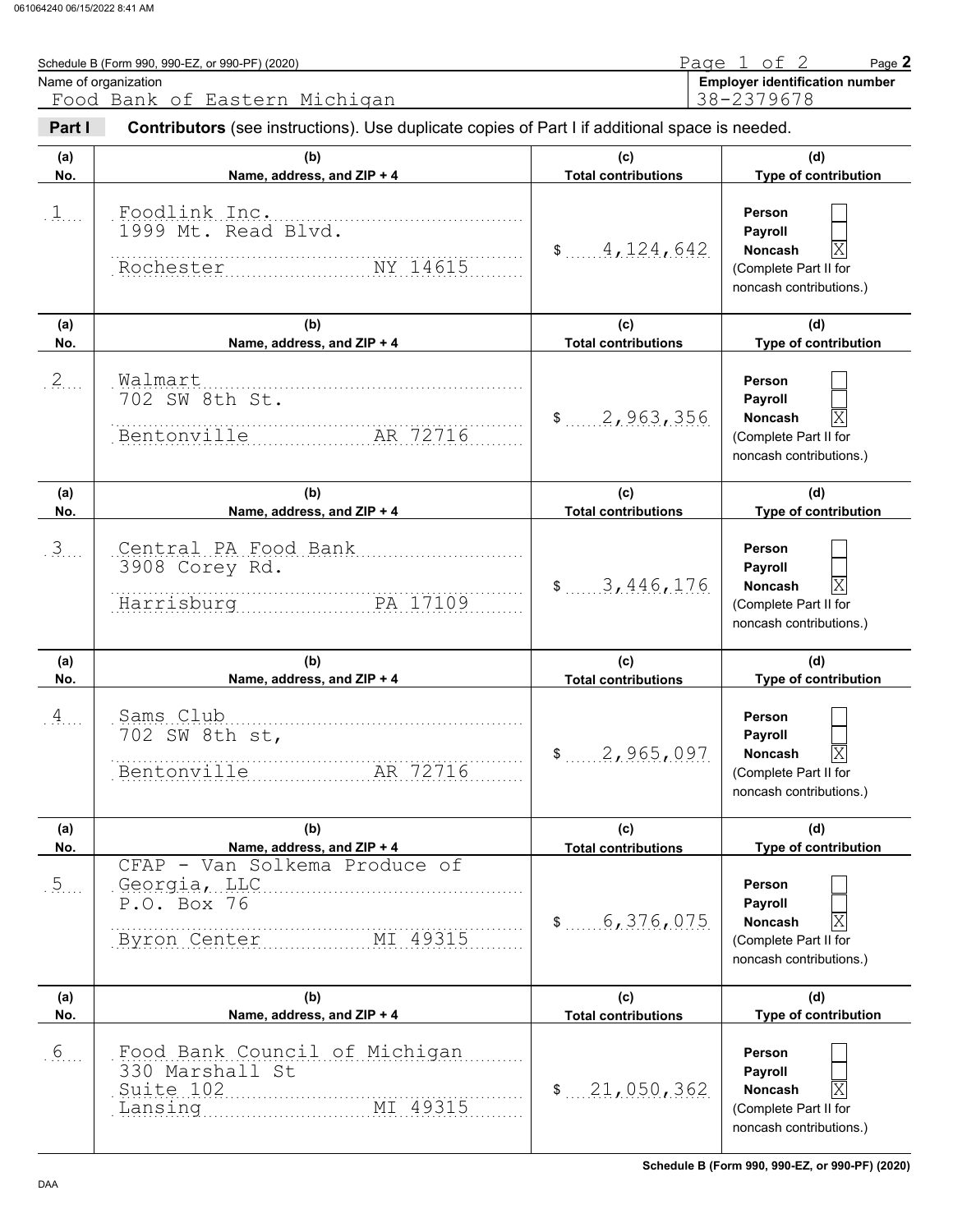|            | Schedule B (Form 990, 990-EZ, or 990-PF) (2020)                                                                                 |                                   | Page 2 of 2<br>Page 2                                                                                     |
|------------|---------------------------------------------------------------------------------------------------------------------------------|-----------------------------------|-----------------------------------------------------------------------------------------------------------|
|            | Name of organization                                                                                                            |                                   | <b>Employer identification number</b>                                                                     |
| Part I     | Food Bank of Eastern Michigan<br>Contributors (see instructions). Use duplicate copies of Part I if additional space is needed. |                                   | 38-2379678                                                                                                |
| (a)<br>No. | (b)<br>Name, address, and ZIP + 4                                                                                               | (c)<br><b>Total contributions</b> | (d)<br>Type of contribution                                                                               |
| $7\ldots$  | CFAP - Atlas WholesaleFood Company<br>5100 St. Jean Street<br>MI 48213<br>Detroit                                               | 6,278,846<br>$\frac{1}{2}$        | Person<br>Payroll<br> X<br>Noncash<br>(Complete Part II for<br>noncash contributions.)                    |
| (a)<br>No. | (b)<br>Name, address, and ZIP + 4                                                                                               | (c)<br><b>Total contributions</b> | (d)<br>Type of contribution                                                                               |
| .8         | MacKenzie Scott<br>2518 Park Street<br>Suite 2<br>Jacksonville<br>FL 32204                                                      | \$25,000,000                      | $\overline{\text{X}}$<br>Person<br>Payroll<br>Noncash<br>(Complete Part II for<br>noncash contributions.) |
| (a)<br>No. | (b)<br>Name, address, and ZIP + 4                                                                                               | (c)<br><b>Total contributions</b> | (d)<br>Type of contribution                                                                               |
|            |                                                                                                                                 | \$                                | Person<br>Payroll<br>Noncash<br>(Complete Part II for<br>noncash contributions.)                          |
| (a)        | (b)                                                                                                                             | (c)                               | (d)                                                                                                       |
| No.        | Name, address, and ZIP + 4                                                                                                      | <b>Total contributions</b>        | Type of contribution                                                                                      |
|            |                                                                                                                                 |                                   | Person<br>Payroll<br>Noncash<br>(Complete Part II for<br>noncash contributions.)                          |
| (a)<br>No. | (b)<br>Name, address, and ZIP + 4                                                                                               | (c)<br><b>Total contributions</b> | (d)<br>Type of contribution                                                                               |
|            |                                                                                                                                 | \$                                | Person<br>Payroll<br><b>Noncash</b><br>(Complete Part II for<br>noncash contributions.)                   |
| (a)<br>No. | (b)<br>Name, address, and ZIP + 4                                                                                               | (c)<br><b>Total contributions</b> | (d)<br>Type of contribution                                                                               |
|            |                                                                                                                                 | \$                                | <b>Person</b><br>Payroll<br><b>Noncash</b><br>(Complete Part II for<br>noncash contributions.)            |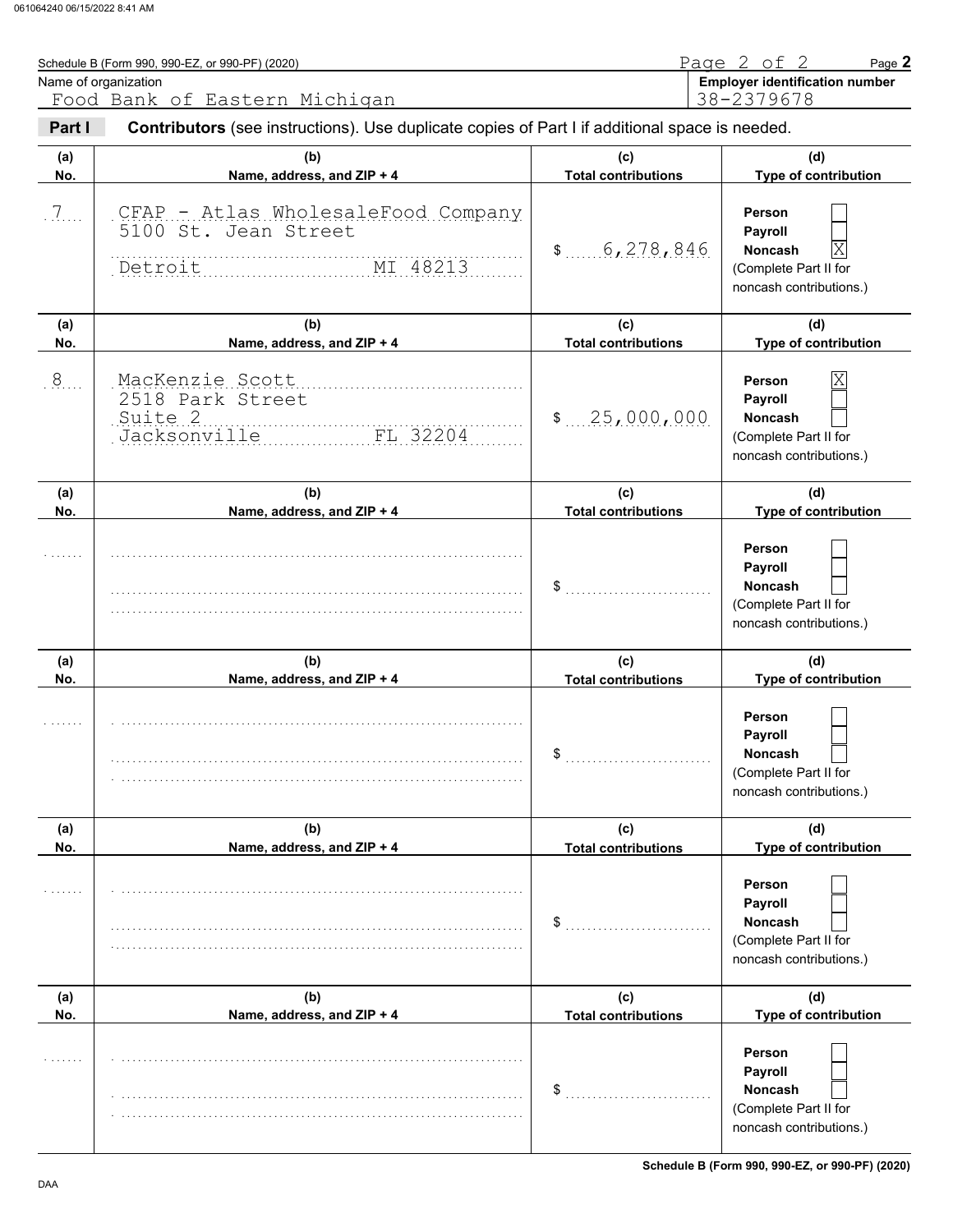|                           | Schedule B (Form 990, 990-EZ, or 990-PF) (2020)<br>Name of organization                             |                                                 | Page 1 of 2<br>Page 3<br><b>Employer identification number</b> |
|---------------------------|-----------------------------------------------------------------------------------------------------|-------------------------------------------------|----------------------------------------------------------------|
|                           | Food Bank of Eastern Michigan                                                                       |                                                 | 38-2379678                                                     |
| Part II                   | Noncash Property (see instructions). Use duplicate copies of Part II if additional space is needed. |                                                 |                                                                |
| (a) No.<br>from<br>Part I | (b)<br>Description of noncash property given                                                        | (c)<br>FMV (or estimate)<br>(See instructions.) | (d)<br>Date received                                           |
| . 1.                      | Food Inventory                                                                                      |                                                 |                                                                |
|                           |                                                                                                     | \$ 4, 124, 642                                  |                                                                |
| (a) No.<br>from<br>Part I | (b)<br>Description of noncash property given                                                        | (c)<br>FMV (or estimate)<br>(See instructions.) | (d)<br>Date received                                           |
| .2                        | Food inventory                                                                                      | \$2,963,356                                     |                                                                |
| (a) No.<br>from<br>Part I | (b)<br>Description of noncash property given                                                        | (c)<br>FMV (or estimate)<br>(See instructions.) | (d)<br>Date received                                           |
| 3                         | Food inventory                                                                                      | \$3,446,176                                     |                                                                |
| (a) No.<br>from<br>Part I | (b)<br>Description of noncash property given                                                        | (c)<br>FMV (or estimate)<br>(See instructions.) | (d)<br>Date received                                           |
| $\overline{A}$            | Food inventory                                                                                      | 2,965,097<br>\$                                 |                                                                |
| (a) No.<br>from<br>Part I | (b)<br>Description of noncash property given                                                        | (c)<br>FMV (or estimate)<br>(See instructions.) | (d)<br>Date received                                           |
| .5                        | Food inventory                                                                                      | 6,376,075<br>\$                                 |                                                                |
| (a) No.<br>from<br>Part I | (b)<br>Description of noncash property given                                                        | (c)<br>FMV (or estimate)<br>(See instructions.) | (d)<br>Date received                                           |
| 6 <sub>1</sub>            | Food inventory                                                                                      | \$21,050,362                                    |                                                                |

**Schedule B (Form 990, 990-EZ, or 990-PF) (2020)**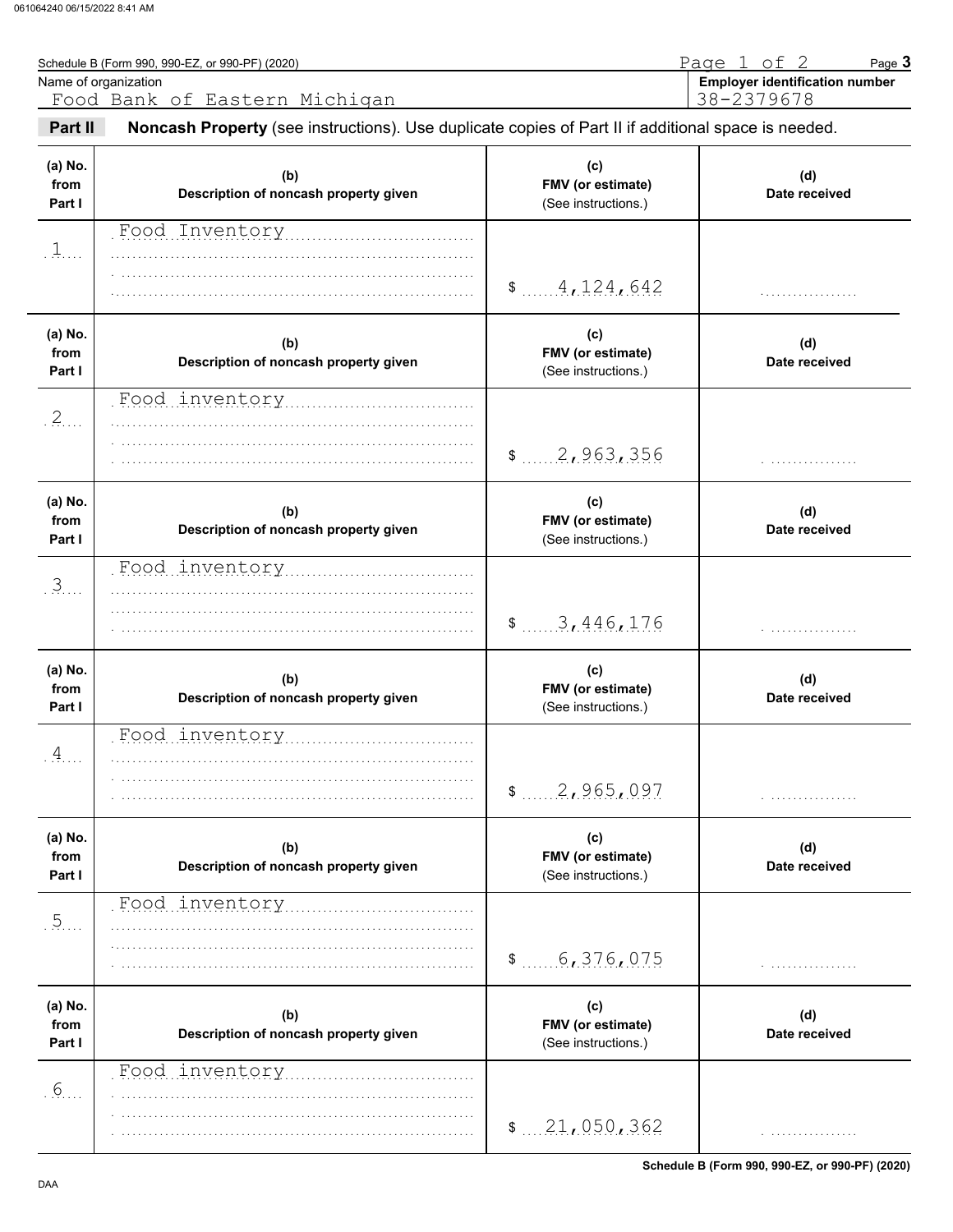|                           | Schedule B (Form 990, 990-EZ, or 990-PF) (2020)<br>Name of organization<br>Food Bank of Eastern Michigan |                                                 | Page 2 of 2<br>Page 3<br><b>Employer identification number</b><br>38-2379678 |
|---------------------------|----------------------------------------------------------------------------------------------------------|-------------------------------------------------|------------------------------------------------------------------------------|
| Part II                   | Noncash Property (see instructions). Use duplicate copies of Part II if additional space is needed.      |                                                 |                                                                              |
| (a) No.<br>from<br>Part I | (b)<br>Description of noncash property given                                                             | (c)<br>FMV (or estimate)<br>(See instructions.) | (d)<br>Date received                                                         |
| $.7.$                     | Food inventory manuscriptum                                                                              | \$6,278,846                                     |                                                                              |
| (a) No.<br>from<br>Part I | (b)<br>Description of noncash property given                                                             | (c)<br>FMV (or estimate)<br>(See instructions.) | (d)<br>Date received                                                         |
|                           |                                                                                                          | \$                                              |                                                                              |
| (a) No.<br>from<br>Part I | (b)<br>Description of noncash property given                                                             | (c)<br>FMV (or estimate)<br>(See instructions.) | (d)<br>Date received                                                         |
|                           |                                                                                                          | \$                                              |                                                                              |
| (a) No.<br>from<br>Part I | (b)<br>Description of noncash property given                                                             | (c)<br>FMV (or estimate)<br>(See instructions.) | (d)<br>Date received                                                         |
| .                         |                                                                                                          | \$                                              | .                                                                            |
| (a) No.<br>from<br>Part I | (b)<br>Description of noncash property given                                                             | (c)<br>FMV (or estimate)<br>(See instructions.) | (d)<br>Date received                                                         |
| .                         |                                                                                                          | \$                                              | .                                                                            |
| (a) No.<br>from<br>Part I | (b)<br>Description of noncash property given                                                             | (c)<br>FMV (or estimate)<br>(See instructions.) | (d)<br>Date received                                                         |
| .                         |                                                                                                          | \$                                              | .                                                                            |

Schedule B (Form 990, 990-EZ, or 990-PF) (2020)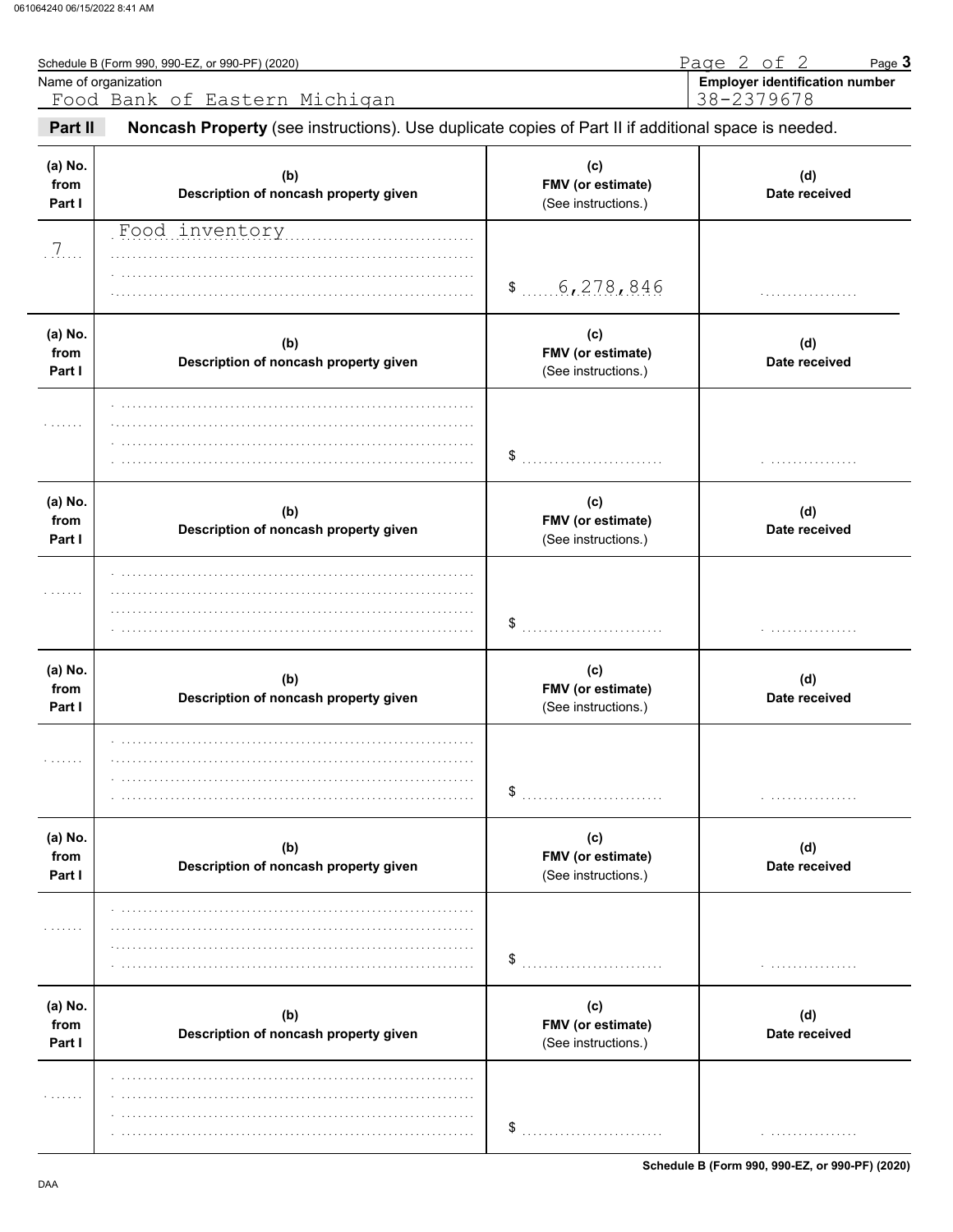Department of the Treasury Internal Revenue Service **Name of the organization**

# **SCHEDULE D Supplemental Financial Statements**

 **Attach to Form 990. (Form 990) Part IV, line 6, 7, 8, 9, 10, 11a, 11b, 11c, 11d, 11e, 11f, 12a, or 12b. Complete if the organization answered "Yes" on Form 990,**

 **Go to** *www.irs.gov/Form990* **for instructions and the latest information.**

| OMB No. 1545-0047                          |
|--------------------------------------------|
| <b>2020</b>                                |
| <b>Open to Public</b><br><b>Inspection</b> |

| <b>Employer identification number</b> |  |
|---------------------------------------|--|
|---------------------------------------|--|

|              | Food Bank of Eastern Michigan                                                                                                                                                                                                                                        |                                                    | 38-2379678                      |
|--------------|----------------------------------------------------------------------------------------------------------------------------------------------------------------------------------------------------------------------------------------------------------------------|----------------------------------------------------|---------------------------------|
|              | Organizations Maintaining Donor Advised Funds or Other Similar Funds or Accounts.<br>Part I                                                                                                                                                                          |                                                    |                                 |
|              | Complete if the organization answered "Yes" on Form 990, Part IV, line 6.                                                                                                                                                                                            |                                                    |                                 |
|              |                                                                                                                                                                                                                                                                      | (a) Donor advised funds                            | (b) Funds and other accounts    |
| 1            | Total number at end of year                                                                                                                                                                                                                                          |                                                    |                                 |
| 2            |                                                                                                                                                                                                                                                                      |                                                    |                                 |
| 3            |                                                                                                                                                                                                                                                                      |                                                    |                                 |
| 4            |                                                                                                                                                                                                                                                                      |                                                    |                                 |
| 5            | Did the organization inform all donors and donor advisors in writing that the assets held in donor advised                                                                                                                                                           |                                                    |                                 |
|              |                                                                                                                                                                                                                                                                      |                                                    | Yes<br>No                       |
| 6            | Did the organization inform all grantees, donors, and donor advisors in writing that grant funds can be used                                                                                                                                                         |                                                    |                                 |
|              | only for charitable purposes and not for the benefit of the donor or donor advisor, or for any other purpose                                                                                                                                                         |                                                    |                                 |
|              | conferring impermissible private benefit?                                                                                                                                                                                                                            |                                                    | Yes<br>No                       |
|              | Part II<br><b>Conservation Easements.</b>                                                                                                                                                                                                                            |                                                    |                                 |
|              | Complete if the organization answered "Yes" on Form 990, Part IV, line 7.                                                                                                                                                                                            |                                                    |                                 |
| 1            | Purpose(s) of conservation easements held by the organization (check all that apply).                                                                                                                                                                                |                                                    |                                 |
|              | Preservation of land for public use (for example, recreation or education                                                                                                                                                                                            | Preservation of a historically important land area |                                 |
|              | Protection of natural habitat                                                                                                                                                                                                                                        | Preservation of a certified historic structure     |                                 |
|              | Preservation of open space                                                                                                                                                                                                                                           |                                                    |                                 |
| $\mathbf{2}$ | Complete lines 2a through 2d if the organization held a qualified conservation contribution in the form of a conservation                                                                                                                                            |                                                    |                                 |
|              | easement on the last day of the tax year.                                                                                                                                                                                                                            |                                                    | Held at the End of the Tax Year |
|              | a Total number of conservation easements                                                                                                                                                                                                                             |                                                    | 2a                              |
|              | b Total acreage restricted by conservation easements [111] [12] Total acreage restriction of the Section of Total acreage restricted by conservation easements [12] Total acreage restriction of the Section of Total acreage                                        |                                                    | 2b                              |
|              | Number of conservation easements on a certified historic structure included in (a) [[[[[[[[[[[[[[[[[[[[[[[[[]]                                                                                                                                                       |                                                    | 2c                              |
|              | d Number of conservation easements included in (c) acquired after 7/25/06, and not on a                                                                                                                                                                              |                                                    |                                 |
|              | historic structure listed in the National Register                                                                                                                                                                                                                   |                                                    | 2d                              |
| 3            | Number of conservation easements modified, transferred, released, extinguished, or terminated by the organization during the                                                                                                                                         |                                                    |                                 |
|              | tax year $\blacktriangleright$                                                                                                                                                                                                                                       |                                                    |                                 |
|              | Number of states where property subject to conservation easement is located ▶                                                                                                                                                                                        |                                                    |                                 |
| 5            | Does the organization have a written policy regarding the periodic monitoring, inspection, handling of                                                                                                                                                               |                                                    |                                 |
|              |                                                                                                                                                                                                                                                                      |                                                    | No<br>Yes                       |
| 6.           | Staff and volunteer hours devoted to monitoring, inspecting, handling of violations, and enforcing conservation easements during the year                                                                                                                            |                                                    |                                 |
|              | .                                                                                                                                                                                                                                                                    |                                                    |                                 |
| 7            | Amount of expenses incurred in monitoring, inspecting, handling of violations, and enforcing conservation easements during the year                                                                                                                                  |                                                    |                                 |
|              | $\blacktriangleright$ \$                                                                                                                                                                                                                                             |                                                    |                                 |
|              | Does each conservation easement reported on line $2(d)$ above satisfy the requirements of section $170(h)(4)(B)(i)$                                                                                                                                                  |                                                    |                                 |
|              |                                                                                                                                                                                                                                                                      |                                                    | Yes<br>No                       |
| 9            | In Part XIII, describe how the organization reports conservation easements in its revenue and expense statement and                                                                                                                                                  |                                                    |                                 |
|              | balance sheet, and include, if applicable, the text of the footnote to the organization's financial statements that describes the                                                                                                                                    |                                                    |                                 |
|              | organization's accounting for conservation easements.                                                                                                                                                                                                                |                                                    |                                 |
|              | Organizations Maintaining Collections of Art, Historical Treasures, or Other Similar Assets.<br>Part III<br>Complete if the organization answered "Yes" on Form 990, Part IV, line 8.                                                                                |                                                    |                                 |
|              |                                                                                                                                                                                                                                                                      |                                                    |                                 |
|              | 1a If the organization elected, as permitted under FASB ASC 958, not to report in its revenue statement and balance sheet works<br>of art, historical treasures, or other similar assets held for public exhibition, education, or research in furtherance of public |                                                    |                                 |
|              |                                                                                                                                                                                                                                                                      |                                                    |                                 |
|              | service, provide in Part XIII the text of the footnote to its financial statements that describes these items.<br><b>b</b> If the organization elected, as permitted under FASB ASC 958, to report in its revenue statement and balance sheet works of               |                                                    |                                 |
|              | art, historical treasures, or other similar assets held for public exhibition, education, or research in furtherance of public service,                                                                                                                              |                                                    |                                 |
|              | provide the following amounts relating to these items:                                                                                                                                                                                                               |                                                    |                                 |
|              |                                                                                                                                                                                                                                                                      |                                                    |                                 |
|              |                                                                                                                                                                                                                                                                      |                                                    |                                 |
| $\mathbf{2}$ | (ii) Assets included in Form 990, Part X [11] Marror Marror Marror Marror Marror Marror Marror Marror Marror M<br>If the organization received or held works of art, historical treasures, or other similar assets for financial gain, provide the                   |                                                    |                                 |
|              | following amounts required to be reported under FASB ASC 958 relating to these items:                                                                                                                                                                                |                                                    |                                 |
|              |                                                                                                                                                                                                                                                                      |                                                    |                                 |
|              |                                                                                                                                                                                                                                                                      |                                                    | $\triangleright$ \$             |
|              |                                                                                                                                                                                                                                                                      |                                                    |                                 |

DAA **For Paperwork Reduction Act Notice, see the Instructions for Form 990.**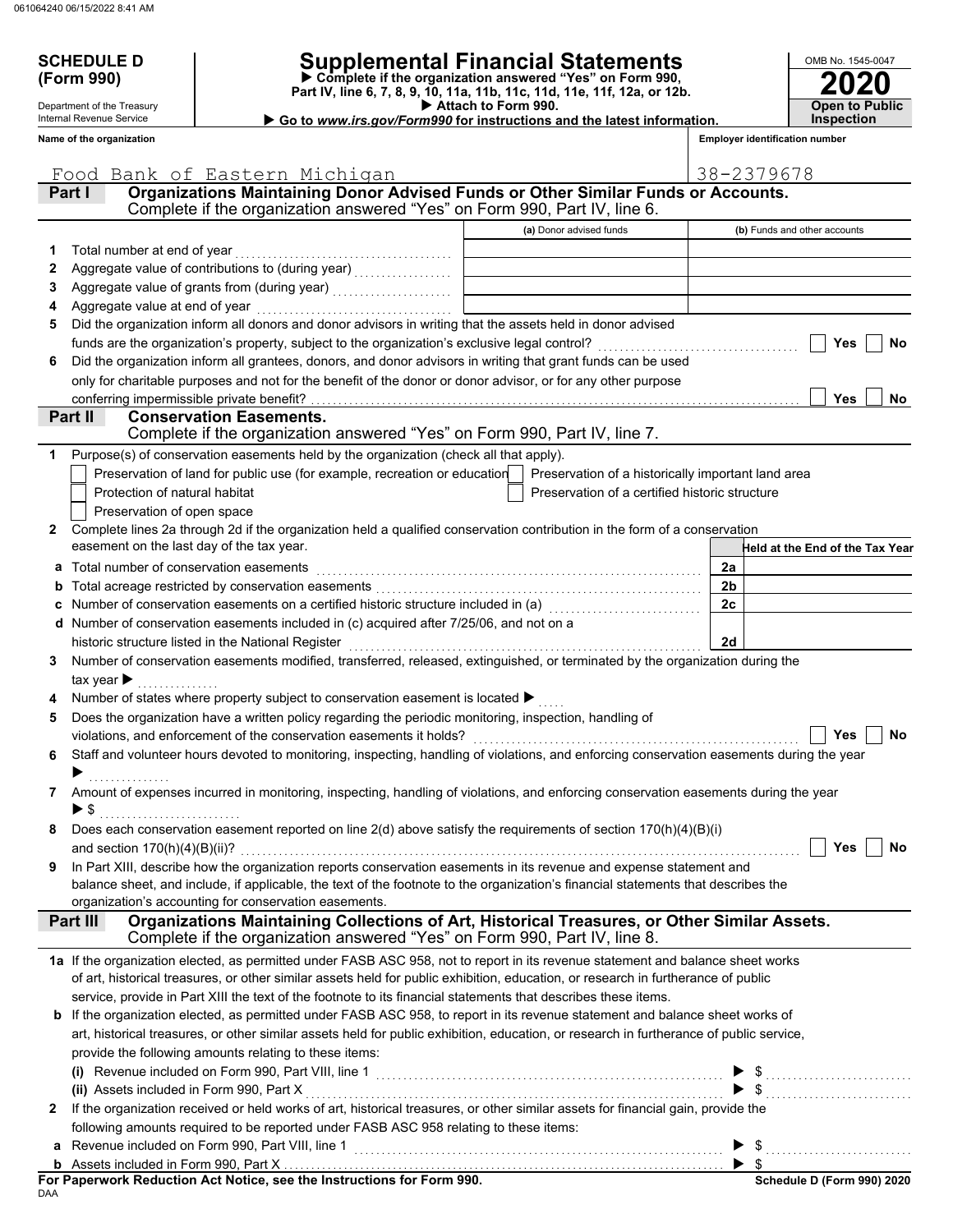|   | Schedule D (Form 990) 2020 Food Bank of Eastern Michigan                                                                                                                                                                      |                         |                          |                         | 38-2379678                |                      |                | Page 2              |
|---|-------------------------------------------------------------------------------------------------------------------------------------------------------------------------------------------------------------------------------|-------------------------|--------------------------|-------------------------|---------------------------|----------------------|----------------|---------------------|
|   | Organizations Maintaining Collections of Art, Historical Treasures, or Other Similar Assets (continued)<br>Part III                                                                                                           |                         |                          |                         |                           |                      |                |                     |
|   | Using the organization's acquisition, accession, and other records, check any of the following that make significant use of its<br>collection items (check all that apply):                                                   |                         |                          |                         |                           |                      |                |                     |
| a | Public exhibition                                                                                                                                                                                                             | d                       | Loan or exchange program |                         |                           |                      |                |                     |
| b | Scholarly research                                                                                                                                                                                                            | е                       |                          |                         |                           |                      |                |                     |
| c | Preservation for future generations                                                                                                                                                                                           |                         |                          |                         |                           |                      |                |                     |
|   | Provide a description of the organization's collections and explain how they further the organization's exempt purpose in Part                                                                                                |                         |                          |                         |                           |                      |                |                     |
|   | XIII.                                                                                                                                                                                                                         |                         |                          |                         |                           |                      |                |                     |
|   |                                                                                                                                                                                                                               |                         |                          |                         |                           |                      |                |                     |
|   | During the year, did the organization solicit or receive donations of art, historical treasures, or other similar                                                                                                             |                         |                          |                         |                           |                      | <b>Yes</b>     |                     |
|   | assets to be sold to raise funds rather than to be maintained as part of the organization's collection?<br><b>Escrow and Custodial Arrangements.</b><br>Part IV                                                               |                         |                          |                         |                           |                      |                | No                  |
|   | Complete if the organization answered "Yes" on Form 990, Part IV, line 9, or reported an amount on Form                                                                                                                       |                         |                          |                         |                           |                      |                |                     |
|   |                                                                                                                                                                                                                               |                         |                          |                         |                           |                      |                |                     |
|   | 990, Part X, line 21.                                                                                                                                                                                                         |                         |                          |                         |                           |                      |                |                     |
|   | 1a Is the organization an agent, trustee, custodian or other intermediary for contributions or other assets not                                                                                                               |                         |                          |                         |                           |                      |                |                     |
|   | included on Form 990, Part X?                                                                                                                                                                                                 |                         |                          |                         |                           |                      | <b>Yes</b>     | No                  |
|   | <b>b</b> If "Yes," explain the arrangement in Part XIII and complete the following table:                                                                                                                                     |                         |                          |                         |                           |                      |                |                     |
|   |                                                                                                                                                                                                                               |                         |                          |                         |                           |                      | Amount         |                     |
|   | c Beginning balance                                                                                                                                                                                                           |                         |                          |                         |                           | 1c                   |                |                     |
|   |                                                                                                                                                                                                                               |                         |                          |                         |                           | 1d                   |                |                     |
|   | Distributions during the year [1, 1, 2010] [1, 2010] [1, 2010] [1, 2010] [1, 2010] [1, 2010] [1, 2010] [1, 2010                                                                                                               |                         |                          |                         |                           | 1e                   |                |                     |
|   | Ending balance with a construction of the construction of the construction of the construction of the construction of the construction of the construction of the construction of the construction of the construction of the |                         |                          |                         |                           | 1f                   |                |                     |
|   | 2a Did the organization include an amount on Form 990, Part X, line 21, for escrow or custodial account liability?                                                                                                            |                         |                          |                         |                           |                      | Yes            | No                  |
|   | <b>b</b> If "Yes," explain the arrangement in Part XIII. Check here if the explanation has been provided on Part XIII                                                                                                         |                         |                          |                         |                           |                      |                |                     |
|   | Part V<br><b>Endowment Funds.</b>                                                                                                                                                                                             |                         |                          |                         |                           |                      |                |                     |
|   | Complete if the organization answered "Yes" on Form 990, Part IV, line 10.                                                                                                                                                    |                         |                          |                         |                           |                      |                |                     |
|   |                                                                                                                                                                                                                               | (a) Current year        | (b) Prior year           | (c) Two years back      |                           | (d) Three years back |                | (e) Four years back |
|   | 1a Beginning of year balance <i>[[[[[[[[[[[[[[[[[[[[[[[[[[[[[[[]]]]</i> ]]]                                                                                                                                                   |                         |                          |                         |                           |                      |                |                     |
|   | <b>b</b> Contributions                                                                                                                                                                                                        |                         |                          |                         |                           |                      |                |                     |
|   | c Net investment earnings, gains, and                                                                                                                                                                                         |                         |                          |                         |                           |                      |                |                     |
|   | losses                                                                                                                                                                                                                        |                         |                          |                         |                           |                      |                |                     |
|   | d Grants or scholarships                                                                                                                                                                                                      |                         |                          |                         |                           |                      |                |                     |
|   | <u> 1999 - Jan Barat, politik politik politik (</u>                                                                                                                                                                           |                         |                          |                         |                           |                      |                |                     |
|   | e Other expenditures for facilities and                                                                                                                                                                                       |                         |                          |                         |                           |                      |                |                     |
|   | programs                                                                                                                                                                                                                      |                         |                          |                         |                           |                      |                |                     |
|   | f Administrative expenses                                                                                                                                                                                                     |                         |                          |                         |                           |                      |                |                     |
|   | g End of year balance                                                                                                                                                                                                         |                         |                          |                         |                           |                      |                |                     |
|   | 2 Provide the estimated percentage of the current year end balance (line 1g, column (a)) held as:                                                                                                                             |                         |                          |                         |                           |                      |                |                     |
|   | Board designated or quasi-endowment > %                                                                                                                                                                                       |                         |                          |                         |                           |                      |                |                     |
|   | <b>b</b> Permanent endowment $\blacktriangleright$<br>$\%$                                                                                                                                                                    |                         |                          |                         |                           |                      |                |                     |
|   | <b>c</b> Term endowment $\blacktriangleright$<br>%                                                                                                                                                                            |                         |                          |                         |                           |                      |                |                     |
|   | The percentages on lines 2a, 2b, and 2c should equal 100%.                                                                                                                                                                    |                         |                          |                         |                           |                      |                |                     |
|   | 3a Are there endowment funds not in the possession of the organization that are held and administered for the                                                                                                                 |                         |                          |                         |                           |                      |                |                     |
|   | organization by:                                                                                                                                                                                                              |                         |                          |                         |                           |                      |                | Yes   No            |
|   | (i) Unrelated organizations                                                                                                                                                                                                   |                         |                          |                         |                           |                      | 3a(i)          |                     |
|   | (ii) Related organizations                                                                                                                                                                                                    |                         |                          |                         |                           |                      | 3a(ii)         |                     |
|   | b If "Yes" on line 3a(ii), are the related organizations listed as required on Schedule R? [[[[[[[[[[[[[[[[[[[                                                                                                                |                         |                          |                         |                           |                      | 3b             |                     |
|   | Describe in Part XIII the intended uses of the organization's endowment funds.                                                                                                                                                |                         |                          |                         |                           |                      |                |                     |
|   | Land, Buildings, and Equipment.<br><b>Part VI</b>                                                                                                                                                                             |                         |                          |                         |                           |                      |                |                     |
|   | Complete if the organization answered "Yes" on Form 990, Part IV, line 11a. See Form 990, Part X, line 10.                                                                                                                    |                         |                          |                         |                           |                      |                |                     |
|   | Description of property                                                                                                                                                                                                       | (a) Cost or other basis |                          | (b) Cost or other basis | (c) Accumulated           |                      | (d) Book value |                     |
|   |                                                                                                                                                                                                                               | (investment)            |                          | (other)                 | depreciation              |                      |                |                     |
|   | 1a Land                                                                                                                                                                                                                       |                         |                          | 182,207                 |                           |                      |                | 182,207             |
|   | <b>b</b> Buildings                                                                                                                                                                                                            |                         |                          | 10,424,373              | 3,930,176                 |                      | 6,494,         | 197                 |
|   |                                                                                                                                                                                                                               |                         |                          |                         |                           |                      |                |                     |
|   |                                                                                                                                                                                                                               |                         |                          | 1,560,481               |                           | 853,989              |                | 706,492             |
|   |                                                                                                                                                                                                                               |                         |                          | 2,755,808               | $\overline{2}$ , 196, 836 |                      |                | 558,972             |
|   |                                                                                                                                                                                                                               |                         |                          |                         |                           |                      |                |                     |
|   | Total. Add lines 1a through 1e. (Column (d) must equal Form 990, Part X, column (B), line 10c.)                                                                                                                               |                         |                          |                         |                           |                      |                | 7,941,868           |

**Schedule D (Form 990) 2020**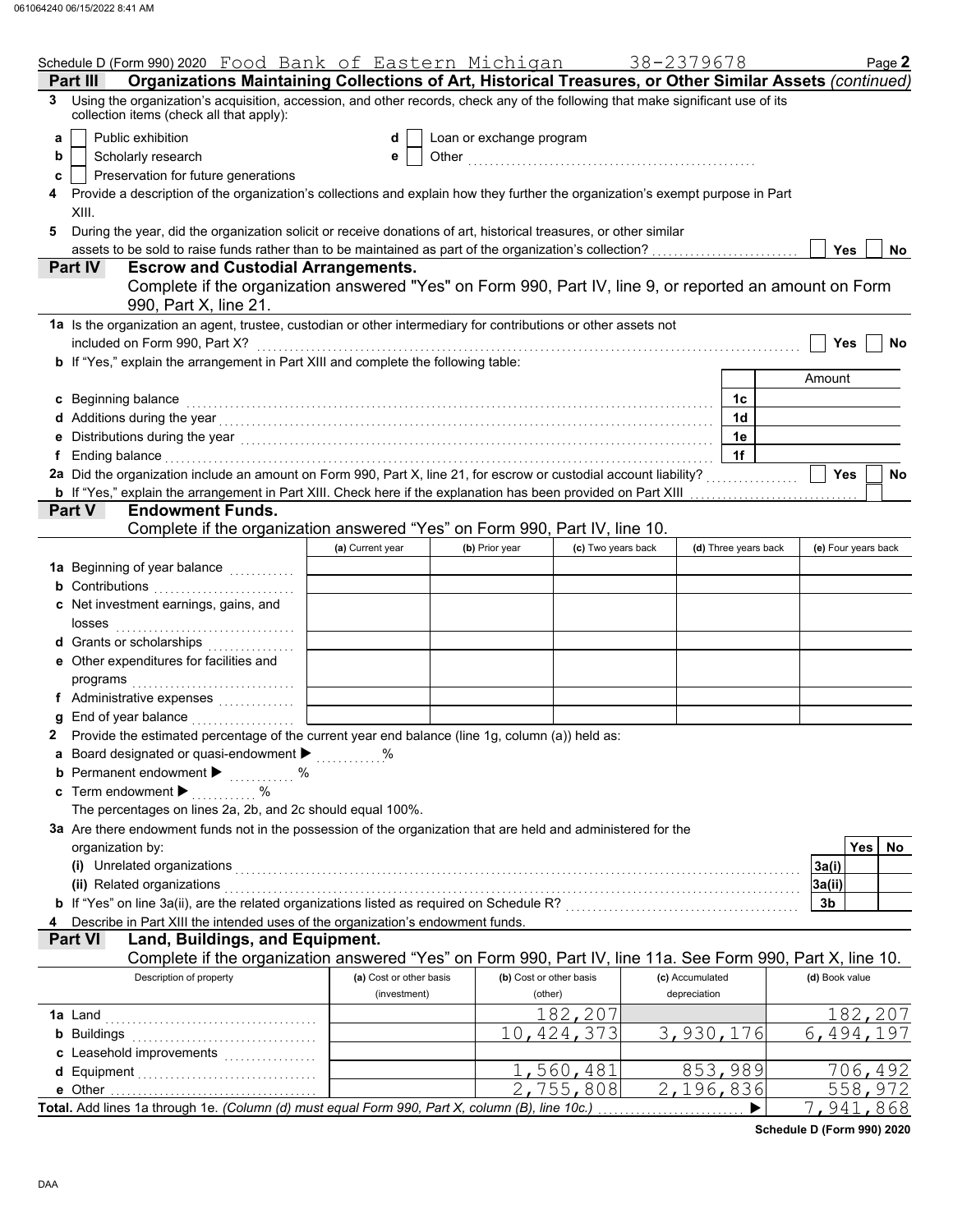|                           | Schedule D (Form 990) 2020 Food Bank of Eastern Michigan                                                                                                                                                                                              |                | 38-2379678                       | Page 3         |
|---------------------------|-------------------------------------------------------------------------------------------------------------------------------------------------------------------------------------------------------------------------------------------------------|----------------|----------------------------------|----------------|
| <b>Part VII</b>           | <b>Investments - Other Securities.</b>                                                                                                                                                                                                                |                |                                  |                |
|                           | Complete if the organization answered "Yes" on Form 990, Part IV, line 11b. See Form 990, Part X, line 12.                                                                                                                                            |                |                                  |                |
|                           | (a) Description of security or category                                                                                                                                                                                                               | (b) Book value | (c) Method of valuation:         |                |
|                           | (including name of security)                                                                                                                                                                                                                          |                | Cost or end-of-year market value |                |
| (1) Financial derivatives |                                                                                                                                                                                                                                                       |                |                                  |                |
|                           | (2) Closely held equity interests                                                                                                                                                                                                                     |                |                                  |                |
| $(3)$ Other               |                                                                                                                                                                                                                                                       |                |                                  |                |
|                           | $(A)$ and $(A)$ and $(B)$ and $(B)$ and $(B)$ and $(B)$ and $(B)$ and $(B)$ and $(B)$ and $(B)$ and $(B)$ and $(B)$ and $(B)$ and $(B)$ and $(B)$ and $(B)$ and $(B)$ and $(B)$ and $(B)$ and $(B)$ and $(B)$ and $(B)$ and $(B)$ and $(B)$ and $(B)$ |                |                                  |                |
| $\ldots$ (B) $\ldots$     |                                                                                                                                                                                                                                                       |                |                                  |                |
| (C)                       |                                                                                                                                                                                                                                                       |                |                                  |                |
| $\Box$ (D)<br>(E)         |                                                                                                                                                                                                                                                       |                |                                  |                |
| (F)                       |                                                                                                                                                                                                                                                       |                |                                  |                |
| (G)                       |                                                                                                                                                                                                                                                       |                |                                  |                |
| (H)                       |                                                                                                                                                                                                                                                       |                |                                  |                |
|                           | Total. (Column (b) must equal Form 990, Part X, col. (B) line 12.)                                                                                                                                                                                    |                |                                  |                |
| <b>Part VIII</b>          | <b>Investments - Program Related.</b>                                                                                                                                                                                                                 |                |                                  |                |
|                           | Complete if the organization answered "Yes" on Form 990, Part IV, line 11c. See Form 990, Part X, line 13.                                                                                                                                            |                |                                  |                |
|                           | (a) Description of investment                                                                                                                                                                                                                         | (b) Book value | (c) Method of valuation:         |                |
|                           |                                                                                                                                                                                                                                                       |                | Cost or end-of-year market value |                |
| (1)                       |                                                                                                                                                                                                                                                       |                |                                  |                |
| (2)                       |                                                                                                                                                                                                                                                       |                |                                  |                |
| (3)                       |                                                                                                                                                                                                                                                       |                |                                  |                |
| (4)                       |                                                                                                                                                                                                                                                       |                |                                  |                |
| (5)                       |                                                                                                                                                                                                                                                       |                |                                  |                |
| (6)                       |                                                                                                                                                                                                                                                       |                |                                  |                |
| (7)                       |                                                                                                                                                                                                                                                       |                |                                  |                |
| (8)<br>(9)                |                                                                                                                                                                                                                                                       |                |                                  |                |
|                           | Total. (Column (b) must equal Form 990, Part X, col. (B) line 13.)                                                                                                                                                                                    |                |                                  |                |
| Part IX                   | <b>Other Assets.</b>                                                                                                                                                                                                                                  |                |                                  |                |
|                           | Complete if the organization answered "Yes" on Form 990, Part IV, line 11d. See Form 990, Part X, line 15.                                                                                                                                            |                |                                  |                |
|                           | (a) Description                                                                                                                                                                                                                                       |                |                                  | (b) Book value |
| (1)                       |                                                                                                                                                                                                                                                       |                |                                  |                |
| (2)                       |                                                                                                                                                                                                                                                       |                |                                  |                |
| (3)                       |                                                                                                                                                                                                                                                       |                |                                  |                |
| (4)                       |                                                                                                                                                                                                                                                       |                |                                  |                |
| (5)                       |                                                                                                                                                                                                                                                       |                |                                  |                |
| (6)                       |                                                                                                                                                                                                                                                       |                |                                  |                |
| (7)                       |                                                                                                                                                                                                                                                       |                |                                  |                |
| (8)                       |                                                                                                                                                                                                                                                       |                |                                  |                |
| (9)                       |                                                                                                                                                                                                                                                       |                |                                  |                |
| Part X                    | Total. (Column (b) must equal Form 990, Part X, col. (B) line 15.)<br><b>Other Liabilities.</b>                                                                                                                                                       |                |                                  |                |
|                           | Complete if the organization answered "Yes" on Form 990, Part IV, line 11e or 11f. See Form 990, Part X,                                                                                                                                              |                |                                  |                |
|                           | line 25.                                                                                                                                                                                                                                              |                |                                  |                |
| 1.                        | (a) Description of liability                                                                                                                                                                                                                          |                |                                  | (b) Book value |
| (1)                       | Federal income taxes                                                                                                                                                                                                                                  |                |                                  |                |
| (2)                       |                                                                                                                                                                                                                                                       |                |                                  |                |
| (3)                       |                                                                                                                                                                                                                                                       |                |                                  |                |
| (4)                       |                                                                                                                                                                                                                                                       |                |                                  |                |
| (5)                       |                                                                                                                                                                                                                                                       |                |                                  |                |
| (6)                       |                                                                                                                                                                                                                                                       |                |                                  |                |
| (7)                       |                                                                                                                                                                                                                                                       |                |                                  |                |
| (8)                       |                                                                                                                                                                                                                                                       |                |                                  |                |
| (9)                       |                                                                                                                                                                                                                                                       |                |                                  |                |
|                           | Total. (Column (b) must equal Form 990, Part X, col. (B) line 25.)                                                                                                                                                                                    |                |                                  |                |

Liability for uncertain tax positions. In Part XIII, provide the text of the footnote to the organization's financial statements that reports the **2.** organization's liability for uncertain tax positions under FASB ASC 740. Check here if the text of the footnote has been provided in Part XIII

٦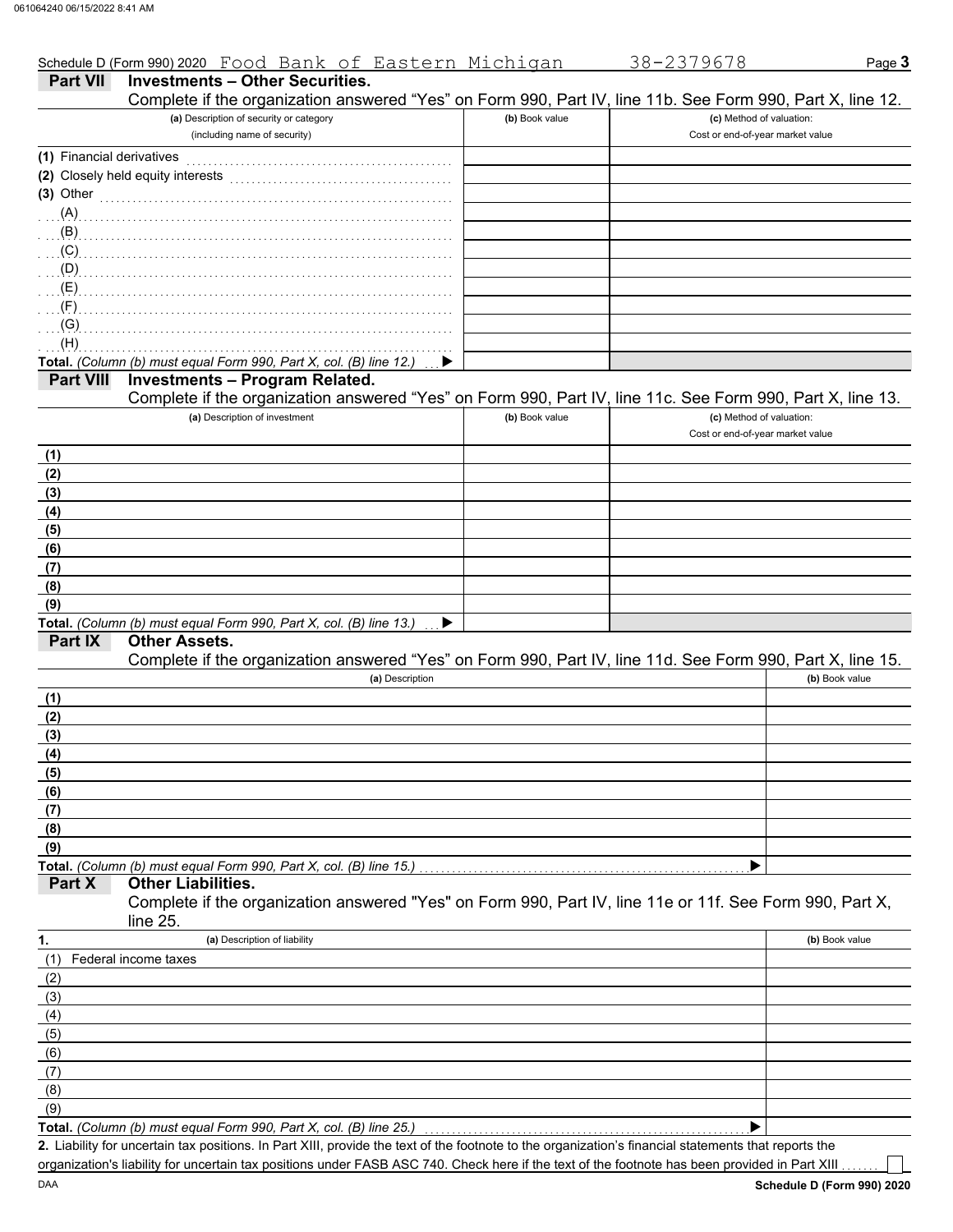| Schedule D (Form 990) 2020 Food Bank of Eastern Michigan 38-2379678                                                                                                                                                                 |                |         |             | Page 4      |
|-------------------------------------------------------------------------------------------------------------------------------------------------------------------------------------------------------------------------------------|----------------|---------|-------------|-------------|
| Reconciliation of Revenue per Audited Financial Statements With Revenue per Return.<br>Part XI                                                                                                                                      |                |         |             |             |
| Complete if the organization answered "Yes" on Form 990, Part IV, line 12a.                                                                                                                                                         |                |         |             |             |
|                                                                                                                                                                                                                                     |                |         | $\mathbf 1$ | 107,021,971 |
| Amounts included on line 1 but not on Form 990, Part VIII, line 12:<br>2                                                                                                                                                            |                |         |             |             |
|                                                                                                                                                                                                                                     | 2a             | 392,868 |             |             |
|                                                                                                                                                                                                                                     | 2 <sub>b</sub> |         |             |             |
| c Recoveries of prior year grants <b>contained a container and property</b> Recoveries of prior year grants                                                                                                                         | 2 <sub>c</sub> |         |             |             |
|                                                                                                                                                                                                                                     | 2d             | 7,334   |             |             |
|                                                                                                                                                                                                                                     |                |         | 2е          | 400,202     |
| 3                                                                                                                                                                                                                                   |                |         | 3           | 106,621,769 |
| Amounts included on Form 990, Part VIII, line 12, but not on line 1:<br>4                                                                                                                                                           |                |         |             |             |
|                                                                                                                                                                                                                                     | 4a             | 43,038  |             |             |
| <b>b</b> Other (Describe in Part XIII.) <b>CONSERVING (2018)</b>                                                                                                                                                                    | 4 <sub>b</sub> |         |             |             |
| c Add lines 4a and 4b                                                                                                                                                                                                               |                |         | 4c          | 43,038      |
| 5                                                                                                                                                                                                                                   |                |         | 5           | 106,664,807 |
| Reconciliation of Expenses per Audited Financial Statements With Expenses per Return.<br><b>Part XII</b>                                                                                                                            |                |         |             |             |
| Complete if the organization answered "Yes" on Form 990, Part IV, line 12a.                                                                                                                                                         |                |         |             |             |
| Total expenses and losses per audited financial statements                                                                                                                                                                          |                |         | 1           | 80,746,321  |
| Amounts included on line 1 but not on Form 990, Part IX, line 25:<br>2                                                                                                                                                              |                |         |             |             |
| a Donated services and use of facilities <b>constructs</b> and the service of the service of the service of the service of the service of the service of the service of the service of the service of the service of the service of | 2a             |         |             |             |
|                                                                                                                                                                                                                                     | 2 <sub>b</sub> |         |             |             |
|                                                                                                                                                                                                                                     | 2c             |         |             |             |
| d                                                                                                                                                                                                                                   | 2d             | 7,334   |             |             |
|                                                                                                                                                                                                                                     |                |         | 2e          | 7,334       |
| 3                                                                                                                                                                                                                                   |                |         | 3           | 80,738,987  |
| Amounts included on Form 990, Part IX, line 25, but not on line 1:<br>4                                                                                                                                                             |                |         |             |             |
|                                                                                                                                                                                                                                     | 4a             |         |             |             |
| <b>b</b> Other (Describe in Part XIII.) <b>CONSERVING (2014)</b>                                                                                                                                                                    | 4 <sub>b</sub> |         |             |             |
| c Add lines 4a and 4b                                                                                                                                                                                                               |                |         | 4с          |             |
|                                                                                                                                                                                                                                     |                |         | 5           | 80,738,987  |
| Part XIII Supplemental Information.                                                                                                                                                                                                 |                |         |             |             |
| Provide the descriptions required for Part II, lines 3, 5, and 9; Part III, lines 1a and 4; Part IV, lines 1b and 2b; Part V, line 4; Part X, line                                                                                  |                |         |             |             |
| 2; Part XI, lines 2d and 4b; and Part XII, lines 2d and 4b. Also complete this part to provide any additional information.                                                                                                          |                |         |             |             |
| Part XI, Line 2d - Revenue Amounts Included in Financials - Other                                                                                                                                                                   |                |         |             |             |
|                                                                                                                                                                                                                                     |                |         |             |             |
| Special event expenses netted to revenue on 990 Part VIII                                                                                                                                                                           |                |         |             | 7,334       |
|                                                                                                                                                                                                                                     |                |         |             |             |
|                                                                                                                                                                                                                                     |                |         |             |             |
|                                                                                                                                                                                                                                     |                |         |             |             |
| Part XII, Line 2d - Expense Amounts Included in Financials - Other                                                                                                                                                                  |                |         |             |             |
|                                                                                                                                                                                                                                     |                |         |             |             |
|                                                                                                                                                                                                                                     |                |         |             |             |
| Special event expenses netted to revenue on 990 Part VIII \$ 7,334                                                                                                                                                                  |                |         |             |             |
|                                                                                                                                                                                                                                     |                |         |             |             |
|                                                                                                                                                                                                                                     |                |         |             |             |
|                                                                                                                                                                                                                                     |                |         |             |             |
|                                                                                                                                                                                                                                     |                |         |             |             |
|                                                                                                                                                                                                                                     |                |         |             |             |
|                                                                                                                                                                                                                                     |                |         |             |             |
|                                                                                                                                                                                                                                     |                |         |             |             |
|                                                                                                                                                                                                                                     |                |         |             |             |
|                                                                                                                                                                                                                                     |                |         |             |             |
|                                                                                                                                                                                                                                     |                |         |             |             |
|                                                                                                                                                                                                                                     |                |         |             |             |
|                                                                                                                                                                                                                                     |                |         |             |             |
|                                                                                                                                                                                                                                     |                |         |             |             |
|                                                                                                                                                                                                                                     |                |         |             |             |
|                                                                                                                                                                                                                                     |                |         |             |             |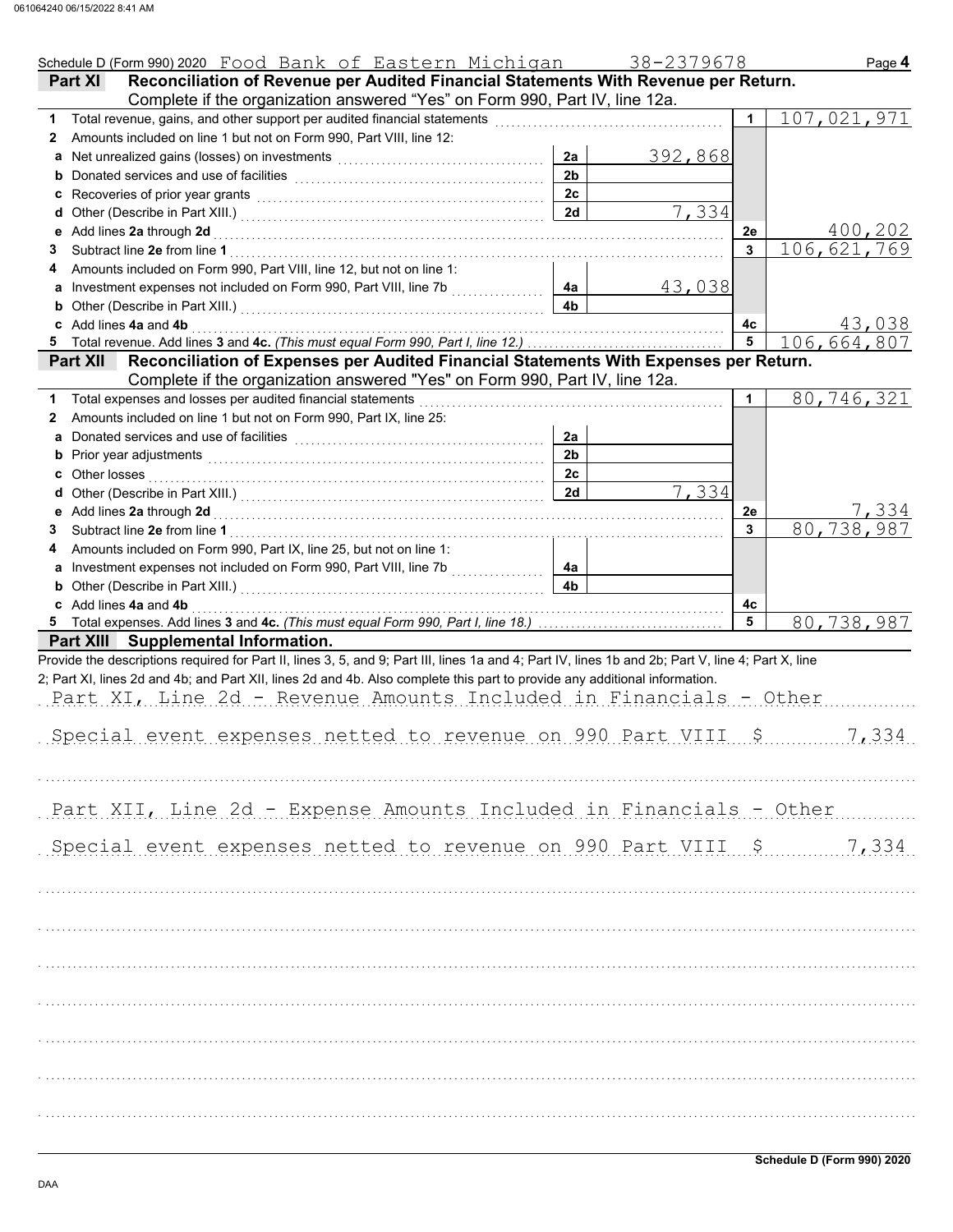| Schedule D (Form 990) 2020 Food Bank of Eastern Michigan<br><b>Part XIII Supplemental Information</b> (continued) | 38-2379678 | Page 5     |
|-------------------------------------------------------------------------------------------------------------------|------------|------------|
|                                                                                                                   |            |            |
|                                                                                                                   |            |            |
|                                                                                                                   |            |            |
|                                                                                                                   |            |            |
|                                                                                                                   |            |            |
|                                                                                                                   |            |            |
|                                                                                                                   |            |            |
|                                                                                                                   |            |            |
|                                                                                                                   |            |            |
|                                                                                                                   |            |            |
|                                                                                                                   |            |            |
|                                                                                                                   |            |            |
|                                                                                                                   |            |            |
|                                                                                                                   |            |            |
|                                                                                                                   |            |            |
|                                                                                                                   |            |            |
|                                                                                                                   |            |            |
|                                                                                                                   |            |            |
|                                                                                                                   |            |            |
|                                                                                                                   |            |            |
|                                                                                                                   |            |            |
|                                                                                                                   |            |            |
|                                                                                                                   |            |            |
|                                                                                                                   |            |            |
|                                                                                                                   |            |            |
|                                                                                                                   |            |            |
|                                                                                                                   |            | . <b>.</b> |
|                                                                                                                   |            | .          |
|                                                                                                                   |            | .          |
|                                                                                                                   |            |            |
|                                                                                                                   |            |            |
|                                                                                                                   |            |            |
|                                                                                                                   |            | .          |
|                                                                                                                   |            |            |
|                                                                                                                   |            | .          |
|                                                                                                                   |            |            |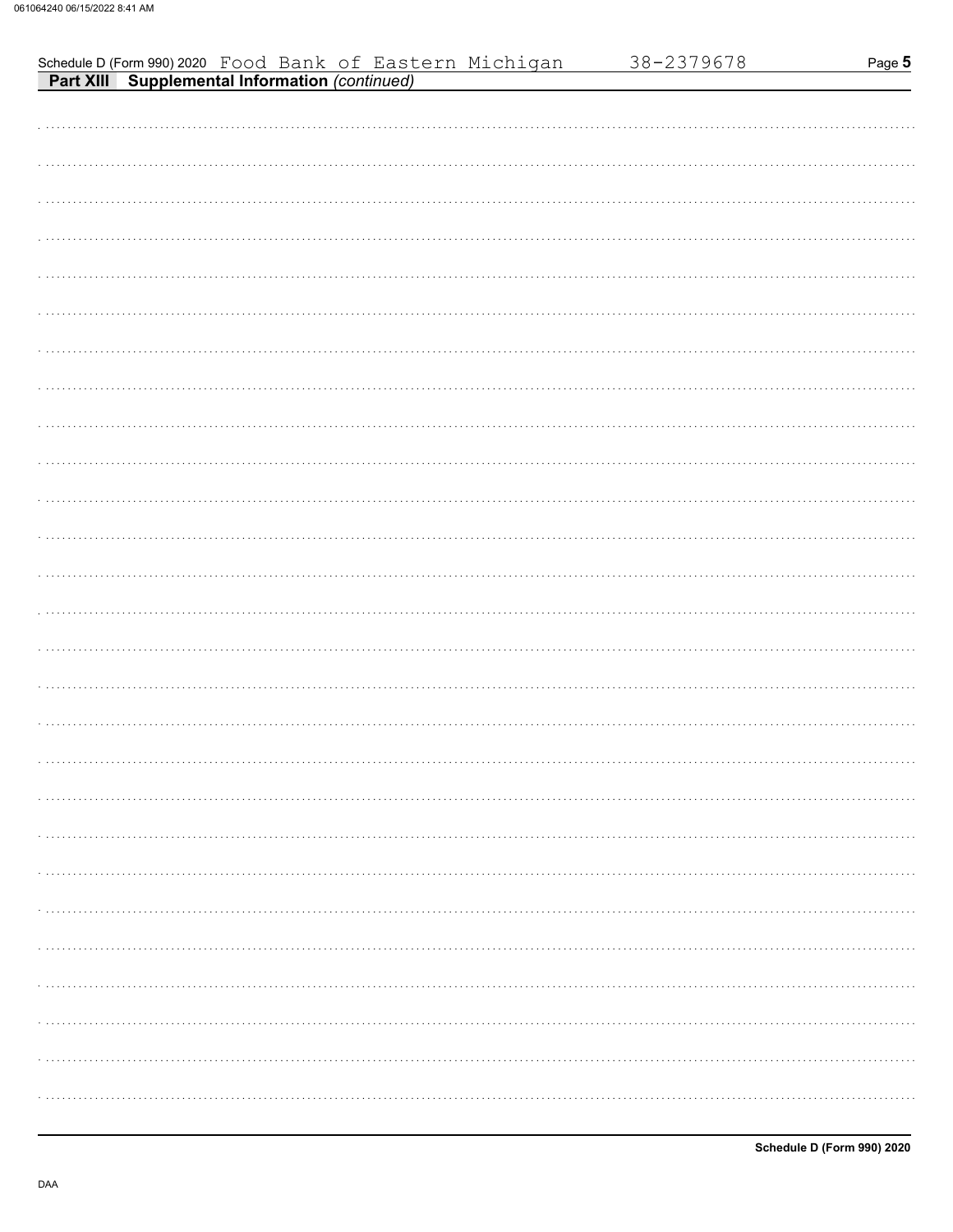| <b>SCHEDULE G</b><br><b>Supplemental Information Regarding Fundraising or Gaming Activities</b><br>OMB No. 1545-0047<br>Complete if the organization answered "Yes" on Form 990, Part IV, line 17, 18, or 19, or if the<br>(Form 990 or 990-EZ)<br>organization entered more than \$15,000 on Form 990-EZ, line 6a. |                                                                                                                                                                                                                                          |                                    |      |                                |                                                                        |                                          |                                     |  |
|---------------------------------------------------------------------------------------------------------------------------------------------------------------------------------------------------------------------------------------------------------------------------------------------------------------------|------------------------------------------------------------------------------------------------------------------------------------------------------------------------------------------------------------------------------------------|------------------------------------|------|--------------------------------|------------------------------------------------------------------------|------------------------------------------|-------------------------------------|--|
| Department of the Treasury<br>Internal Revenue Service                                                                                                                                                                                                                                                              |                                                                                                                                                                                                                                          | Attach to Form 990 or Form 990-EZ. |      |                                | Go to www.irs.gov/Form990 for instructions and the latest information. |                                          | <b>Open to Public</b><br>Inspection |  |
| Name of the organization                                                                                                                                                                                                                                                                                            |                                                                                                                                                                                                                                          |                                    |      |                                |                                                                        | <b>Employer identification number</b>    |                                     |  |
| 38-2379678<br>Food Bank of Eastern Michigan<br>Fundraising Activities. Complete if the organization answered "Yes" on Form 990, Part IV, line 17.<br>Part I                                                                                                                                                         |                                                                                                                                                                                                                                          |                                    |      |                                |                                                                        |                                          |                                     |  |
|                                                                                                                                                                                                                                                                                                                     | Form 990-EZ filers are not required to complete this part.                                                                                                                                                                               |                                    |      |                                |                                                                        |                                          |                                     |  |
| 1                                                                                                                                                                                                                                                                                                                   | Indicate whether the organization raised funds through any of the following activities. Check all that apply.                                                                                                                            |                                    |      |                                |                                                                        |                                          |                                     |  |
| Mail solicitations<br>a                                                                                                                                                                                                                                                                                             |                                                                                                                                                                                                                                          | e                                  |      |                                | Solicitation of non-government grants                                  |                                          |                                     |  |
| Internet and email solicitations<br>b                                                                                                                                                                                                                                                                               | f                                                                                                                                                                                                                                        |                                    |      |                                | Solicitation of government grants                                      |                                          |                                     |  |
| Phone solicitations<br>c                                                                                                                                                                                                                                                                                            |                                                                                                                                                                                                                                          | Special fundraising events<br>g    |      |                                |                                                                        |                                          |                                     |  |
| In-person solicitations<br>d                                                                                                                                                                                                                                                                                        |                                                                                                                                                                                                                                          |                                    |      |                                |                                                                        |                                          |                                     |  |
|                                                                                                                                                                                                                                                                                                                     | 2a Did the organization have a written or oral agreement with any individual (including officers, directors, trustees,<br>or key employees listed in Form 990, Part VII) or entity in connection with professional fundraising services? |                                    |      |                                |                                                                        |                                          | Yes<br><b>No</b>                    |  |
|                                                                                                                                                                                                                                                                                                                     | b If "Yes," list the 10 highest paid individuals or entities (fundraisers) pursuant to agreements under which the fundraiser is to be<br>compensated at least \$5,000 by the organization.                                               |                                    |      |                                |                                                                        |                                          |                                     |  |
|                                                                                                                                                                                                                                                                                                                     |                                                                                                                                                                                                                                          |                                    |      | (iii) Did fund-<br>raiser have |                                                                        | (v) Amount paid to                       | (vi) Amount paid to                 |  |
|                                                                                                                                                                                                                                                                                                                     | (i) Name and address of individual<br>or entity (fundraiser)                                                                                                                                                                             | (ii) Activity                      |      | custody or<br>control of       | (iv) Gross receipts<br>from activity                                   | (or retained by)<br>fundraiser listed in | (or retained by)<br>organization    |  |
|                                                                                                                                                                                                                                                                                                                     |                                                                                                                                                                                                                                          |                                    | Yesl | contributions?<br>No           |                                                                        | col. (i)                                 |                                     |  |
| 1                                                                                                                                                                                                                                                                                                                   |                                                                                                                                                                                                                                          |                                    |      |                                |                                                                        |                                          |                                     |  |
|                                                                                                                                                                                                                                                                                                                     |                                                                                                                                                                                                                                          |                                    |      |                                |                                                                        |                                          |                                     |  |
| $\mathbf{2}$                                                                                                                                                                                                                                                                                                        |                                                                                                                                                                                                                                          |                                    |      |                                |                                                                        |                                          |                                     |  |
|                                                                                                                                                                                                                                                                                                                     |                                                                                                                                                                                                                                          |                                    |      |                                |                                                                        |                                          |                                     |  |
| 3                                                                                                                                                                                                                                                                                                                   |                                                                                                                                                                                                                                          |                                    |      |                                |                                                                        |                                          |                                     |  |
|                                                                                                                                                                                                                                                                                                                     |                                                                                                                                                                                                                                          |                                    |      |                                |                                                                        |                                          |                                     |  |
| 4                                                                                                                                                                                                                                                                                                                   |                                                                                                                                                                                                                                          |                                    |      |                                |                                                                        |                                          |                                     |  |
|                                                                                                                                                                                                                                                                                                                     |                                                                                                                                                                                                                                          |                                    |      |                                |                                                                        |                                          |                                     |  |
| 5                                                                                                                                                                                                                                                                                                                   |                                                                                                                                                                                                                                          |                                    |      |                                |                                                                        |                                          |                                     |  |
|                                                                                                                                                                                                                                                                                                                     |                                                                                                                                                                                                                                          |                                    |      |                                |                                                                        |                                          |                                     |  |
| 6                                                                                                                                                                                                                                                                                                                   |                                                                                                                                                                                                                                          |                                    |      |                                |                                                                        |                                          |                                     |  |
|                                                                                                                                                                                                                                                                                                                     |                                                                                                                                                                                                                                          |                                    |      |                                |                                                                        |                                          |                                     |  |
| 7                                                                                                                                                                                                                                                                                                                   |                                                                                                                                                                                                                                          |                                    |      |                                |                                                                        |                                          |                                     |  |
|                                                                                                                                                                                                                                                                                                                     |                                                                                                                                                                                                                                          |                                    |      |                                |                                                                        |                                          |                                     |  |
|                                                                                                                                                                                                                                                                                                                     |                                                                                                                                                                                                                                          |                                    |      |                                |                                                                        |                                          |                                     |  |
| 8                                                                                                                                                                                                                                                                                                                   |                                                                                                                                                                                                                                          |                                    |      |                                |                                                                        |                                          |                                     |  |
|                                                                                                                                                                                                                                                                                                                     |                                                                                                                                                                                                                                          |                                    |      |                                |                                                                        |                                          |                                     |  |
| 9                                                                                                                                                                                                                                                                                                                   |                                                                                                                                                                                                                                          |                                    |      |                                |                                                                        |                                          |                                     |  |
|                                                                                                                                                                                                                                                                                                                     |                                                                                                                                                                                                                                          |                                    |      |                                |                                                                        |                                          |                                     |  |
| 10                                                                                                                                                                                                                                                                                                                  |                                                                                                                                                                                                                                          |                                    |      |                                |                                                                        |                                          |                                     |  |
|                                                                                                                                                                                                                                                                                                                     |                                                                                                                                                                                                                                          |                                    |      |                                |                                                                        |                                          |                                     |  |
| Total                                                                                                                                                                                                                                                                                                               |                                                                                                                                                                                                                                          |                                    |      |                                |                                                                        |                                          |                                     |  |
| 3<br>registration or licensing.                                                                                                                                                                                                                                                                                     | List all states in which the organization is registered or licensed to solicit contributions or has been notified it is exempt from                                                                                                      |                                    |      |                                |                                                                        |                                          |                                     |  |
|                                                                                                                                                                                                                                                                                                                     |                                                                                                                                                                                                                                          |                                    |      |                                |                                                                        |                                          |                                     |  |
|                                                                                                                                                                                                                                                                                                                     |                                                                                                                                                                                                                                          |                                    |      |                                |                                                                        |                                          |                                     |  |
|                                                                                                                                                                                                                                                                                                                     |                                                                                                                                                                                                                                          |                                    |      |                                |                                                                        |                                          |                                     |  |
|                                                                                                                                                                                                                                                                                                                     |                                                                                                                                                                                                                                          |                                    |      |                                |                                                                        |                                          |                                     |  |
|                                                                                                                                                                                                                                                                                                                     |                                                                                                                                                                                                                                          |                                    |      |                                |                                                                        |                                          |                                     |  |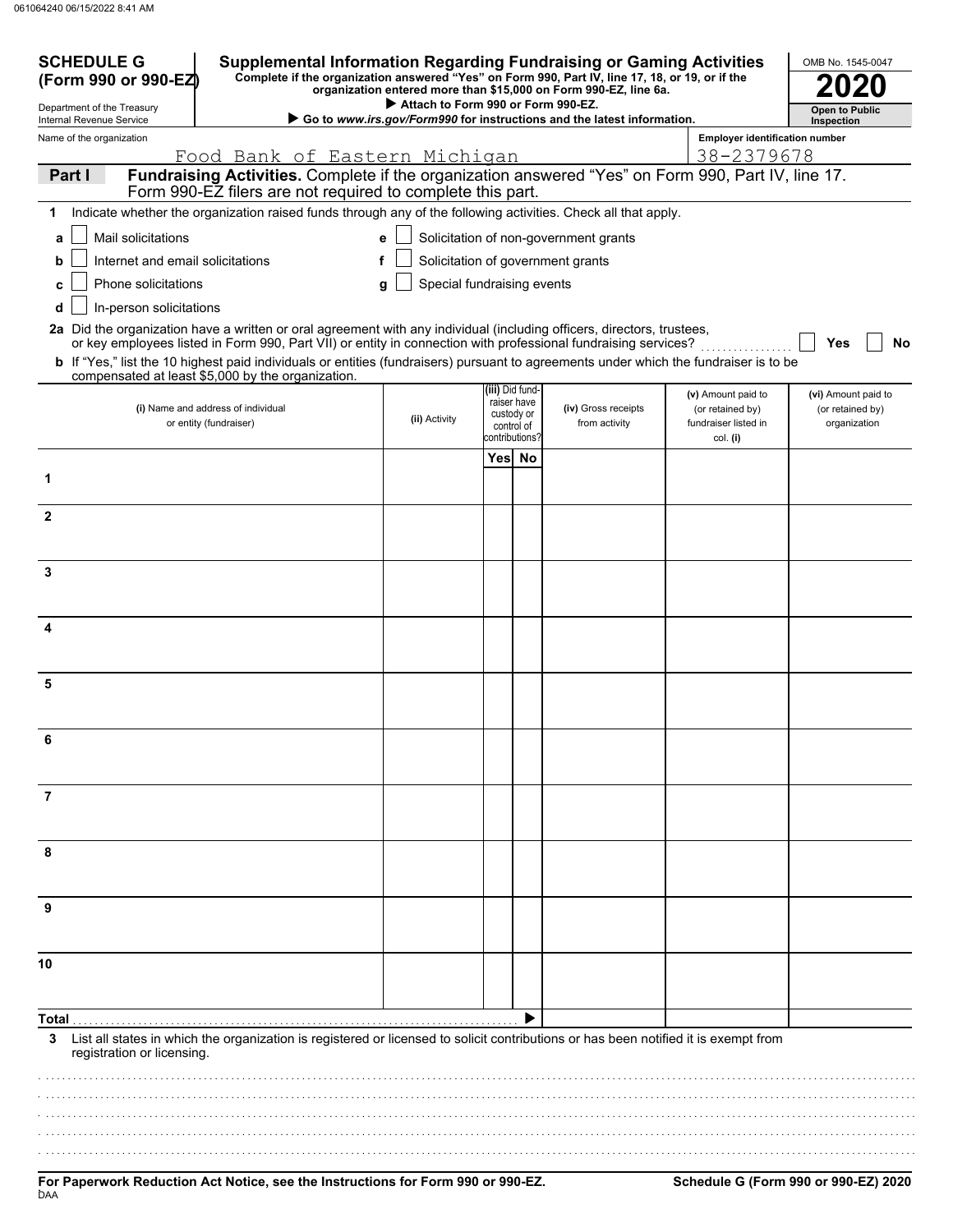|                                 | Part II                                               |                                                                     | Schedule G (Form 990 or 990-EZ) 2020 Food Bank of Eastern Michiqan 38-2379678 Page 2<br>Fundraising Events. Complete if the organization answered "Yes" on Form 990, Part IV, line 18, or reported more<br>than \$15,000 of fundraising event contributions and gross income on Form 990-EZ, lines 1 and 6b. List events with |                                            |                                                       |
|---------------------------------|-------------------------------------------------------|---------------------------------------------------------------------|-------------------------------------------------------------------------------------------------------------------------------------------------------------------------------------------------------------------------------------------------------------------------------------------------------------------------------|--------------------------------------------|-------------------------------------------------------|
|                                 |                                                       | gross receipts greater than \$5,000.<br>(a) Event $#1$<br>Radiothon | (b) Event $#2$<br>Empty Bowls<br>$\overline{$ (event type)                                                                                                                                                                                                                                                                    | (c) Other events<br>None<br>(total number) | (d) Total events<br>(add col. (a) through<br>col. (c) |
| Revenue                         | 1 Gross receipts                                      | (event type)<br>65, 163                                             | 41,321                                                                                                                                                                                                                                                                                                                        |                                            | <u>106,484</u>                                        |
|                                 | 2 Less: Contributions<br>3 Gross income (line 1 minus |                                                                     | 22,180                                                                                                                                                                                                                                                                                                                        |                                            | 22,180                                                |
|                                 | line 2) $\ldots$                                      | 65, 163                                                             | 19,141                                                                                                                                                                                                                                                                                                                        |                                            | 84,304                                                |
|                                 | 4 Cash prizes                                         |                                                                     |                                                                                                                                                                                                                                                                                                                               |                                            |                                                       |
|                                 | 5 Noncash prizes                                      |                                                                     |                                                                                                                                                                                                                                                                                                                               |                                            |                                                       |
|                                 | 6 Rent/facility costs                                 |                                                                     |                                                                                                                                                                                                                                                                                                                               |                                            |                                                       |
| Direct Expenses                 | 7 Food and beverages                                  |                                                                     |                                                                                                                                                                                                                                                                                                                               |                                            |                                                       |
|                                 | 8 Entertainment                                       |                                                                     |                                                                                                                                                                                                                                                                                                                               |                                            |                                                       |
|                                 | 9 Other direct expenses                               |                                                                     | 7,334                                                                                                                                                                                                                                                                                                                         |                                            | 7,334                                                 |
|                                 | Part III                                              | \$15,000 on Form 990-EZ, line 6a.                                   | Gaming. Complete if the organization answered "Yes" on Form 990, Part IV, line 19, or reported more than                                                                                                                                                                                                                      |                                            | $\frac{7,334}{76,970}$                                |
|                                 |                                                       |                                                                     | (b) Pull tabs/instant                                                                                                                                                                                                                                                                                                         |                                            | (d) Total gaming (add                                 |
|                                 |                                                       | (a) Bingo                                                           | bingo/progressive bingo                                                                                                                                                                                                                                                                                                       | (c) Other gaming                           | col. (a) through col. (c))                            |
|                                 | 1 Gross revenue                                       |                                                                     |                                                                                                                                                                                                                                                                                                                               |                                            |                                                       |
|                                 | 2 Cash prizes                                         |                                                                     |                                                                                                                                                                                                                                                                                                                               |                                            |                                                       |
|                                 | 3 Noncash prizes                                      |                                                                     |                                                                                                                                                                                                                                                                                                                               |                                            |                                                       |
|                                 | 4 Rent/facility costs                                 |                                                                     |                                                                                                                                                                                                                                                                                                                               |                                            |                                                       |
|                                 | 5 Other direct expenses                               | $\%$                                                                | Yes $%$                                                                                                                                                                                                                                                                                                                       | $\%$                                       |                                                       |
|                                 | 6 Volunteer labor                                     | <b>Yes</b><br><b>No</b>                                             | No                                                                                                                                                                                                                                                                                                                            | <b>Yes</b><br>No.                          |                                                       |
|                                 |                                                       |                                                                     | 7 Direct expense summary. Add lines 2 through 5 in column (d) [11] content content content content content and material content and material content and material content and material content and material content and materi                                                                                                |                                            |                                                       |
| Revenue<br>Direct Expenses<br>9 | b If "No," explain:                                   |                                                                     | Enter the state(s) in which the organization conducts gaming activities:<br>[[CONDITER STATE STATE STATE STATE STATE STATE STATE STATE STATE STATE STATE STATE STATE STATE STATE STATE ST                                                                                                                                     |                                            | Yes<br>No                                             |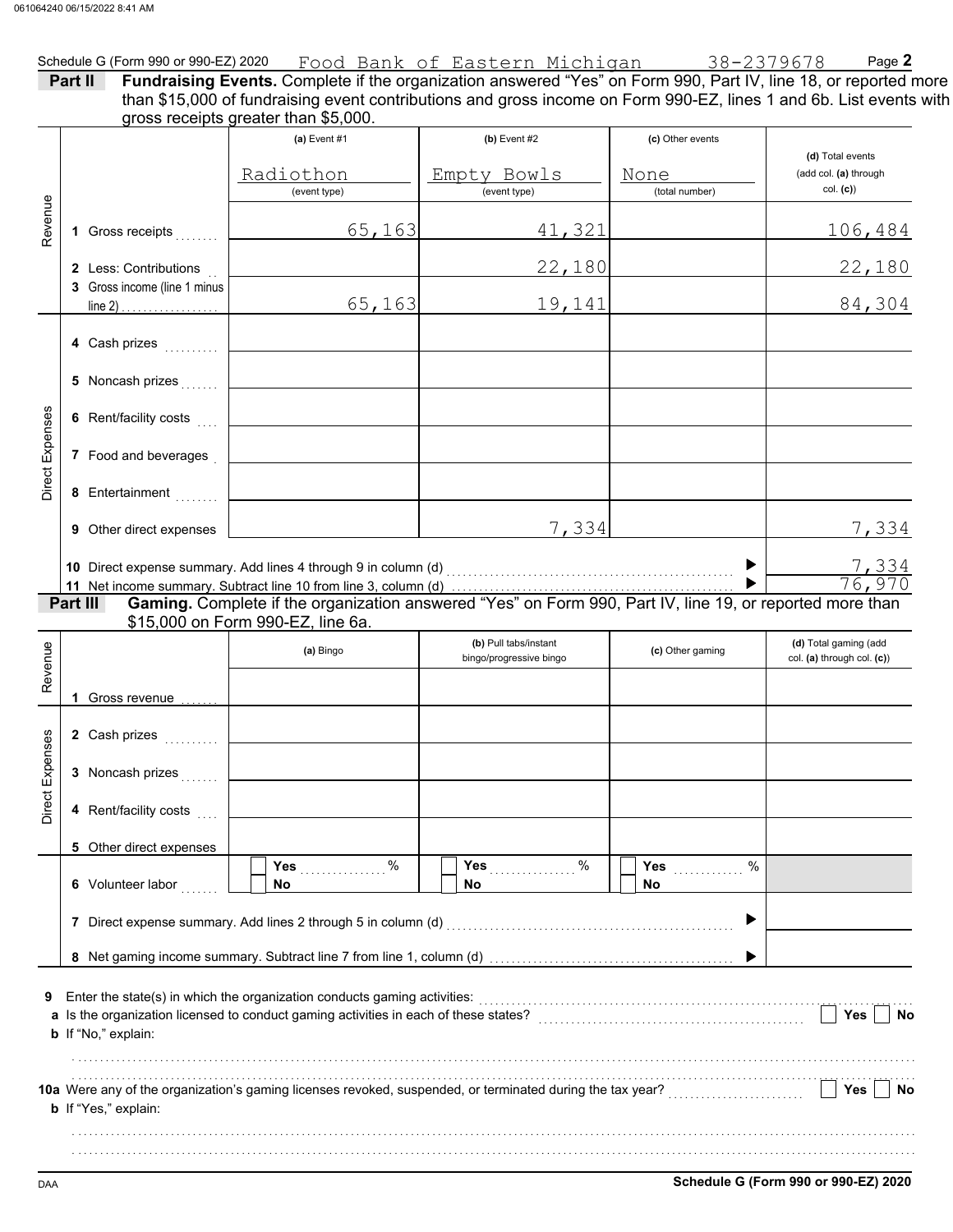|    | Schedule G (Form 990 or 990-EZ) 2020<br>Food Bank of Eastern Michigan 38-2379678                                                                                                                                               |                 |            | Page 3    |
|----|--------------------------------------------------------------------------------------------------------------------------------------------------------------------------------------------------------------------------------|-----------------|------------|-----------|
| 11 | Does the organization conduct gaming activities with nonmembers?                                                                                                                                                               |                 | Yes        | <b>No</b> |
| 12 | Is the organization a grantor, beneficiary or trustee of a trust, or a member of a partnership or other entity                                                                                                                 |                 |            |           |
|    |                                                                                                                                                                                                                                |                 | <b>Yes</b> | <b>No</b> |
| 13 | Indicate the percentage of gaming activity conducted in:                                                                                                                                                                       |                 |            |           |
| a  | The organization's facility [1, 2003] The organization's facility [1, 2004] The organization's facility [1, 2004] The organization's facility [1, 2004] The organization's facility [1, 2004] The organization of the organiza | 13a             |            | %         |
| b  | An outside facility                                                                                                                                                                                                            | 13 <sub>b</sub> |            | $\%$      |
| 14 | Enter the name and address of the person who prepares the organization's gaming/special events books and                                                                                                                       |                 |            |           |
|    | records:                                                                                                                                                                                                                       |                 |            |           |
|    |                                                                                                                                                                                                                                |                 |            |           |
|    |                                                                                                                                                                                                                                |                 |            |           |
|    | Address $\blacktriangleright$                                                                                                                                                                                                  |                 |            |           |
|    |                                                                                                                                                                                                                                |                 |            |           |
|    | <b>15a</b> Does the organization have a contract with a third party from whom the organization receives gaming                                                                                                                 |                 |            |           |
|    | revenue?                                                                                                                                                                                                                       |                 | Yes        | No        |
| b  | If "Yes," enter the amount of gaming revenue received by the organization ▶ (\\times\)                                                                                                                                         |                 |            |           |
|    | amount of gaming revenue retained by the third party ▶ \$                                                                                                                                                                      |                 |            |           |
| C  | If "Yes," enter name and address of the third party:                                                                                                                                                                           |                 |            |           |
|    |                                                                                                                                                                                                                                |                 |            |           |
|    |                                                                                                                                                                                                                                |                 |            |           |
|    |                                                                                                                                                                                                                                |                 |            |           |
|    | Address > production and the contract of the contract of the contract of the contract of the contract of the contract of the contract of the contract of the contract of the contract of the contract of the contract of the c |                 |            |           |
|    |                                                                                                                                                                                                                                |                 |            |           |
| 16 | Gaming manager information:                                                                                                                                                                                                    |                 |            |           |
|    |                                                                                                                                                                                                                                |                 |            |           |
|    |                                                                                                                                                                                                                                |                 |            |           |
|    |                                                                                                                                                                                                                                |                 |            |           |
|    |                                                                                                                                                                                                                                |                 |            |           |
|    |                                                                                                                                                                                                                                |                 |            |           |
|    |                                                                                                                                                                                                                                |                 |            |           |
|    | Director/officer<br>Employee<br>Independent contractor                                                                                                                                                                         |                 |            |           |
|    |                                                                                                                                                                                                                                |                 |            |           |
| 17 | Mandatory distributions:                                                                                                                                                                                                       |                 |            |           |
| a  | Is the organization required under state law to make charitable distributions from the gaming proceeds to                                                                                                                      |                 |            |           |
|    |                                                                                                                                                                                                                                |                 | Yes        | No        |
|    | Enter the amount of distributions required under state law to be distributed to other exempt organizations or                                                                                                                  |                 |            |           |
|    | spent in the organization's own exempt activities during the tax year $\blacktriangleright$<br>Supplemental Information. Provide the explanations required by Part I, line 2b, columns (iii) and (v); and<br>Part IV           |                 |            |           |
|    | Part III, lines 9, 9b, 10b, 15b, 15c, 16, and 17b, as applicable. Also provide any additional information.                                                                                                                     |                 |            |           |
|    | See instructions.                                                                                                                                                                                                              |                 |            |           |
|    |                                                                                                                                                                                                                                |                 |            |           |
|    |                                                                                                                                                                                                                                |                 |            |           |
|    |                                                                                                                                                                                                                                |                 |            |           |
|    |                                                                                                                                                                                                                                |                 |            |           |
|    |                                                                                                                                                                                                                                |                 |            |           |
|    |                                                                                                                                                                                                                                |                 |            |           |
|    |                                                                                                                                                                                                                                |                 |            |           |
|    |                                                                                                                                                                                                                                |                 |            |           |
|    |                                                                                                                                                                                                                                |                 |            |           |
|    |                                                                                                                                                                                                                                |                 |            |           |
|    |                                                                                                                                                                                                                                |                 |            |           |
|    |                                                                                                                                                                                                                                |                 |            |           |
|    |                                                                                                                                                                                                                                |                 |            |           |

Schedule G (Form 990 or 990-EZ) 2020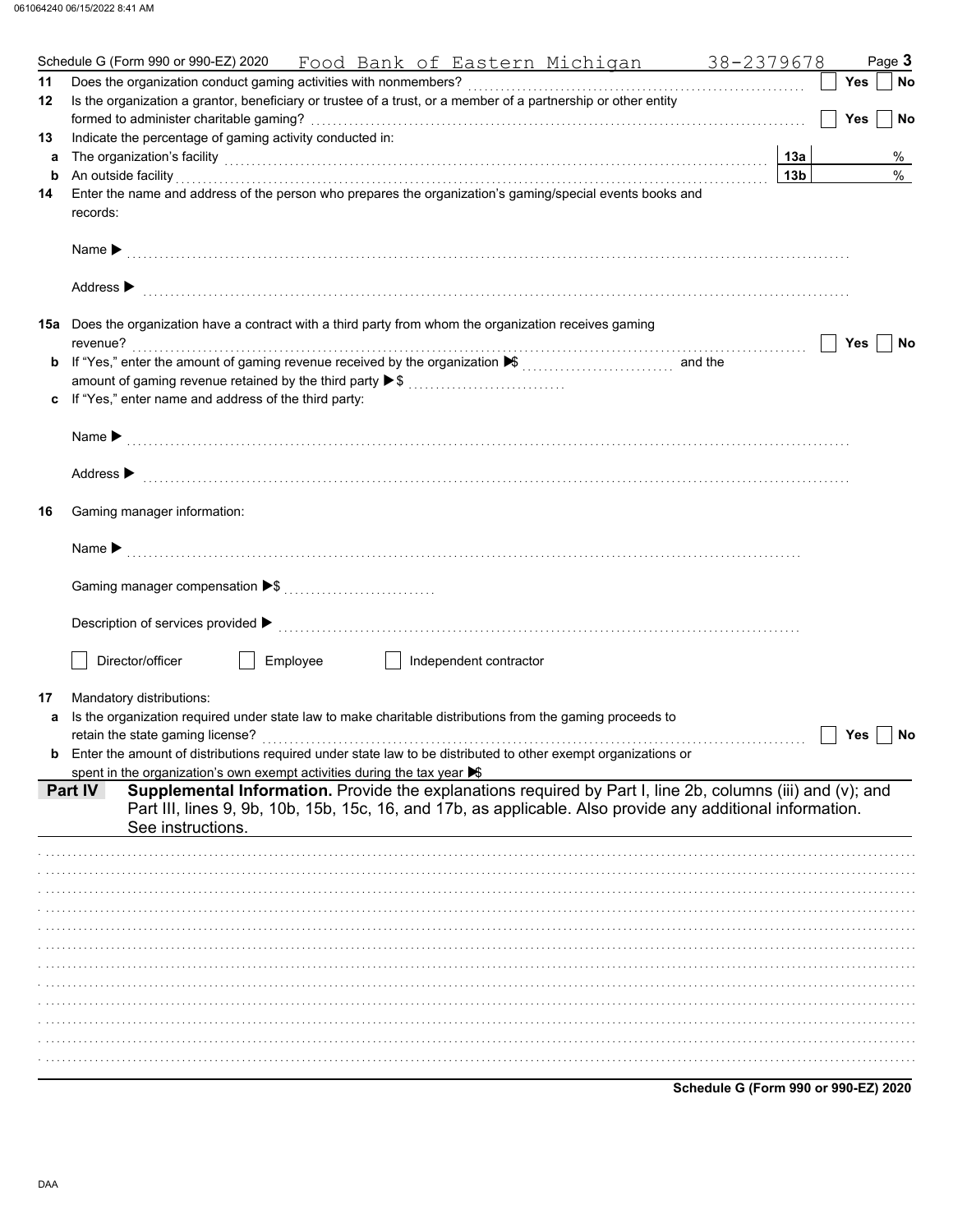| <b>SCHEDULE I</b>                                      |                                                                                                                                                                                                                                                                          |                  |                      | <b>Grants and Other Assistance to Organizations,</b>                         |                                       |                                                   |                                          |                                       | OMB No. 1545-0047                          |  |
|--------------------------------------------------------|--------------------------------------------------------------------------------------------------------------------------------------------------------------------------------------------------------------------------------------------------------------------------|------------------|----------------------|------------------------------------------------------------------------------|---------------------------------------|---------------------------------------------------|------------------------------------------|---------------------------------------|--------------------------------------------|--|
| (Form 990)                                             | Governments, and Individuals in the United States<br>Complete if the organization answered "Yes" on Form 990, Part IV, line 21 or 22.                                                                                                                                    |                  |                      |                                                                              |                                       |                                                   |                                          |                                       |                                            |  |
| Department of the Treasury<br>Internal Revenue Service |                                                                                                                                                                                                                                                                          |                  |                      | Attach to Form 990.<br>Go to www.irs.gov/Form990 for the latest information. |                                       |                                                   |                                          |                                       | <b>Open to Public</b><br><b>Inspection</b> |  |
| Name of the organization                               |                                                                                                                                                                                                                                                                          |                  |                      |                                                                              |                                       |                                                   |                                          | <b>Employer identification number</b> |                                            |  |
|                                                        | Food Bank of Eastern Michigan                                                                                                                                                                                                                                            |                  |                      |                                                                              |                                       |                                                   |                                          | 38-2379678                            |                                            |  |
| Part I                                                 | <b>General Information on Grants and Assistance</b><br>1 Does the organization maintain records to substantiate the amount of the grants or assistance, the grantees' eligibility for the grants or assistance, and                                                      |                  |                      |                                                                              |                                       |                                                   |                                          |                                       | $ X $ Yes<br>No                            |  |
|                                                        | 2 Describe in Part IV the organization's procedures for monitoring the use of grant funds in the United States.                                                                                                                                                          |                  |                      |                                                                              |                                       |                                                   |                                          |                                       |                                            |  |
| Part II                                                | Grants and Other Assistance to Domestic Organizations and Domestic Governments. Complete if the organization answered "Yes" on Form 990,<br>Part IV, line 21, for any recipient that received more than \$5,000. Part II can be duplicated if additional space is needed |                  |                      |                                                                              |                                       |                                                   |                                          |                                       |                                            |  |
| 1                                                      | (a) Name and address of organization<br>or government                                                                                                                                                                                                                    | $(b)$ EIN        | $(c)$ IRC<br>section | (d) Amount of cash<br>grant                                                  | (e) Amount of non-<br>cash assistance | (f) Method of valuation<br>(book, FMV, appraisal, | (g) Description of<br>noncash assistance |                                       | (h) Purpose of grant<br>or assistance      |  |
|                                                        | (1) Various Eastern Michigan Agencies                                                                                                                                                                                                                                    |                  | (if applicable)      |                                                                              |                                       | other)                                            |                                          |                                       |                                            |  |
| See part IV<br>Flint                                   | MI 48502                                                                                                                                                                                                                                                                 | 38-2379678 501C3 |                      | 1,219,238                                                                    | 71,927,064 FMV/cost                   |                                                   |                                          | Food inventory                        | To prevent hunger                          |  |
| (2)                                                    |                                                                                                                                                                                                                                                                          |                  |                      |                                                                              |                                       |                                                   |                                          |                                       |                                            |  |
|                                                        |                                                                                                                                                                                                                                                                          |                  |                      |                                                                              |                                       |                                                   |                                          |                                       |                                            |  |
|                                                        |                                                                                                                                                                                                                                                                          |                  |                      |                                                                              |                                       |                                                   |                                          |                                       |                                            |  |
| (3)                                                    |                                                                                                                                                                                                                                                                          |                  |                      |                                                                              |                                       |                                                   |                                          |                                       |                                            |  |
|                                                        |                                                                                                                                                                                                                                                                          |                  |                      |                                                                              |                                       |                                                   |                                          |                                       |                                            |  |
| (4)                                                    |                                                                                                                                                                                                                                                                          |                  |                      |                                                                              |                                       |                                                   |                                          |                                       |                                            |  |
|                                                        |                                                                                                                                                                                                                                                                          |                  |                      |                                                                              |                                       |                                                   |                                          |                                       |                                            |  |
| (5)                                                    |                                                                                                                                                                                                                                                                          |                  |                      |                                                                              |                                       |                                                   |                                          |                                       |                                            |  |
|                                                        |                                                                                                                                                                                                                                                                          |                  |                      |                                                                              |                                       |                                                   |                                          |                                       |                                            |  |
| (6)                                                    |                                                                                                                                                                                                                                                                          |                  |                      |                                                                              |                                       |                                                   |                                          |                                       |                                            |  |
|                                                        |                                                                                                                                                                                                                                                                          |                  |                      |                                                                              |                                       |                                                   |                                          |                                       |                                            |  |
| (7)                                                    |                                                                                                                                                                                                                                                                          |                  |                      |                                                                              |                                       |                                                   |                                          |                                       |                                            |  |
|                                                        |                                                                                                                                                                                                                                                                          |                  |                      |                                                                              |                                       |                                                   |                                          |                                       |                                            |  |
| (8)                                                    |                                                                                                                                                                                                                                                                          |                  |                      |                                                                              |                                       |                                                   |                                          |                                       |                                            |  |
|                                                        |                                                                                                                                                                                                                                                                          |                  |                      |                                                                              |                                       |                                                   |                                          |                                       |                                            |  |
| (9)                                                    |                                                                                                                                                                                                                                                                          |                  |                      |                                                                              |                                       |                                                   |                                          |                                       |                                            |  |
|                                                        |                                                                                                                                                                                                                                                                          |                  |                      |                                                                              |                                       |                                                   |                                          |                                       |                                            |  |
|                                                        | Enter total number of section 501(c)(3) and government organizations listed in the line 1 table                                                                                                                                                                          |                  |                      |                                                                              |                                       |                                                   |                                          | $\blacktriangleright$ 425             |                                            |  |
| 3                                                      | Enter total number of other organizations listed in the line 1 table                                                                                                                                                                                                     |                  |                      |                                                                              |                                       |                                                   |                                          |                                       |                                            |  |
|                                                        | For Paperwork Reduction Act Notice, see the Instructions for Form 990.                                                                                                                                                                                                   |                  |                      |                                                                              |                                       |                                                   |                                          |                                       | Schedule I (Form 990) (2020)               |  |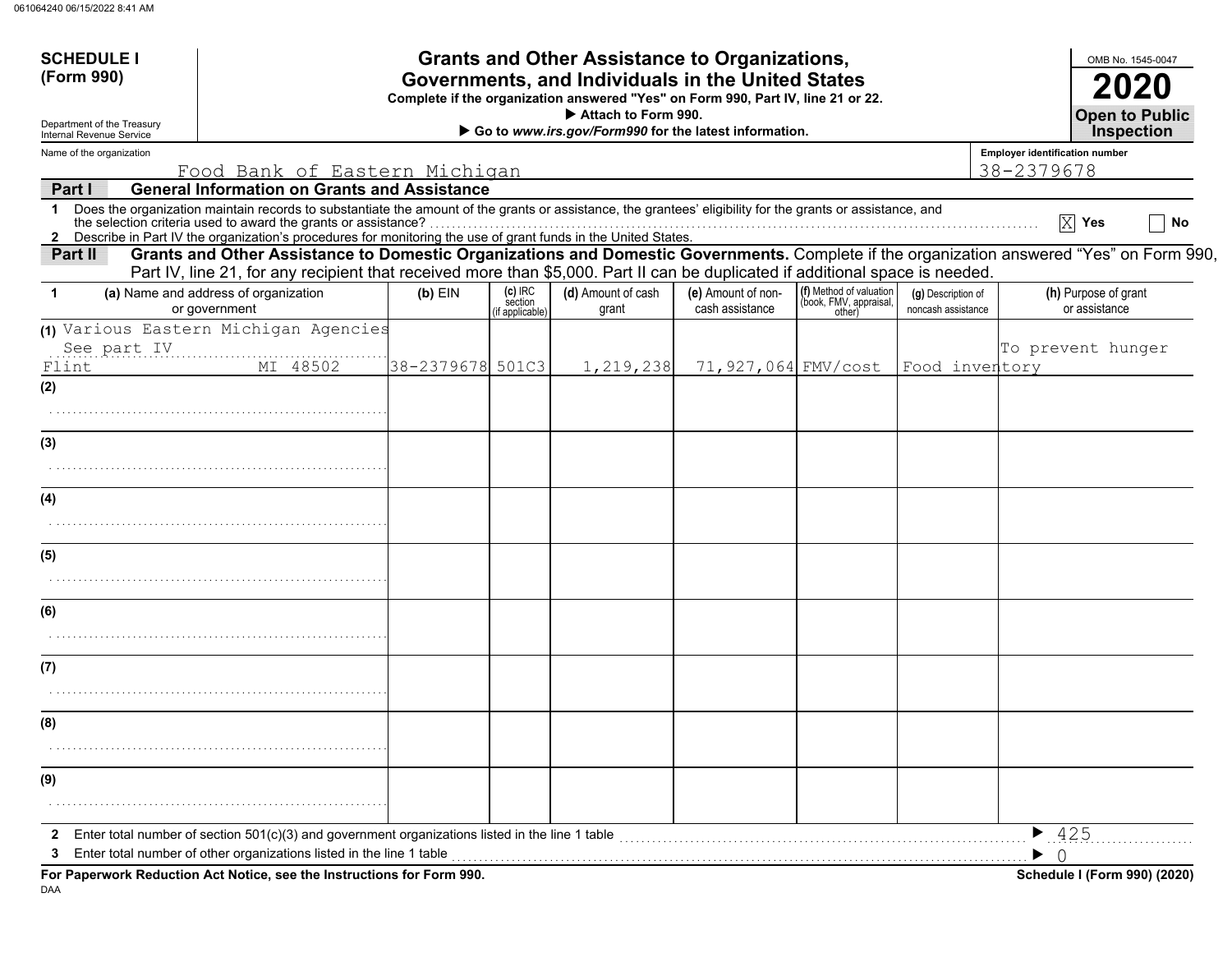Schedule I (Form 990) (2020) Page **2** Food Bank of Eastern Michigan 38-2379678

| Grants and Other Assistance to Domestic Individuals. Complete if the organization answered "Yes" on Form 990, Part IV, line 22.<br>Part III<br>Part III can be duplicated if additional space is needed. |                             |                             |                                     |                        |                                                                          |
|----------------------------------------------------------------------------------------------------------------------------------------------------------------------------------------------------------|-----------------------------|-----------------------------|-------------------------------------|------------------------|--------------------------------------------------------------------------|
| (a) Type of grant or assistance                                                                                                                                                                          | (b) Number of<br>recipients | (c) Amount of<br>cash grant | (d) Amount of<br>noncash assistance | FMV, appraisal, other) | (e) Method of valuation (book, $ $ (f) Description of noncash assistance |
|                                                                                                                                                                                                          |                             |                             |                                     |                        |                                                                          |
|                                                                                                                                                                                                          |                             |                             |                                     |                        |                                                                          |
| $\overline{\mathbf{3}}$                                                                                                                                                                                  |                             |                             |                                     |                        |                                                                          |
|                                                                                                                                                                                                          |                             |                             |                                     |                        |                                                                          |
| 5                                                                                                                                                                                                        |                             |                             |                                     |                        |                                                                          |
| - 6                                                                                                                                                                                                      |                             |                             |                                     |                        |                                                                          |
|                                                                                                                                                                                                          |                             |                             |                                     |                        |                                                                          |
| Supplemental Information. Provide the information required in Part I, line 2; Part III, column (b); and any other additional information.<br>Part IV                                                     |                             |                             |                                     |                        |                                                                          |
| Part I, Line 2 - Procedures for Monitoring the Use of Grant Funds                                                                                                                                        |                             |                             |                                     |                        |                                                                          |
| The Food Bank of Eastern Michigan helps feed the hungry by seeking food and municipality in the                                                                                                          |                             |                             |                                     |                        |                                                                          |
| monetary donations and distributing both donated and purchased food to                                                                                                                                   |                             |                             |                                     |                        |                                                                          |
| local individuals and charitable agencies. The Food Bank distributes to www.www.www.www.www.web                                                                                                          |                             |                             |                                     |                        |                                                                          |
| over 400 agencies and countless individuals - additional information on                                                                                                                                  |                             |                             |                                     |                        |                                                                          |
| these agencies is available upon request. Agency staff perform site visits                                                                                                                               |                             |                             |                                     |                        |                                                                          |
| to verify the quality and use of food and proper management of the manuscription of the control of the settlem                                                                                           |                             |                             |                                     |                        |                                                                          |
| distribution program.                                                                                                                                                                                    |                             |                             |                                     |                        |                                                                          |
|                                                                                                                                                                                                          |                             |                             |                                     |                        |                                                                          |
|                                                                                                                                                                                                          |                             |                             |                                     |                        |                                                                          |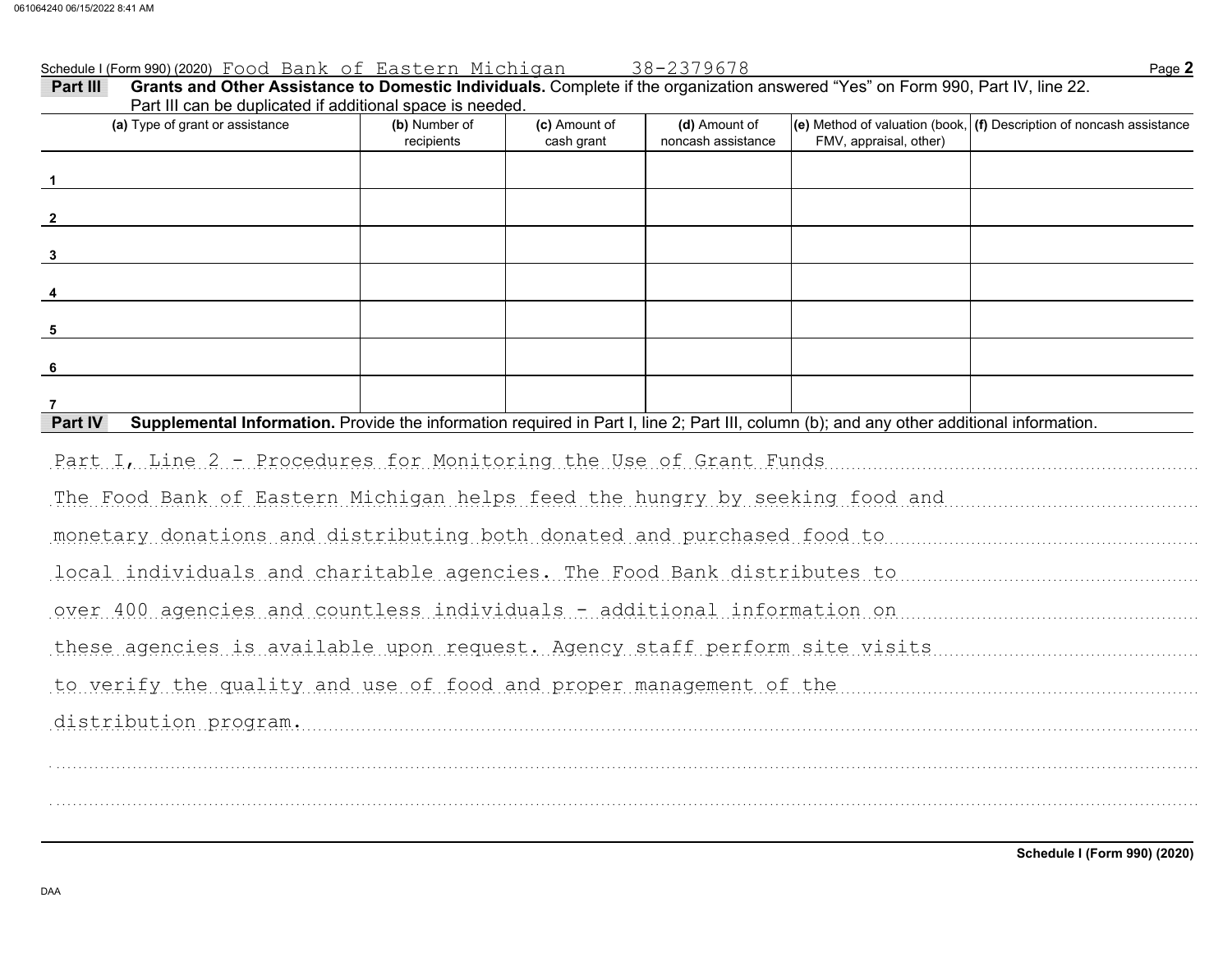| <b>Compensation Information</b><br><b>SCHEDULE J</b><br>For certain Officers, Directors, Trustees, Key Employees, and Highest |                                         |                                                                                                     |                                                                                                                                                                                                                            |                                       |                            | OMB No. 1545-0047 |    |  |  |
|-------------------------------------------------------------------------------------------------------------------------------|-----------------------------------------|-----------------------------------------------------------------------------------------------------|----------------------------------------------------------------------------------------------------------------------------------------------------------------------------------------------------------------------------|---------------------------------------|----------------------------|-------------------|----|--|--|
| (Form 990)                                                                                                                    |                                         |                                                                                                     | <b>Compensated Employees</b>                                                                                                                                                                                               |                                       | 2020                       |                   |    |  |  |
|                                                                                                                               | Department of the Treasury              |                                                                                                     | Complete if the organization answered "Yes" on Form 990, Part IV, line 23.<br>Attach to Form 990.                                                                                                                          |                                       | <b>Open to Public</b>      |                   |    |  |  |
|                                                                                                                               | Internal Revenue Service                |                                                                                                     | Go to www.irs.gov/Form990 for instructions and the latest information.                                                                                                                                                     |                                       |                            | Inspection        |    |  |  |
|                                                                                                                               | Name of the organization                |                                                                                                     |                                                                                                                                                                                                                            | <b>Employer identification number</b> |                            |                   |    |  |  |
| Part I                                                                                                                        |                                         | Food Bank of Eastern Michigan<br><b>Questions Regarding Compensation</b>                            |                                                                                                                                                                                                                            | 38-2379678                            |                            |                   |    |  |  |
|                                                                                                                               |                                         |                                                                                                     |                                                                                                                                                                                                                            |                                       |                            | Yes               | No |  |  |
|                                                                                                                               |                                         |                                                                                                     | 1a Check the appropriate box(es) if the organization provided any of the following to or for a person listed on Form                                                                                                       |                                       |                            |                   |    |  |  |
|                                                                                                                               |                                         |                                                                                                     | 990, Part VII, Section A, line 1a. Complete Part III to provide any relevant information regarding these items.                                                                                                            |                                       |                            |                   |    |  |  |
|                                                                                                                               | First-class or charter travel           |                                                                                                     | Housing allowance or residence for personal use                                                                                                                                                                            |                                       |                            |                   |    |  |  |
|                                                                                                                               | Travel for companions                   |                                                                                                     | Payments for business use of personal residence                                                                                                                                                                            |                                       |                            |                   |    |  |  |
|                                                                                                                               |                                         | Tax indemnification and gross-up payments                                                           | Health or social club dues or initiation fees                                                                                                                                                                              |                                       |                            |                   |    |  |  |
|                                                                                                                               | Discretionary spending account          |                                                                                                     | Personal services (such as maid, chauffeur, chef)                                                                                                                                                                          |                                       |                            |                   |    |  |  |
|                                                                                                                               |                                         |                                                                                                     |                                                                                                                                                                                                                            |                                       |                            |                   |    |  |  |
|                                                                                                                               |                                         |                                                                                                     | <b>b</b> If any of the boxes on line 1a are checked, did the organization follow a written policy regarding payment<br>or reimbursement or provision of all of the expenses described above? If "No," complete Part III to |                                       |                            |                   |    |  |  |
|                                                                                                                               | explain                                 |                                                                                                     |                                                                                                                                                                                                                            |                                       | 1b                         |                   |    |  |  |
|                                                                                                                               |                                         |                                                                                                     |                                                                                                                                                                                                                            |                                       |                            |                   |    |  |  |
| 2                                                                                                                             |                                         |                                                                                                     | Did the organization require substantiation prior to reimbursing or allowing expenses incurred by all                                                                                                                      |                                       |                            |                   |    |  |  |
|                                                                                                                               |                                         |                                                                                                     | directors, trustees, and officers, including the CEO/Executive Director, regarding the items checked on line                                                                                                               |                                       |                            |                   |    |  |  |
| 1a?                                                                                                                           |                                         |                                                                                                     |                                                                                                                                                                                                                            |                                       | 2                          |                   |    |  |  |
|                                                                                                                               |                                         |                                                                                                     |                                                                                                                                                                                                                            |                                       |                            |                   |    |  |  |
| 3                                                                                                                             |                                         | Indicate which, if any, of the following the organization used to establish the compensation of the |                                                                                                                                                                                                                            |                                       |                            |                   |    |  |  |
|                                                                                                                               |                                         |                                                                                                     | organization's CEO/Executive Director. Check all that apply. Do not check any boxes for methods used by a<br>related organization to establish compensation of the CEO/Executive Director, but explain in Part III.        |                                       |                            |                   |    |  |  |
|                                                                                                                               | Compensation committee                  |                                                                                                     | ΙXΙ<br>Written employment contract                                                                                                                                                                                         |                                       |                            |                   |    |  |  |
|                                                                                                                               |                                         | Independent compensation consultant                                                                 | $\overline{\text{X}}$<br>Compensation survey or study                                                                                                                                                                      |                                       |                            |                   |    |  |  |
|                                                                                                                               | Form 990 of other organizations         |                                                                                                     | $\overline{\text{X}}$<br>Approval by the board or compensation committee                                                                                                                                                   |                                       |                            |                   |    |  |  |
|                                                                                                                               |                                         |                                                                                                     |                                                                                                                                                                                                                            |                                       |                            |                   |    |  |  |
| 4                                                                                                                             |                                         |                                                                                                     | During the year, did any person listed on Form 990, Part VII, Section A, line 1a, with respect to the filing                                                                                                               |                                       |                            |                   |    |  |  |
|                                                                                                                               | organization or a related organization: |                                                                                                     |                                                                                                                                                                                                                            |                                       |                            |                   |    |  |  |
|                                                                                                                               |                                         | a Receive a severance payment or change-of-control payment?                                         |                                                                                                                                                                                                                            |                                       | 4a                         |                   | X  |  |  |
|                                                                                                                               |                                         | b Participate in or receive payment from a supplemental nonqualified retirement plan?               |                                                                                                                                                                                                                            |                                       | 4b                         |                   | X  |  |  |
|                                                                                                                               |                                         | c Participate in or receive payment from an equity-based compensation arrangement?                  | If "Yes" to any of lines 4a-c, list the persons and provide the applicable amounts for each item in Part III.                                                                                                              |                                       | 4с                         |                   | X  |  |  |
|                                                                                                                               |                                         |                                                                                                     |                                                                                                                                                                                                                            |                                       |                            |                   |    |  |  |
|                                                                                                                               |                                         | Only section 501(c)(3), 501(c)(4), and 501(c)(29) organizations must complete lines 5-9.            |                                                                                                                                                                                                                            |                                       |                            |                   |    |  |  |
| 5                                                                                                                             |                                         |                                                                                                     | For persons listed on Form 990, Part VII, Section A, line 1a, did the organization pay or accrue any                                                                                                                       |                                       |                            |                   |    |  |  |
|                                                                                                                               |                                         | compensation contingent on the revenues of:                                                         |                                                                                                                                                                                                                            |                                       |                            |                   |    |  |  |
|                                                                                                                               | a The organization?                     |                                                                                                     |                                                                                                                                                                                                                            |                                       | 5a                         |                   | Χ  |  |  |
|                                                                                                                               |                                         |                                                                                                     |                                                                                                                                                                                                                            |                                       | 5b                         |                   | X  |  |  |
|                                                                                                                               |                                         | If "Yes" on line 5a or 5b, describe in Part III.                                                    |                                                                                                                                                                                                                            |                                       |                            |                   |    |  |  |
| 6                                                                                                                             |                                         |                                                                                                     | For persons listed on Form 990, Part VII, Section A, line 1a, did the organization pay or accrue any                                                                                                                       |                                       |                            |                   |    |  |  |
|                                                                                                                               |                                         | compensation contingent on the net earnings of:                                                     |                                                                                                                                                                                                                            |                                       |                            |                   |    |  |  |
|                                                                                                                               | a The organization?                     |                                                                                                     |                                                                                                                                                                                                                            |                                       | 6a                         |                   | Χ  |  |  |
|                                                                                                                               |                                         |                                                                                                     |                                                                                                                                                                                                                            |                                       | 6b                         |                   | X  |  |  |
|                                                                                                                               |                                         | If "Yes" on line 6a or 6b, describe in Part III.                                                    |                                                                                                                                                                                                                            |                                       |                            |                   |    |  |  |
|                                                                                                                               |                                         |                                                                                                     |                                                                                                                                                                                                                            |                                       |                            |                   |    |  |  |
| 7                                                                                                                             |                                         |                                                                                                     | For persons listed on Form 990, Part VII, Section A, line 1a, did the organization provide any nonfixed                                                                                                                    |                                       |                            |                   |    |  |  |
|                                                                                                                               |                                         | payments not described on lines 5 and 6? If "Yes," describe in Part III                             |                                                                                                                                                                                                                            |                                       | $\overline{7}$             |                   | Χ  |  |  |
| 8                                                                                                                             |                                         |                                                                                                     | Were any amounts reported on Form 990, Part VII, paid or accrued pursuant to a contract that was subject                                                                                                                   |                                       |                            |                   |    |  |  |
|                                                                                                                               |                                         |                                                                                                     | to the initial contract exception described in Regulations section 53.4958-4(a)(3)? If "Yes," describe                                                                                                                     |                                       |                            |                   |    |  |  |
|                                                                                                                               |                                         |                                                                                                     |                                                                                                                                                                                                                            |                                       | 8                          |                   | Χ  |  |  |
| 9                                                                                                                             |                                         |                                                                                                     | If "Yes" on line 8, did the organization also follow the rebuttable presumption procedure described in                                                                                                                     |                                       |                            |                   |    |  |  |
|                                                                                                                               | Regulations section 53.4958-6(c)?       |                                                                                                     |                                                                                                                                                                                                                            |                                       | 9                          |                   |    |  |  |
|                                                                                                                               |                                         | For Paperwork Reduction Act Notice, see the Instructions for Form 990.                              |                                                                                                                                                                                                                            |                                       | Schedule J (Form 990) 2020 |                   |    |  |  |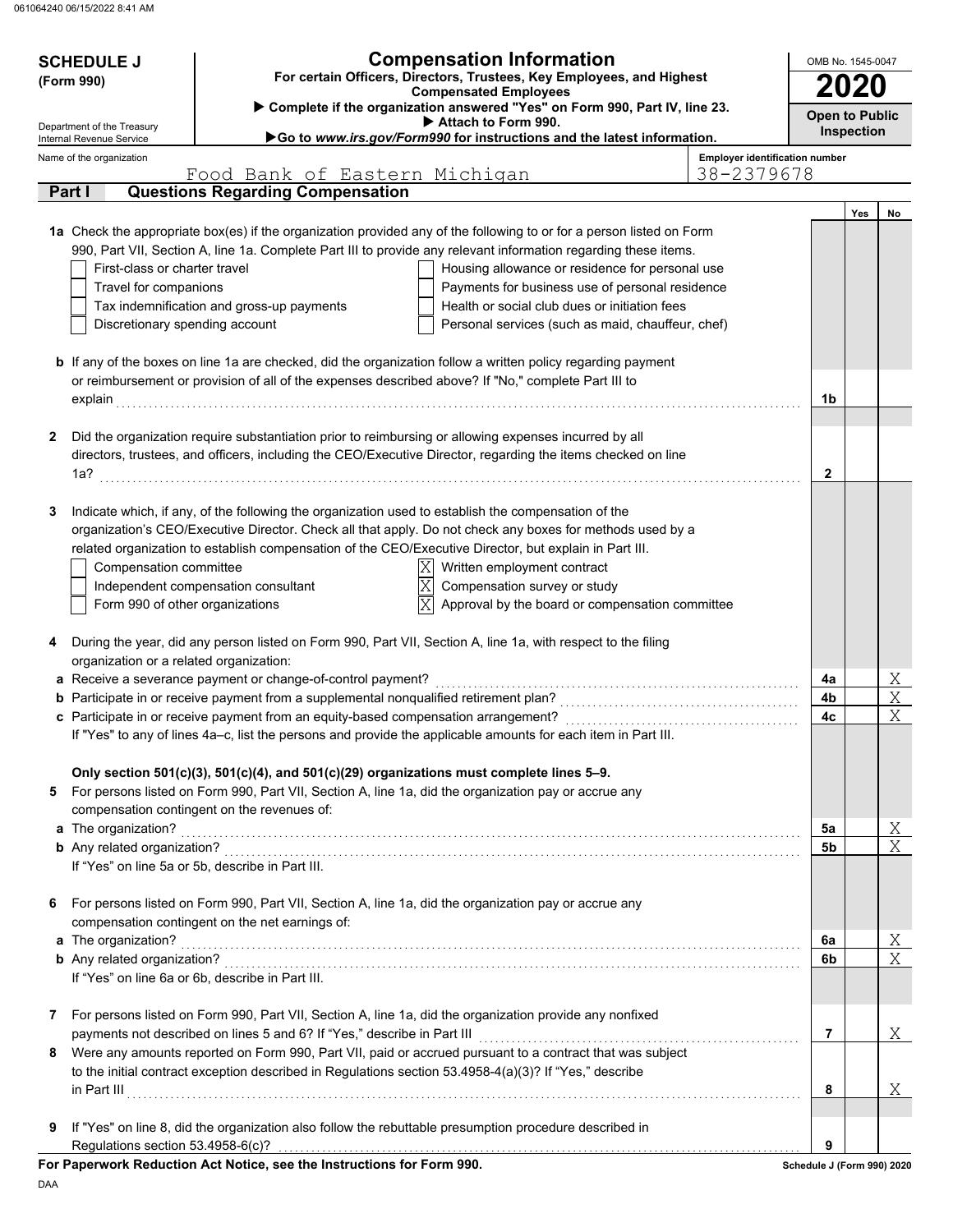#### Food Bank of Eastern Michigan Schedule J (Form 990) 2020

Officers, Directors, Trustees, Key Employees, and Highest Compensated Employees. Use duplicate copies if additional space is needed. Part II For each individual whose compensation must be reported on Schedule J, report compensation from the organization on row (i) and from related organizations, described in the

instructions, on row (ii). Do not list any individuals that aren't listed on Form 990, Part VII.

Note: The sum of columns (B)(i)-(iii) for each listed individual must equal the total amount of Form 990, Part VII, Section A, line 1a, applicable column (D) and (E) amounts for that individual.

|                     |                                                                    |  | $(G)$ Breakdown of W-2 and/or 1099-MISC compensation | (C) Retirement and                         | (D) Nontaxable | (E) Total of columns | (F) Compensation                                           |  |
|---------------------|--------------------------------------------------------------------|--|------------------------------------------------------|--------------------------------------------|----------------|----------------------|------------------------------------------------------------|--|
| (A) Name and Title  | (ii) Bonus & incentive<br>compensation<br>(i) Base<br>compensation |  | (iii) Other<br>reportable<br>compensation            | other deferred<br>benefits<br>compensation |                | $(B)(i)$ – $(D)$     | in column (B) reported<br>as deferred on prior<br>Form 990 |  |
| Kara Ross<br>(i)    | 187,689                                                            |  |                                                      | 19,500                                     | 20,669         | 227,858              | $\mathbb O$                                                |  |
| 1 President and CEO |                                                                    |  |                                                      |                                            |                |                      | $\mathsf{O}\xspace$                                        |  |
| (i)                 |                                                                    |  |                                                      |                                            |                |                      |                                                            |  |
| $\overline{2}$      |                                                                    |  |                                                      |                                            |                |                      |                                                            |  |
| (i)                 |                                                                    |  |                                                      |                                            |                |                      |                                                            |  |
| 3                   |                                                                    |  |                                                      |                                            |                |                      |                                                            |  |
| (i)                 |                                                                    |  |                                                      |                                            |                |                      |                                                            |  |
|                     |                                                                    |  |                                                      |                                            |                |                      |                                                            |  |
| (i)                 |                                                                    |  |                                                      |                                            |                |                      |                                                            |  |
| 5                   |                                                                    |  |                                                      |                                            |                |                      |                                                            |  |
| (i)                 |                                                                    |  |                                                      |                                            |                |                      |                                                            |  |
| $6\phantom{1}6$     |                                                                    |  |                                                      |                                            |                |                      |                                                            |  |
| (i)                 |                                                                    |  |                                                      |                                            |                |                      |                                                            |  |
| $\overline{7}$      |                                                                    |  |                                                      |                                            |                |                      |                                                            |  |
| (i)                 |                                                                    |  |                                                      |                                            |                |                      |                                                            |  |
| 8                   |                                                                    |  |                                                      |                                            |                |                      |                                                            |  |
| (i)                 |                                                                    |  |                                                      |                                            |                |                      |                                                            |  |
| q                   |                                                                    |  |                                                      |                                            |                |                      |                                                            |  |
| (i)                 |                                                                    |  |                                                      |                                            |                |                      |                                                            |  |
| 10                  |                                                                    |  |                                                      |                                            |                |                      |                                                            |  |
| (i)                 |                                                                    |  |                                                      |                                            |                |                      |                                                            |  |
| 11                  |                                                                    |  |                                                      |                                            |                |                      |                                                            |  |
| (i)                 |                                                                    |  |                                                      |                                            |                |                      |                                                            |  |
| 12                  |                                                                    |  |                                                      |                                            |                |                      |                                                            |  |
| (i)                 |                                                                    |  |                                                      |                                            |                |                      |                                                            |  |
| 13                  |                                                                    |  |                                                      |                                            |                |                      |                                                            |  |
| (i)                 |                                                                    |  |                                                      |                                            |                |                      |                                                            |  |
| 14                  |                                                                    |  |                                                      |                                            |                |                      |                                                            |  |
| (i)                 |                                                                    |  |                                                      |                                            |                |                      |                                                            |  |
| 15                  |                                                                    |  |                                                      |                                            |                |                      |                                                            |  |
| (i)                 |                                                                    |  |                                                      |                                            |                |                      |                                                            |  |
| 16                  |                                                                    |  |                                                      |                                            |                |                      |                                                            |  |

Schedule J (Form 990) 2020

Page 2

38-2379678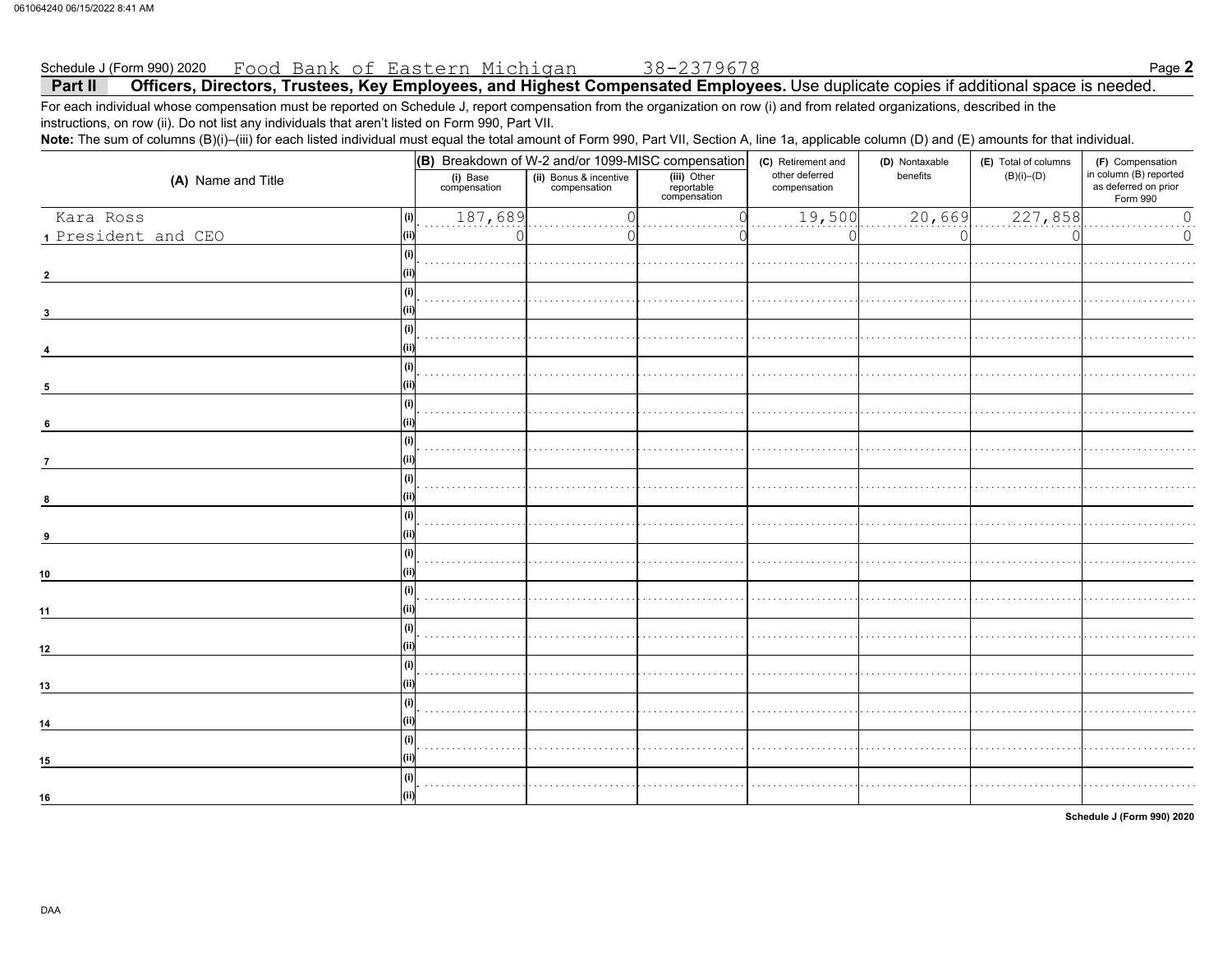| Schedule J (Form 990) 2020 Food Bank of Eastern Michigan<br><b>Part III Supplemental Information</b>                                                                                                          | 38-2379678 | Page 3                     |
|---------------------------------------------------------------------------------------------------------------------------------------------------------------------------------------------------------------|------------|----------------------------|
|                                                                                                                                                                                                               |            |                            |
| Provide the information, explanation, or descriptions required for Part I, lines 1a, 1b, 3, 4a, 4b, 4c, 5a, 5b, 6a, 6b, 7, and 8, and for Part II. Also complete this part<br>for any additional information. |            |                            |
|                                                                                                                                                                                                               |            |                            |
|                                                                                                                                                                                                               |            |                            |
|                                                                                                                                                                                                               |            |                            |
|                                                                                                                                                                                                               |            |                            |
|                                                                                                                                                                                                               |            |                            |
|                                                                                                                                                                                                               |            |                            |
|                                                                                                                                                                                                               |            |                            |
|                                                                                                                                                                                                               |            |                            |
|                                                                                                                                                                                                               |            |                            |
|                                                                                                                                                                                                               |            |                            |
|                                                                                                                                                                                                               |            |                            |
|                                                                                                                                                                                                               |            |                            |
|                                                                                                                                                                                                               |            |                            |
|                                                                                                                                                                                                               |            |                            |
|                                                                                                                                                                                                               |            |                            |
|                                                                                                                                                                                                               |            |                            |
|                                                                                                                                                                                                               |            |                            |
|                                                                                                                                                                                                               |            |                            |
|                                                                                                                                                                                                               |            |                            |
|                                                                                                                                                                                                               |            |                            |
|                                                                                                                                                                                                               |            |                            |
|                                                                                                                                                                                                               |            | Schedule J (Form 990) 2020 |

DAA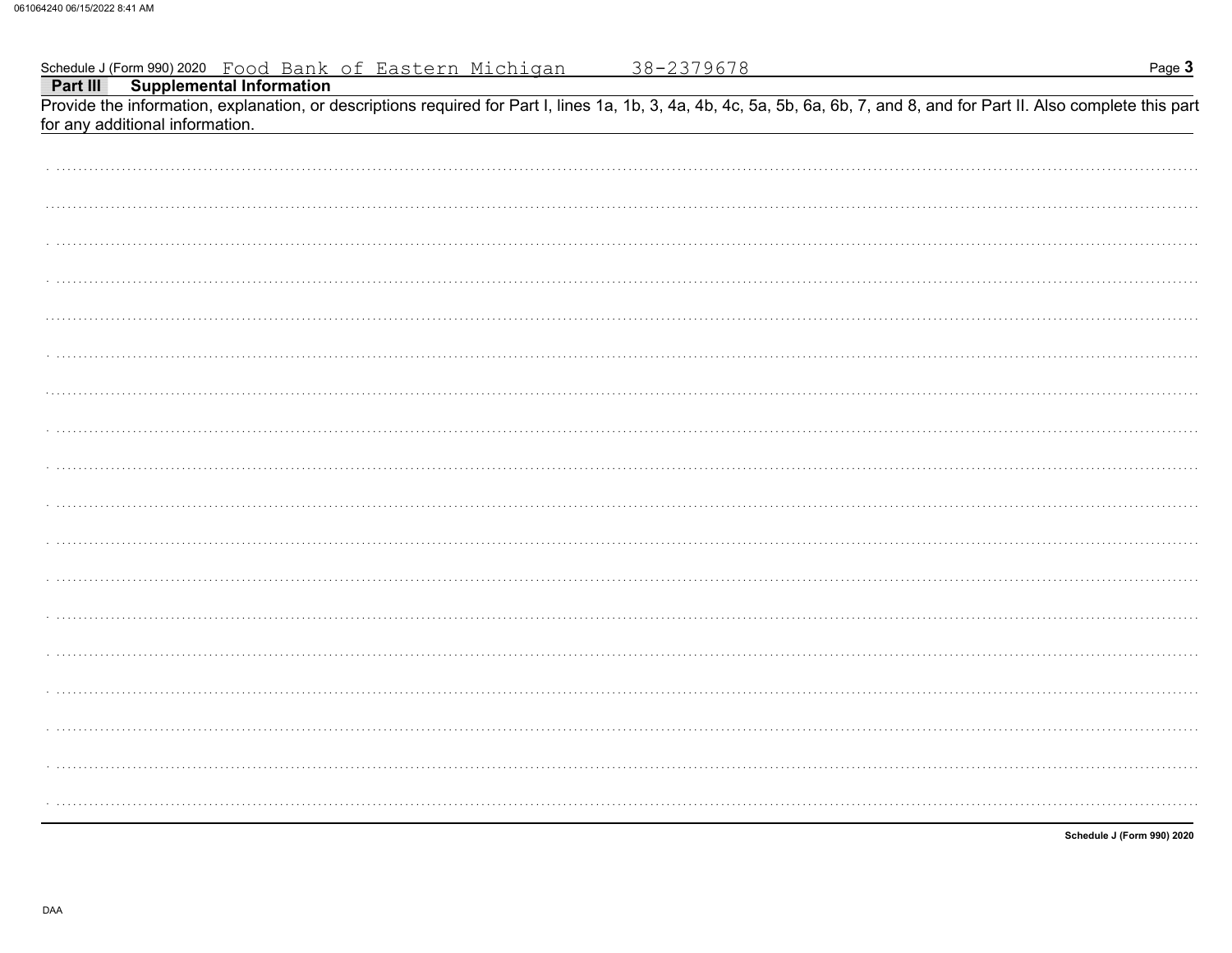# **(Form 990)**

# **SCHEDULE M Noncash Contributions**

OMB No. 1545-0047

**Inspection Open To Public 2020**

 **Complete if the organizations answered "Yes" on Form 990, Part IV, lines 29 or 30.**

 **Attach to Form 990.**

 **Go to** *www.irs.gov/Form990* **for instructions and the latest information.**

Name of the organization **Employer identification number** Department of the Treasury<br>Internal Revenue Service

|              |                                                                                                                    |                               | Food Bank of Eastern Michigan                          |                                                                                    | 38-2379678                                                   |     |            |    |
|--------------|--------------------------------------------------------------------------------------------------------------------|-------------------------------|--------------------------------------------------------|------------------------------------------------------------------------------------|--------------------------------------------------------------|-----|------------|----|
|              | <b>Types of Property</b><br>Part I                                                                                 |                               |                                                        |                                                                                    |                                                              |     |            |    |
|              |                                                                                                                    | (a)<br>Check if<br>applicable | (b)<br>Number of contributions or<br>items contributed | (c)<br>Noncash contribution<br>amounts reported on<br>Form 990, Part VIII, line 1g | (d)<br>Method of determining<br>noncash contribution amounts |     |            |    |
| 1            | Art — Works of art                                                                                                 |                               |                                                        |                                                                                    |                                                              |     |            |    |
| $\mathbf{2}$ | Art - Historical treasures                                                                                         |                               |                                                        |                                                                                    |                                                              |     |            |    |
| 3            | Art - Fractional interests                                                                                         |                               |                                                        |                                                                                    |                                                              |     |            |    |
| 4            | Books and publications<br>.<br>.                                                                                   |                               |                                                        |                                                                                    |                                                              |     |            |    |
| 5            | Clothing and household                                                                                             |                               |                                                        |                                                                                    |                                                              |     |            |    |
|              | goods                                                                                                              |                               |                                                        |                                                                                    |                                                              |     |            |    |
| 6            | Cars and other vehicles                                                                                            |                               |                                                        |                                                                                    |                                                              |     |            |    |
| 7            | Boats and planes                                                                                                   |                               |                                                        |                                                                                    |                                                              |     |            |    |
| 8            | Intellectual property                                                                                              |                               |                                                        |                                                                                    |                                                              |     |            |    |
| 9            | Securities - Publicly traded                                                                                       |                               |                                                        |                                                                                    |                                                              |     |            |    |
| 10           | Securities - Closely held stock                                                                                    |                               |                                                        |                                                                                    |                                                              |     |            |    |
| 11           | Securities - Partnership, LLC,                                                                                     |                               |                                                        |                                                                                    |                                                              |     |            |    |
|              | or trust interests                                                                                                 |                               |                                                        |                                                                                    |                                                              |     |            |    |
| 12           | Securities - Miscellaneous                                                                                         |                               |                                                        |                                                                                    |                                                              |     |            |    |
| 13           | Qualified conservation                                                                                             |                               |                                                        |                                                                                    |                                                              |     |            |    |
|              | contribution - Historic                                                                                            |                               |                                                        |                                                                                    |                                                              |     |            |    |
|              | structures                                                                                                         |                               |                                                        |                                                                                    |                                                              |     |            |    |
| 14           | Qualified conservation                                                                                             |                               |                                                        |                                                                                    |                                                              |     |            |    |
|              | contribution - Other                                                                                               |                               |                                                        |                                                                                    |                                                              |     |            |    |
| 15           | Real estate - Residential                                                                                          |                               |                                                        |                                                                                    |                                                              |     |            |    |
| 16           | Real estate - Commercial                                                                                           |                               |                                                        |                                                                                    |                                                              |     |            |    |
| 17<br>18     | Real estate - Other<br>                                                                                            |                               |                                                        |                                                                                    |                                                              |     |            |    |
| 19           |                                                                                                                    | $\overline{\mathrm{X}}$       | 156                                                    |                                                                                    | 67,797,563 Average price per pound                           |     |            |    |
| 20           | Food inventory<br>Drugs and medical supplies                                                                       |                               |                                                        |                                                                                    |                                                              |     |            |    |
| 21           | Taxidermy                                                                                                          |                               |                                                        |                                                                                    |                                                              |     |            |    |
| 22           | Historical artifacts                                                                                               |                               |                                                        |                                                                                    |                                                              |     |            |    |
| 23           | Scientific specimens                                                                                               |                               |                                                        |                                                                                    |                                                              |     |            |    |
| 24           | Archeological artifacts                                                                                            |                               |                                                        |                                                                                    |                                                              |     |            |    |
| 25           |                                                                                                                    |                               |                                                        |                                                                                    |                                                              |     |            |    |
| 26           |                                                                                                                    |                               |                                                        |                                                                                    |                                                              |     |            |    |
| 27           | Other $\blacktriangleright$ (                                                                                      |                               |                                                        |                                                                                    |                                                              |     |            |    |
| 28           | Other $\blacktriangleright$ (<br>$\overline{\phantom{a}}$ )                                                        |                               |                                                        |                                                                                    |                                                              |     |            |    |
| 29           | Number of Forms 8283 received by the organization during the tax year for contributions for                        |                               |                                                        |                                                                                    |                                                              |     |            |    |
|              | which the organization completed Form 8283, Part IV, Donee Acknowledgement                                         |                               |                                                        |                                                                                    | 29                                                           |     |            |    |
|              |                                                                                                                    |                               |                                                        |                                                                                    |                                                              |     | <b>Yes</b> | No |
|              | 30a During the year, did the organization receive by contribution any property reported in Part I, lines 1 through |                               |                                                        |                                                                                    |                                                              |     |            |    |
|              | 28, that it must hold for at least three years from the date of the initial contribution, and which isn't required |                               |                                                        |                                                                                    |                                                              |     |            |    |
|              | to be used for exempt purposes for the entire holding period?                                                      |                               |                                                        |                                                                                    |                                                              | 30a |            | Χ  |
| b            | If "Yes," describe the arrangement in Part II.                                                                     |                               |                                                        |                                                                                    |                                                              |     |            |    |
| 31           | Does the organization have a gift acceptance policy that requires the review of any nonstandard                    |                               |                                                        |                                                                                    |                                                              |     |            |    |
|              | contributions?                                                                                                     |                               |                                                        |                                                                                    |                                                              | 31  |            | Χ  |
| 32a          | Does the organization hire or use third parties or related organizations to solicit, process, or sell noncash      |                               |                                                        |                                                                                    |                                                              |     |            |    |
|              | contributions?                                                                                                     |                               |                                                        |                                                                                    |                                                              | 32a |            | Χ  |
| b            | If "Yes," describe in Part II.                                                                                     |                               |                                                        |                                                                                    |                                                              |     |            |    |
| 33           | If the organization didn't report an amount in column (c) for a type of property for which column (a) is checked,  |                               |                                                        |                                                                                    |                                                              |     |            |    |
|              | describe in Part II.                                                                                               |                               |                                                        |                                                                                    |                                                              |     |            |    |

**For Paperwork Reduction Act Notice, see the Instructions for Form 990. Schedule M (Form 990) 2020**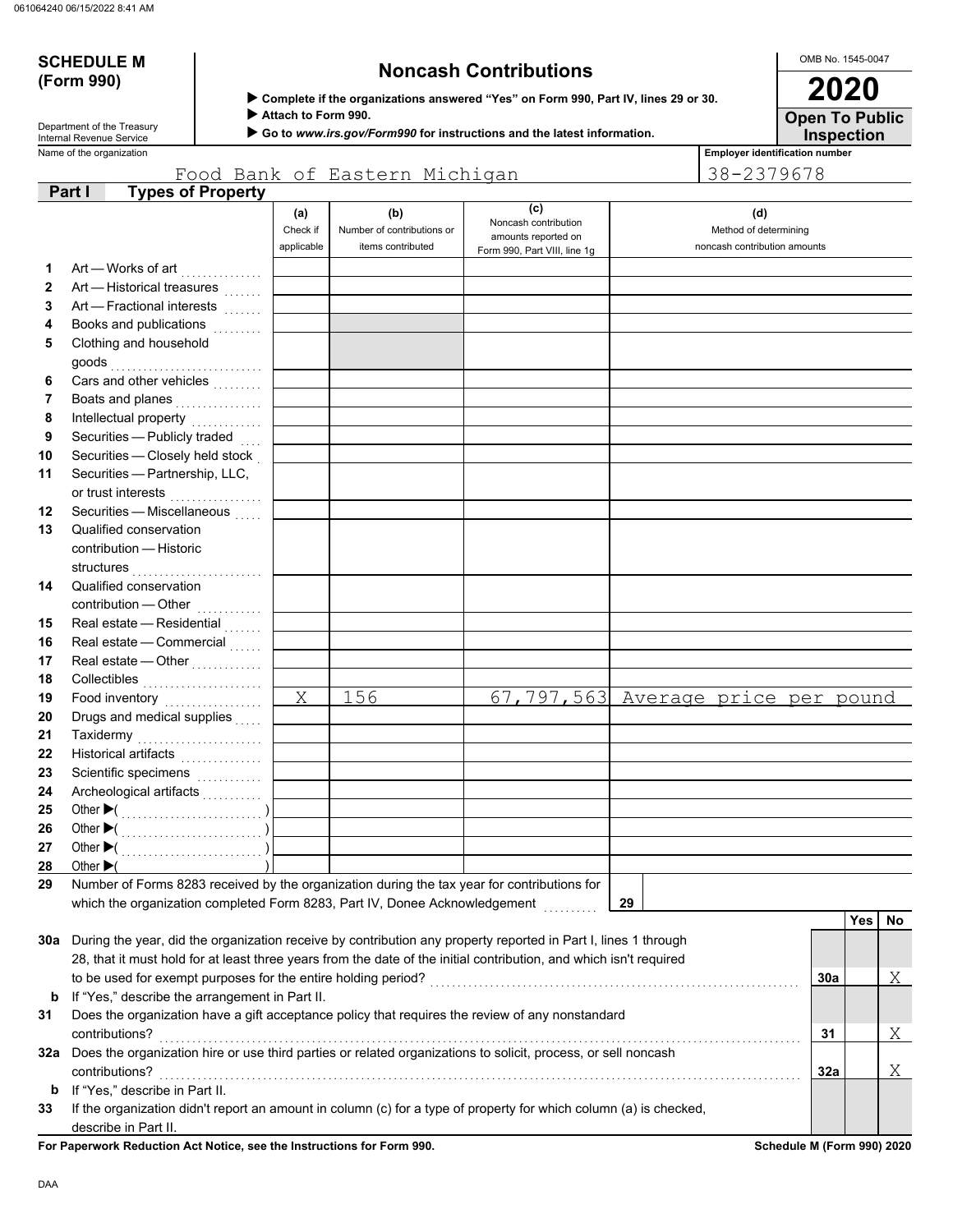| Schedule M (Form 990) 2020 $\frac{Food}{Bank}$ of Eastern Michigan 38-2379678 Page 2<br><b>Part II</b> Supplemental Information. Provide the information required by Part I, lines 30b, 32b, and 33, and whether |  | or a combination of both. Also complete this part for any additional information. | the organization is reporting in Part I, column (b), the number of contributions, the number of items received, | Page 2 |
|------------------------------------------------------------------------------------------------------------------------------------------------------------------------------------------------------------------|--|-----------------------------------------------------------------------------------|-----------------------------------------------------------------------------------------------------------------|--------|
|                                                                                                                                                                                                                  |  |                                                                                   |                                                                                                                 |        |
|                                                                                                                                                                                                                  |  |                                                                                   |                                                                                                                 |        |
|                                                                                                                                                                                                                  |  |                                                                                   |                                                                                                                 |        |
|                                                                                                                                                                                                                  |  |                                                                                   |                                                                                                                 |        |
|                                                                                                                                                                                                                  |  |                                                                                   |                                                                                                                 |        |
|                                                                                                                                                                                                                  |  |                                                                                   |                                                                                                                 |        |
|                                                                                                                                                                                                                  |  |                                                                                   |                                                                                                                 |        |
|                                                                                                                                                                                                                  |  |                                                                                   |                                                                                                                 |        |
|                                                                                                                                                                                                                  |  |                                                                                   |                                                                                                                 |        |
|                                                                                                                                                                                                                  |  |                                                                                   |                                                                                                                 |        |
|                                                                                                                                                                                                                  |  |                                                                                   |                                                                                                                 |        |
|                                                                                                                                                                                                                  |  |                                                                                   |                                                                                                                 |        |
|                                                                                                                                                                                                                  |  |                                                                                   |                                                                                                                 |        |
|                                                                                                                                                                                                                  |  |                                                                                   |                                                                                                                 |        |
|                                                                                                                                                                                                                  |  |                                                                                   |                                                                                                                 |        |
|                                                                                                                                                                                                                  |  |                                                                                   |                                                                                                                 |        |
|                                                                                                                                                                                                                  |  |                                                                                   |                                                                                                                 |        |
|                                                                                                                                                                                                                  |  |                                                                                   |                                                                                                                 |        |
|                                                                                                                                                                                                                  |  |                                                                                   |                                                                                                                 |        |
|                                                                                                                                                                                                                  |  |                                                                                   |                                                                                                                 |        |
|                                                                                                                                                                                                                  |  |                                                                                   |                                                                                                                 |        |
|                                                                                                                                                                                                                  |  |                                                                                   |                                                                                                                 |        |
|                                                                                                                                                                                                                  |  |                                                                                   |                                                                                                                 |        |
|                                                                                                                                                                                                                  |  |                                                                                   |                                                                                                                 |        |
|                                                                                                                                                                                                                  |  |                                                                                   |                                                                                                                 |        |
|                                                                                                                                                                                                                  |  |                                                                                   |                                                                                                                 |        |
|                                                                                                                                                                                                                  |  |                                                                                   |                                                                                                                 |        |
|                                                                                                                                                                                                                  |  |                                                                                   |                                                                                                                 |        |
|                                                                                                                                                                                                                  |  |                                                                                   |                                                                                                                 |        |
|                                                                                                                                                                                                                  |  |                                                                                   |                                                                                                                 |        |
|                                                                                                                                                                                                                  |  |                                                                                   |                                                                                                                 |        |
|                                                                                                                                                                                                                  |  |                                                                                   |                                                                                                                 |        |
|                                                                                                                                                                                                                  |  |                                                                                   |                                                                                                                 |        |
|                                                                                                                                                                                                                  |  |                                                                                   |                                                                                                                 |        |
|                                                                                                                                                                                                                  |  |                                                                                   |                                                                                                                 |        |
|                                                                                                                                                                                                                  |  |                                                                                   |                                                                                                                 |        |
|                                                                                                                                                                                                                  |  |                                                                                   |                                                                                                                 |        |
|                                                                                                                                                                                                                  |  |                                                                                   |                                                                                                                 |        |
|                                                                                                                                                                                                                  |  |                                                                                   |                                                                                                                 |        |
|                                                                                                                                                                                                                  |  |                                                                                   |                                                                                                                 |        |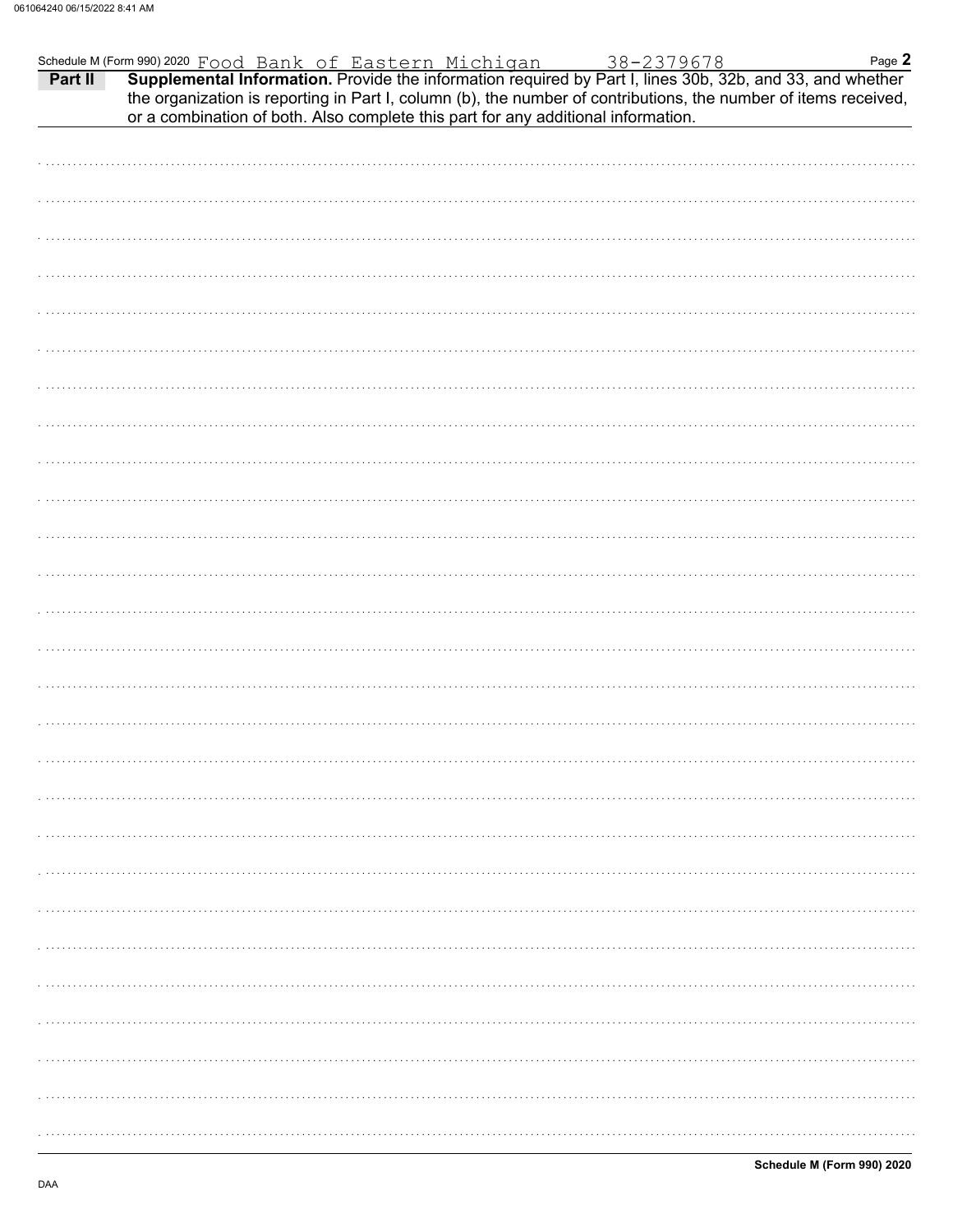# OMB No. 1545-0047 Supplemental Information to Form 990 or 990-EZ **SCHEDULE O** (Form 990 or 990-EZ) Complete to provide information for responses to specific questions on 2020 Form 990 or 990-EZ or to provide any additional information. **Open to Public** Attach to Form 990 or 990-EZ. Department of the Treasury Internal Revenue Service Go to www.irs.gov/Form990 for the latest information. **Inspection Employer identification number** Name of the organization 38-2379678 Food Bank of Eastern Michigan Form 990 - Organization's Mission The Food Bank of Eastern Michigan's mission is to be the Food Source for people in need. Partnering with organizations to feed the hungry, we advocate and build a community solution to a community problem. By leveraging an abundance of product from a multitude of sources, we "Change the Face of Hunger." Volunteers consist of individuals providing assistance in sorting and packaging food to prepare it for distribution Form 990, Part III, Line 4a - First Accomplishment As the leading hunger relief organization in eastern Michigan, the Food Bank of Eastern Michigan sources and distributes food, both purchased and rescued to food insecure residents throughout our 22-county service area. Collaborating with 700 hunger relief partners, such as; food pantries, soup kitchens, schools, shelters, and human service agencies, the Food Bank is a vital component in the battle against hunger and food insecurity. The Food Bank is a contract reclamation site with eight corporate retailers (ALDI, Dollar General, Costco, Kroger, Meijer, Sam's Club, Target and Walmart) via 227 store locations; and provides disaster relief mobile distributions during public emergencies. Together with our partners, we distribute nutritious foods, including fresh fruits and vegetables, protein, dairy and shelf-stable options so our neighbors in need can create well-balanced meals. In 2021, 43 million pounds of food supported nearly 200,000 people.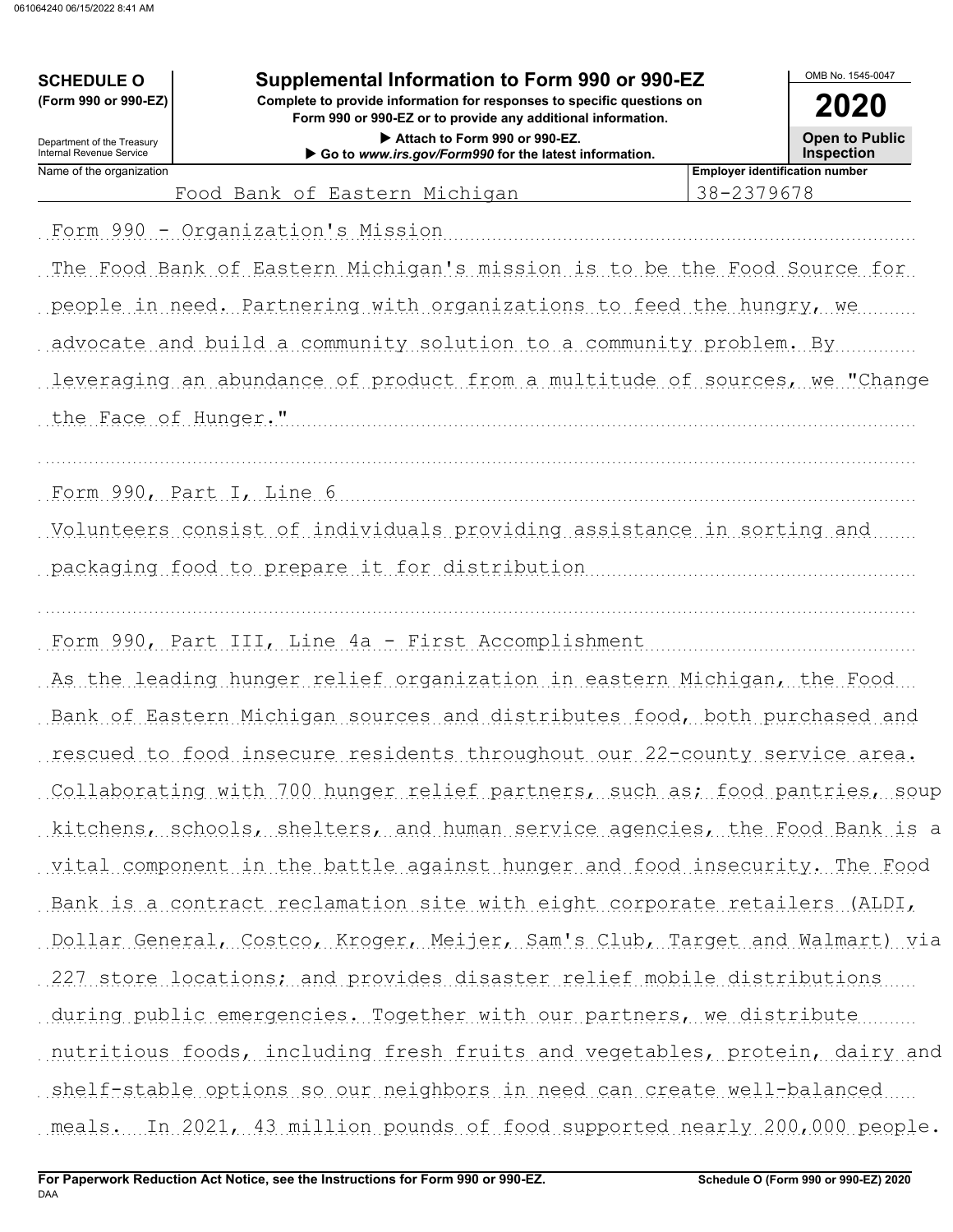061064240 06/15/2022 8:41 AM

| Schedule O (Form 990 or 990-EZ) 2020                                        | Page 2                                |
|-----------------------------------------------------------------------------|---------------------------------------|
| Name of the organization                                                    | <b>Employer identification number</b> |
| Food Bank of Eastern Michigan                                               | 38-2379678                            |
| The Food Bank has solidified itself as the "Food Source" in eastern         |                                       |
| Michigan and has become the authority of addressing the needs of the        |                                       |
| hungry. Since the onset of the pandemic in early 2020, the Food Bank of     |                                       |
| Eastern Michigan has seen an increase of more than 40% in need for          |                                       |
| services. According to the most recent Census Household Pulse Survey,       |                                       |
| nearly 10% of Americans have reported they "sometimes" or "often" do not    |                                       |
| have enough to eat. Current inflation rates are causing substantial         |                                       |
| increases in food, fuel and housing expenses. For many Americans, these     |                                       |
| costs make up about 30-40% of their monthly budgets, however for low-income |                                       |
| families, these costs may be closer to 60% of their monthly income. Hunger  |                                       |
| and food insecurity disproportionally affects the most vulnerable           |                                       |
| populations, often leaving children and senior citizens without consistent  |                                       |
| access to food. Our network of hunger relief partners, mobile distributions |                                       |
| and food assistance programs such as; senior box, school backpack, and      |                                       |
| children's feeding programs work to bridge these gaps and provide nutrition |                                       |
| for those who need it the most.                                             |                                       |
|                                                                             |                                       |

Form 990, Part VI, Line 11b - Organization's Process to Review Form 990 The 990 was first reviewed in detail by the Director of Finance. Next, a copy is provided to the entire board and feedback is requested. Different board members review the 990 in varying degrees of detail. The Board has several members with a finance background and a CPA who is very familiar with 990 preparation.

Form 990, Part VI, Line 12c - Enforcement of Conflicts Policy

The conflict of interest policy is included in the employee handbook.

Employees are required to contact their supervisor if they believe they may

Page 1 of 2 Schedule O (Form 990 or 990-EZ) 2020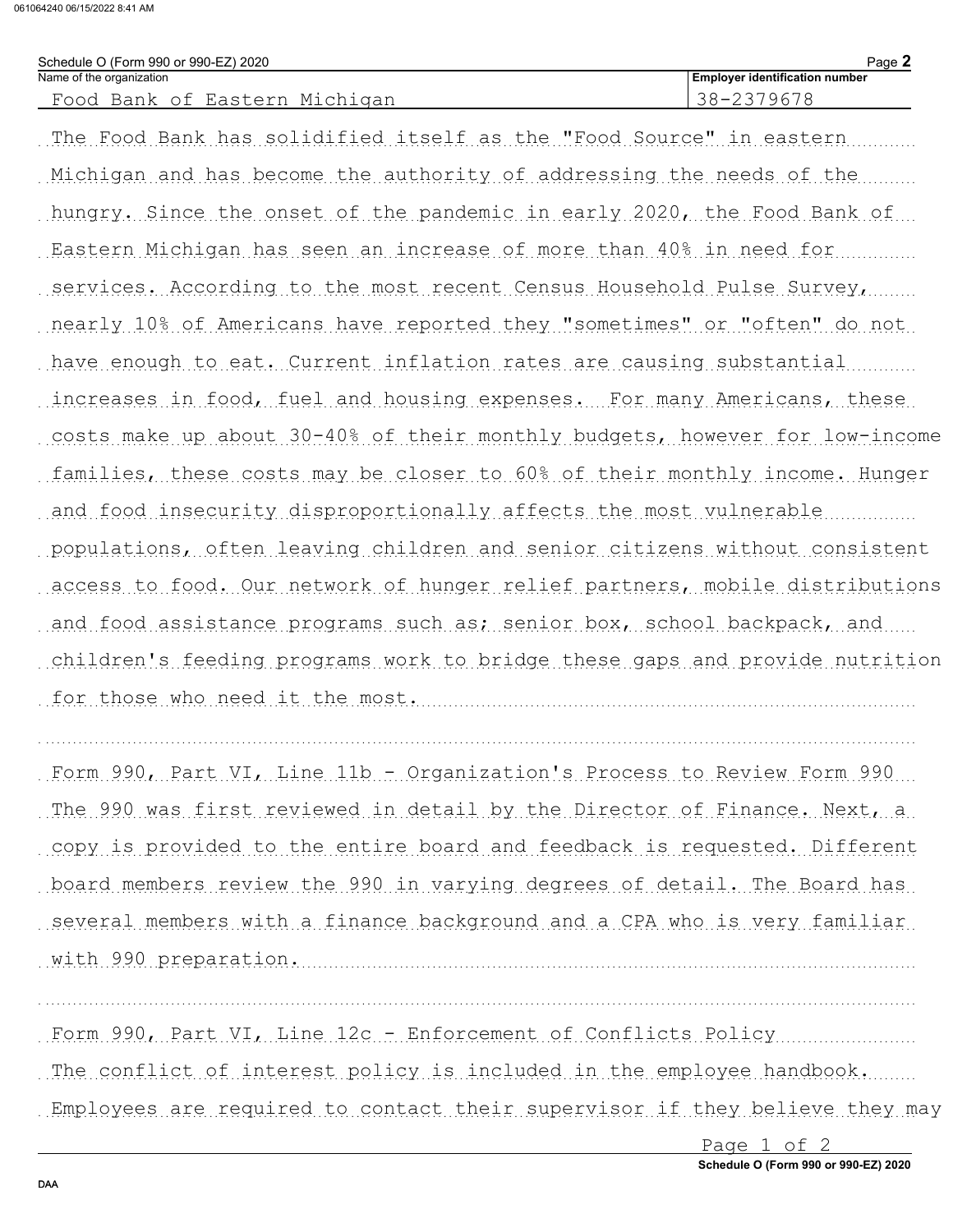061064240 06/15/2022 8:41 AM

Schedule O (Form 990 or 990-EZ) 2020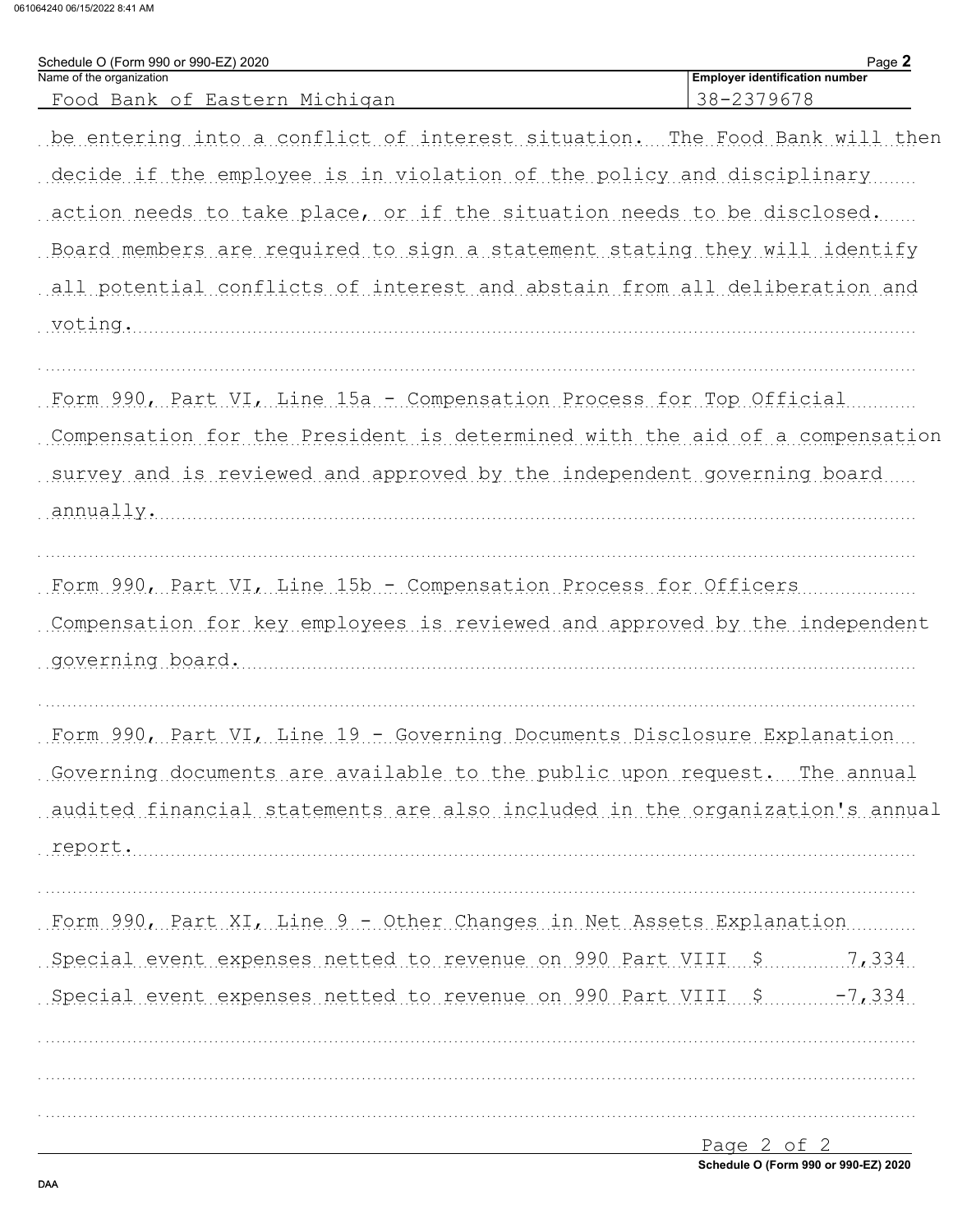

# **Filing Instructions**

## **Food Bank of Eastern Michigan**

## **Michigan Charitable Organization Registration / Request For Exemption / Dissolution**

## **Taxable Year Ended September 30, 2021**

- **Date Due:** AS SOON AS POSSIBLE
- **Remittance:** None is required.
- **Signature:** The form(s) should be signed and dated as required.
- **E-Mail:** The State of Michigan Attorney General's office preferred method for the filing of the Solicitation form is via e-mail.

Please review the enclosed License to Solicit application and send via email. wotj a PDF of Form 990 per Line 10, following the instructions below. Please be sure to complete Line 3.

If audited financial statements are required, ensure you attach a PDF to the email as well.

Attach pdf file(s) and send via e-mail to the State of Michigan:

**E-mail Address**: ct\_email@michigan.gov

**E-mail Subject:** Enter the legal name of the organization and the AG file number, if known.

- **Note:** You can choose to mail in your Michigan Solicitation form to the address listed below. However, you will likely receive a State of Michigan Notice informing you that you should file your forms via e-mail in the future.
- **Mail To:** Department of Attorney General Charitable Trust Section PO Box 30214 Lansing, MI 48909

### **Signature:** The form(s) should be signed and dated as required.

4468 Oak Bridge Dr. | Flint, MI 48532-5422 | 810-732-3000 | Fax 810-732-6118 Offices Throughout Michigan | yeoandyeo.com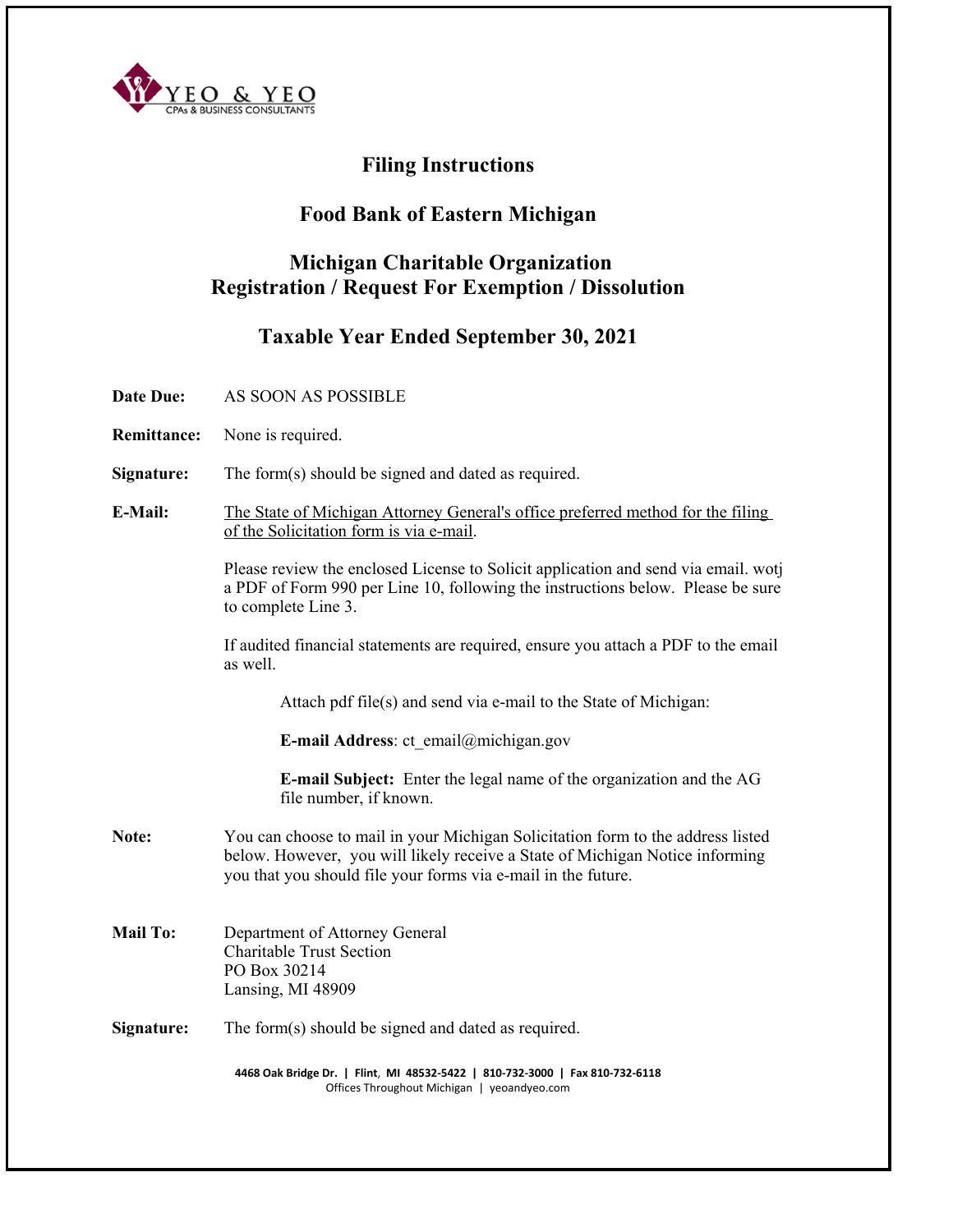## **RENEWAL SOLICITATION FORM**

| Full legal name of organization                                                                                           |                           |                      |                            |            |                 |
|---------------------------------------------------------------------------------------------------------------------------|---------------------------|----------------------|----------------------------|------------|-----------------|
| Food Bank of Eastern Michigan                                                                                             |                           |                      |                            |            |                 |
| All other names under which you intend to solicit                                                                         |                           |                      |                            |            |                 |
|                                                                                                                           |                           |                      |                            |            |                 |
| <b>Attorney General File Number</b>                                                                                       | Telephone number          |                      | Fax number                 |            |                 |
| 7534                                                                                                                      | 810-239-4441              |                      | 810-239-4498               |            |                 |
| Employer Identification No. (EIN)Organization email address                                                               |                           | Organization website |                            |            |                 |
| 38-2379678<br>tpaielli@fbem.us                                                                                            |                           | www.fbem.org         |                            |            |                 |
| All items must be answered. Provide additional sheets if necessary. If you have questions, see the instructions.          |                           |                      |                            |            |                 |
|                                                                                                                           |                           |                      |                            |            |                 |
| 1. Organization addresses -                                                                                               |                           |                      |                            |            |                 |
| A. Street address of principal office. If you do not have a principal office, provide the name and address of the         |                           |                      |                            |            |                 |
| person having custody of the financial records.<br>Tiffanie Paielli                                                       |                           |                      |                            |            |                 |
| 2300 Lapeer Road                                                                                                          | Flint                     |                      | МI                         | 48503      |                 |
| B. Organization mailing address, if different.                                                                            |                           |                      |                            |            |                 |
| 2300 Lapeer Road                                                                                                          | Flint                     |                      | МI                         | 48503      |                 |
| C. Provide the address of all other offices in Michigan.                                                                  |                           |                      |                            |            |                 |
| 2300 Lapeer Road                                                                                                          | Flint                     |                      | МI                         | 48503      |                 |
|                                                                                                                           |                           |                      |                            | <b>Yes</b> |                 |
| 2. Has there been any change in the organization's purposes?                                                              |                           |                      |                            |            | No<br>X         |
| If yes, summarize organization's current purposes below in 50 words or less. This summary appears on our website.         |                           |                      |                            |            |                 |
|                                                                                                                           |                           |                      |                            |            |                 |
|                                                                                                                           |                           |                      |                            |            |                 |
| 3. You must designate a resident agent located in Michigan authorized to receive official mail sent to your organization. |                           |                      |                            |            |                 |
|                                                                                                                           |                           |                      |                            |            |                 |
| Name<br>Kara Ross                                                                                                         | 2300 Lapeer Road          |                      |                            |            |                 |
| Address (Michigan street address, not PO box) $\mathbb{F}$ lint                                                           |                           |                      | 48503<br>MΙ                |            |                 |
| 4. Methods of solicitation. Check all that apply.                                                                         |                           |                      |                            |            |                 |
| X<br>Mail<br>ΙX<br>Personal contact                                                                                       | Special events<br> X      | ΙX                   | Other (specify) Billboards |            |                 |
| Telephone<br>Radio / television<br>ΙX                                                                                     | Newspaper/magazines<br>ΙX | None (explain)       |                            |            |                 |
| ΙX<br>Internet<br>Email                                                                                                   |                           |                      |                            |            |                 |
|                                                                                                                           |                           |                      |                            | Yes        | No              |
| 5. Has there been a change in the organization's tax status with the IRS since your last filing?                          |                           |                      |                            |            | $\vert X \vert$ |
| If yes, explain and document.                                                                                             |                           |                      |                            |            |                 |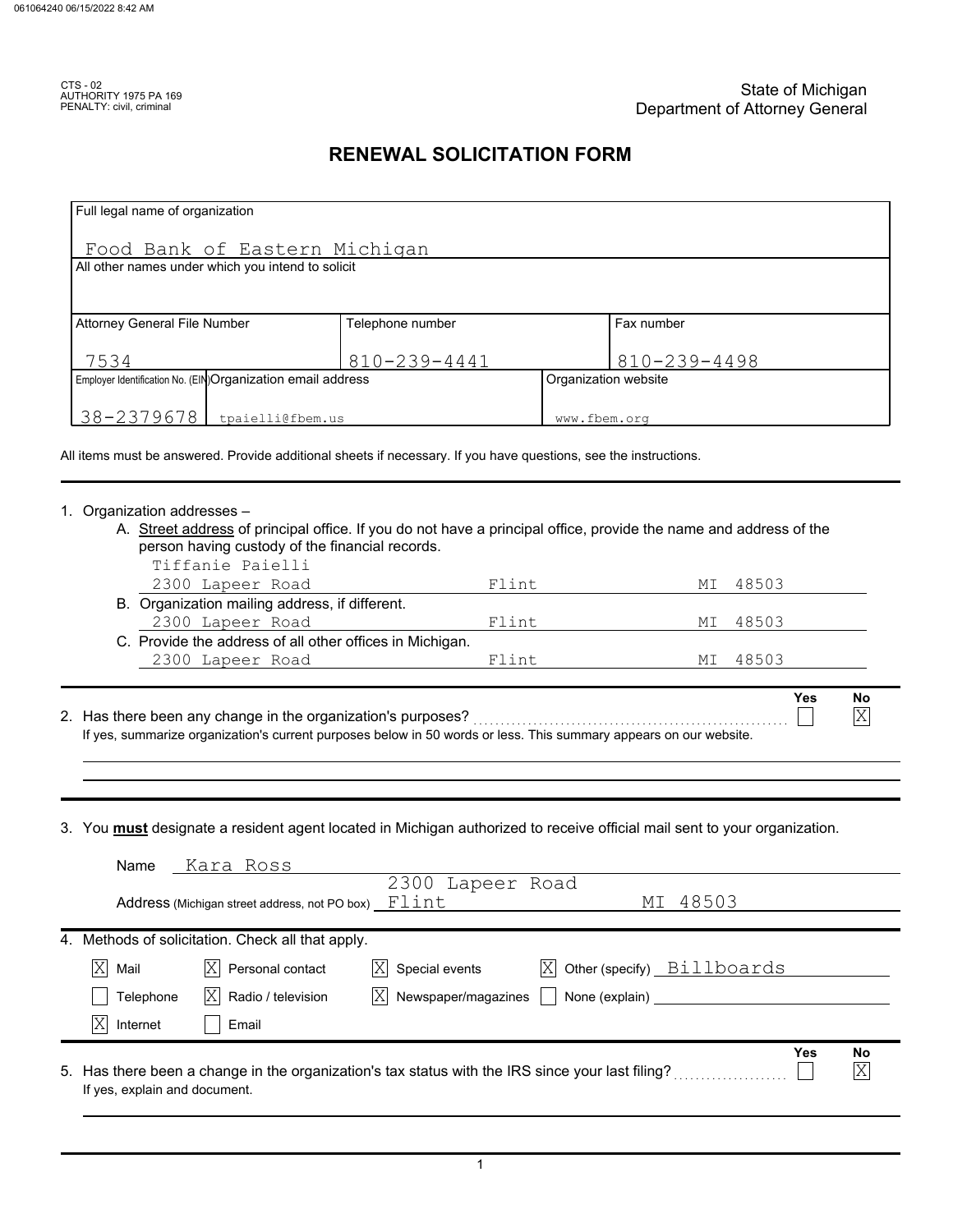## Food Bank of Eastern Michigan 38-2379678

person is an officer, director, or both. Provide an additional sheet if necessary. 6. List all current officers and directors unless they are included on your IRS return. Mark the box to indicate whether the

| Name                                                                                                                   | Officer | <b>Director</b> | Name          | Officer    | <b>Director</b>             |
|------------------------------------------------------------------------------------------------------------------------|---------|-----------------|---------------|------------|-----------------------------|
|                                                                                                                        |         |                 |               |            |                             |
|                                                                                                                        |         |                 |               |            |                             |
|                                                                                                                        |         |                 |               |            |                             |
|                                                                                                                        |         |                 |               |            |                             |
|                                                                                                                        |         |                 | See Statement |            |                             |
| 7. Is there any officer or director who cannot be reached at the organization's mailing address?                       |         |                 |               | Yes        | No<br>$\overline{\text{X}}$ |
| If "yes," provide the names and addresses on an additional sheet.                                                      |         |                 |               |            |                             |
| 0 - Oinee wayn laat saabatkad farm inaa tha argamination ar amy af ita afficers idirectors innologicaan ar fundrainere |         |                 |               | <b>Voc</b> | No.                         |

|    | 8. Since your last registration form, has the organization or any of its officers, directors, employees or fundraisers:               | Yes | No |  |
|----|---------------------------------------------------------------------------------------------------------------------------------------|-----|----|--|
|    | A. Been enjoined or otherwise prohibited by a government agency/court from soliciting?                                                |     | ΙX |  |
|    | B. Had its solicitation registration or license denied or revoked by any jurisdiction?                                                |     | ΙX |  |
| C. | Been the subject of a proceeding regarding any license, registration, or solicitation?                                                |     |    |  |
|    | D. Entered into a voluntary agreement of compliance with a government agency or in a case<br>before a court or administrative agency? |     |    |  |
|    | If any "yes" box is checked, provide a complete explanation on a separate sheet.                                                      |     |    |  |
|    |                                                                                                                                       |     |    |  |

| 9. Has the organization engaged a professional fundraiser (PFR) for Michigan         | Yes                       | No               |
|--------------------------------------------------------------------------------------|---------------------------|------------------|
| fundraising activity for either the financial accounting period reported in item 10  |                           | $ \overline{X} $ |
| or the current period? See instructions for definition of "professional fundraiser." | If no, go to question 10. |                  |
| A consultant is not a PFR.                                                           |                           |                  |

If yes, in the chart below list all PFRs that your organization has engaged for Michigan fundraising activity. Provide additional sheets if necessary. Provide copies of contracts for each PFR listed if not already provided.

*Note – You are required to verify that all PFRs under contract for Michigan campaigns are currently licensed.*

## **Professional Fundraisers Under Contract for Michigan Campaigns**

| <b>Name</b> | <b>Mailing address</b> | Sum of all payments<br>to / retained by PFR<br>during year reported | Is contract<br>in effect<br>now (as you<br>complete<br>the form)? | If no, enter<br>date contract<br>ended |  |
|-------------|------------------------|---------------------------------------------------------------------|-------------------------------------------------------------------|----------------------------------------|--|
|             |                        |                                                                     | v<br>n                                                            | End date:                              |  |
|             |                        |                                                                     | v<br>n                                                            | End date:                              |  |
|             |                        |                                                                     | v<br>n                                                            | End date:                              |  |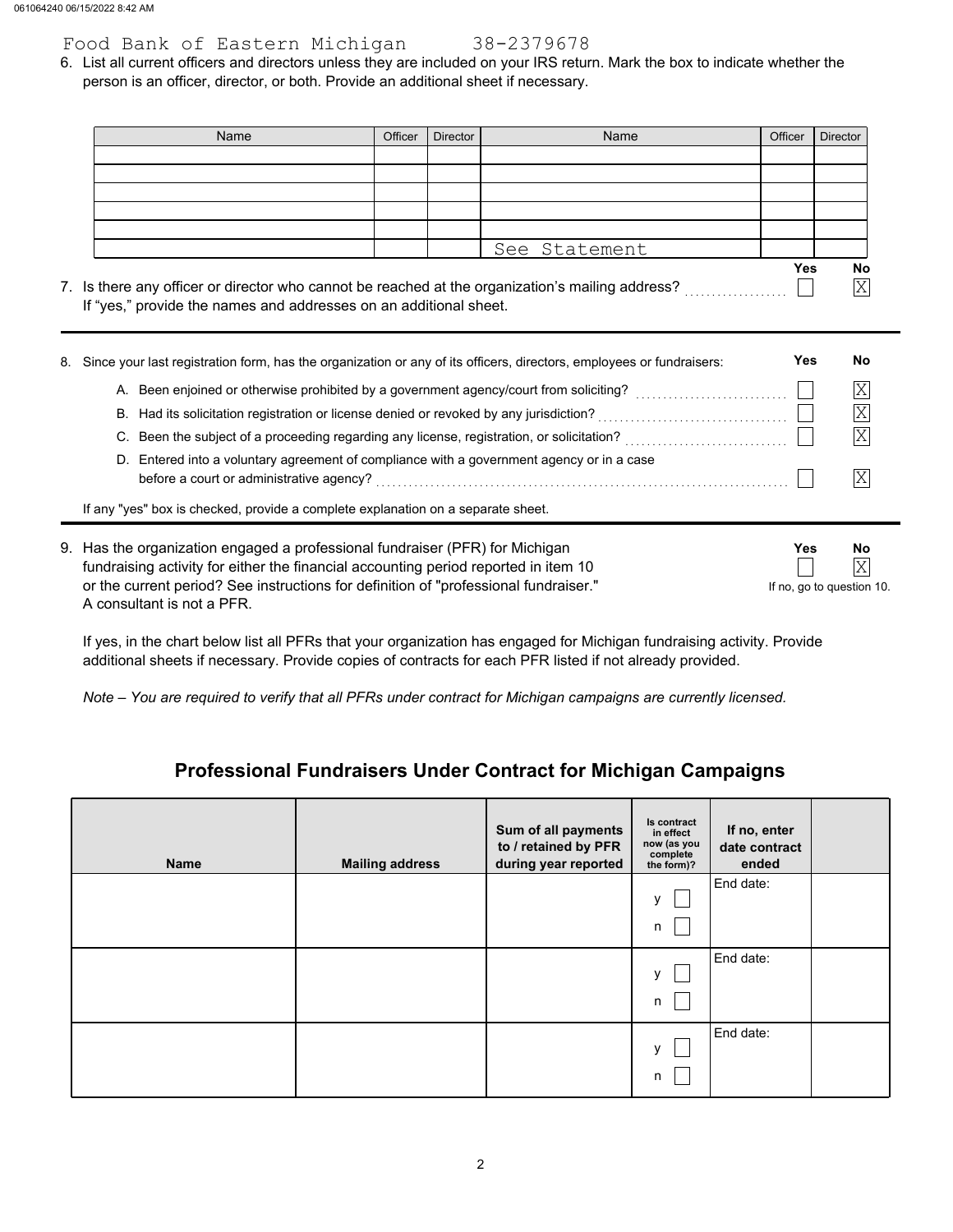| <u>Food Bank of Eastern Michigan</u><br>38-2379678                                                                                                                                       |
|------------------------------------------------------------------------------------------------------------------------------------------------------------------------------------------|
| All organizations must report on their most recently completed financial accounting period.<br>10.                                                                                       |
| Check the box to indicate the type of return filed with the IRS and follow the instructions:                                                                                             |
| X<br>Form 990 or 990-EZ - Provide a copy of the return. Do not include Schedule B. Go to item 13 below.                                                                                  |
| <b>Form 990-PF</b> - Provide a copy of the Form 990-PF. Enter the amount the organization spent directly on<br>its charitable program in the space below. Complete item 11 and go to 13. |
| Total program services expense:\$                                                                                                                                                        |
| If your organization does not file the above returns with the IRS, check the appropriate box below to explain the<br>reason, and follow the instructions:                                |
| Files Form 990-N. Complete 11 and 12 below, then go to 14.                                                                                                                               |
| Included in IRS group return. Provide a copy of the group return. Complete 11 and 12 below.                                                                                              |
| <b>Other reason.</b> Explain:<br>Complete 11 and 12 below.                                                                                                                               |

11. Briefly describe your charitable accomplishments during the period.

12. Complete this section only if directed to in item 10 because your organization does not complete a Form 990, 990-EZ, or 990-PF. Complete all lines of the following schedules. You must enter the end date of the the period. accounting period being reported. Enter "0" or "none" where appropriate or if you had no financial activity in

Enter the end date of the financial accounting period reported below:

| Revenue                                |  |
|----------------------------------------|--|
| Contributions and fundraising received |  |
| All other revenue                      |  |
| Total revenue (add lines A and B)      |  |

| <b>Expenses</b>                              |  |
|----------------------------------------------|--|
| Charitable program services expense          |  |
| All remaining expenses (supporting services) |  |
| Total expense (Sum of lines D and E)         |  |

|  |  |  | Revenue less expenses (subtract line F from line C) |  |  |
|--|--|--|-----------------------------------------------------|--|--|
|--|--|--|-----------------------------------------------------|--|--|

| <b>Balance Sheet</b>                     |  |
|------------------------------------------|--|
| Total assets at end of fiscal period     |  |
| Liabilities at end of fiscal period      |  |
| Net assets (subtract line I from line H) |  |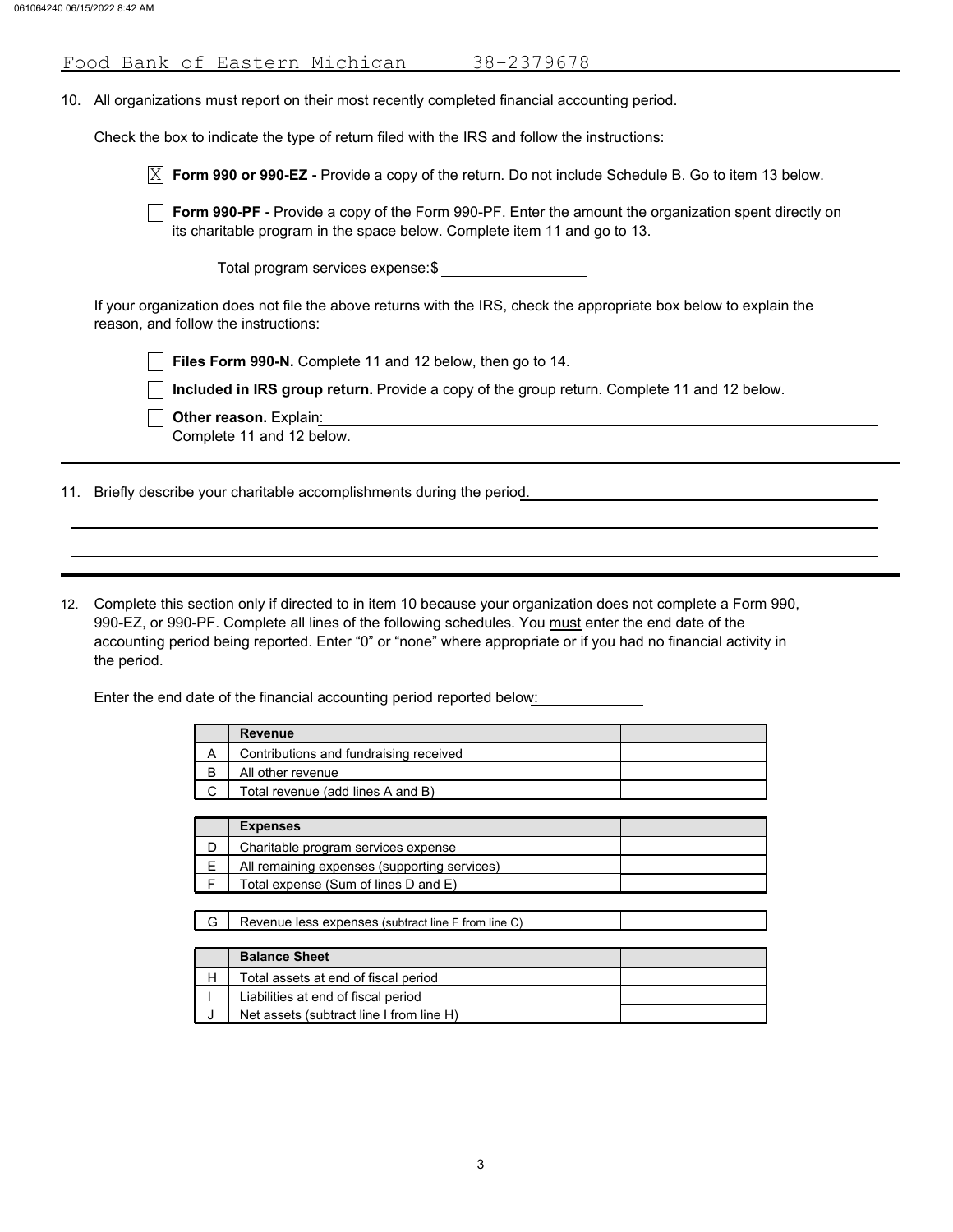### Food Bank of Eastern Michigan 38-2379678

### **Audited or reviewed financial statements requirement** 13.

Complete the following schedule to determine if audited or reviewed financial statements are required. If audited or reviewed financial statements are required, but they have not been prepared, see the instructions.

|           | <b>Item</b>                            | <b>Where to Find it:</b>                                                                             | Amount      |
|-----------|----------------------------------------|------------------------------------------------------------------------------------------------------|-------------|
| А.        | Contributions from IRS return          | Form 990: Part VIII, line 1h;<br>Form 990-EZ: line 1:<br>Form 990-PF: line 1                         | 104,608,583 |
| <b>B.</b> | Net income from special fundraising    | Form 990: Part VIII, line 8c;                                                                        |             |
|           | events                                 | Form 990-EZ: line 6d                                                                                 | 76,970      |
|           | C. Net income from gaming activities   | Form 990: Part VIII, line 9c                                                                         |             |
|           | D. Total contributions and fundraising | Add lines A, B, and C                                                                                | 104,685,553 |
|           |                                        |                                                                                                      |             |
| Е.        | Governmental grants                    | Form 990: Part VIII, line 1e;<br>Form 990-EZ: enter governmental<br>grants included above on line A. | 24,900,167  |
| F.        |                                        | Subtract line E from line D                                                                          | 79,785,386  |

After completing the schedule:

- If line F is \$550,000 or more, audited financial statements are required. They must be audited by an independent certified public accountant and prepared in accordance with generally accepted accounting principles.
- If line F is greater than \$300,000, but not greater than \$550,000, financial statements either reviewed or audited by a certified public accountant are required.
- 14.Do you have chapters in Michigan that are to be included in the solicitation registration? *Tip:* If you have offices in Michigan with no separate reporting or filing requirements, answer "no."

If yes, provide the following:

- a listing of the names and addresses of all Michigan chapters to be included
- a financial report for each chapter (see instructions)
- a copy of your organization's IRS group return (if applicable)

*include them, see the instructions. previously informed us of your intent to Note – if you have chapters but have not*

**Yes No**

 $\overline{X}$ 

15. I certify that I am an authorized representative of the organization and that to the best of my knowledge and belief the information provided, including all accompanying documents, is true, correct, and complete. False statements are prohibited by MCL 400.288(1)(u) and MCL 400.293(2)(c) and are punishable by civil and criminal penalties.

|                                                                                                  | Type or print name (must be legible): Kara Ross |       |  |  |
|--------------------------------------------------------------------------------------------------|-------------------------------------------------|-------|--|--|
|                                                                                                  | Title: President and CEO                        | Date: |  |  |
| المتاريخ والمستوفي والمترافي والمتارين والمستوفي والمستند والمستند والمستحدث والمستحدث والمستحدث |                                                 |       |  |  |

**Check here if you would like to request an automatic 5-month extension to your expiration date (this will not be reflected in your registration document, but can be verified online on our website at michigan.gov/charity).**

THIS IS A PUBLIC RECORD, COPIES OF WHICH ARE SENT, UPON REQUEST, TO ANY INTERESTED PERSON.